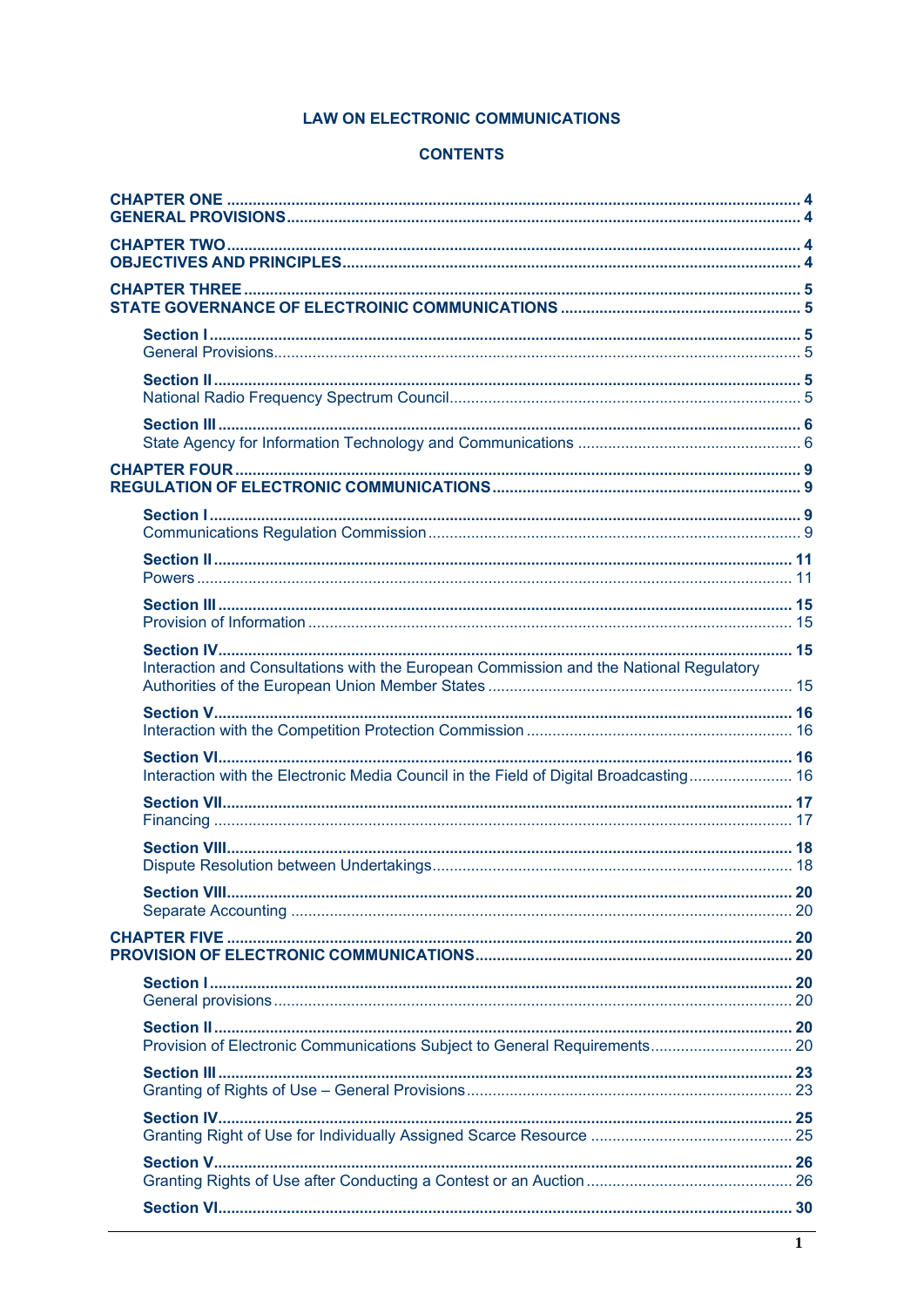| Amendment, Supplement, Termination, Withdrawal, Suspension and Transfer of Rights of Use 33                                                |  |
|--------------------------------------------------------------------------------------------------------------------------------------------|--|
|                                                                                                                                            |  |
|                                                                                                                                            |  |
|                                                                                                                                            |  |
| <b>MARKETS FOR ELECTRONIC COMMUNICATIONS NETWORKS AND/OR SERVICES  40</b>                                                                  |  |
|                                                                                                                                            |  |
|                                                                                                                                            |  |
|                                                                                                                                            |  |
|                                                                                                                                            |  |
|                                                                                                                                            |  |
|                                                                                                                                            |  |
|                                                                                                                                            |  |
|                                                                                                                                            |  |
|                                                                                                                                            |  |
|                                                                                                                                            |  |
|                                                                                                                                            |  |
|                                                                                                                                            |  |
|                                                                                                                                            |  |
|                                                                                                                                            |  |
| SECURITY OF ELECTRONIC COMMUNICATIONS NETWORKS AND SERVICES,<br><b>CONFIDENTIALITY OF COMMUNICATIONS AND PROTECTION OF USERS' DATA  60</b> |  |
|                                                                                                                                            |  |
|                                                                                                                                            |  |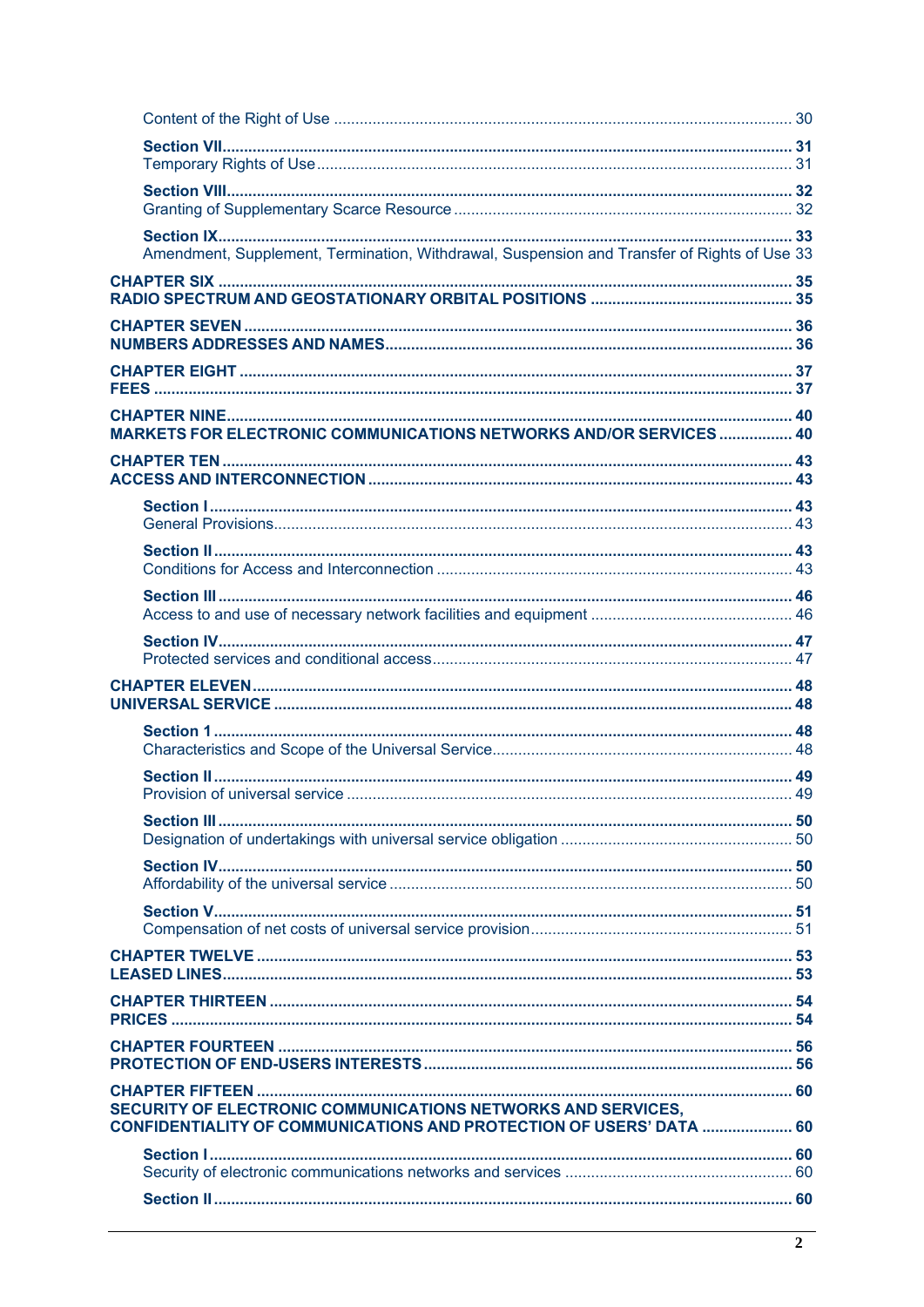| RADIO EQUIPMENT AND ELECTRONIC COMMUNICATION TERMINAL EQUIPMENT,<br>EQUIPMENT FOR DIGITAL INTERACTIVE TELEVISION SERVICES AND STANDARDS IN THE<br>FIELD OF ELECTRONIC COMMUNICATION NETWORKS AND/OR SERVICES 66 |  |
|-----------------------------------------------------------------------------------------------------------------------------------------------------------------------------------------------------------------|--|
|                                                                                                                                                                                                                 |  |
| Radio Equipment and Electronic Communication Terminal Equipment and Equipment for Digital                                                                                                                       |  |
|                                                                                                                                                                                                                 |  |
| Standards in the Field of Electronic Communication Networks and/or Services  69                                                                                                                                 |  |
| <b>CONSTRUCTION AND MAINTENANCE OF ELECTRONIC COMMUNICATIONS</b>                                                                                                                                                |  |
|                                                                                                                                                                                                                 |  |
|                                                                                                                                                                                                                 |  |
|                                                                                                                                                                                                                 |  |
|                                                                                                                                                                                                                 |  |
|                                                                                                                                                                                                                 |  |
|                                                                                                                                                                                                                 |  |
| PROVISION OF ELECTRONIC COMMUNICATIONS SERVICES DURING CRISIS, STATE OF                                                                                                                                         |  |
|                                                                                                                                                                                                                 |  |
| PROVIDING CONDITIONS FOR INTERCEPTION OF ELECTRONIC SERVICES RELATED TO                                                                                                                                         |  |
|                                                                                                                                                                                                                 |  |
|                                                                                                                                                                                                                 |  |
|                                                                                                                                                                                                                 |  |
|                                                                                                                                                                                                                 |  |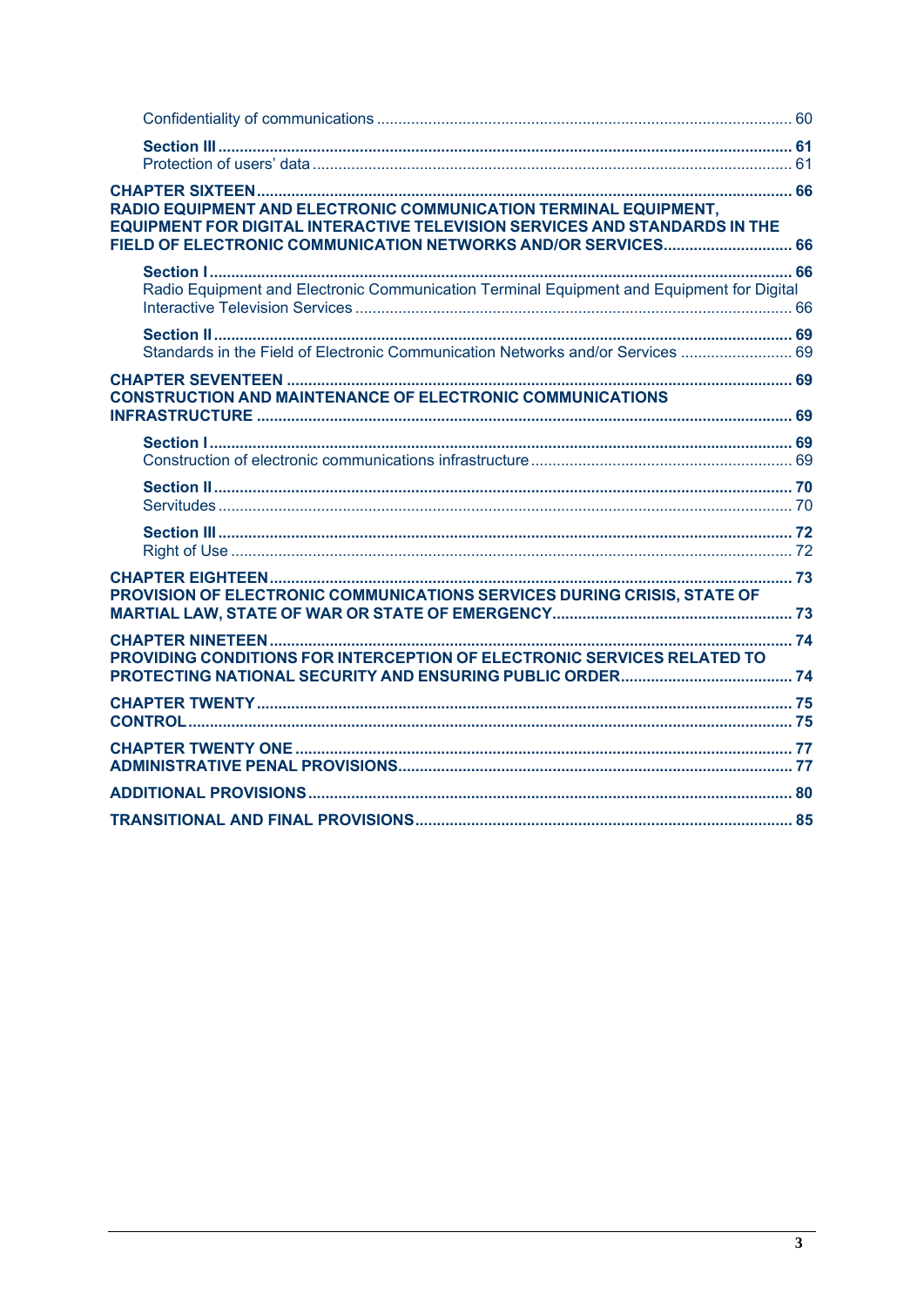#### **CHAPTER ONE GENERAL PROVISIONS**

**Art.1.** (1) This Law shall regulate the public relations pertaining to provision of electronic communications.

(2) Electronic communications shall mean the conveyance, emission, transmission or reception of signs, signals, written text, images, sound or messages of any nature by wire, radio waves, optical or other electromagnetic medium.

**Art. 2.** This Law shall not apply to the contents of conveyed electronic communications.

**Art. 3.** This Law shall not apply when electronic communications are:

1. provided by the Ministry of Defence, Ministry of the Interior, the National Guard Service and the National Intelligence Service for their own needs as well as with regards to the internal frequency allocation and the determination of the call signs for their service radio links.

2. provided by the State Agency for Information Technology and Communications, for the needs of the national security.

### **CHAPTER TWO OBJECTIVES AND PRINCIPLES**

**Art. 4.** (1) This Law has the objectives to:

1. create appropriate conditions enabling development of competition in the provision of electronic communications, by:

a) ensuring that users, including disabled people, can derive maximal benefit in respect of choice, price and quality of electronic communications;

b) preventing distortion or restriction of competition in the electronic communications sector;

c) encouraging investment in infrastructure and stimulating innovation;

d) encouraging efficient use and management of scarce resources;

2. promote the development of the internal market for electronic communications, by:

a) removing barriers to provision of electronic communications;

b) promoting construction and development of trans-European networks, interoperability of pan-European services and end-to-end connectivity;

c) ensuring equal treatment of undertakings providing electronic communications under equivalent conditions;

d) co-operating with the regulatory authorities of the Member States of the European Union and with the European Commission in a transparent manner in order to achieve a stable regulatory practice and sustainable implementation of the European regulatory framework for electronic communications;

3. promote the interest of the citizens, by:

a) ensuring that all citizens have equal access to the universal service;

b) ensuring high level of protection of consumers in their relations with the suppliers and, in particular, availability of simple and affordable dispute resolution procedures;

c) contributing to ensuring high level of protection of personal data and privacy in electronic communications;

d) creating condition for provision of clear information by, inter alia, imposing requirements for transparency of tariffs and of the conditions for use of public electronic communications services;

e) promoting the interests of special social groups and, in particular, of disabled users;

f) creating conditions ensuring maintenance of the integrity and security of public electronic communications networks;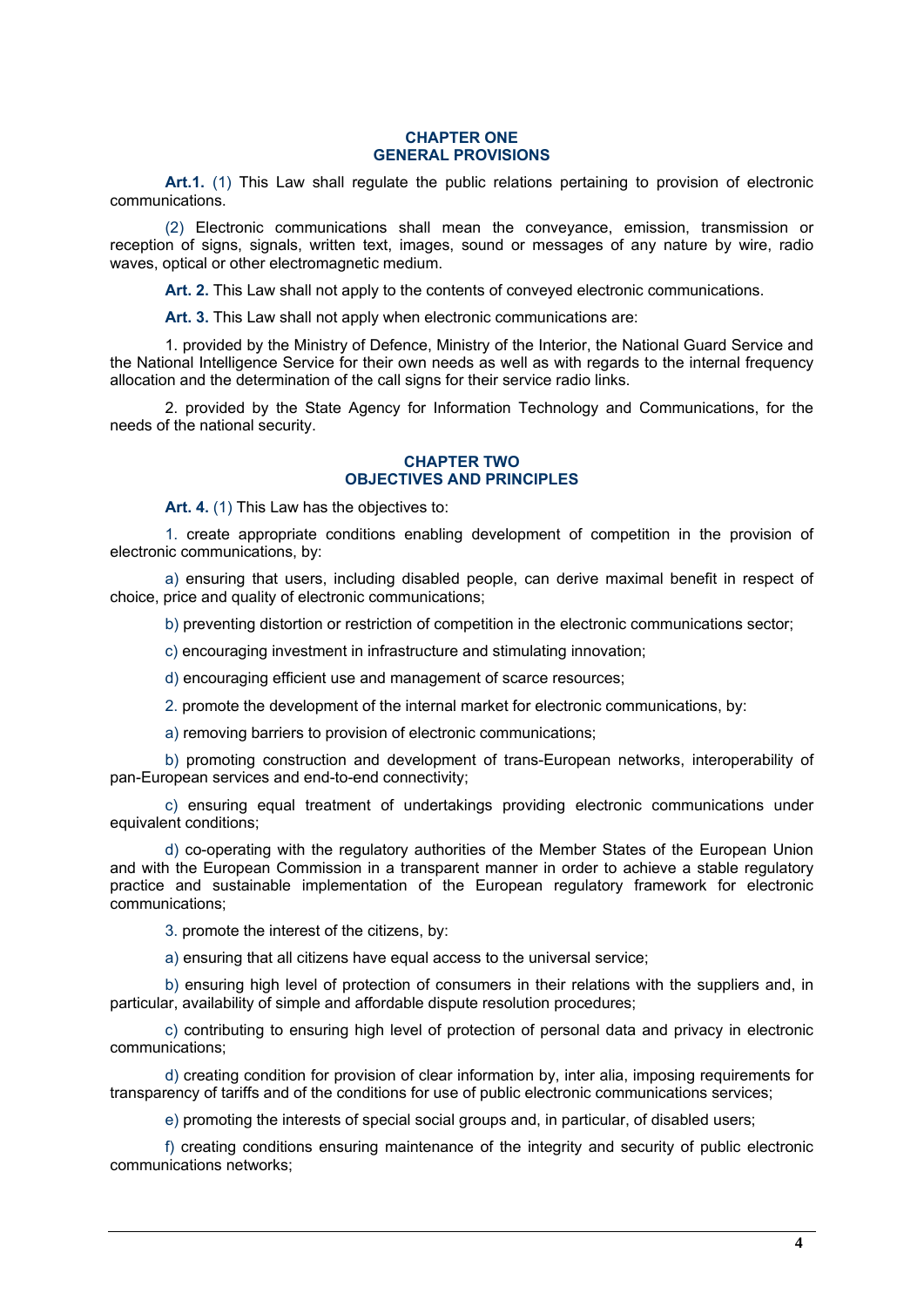(2) The authorities entrusted with governance and regulation of electronic communications shall:

1. take all reasonable measures to meet the objectives under paragraph 1 in scope and terms proportional to the relevant objective;

2. take maximal account of the necessity for technological neutrality.

**Art. 5.** Where applying this Law the state authorities shall observe the principles of lawfulness, predictability, transparency, publicity, consultation, non-discrimination, proportionality, technological neutrality with regard to networks over which undertakings provide electronic communications services, and minimising regulatory intervention to what is strictly necessary.

# **CHAPTER THREE STATE GOVERNANCE OF ELECTROINIC COMMUNICATIONS**

## **Section I General Provisions**

**Art. 6.** State governance of electronic communications shall be carried out by the Council of Ministers, the National Radio Frequency Spectrum Council and the Chairperson of the State Agency for Information Technology and Communications.

**Art. 7.** (1) The Council of Ministers, at the proposal of the Chairperson of the State Agency for Information Technology and Communications, shall adopt the Electronic Communications Policy and Information Society Policy and shall promulgate them in the State Gazette.

(2) The draft acts under paragraph 1 shall be presented for public discussion under Art. 18.

**Art. 8.** (1) The Council of Ministers, at the proposal of the National Radio Frequency Spectrum Council, shall adopt a Policy for Radio Frequency Spectrum Planning and Allocation and shall promulgate it in the State Gazette.

(2) The Council of Ministers, at the proposal of the National Radio Frequency Spectrum Council, shall adopt a National Radio Frequency Allocation Table and shall promulgate it in the State Gazette.

(3) The National Radio Frequency Allocation Table shall be up-dated at least every two years.

### **Section II National Radio Frequency Spectrum Council**

Art. 9. (1) The National Radio Frequency Spectrum Council at the Council of Ministers, hereinafter referred to as "the Council", shall draft and submit for adoption by the Council of Ministers a State Policy for Radio Frequency Spectrum Planning and Allocation and shall pursue its implementation.

(2) The draft of the State Policy under paragraph 1 shall be presented for public discussion according to Art. 18.

**Art. 10.** (1) The members of the Council shall be representatives of the Ministry of Finance, the Ministry of Economy and Energy, the Ministry of Transport, the Ministry of Defence, the Ministry of the Interior, the State Agency for Information Technology and Communications, the Communications Regulation Commission, the National Guard Service and the National Intelligence Service.

 (2) Chairperson of the Council shall be the Chairperson of the State Agency for Information Technology and Communications or a person authorised by him/her. The state authorities and services under paragraph 1 shall appoint their representatives and ensure their participation in the work of the Council. The Chairperson of the Council shall appoint one of the representatives of the State Agency for Information Technology and Communications as organisational secretary of the Council.

 (3) The Council of Ministers shall adopt Rules of Procedure of the Council at the proposal of its Chairperson.

(4) The administrative support of the Council shall be provided by the administration of the State Agency for Information Technology and Communications.

**Art. 11.** (1) The Council shall draft the National Radio Frequency Allocation Table.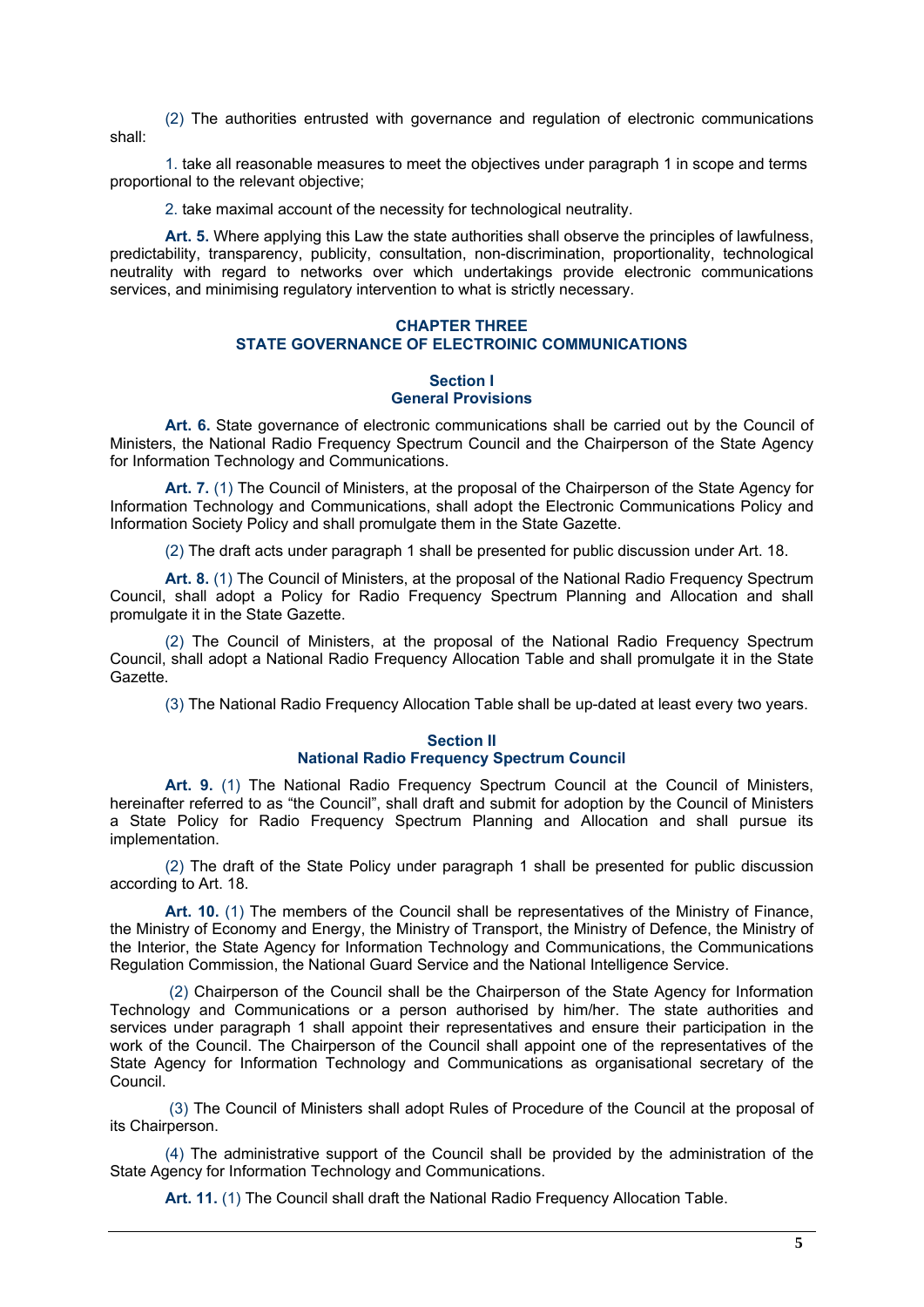(2) The Table under paragraph 1 shall be drafted in accordance with the documents of the international organisations and/or their competent bodies as well as at the proposals of the interested authorities and services, with the aim of harmonised and efficient use of the radio spectrum.

(3) In the Table under paragraph 1 the radio spectrum shall be allocated into radio frequencies, radio frequency bands and radio services for civil purposes, for the needs of the state authorities and services under Art. 3 relating to the national security, and for shared use between them.

(4) The allocation of the radio spectrum into frequencies, frequency bands and radio services shall be carried out according to the principles of radio frequency spectrum allocation and usage in the European Union and the International Telecommunication Union.

(5) The specific allocation of radio frequencies and radio frequency bands, designated for civil needs or for shared use – for civil needs and for the needs of the state bodies and services referred to in Art. 3 related to national security – shall be done, for the civil needs part, after public discussion according to Art. 18.

(6) Within 7 days after expiry of the term for public discussion, the Chairperson of the State Agency for Information Technology and Communications shall forward the draft discussed and the opinions received to the National Radio Frequency Spectrum Council. The Council shall study the opinions and shall publish on the Internet page of the State Agency for Information Technology and Communications both the opinions received and the reasoning for the not accepted and the accepted proposals. After studying the opinions the Council shall propose to the Council of Ministers to take a decision.

**Art. 12.** The state authorities and services under paragraph 1 of Art. 10 shall interact among themselves to fulfil the activity of the Council and according to the Rules under paragraph 3 of Art. 10.

Art. 13. (1) The Council, after coordination with the interested state authorities and services, shall take decision on the use of definite radio frequencies and radio frequency bands by radio equipment and the relevant technical parameters, the term and place of its use on the territory of the Republic of Bulgaria by foreign countries, on the grounds of reciprocity, as well as by international organisations according to international commitments taken by the Republic of Bulgaria.

(2) Requests for use of radio frequencies and radio frequency bands by foreign embassies and/or representations of international organisations shall be submitted to the Council, which shall deliver its decision on the requests within one month from their receipt.

(3) When right of use for individually assigned scarce resource – radio frequency spectrum - is required for provision of electronic communications under this Law, the Council shall inform the Communications Regulation Commission, which shall:

1. grant the relevant right of use;

2. collect the fees due, unless otherwise provided for in an international act.

**Art. 14.** The Minister of Defence shall permit the use of radio frequencies and radio frequency bands by the NATO Member States in joint exercises and operations on the territory of the Republic of Bulgaria, according to the allocation of radio frequencies and radio frequency bands for the needs of the Ministry of Defence in the National Radio Frequency Allocation Table.

# **Section III**

### **State Agency for Information Technology and Communications**

**Art. 15.** (1) The State Agency for Information Technology and Communications shall be a budget-supported legal person with a head office in Sofia.

(2) The State Agency for Information Technology and Communications shall be a primary level spending unit of budget credits.

(3) The Chairperson of the State Agency for Information Technology and Communications shall be a specialised authority of the executive power that pursues the state policy in the field of electronic communications and the information society.

(4) The Chairperson of the State Agency for Information Technology and Communications shall be nominated by decision of the Council of Ministers and appointed by the Prime-Minister.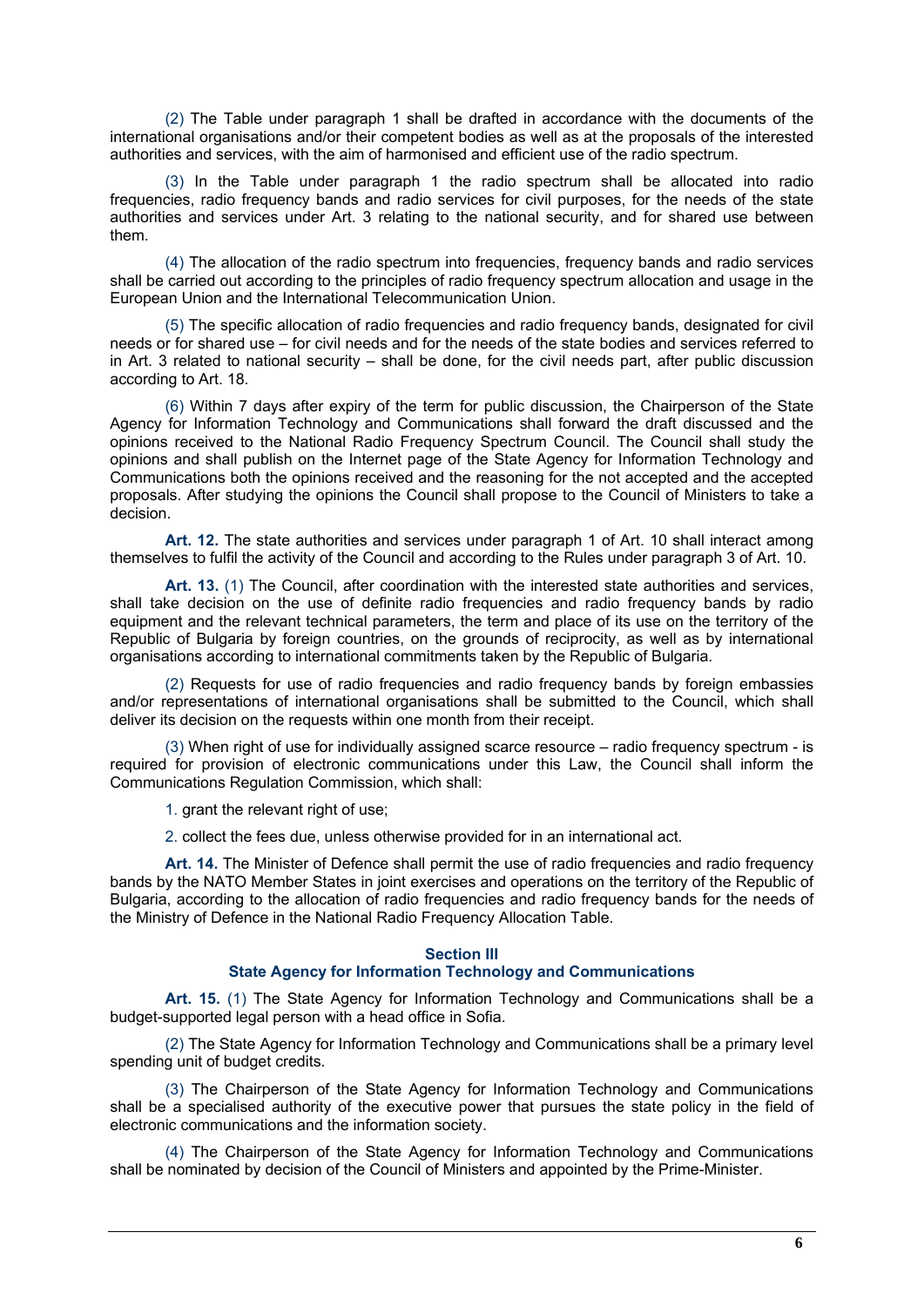(5) In executing its powers the Chairperson of the State Agency for Information Technology and Communications shall be assisted by 4 deputy-chairpersons appointed by the Prime-Minister.

(6) The activity, structure and organisation of work, and the number of personnel of the State Agency for Information Technology and Communications shall be determined by Rules of Procedure adopted by the Council of Ministers at the proposal of the Chairperson of the Agency.

**Art. 16.** The Chairperson of the State Agency for Information Technology and Communications shall:

1. draft and submit for adoption by the Council of Ministers electronic communications policy and strategies, as well as policy, strategies and programmes in the field of information society;

2. draft and issue, or submit for adoption by the Council of Ministers, secondary legislative acts according to his/her competence;

3. create conditions to ensure freedom and confidentiality of communications;

4. represent the Republic of Bulgaria in the international organisations in the field of electronic communications and the information society;

5. support the development and introduction of standards, technical requirements and specifications relating to the electronic communications and the information society;

6. ensure the fulfilment of the commitments of the Republic of Bulgaria arising from the membership in the European Union and international organisations and concerning governance of electronic communications and information society;

7. participate in the activities of the international standardisation organisations and the technical standardisation committees in the Republic of Bulgaria related to electronic communications and information society;

8. perform international registration of radio frequencies and radio frequency bands, as well as of the radio equipment using them;

9. perform international coordination of radio frequencies and radio frequency bands for all services, as well as of the technical characteristics of the radio equipment using them, for the needs of the national security;

10. co-ordinate and/or approve investment programmes and projects in accordance with the priorities in the field of information society and communications;

11. perform inter-departmental coordination in the preparation and submission of drafts of Council of Ministers' normative acts in the field of electronic communications and information society.

**Art. 17.** (1) The Chairperson of the State Agency for Information Technology and Communications shall:

1. establish, operate, maintain and develop an electronic communications network and points of control related to the national security which shall be serviced by staff employed on specific positions;

2. ensure electronic communications for crisis management, according to the Law for Crisis Management, and under "martial law" regime, "war time" regime or "state of emergency" regime, according to the Law for Defence and Armed Forces of the Republic of Bulgaria.

(2) The Chairperson of the State Agency for Information Technology and Communications shall ensure the reliable operation, security, independence and protection of the electronic communications networks for transfer of classified information for the purposes of state governance, related to the national security, observing the requirements of the Law for Protection of Classified Information.

**Art. 18.** (1) Prior to issuing or submitting to the Council of Ministers of the secondary legislative acts provided for in this Law, the Chairperson of the State Agency for Information Technology and Communications shall publish a notice about the drafts prepared in a national daily as well as a notice accompanied by the draft prepared on the Internet page of the State Agency for Information Technology and Communications.

(2) The notice under paragraph 1 shall indicate the place where the interested parties may obtain the drafts and at least a 30-day time-limit within which they may present written opinion on them.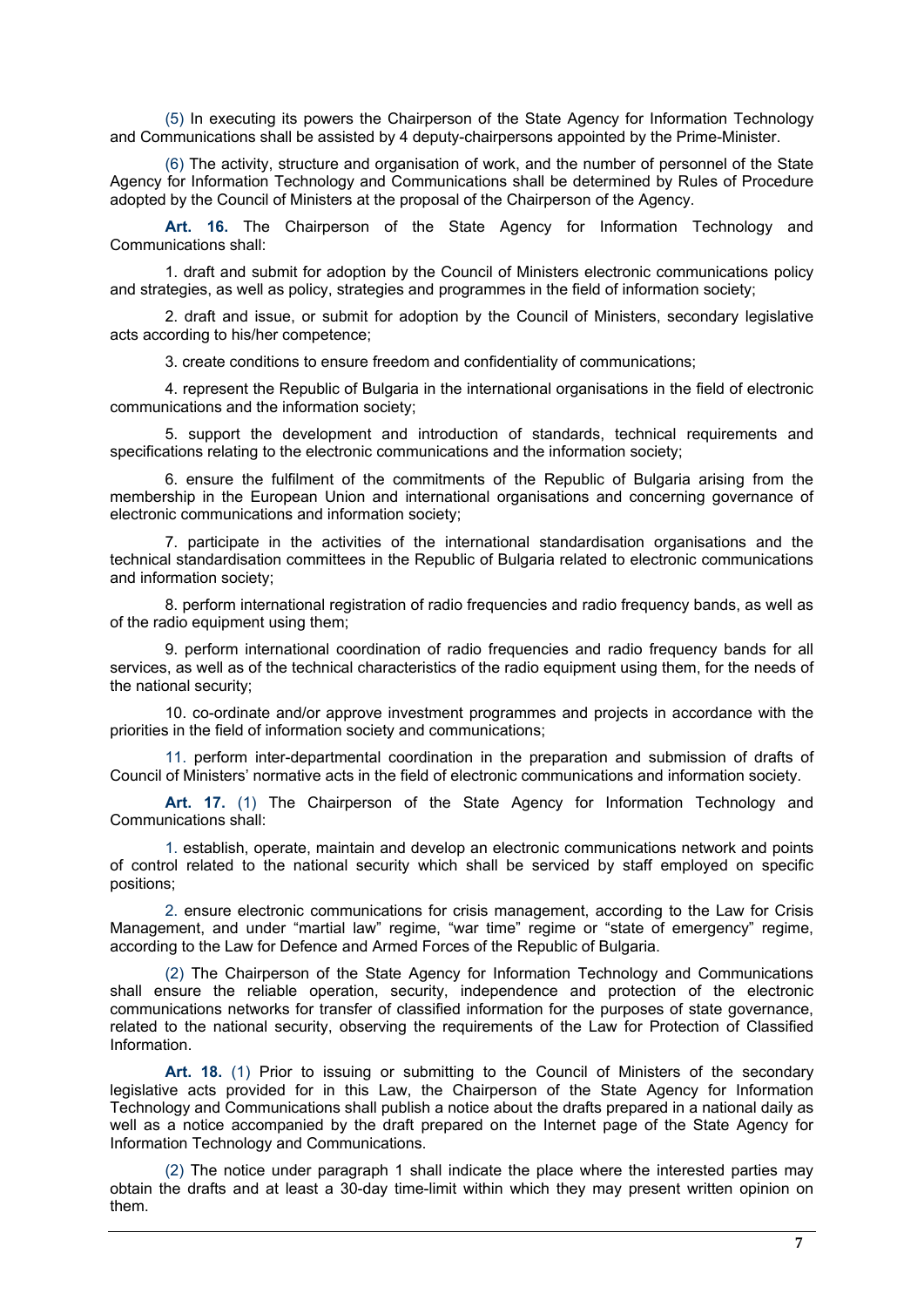(3) The Chairperson of the State Agency for Information Technology and Communications shall study the opinions and reflect the accepted proposals.

(4) The public discussion procedure shall be finalised by publishing, on the Internet page of the State Agency for Information Technology and Communications, the opinions delivered, the proposals accepted and the places and texts where they are reflected, and the reasoning for the proposals rejected.

**Art. 19.** The funds for supporting the activities of the State Agency for Information Technology and Communications shall be collected in its budget from:

1. twenty five per cent of the final bid price after conducting an auction for the use of individually assigned scarce resource;

2. twenty five per cent of the one-off fee for the use of assigned supplementary radio frequency spectrum;

3. thirty five per cent of the annual fees for use and temporary use of individually assigned scarce resource - radio frequency spectrum;

4. twenty five per cent of the annual fees for using the geo-stationary orbit positions allocated to the Republic of Bulgaria according to international agreements;

5. funds for co-financing of projects for the development of communications and information society;

6. other revenues.

**Art. 20.** (1) The budget funds of the State Agency for Information Technology and Communications shall be spent for:

1. projects supporting the development of the information society, electronic communications and postal services;

2. development of the single national and European information space: diverse, reliable and compatible broadband services;

3. supporting the research and development activity in the field of information society, electronic communications and postal services;

4. supporting the introduction of information technologies in small and medium size enterprises;

5. development of education and professional training in the field of information technology;

6. projects ensuring affordable electronic communications services;

7. research and marketing activities in the field of information society, information technology, electronic communications and postal services;

8. participation in European projects, programmes and other initiatives;

9. projects related to establishing and modernising electronic communications networks and postal infrastructure;

10. release of radio frequency spectrum for civil needs;

11. projects in support of the state governance, pertaining to information technology, electronic communications and postal services;

12. projects pertaining to the national security and defence, after co-ordination with the Ministry of Defence and the Ministry of the Interior;

13. activities and participation in projects connected with NATO and other organisations for joint security;

14. projects related to the governance of the country in crises, disasters and industrial failures, after co-ordination with the Ministry of State Policy in Disasters and Emergencies.

(2) The spending of the resources for the activities under paragraph 1, except item 10, item 12 and item 13 shall be subject to the principles of competitiveness, transparency and equal treatment.

(3) In implementing the projects relating to the national security, NATO and other organisations for joint security, the procedures applicable to them shall be followed.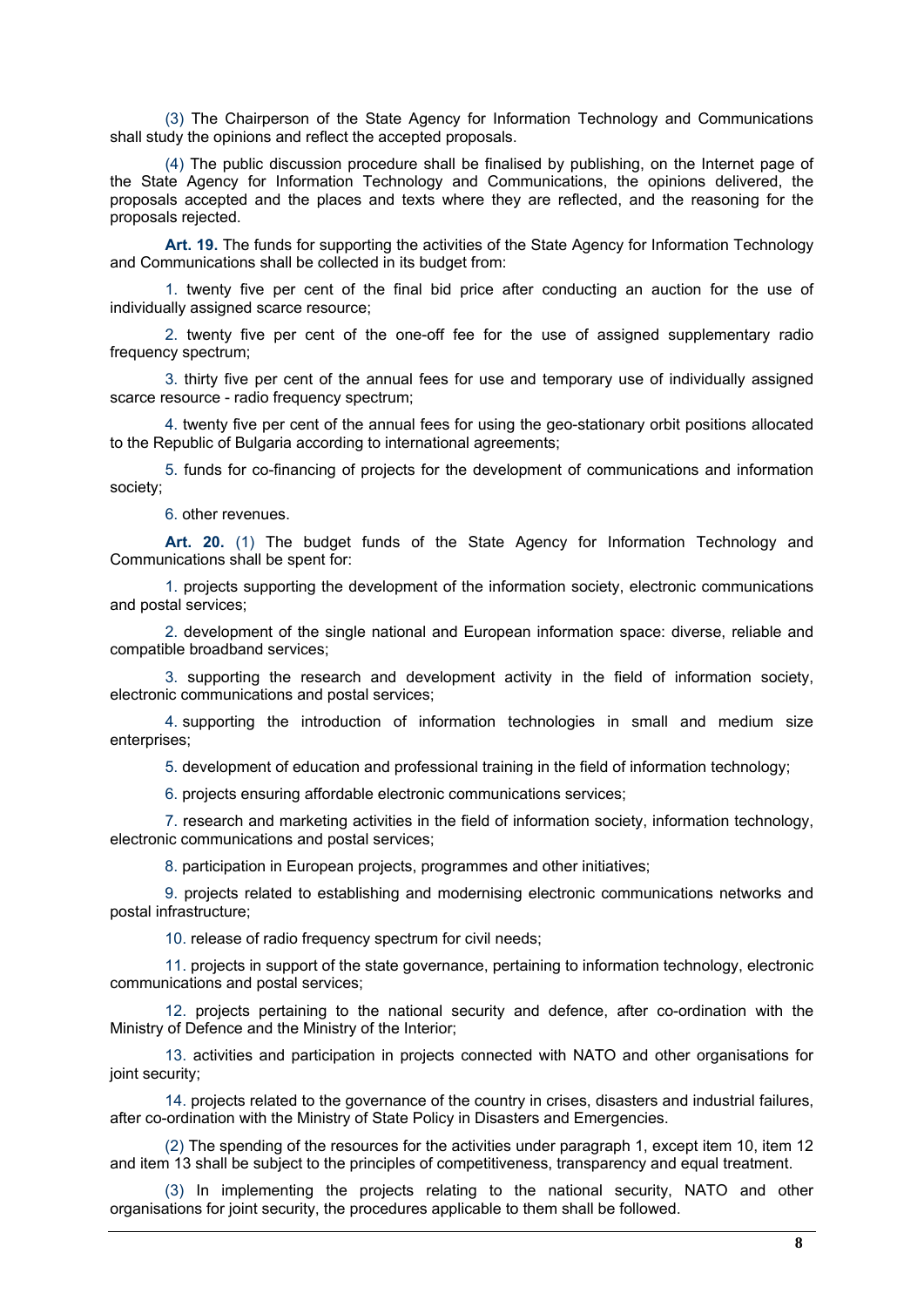4) The State Agency for Information Technology and Communications shall prepare an annual report on the spending of the resources under paragraph 1, which shall be published on its Internet page by 31 March of the following year.

### **CHAPTER FOUR REGULATION OF ELECTRONIC COMMUNICATIONS**

## **Section I Communications Regulation Commission**

**Art. 21.** (1) The functions of regulation and control over carrying out electronic communications shall be exercised by the Communications Regulation Commission, hereinafter referred to as "the Commission".

(2) The Commission shall be an independent specialised state body  $-$  a legal person with a registered office in Sofia.

(3) The Commission shall execute the primary and secondary legislative acts, as well as the general administrative acts, in the field of electronic communications, and implement the electronic communications policy, the radio spectrum planning and allocation policy and the postal services policy.

(4) The Commission shall regulate and control the provision of electronic communications in accordance with this Law.

(5) The Commission shall register and control the activity of providing certification services related to the electronic signature under the Law on Electronic Document and Electronic Signature.

**Art. 22.** (1) The Commission shall be a collective body consisting of five members, including Chairperson and deputy Chairperson.

(2) The Commission members shall be Bulgarian citizens:

1. with an educational and qualification degree "Master";

2. with permanent residence on the territory of the country;

3. with no previous convictions of crimes of general nature.

(3) The Chairperson of the Commission shall be determined and dismissed by decision of the Council of Ministers and shall be appointed by order of the Prime Minister for a term of 5 years.

(4) The deputy Chairperson and two members of the Commission shall be elected and dismissed by decision of the National Assembly for a term of 5 years.

(5) One member of the Commission shall be appointed and dismissed with an edict of the President of the Republic of Bulgaria for a term of 5 years.

(6) The number of consecutive mandates under paragraph 3, 4 and 5 shall be no more than two for each member of the Commission.

(7) The members of the Commission shall have all rights under a Contract of Employment, except those that contradict or are incompatible with their legal status.

**Art. 23.** (1) The members of the Commission may not be natural persons-sole traders, owners, partners, shareholders, managers, procurators, consultants or members of managing or control bodies of trade companies, state enterprises and non-profit legal persons in the field of communications and certification services under the Law on Electronic Document and Electronic Signature.

(2) The members of the Commission may not occupy another paid position or receive remuneration under a civil contract, except in the cases where they exercise scientific or lecturing activity.

**Art. 24.** (1) The mandate of a Commission member shall be terminated upon his/her death or by the relevant authorities prior to expiry of his/her mandate in the following cases:

1. upon the Commission member's written request, within one month of receiving the request;

2. upon established incompatibility with the requirements of this Law;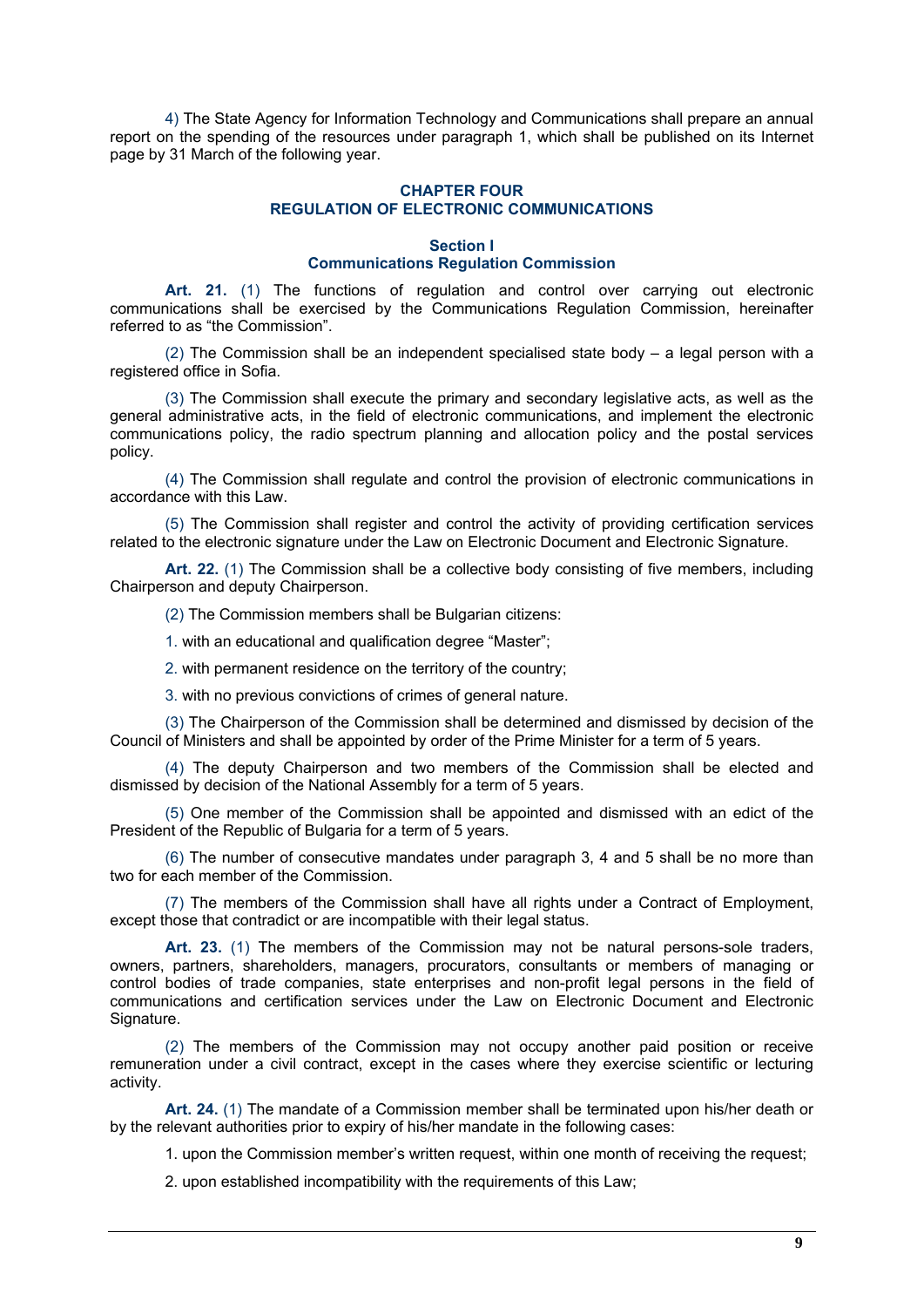3. when a Commission member is sentenced to prison for a deliberate crime of general nature;

4. upon a Commission member's incapability to fulfil his/her obligations for a period longer than three consecutive months.

(2) Within one month of a Commission member's mandate termination, the competent authorities shall determine or elect, respectively, and appoint a new member until expiry of the relevant mandate.

(3) On expiry of a Commission member's mandate, he/she shall continue to exercise his/her powers until the act of determination or election and appointment of a new member comes into force.

**Art. 25.** The remuneration of the members of the Commission shall be determined as follows:

1. Chairperson – 90 per cent of the basic remuneration of the Chairperson of the National Assembly;

2. Deputy Chairperson – 95 per cent of the basic remuneration of the Chairperson of the Commission;

3. Rest of the members – 90 per cent of the basic remuneration of the Chairperson of the Commission.

**Art. 26.** (1) Every member of the Commission shall disclose in writing before the Commission any material commercial, financial or other business interest he/she may have in taking a concrete decision and shall not participate in its consideration and voting.

(2) Material commercial, financial or other business interest shall always be present for the persons under paragraph 1, when the members of their families, relatives of direct line of descent without limitations, relatives from the lateral branch of the family up to and including  $4<sup>th</sup>$  degree, and relatives by marriage up to and including  $2^{nd}$  degree, as well as persons with whom each of them is economically related, provide electronic communication networks and/or services.

(3) On taking office, the members of the Commission shall submit declarations on the presence or absence of material commercial, financial or other business interest. The declarations shall also contain the names and addresses of persons economically related to members of the Commission or to members of their families, to relatives of direct line of descent without limitations, to relatives from the lateral branch of the family up to and including  $4<sup>th</sup>$  degree, and to relatives by marriage up to and including  $2<sup>nd</sup>$  degree, as well as the business interests which have arisen. The declarations shall be kept in a special public register with the Commission

(4) At least once in 6 months the Commission members shall submit declarations as required in paragraph 3.

(5) One year after termination or expiry of their mandate, the members of the Commission may not be owners, shareholders, partners, managers, procurators or members of managing or control bodies, employees or consultants of companies, providing public electronic communications networks and/or services, and shall not submit notifications under Art. 68 and obtain rights of use under this Law, and/or permissions and/or licences under the Law on Electronic Document and Electronic Signature and under the Law on Postal Services.

(6) Any interested party shall be entitled to require from the court to cancel decisions adopted in violation of paragraph 1.

**Art. 27.** (1) The Chairperson of the Commission shall:

1. represent the Commission or authorise persons to represent it;

- 2. organise and manage the activity of the Commission;
- 3. convene, propose draft agenda and chair the Commission meetings;

4. conclude, amend and terminate employment contracts with employees of the Commission administration, representing the Commission in his capacity as an employer in the relations with the employees of the administration;

5. organise and be responsible for the implementation of the budget of the Commission.

 (2) The activities under paragraph 1, item 4 and 5 shall be performed in accordance with rules adopted by decision of the Commission.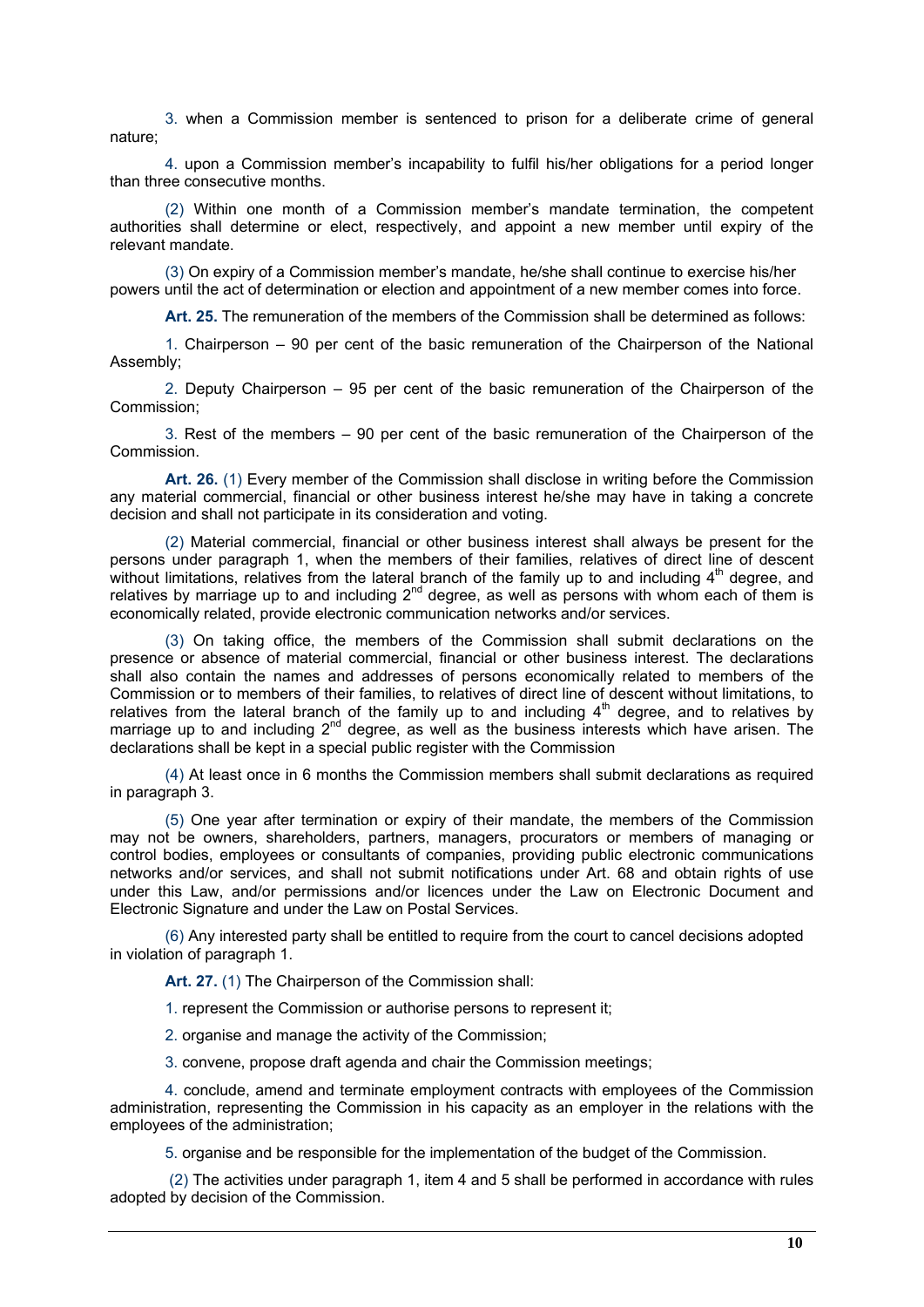**Art. 28.** (1) In its activity the Commission shall be assisted by its administration.

 (2) The Commission, at the proposal of its Chairperson and/or member, shall discuss and adopt Rules of Procedure determining the system, activity, organisation of work and structure of the Commission and its administration, which shall be published in the State Gazette.

(3) The Commission, at the proposal of its Chairperson and/or member, shall approve, by decision, the internal rules for determining the remuneration of the employees of the administration and the available resources in the budget of the Commission.

(4) The basic monthly remunerations of the employees of the administration shall be determined in accordance with the internal rules adopted by decision of the Commission under paragraph 3, at the proposal of its Chairperson and/or member.

(5) By decision of the Commission, the Commission members and the employees of its administration shall receive extra remuneration to their basic remuneration for execution of specific duties under terms and conditions set out in the internal rules for the salary.

(6) The financial means under paragraph 5 shall be determined in the amount of up to 35 per cent of the gross annual salary amount and shall be included in the budget of the Commission.

### **Section II Powers**

**Art. 29.** The Commission shall exercise its powers and execute its functions and tasks in order to achieve the objectives under Art. 4 and in accordance with the principles under Art. 5.

**Art. 30.** The Commission shall have the following powers:

1. define the markets for electronic communications networks and/or services subject to regulation under this Law;

2. study, analyse and prepare assessment on the level of competition on the relevant markets for electronic communications networks and/or services;

3. determine undertakings which have significant market power on the relevant market;

4. impose, maintain, amend or withdraw specific obligations of undertakings with significant market power for achieving the purposes of this Law;

5. by way of exception, impose grounded and proportionate provisional specific obligations in the cases, provided for in this Law;

6. designate undertakings for the provision of universal service;

7. work out, adopt and update the regulatory policy for the use of numbers, addresses and names for the provision of electronic communications;

8. work out and adopt general and normative administrative acts, related to its powers, in the cases provided for in this Law;

9. work out and submit for issuing or acceptance by the competent state bodies drafts of secondary legislation, in the cases provided for in this Law;

10. grant, amend, supplement, transfer, suspend, terminate or withdraw rights of use for individually assigned scarce resource;

11. grant and terminate temporary rights of use for individually assigned scarce resource;

12. grant, amend, supplement, transfer, suspend, terminate or withdraw rights of use of scarce resource for the provision of electronic communications over existing and/or new electronic communications networks for analogue terrestrial broadcasting, after decision of the Electronic Media Council;

13. study and provide information to the Electronic Media Council on the technical parameters needed for analogue terrestrial broadcasting of radio and TV programmes, for a settlement, region or the entire territory of the Republic of Bulgaria, as specified by the Electronic Media Council, including available radio frequencies, admissible radiated power, possible points of emission and other technical information needed;

14. work out, adopt and update the National Numbering Plan;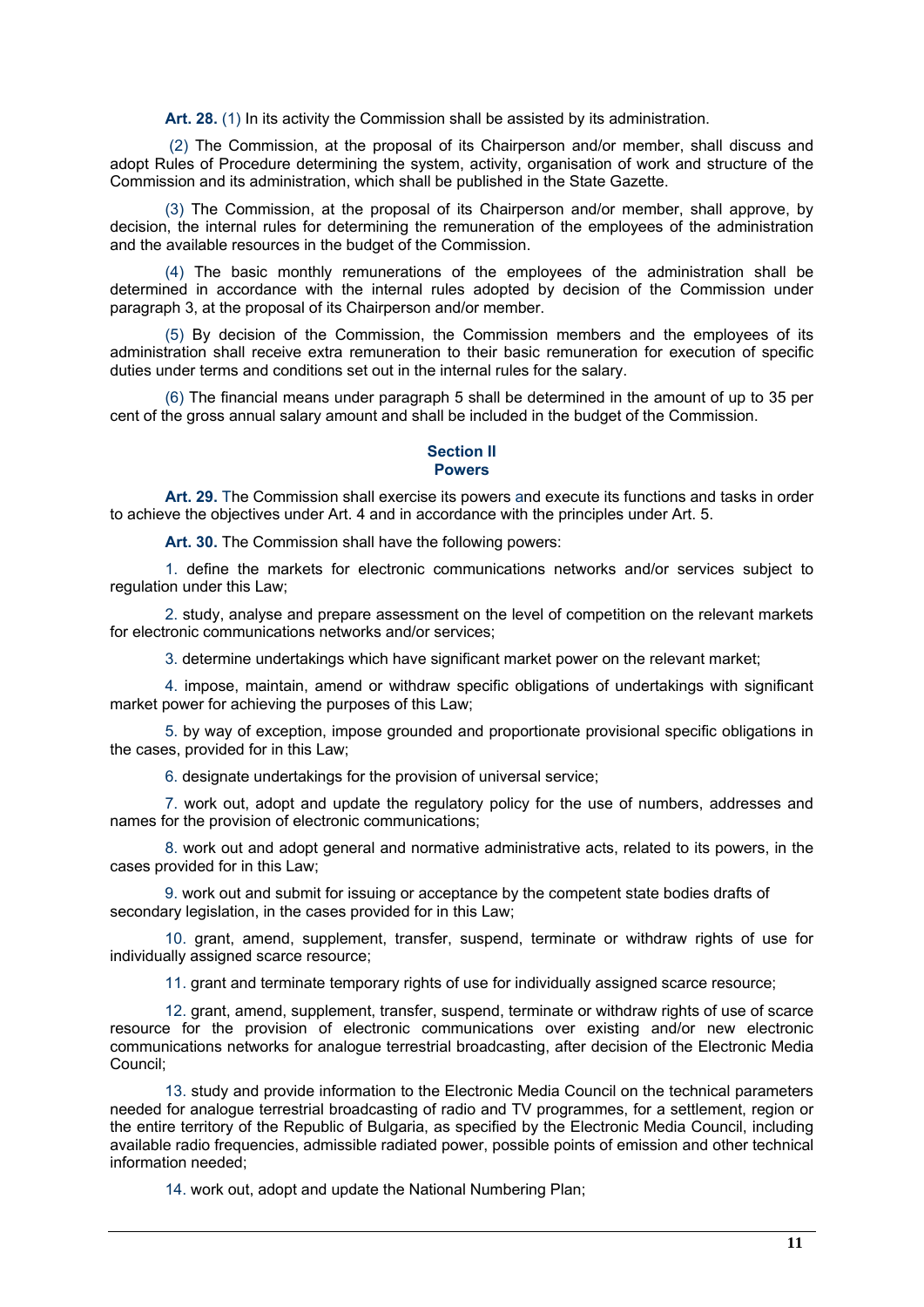15. assign, reserve and withdraw numbers, addresses and names;

16. organise the allocation by international organisations of numbers, addresses and names for electronic communications in the Republic of Bulgaria;

17. represent the Republic of Bulgaria in the international organisations of regulatory authorities in the field of electronic communications;

18. perform the functions of a national standardisation organisation before the European Telecommunications Standardisation Institute (ETSI), and participate in the work of the technical committees on standardisation in the Republic of Bulgaria, related to electronic communications;

19. keeps the registers as provided for by this Law;

20. conduct public discussions, consultations and opinion polls in the cases and by the procedures, provided for in this Law;

21. resolve disputes between undertakings;

22. consider complaints of end users in the cases provided for in this Law.

**Art. 31.** (1) The Commission shall promote the development of competition in the provision of electronic communications networks and services by:

1. applying regulatory measures to restrict the possible barriers to competition;

2. removing obstacles and barriers to competition within its competence;

3. treating equally all undertakings that provide electronic communications networks and/or services under the same circumstances;

4. cooperating with the other regulatory authorities and the European Commission for developing a consistent regulatory practice and implementation of the *acquis communautaire*.

**Art. 32.** The Commission shall have the following powers pertaining to radio spectrum management for civil purposes:

1. manage the radio spectrum by:

a) working out and publishing in the State Gazette the spectrum management regulatory policy;

b) assigning radio frequencies and radio frequency bands for the provision of electronic communications.

2. determine the specific technical requirements for the operation of the electronic communications networks and the associated facilities.

3. perform international coordination of radio frequencies and radio frequency bands, as well as of the radio equipment using them, for all services with the exception of the aeronautical mobile service, aeronautical mobile satellite service, aeronautical radio navigation, aeronautical satellite radio navigation, maritime mobile service, maritime mobile satellite service, maritime radio navigation and maritime satellite radio navigation.

4. perform national coordination of radio frequencies and radio frequency bands with all interested state bodies, departments and services aimed at ensuring the safety of aeronautical and maritime navigation and protection of the national security and defence.

5. prepare documents for registration in international electronic communications organisations of the coordinated radio frequencies and radio frequency bands and the radio equipment using them. The documents prepared shall cover all services with the exception of the aeronautical mobile service, aeronautical mobile satellite service, aeronautical radio navigation, aeronautical satellite radio navigation, maritime mobile service, maritime mobile satellite service, maritime radio navigation and maritime satellite radio navigation. The registration documents shall be submitted to the State Agency for Information Technology and Communications to complete international registration.

6. conduct examinations and issue radio amateur certificates.

7. exercise control over the efficient use of the radio spectrum and/or the sources of radio interference in the radio spectrum for civil needs.

8. exercise control over the observance of the established international rules of procedure for the radio services.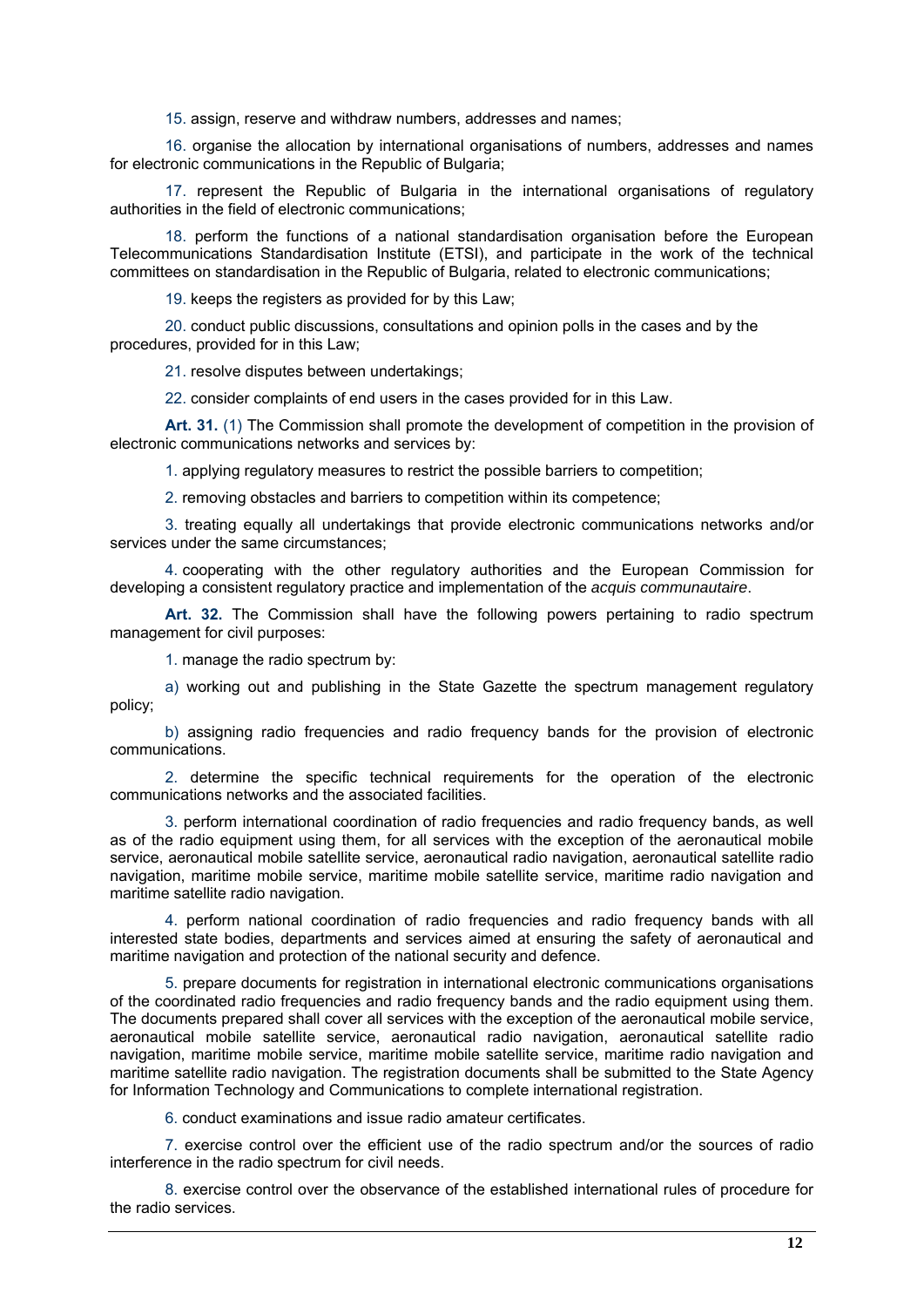9. assign the allocated call signs of the transmitting radio facilities of the amateur radio service and the listeners' call signs.

10. provide conditions for the provision of electronic communications for the purposes of the maritime and aeronautical search and rescue, as well as for broadcasting current information for ensuring the safety of maritime and aeronautical navigation and land transport.

11. participate, jointly with the Chairperson of the State Agency for Information Technology and Communications, in the work of the international organisations related to radio spectrum management.

12. in view of the public interest, on its own initiative or on the initiative of an interested undertaking providing electronic communications, may allocate the available scarce resource – radio spectrum and geo-stationary orbital positions, allocated to the Republic of Bulgaria under international agreements – which shall be used for the provision of electronic communications networks and/or services for public or private use.

Art. 33. (1) The Commission shall establish and keep registers of:

1. the undertakings which have notified the Commission of their intention to provide electronic communications;

2. the undertakings which have rights of use of individually assigned scarce resource.

(2) The registers under paragraph 1 shall contain the following information:

1. identification data of the person providing electronic communications, after submission of a notification:

а) for natural persons: full name and permanent address;

b) for legal natural persons-sole traders: name (company), head office and registered address;

2. manner of provision of electronic communications;

3. public electronic communications services provided;

4. territorial coverage, where applicable;

- 5. telephone (fax, e-mail address), address and contact person details.
- (3) The Commission shall publish the registers under paragraph 1 on its Internet page.

**Art. 34.** The Commission shall exercise control over the applications of:

1. the electronic communications legislative acts;

2. the pricing principles and rules, provided for in this Law;

3. parameters and requirements for quality of service;

4. specific conditions and parameters for the rights of use for scarce resource;

5. applicable requirements under Art. 73 and the specific obligations for the provision of electronic communications;

6. requirements for universal service provision.

**Art. 35.** (1) In exercising its powers the Commission shall express its opinion by motivated decisions.

(2) The decisions under paragraph 1 shall be individual or general administrative acts and shall be subject to appeal before the Supreme Administrative Court under the Administrative Proceedings Code.

(3) The Commission may also adopt, by decisions, legislative administrative acts within its competence.

(4) The general and legislative administrative acts shall be published in the official section of the State Gazette.

(5) The decisions are adopted by the members of the Commission with simple majority.

(6) Appealing the following individual administrative acts shall not suspend their execution, unless a law court rules otherwise: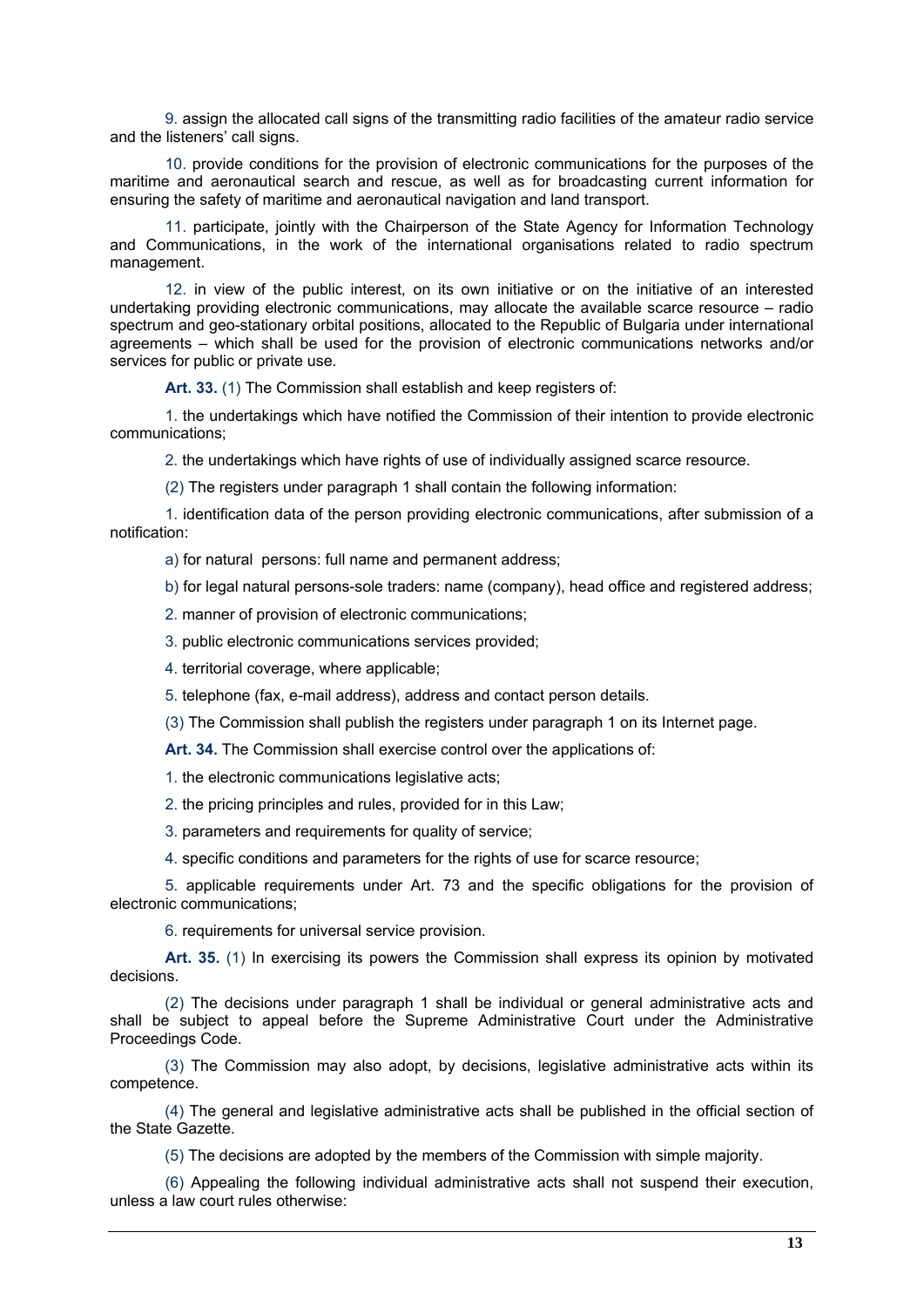1. decisions demanding information from undertakings necessary for analysis of relevant markets;

2. decisions on determination and analysis of relevant markets, determination of undertakings with significant market power, imposing specific obligations to undertakings with significant market power;

3. decisions relating to the execution of imposed specific obligations by undertakings with significant market power;

4. decisions on disputes between undertakings.

**Art. 36.** (1) When preparing drafts of general and normative administrative acts, provided for in this Law, the Commission shall conduct public consultation procedures by publishing notices on the prepared drafts and the grounds for its preparation in a national daily newspaper and on its Internet page.

(2) The notice under paragraph 1 shall indicate the place where the interested parties can obtain the draft and at least a 30-day period in which they may submit written opinions thereon.

(3) The Commission shall study the opinions and reflect the accepted proposals.

(4) The public consultation procedure shall finish by publishing on the Commission's Internet page the opinions received, the proposals accepted, the places and texts where the accepted proposals are reflected, and the reasons for rejection of the remaining proposals.

**Art. 37.** (1) Before adopting a decision on issues of public importance for electronic communications development, the Commission shall conduct public consultations.

(2) The procedure under paragraph 1 shall start with publication of a notice on the upcoming public consultations in a national daily newspaper, as well as on the Commission's Internet page.

(3) The notice under paragraph 2 shall indicate the issue posed for discussion, the place where the interested parties can see the Commission's position on the issue subject to discussion, the grounds behind the Commission's position, and a term, not shorter than 14 days within which written opinions can be submitted.

(4) The Commission shall consider all opinions and publish on its Internet page the grounds for the adopted decision.

**Art. 38.** (1) The Commission shall prepare an annual report and submit it, within the second quarter of the following year, to the National Assembly, the President of the Republic of Bulgaria and the Council of Ministers. The report shall contain:

1. analysis of the universal service provision, including the degree of satisfaction and quality;

2. assignment of the scarce resource and the applied mechanisms for its efficient use;

3. allocation of the numbers of the National Numbering Plan;

4. assessment of the development of competition in the markets of electronic communication networks and/or services, the application of the price formation principles and development prospects;

5. financial state and institutional development of the Commission and its administration;

6. report on the accomplishment of the activities during the preceding year.

(2) In making the assessment under paragraph 1, item 4, the Competition Protection Commission shall express its opinion within one month.

(3) The Commission shall publish the report under paragraph 1 and post it on its Internet page.

**Art. 39.** (1) The Commission shall be entitled to set up administrative structures in relation to the execution of its powers.

(2) The decision for setting up structures under paragraph 1 shall specify their head and staff, the terms for executing their activity and their functions and tasks.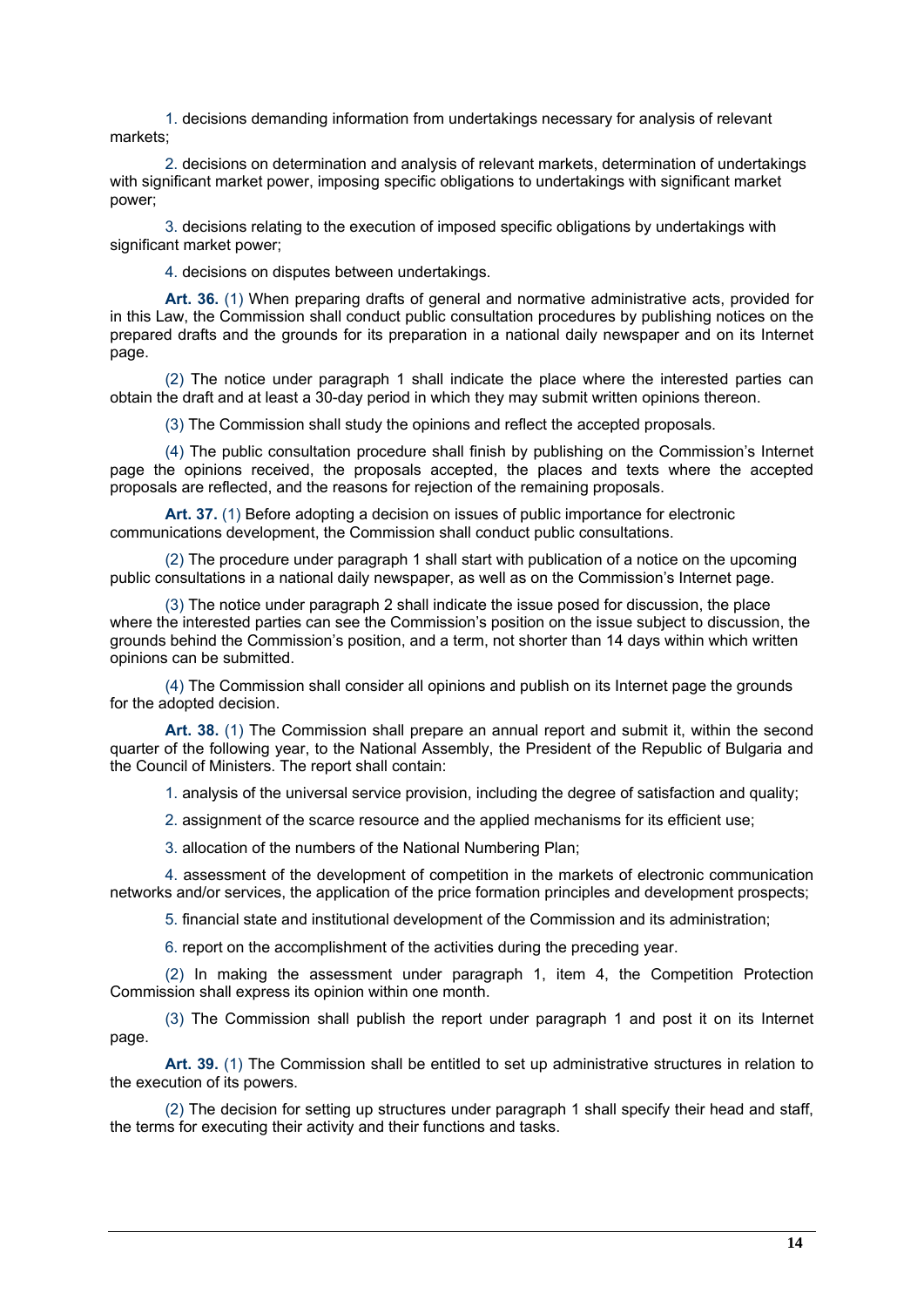#### **Section III Provision of Information**

**Art. 40.** (1) The Commission may address to undertakings that provide electronic communications written reasoned requests for provision of information, including financial information, in the relevant volume, time scale and level of details, required for discharging its regulatory functions. In its reasons for requesting the information, the Commission shall specify the reasons and purposes for which the information is requested. The information requested shall be proportionate to the purposes for which it is intended.

(2) The Commission, when requested by the State Agency for Information Technology and Communications, the Ministry of Defence and/or the Ministry of the Interior, shall provide the information under paragraph 1 for the needs of the state policy, planning, protection of the national security, defence and crisis management.

(3) When requesting the information under paragraph 1, the Commission shall require from undertakings providing such information to declare explicitly in writing on a case-by-case basis, which part of the information provided shall be considered a commercial secret.

(4) The members of the Commission and the employees of its administration shall not disclose the information obtained under paragraph 1 if it has been declared to be a commercial secret.

(5) After a reasoned request from the European Commission or other regulatory authorities of the Member States of the European Union, the Commission shall provide them with the information under paragraph 1.

(6) Where the information under paragraph 1 is provided to the State Agency for Information Technology and Communications, the European Commission or other regulatory authorities of the Member States of the European Union, the Commission shall require from them to keep the commercial secret in accordance with paragraph 3.

(7) The undertakings under paragraph 1 can require with a reasoned written request that the information they have provided to the Commission, shall not be made available by the European Commission to regulatory authorities of other Member States of the European Union.

(8) When making the information under paragraph 1 available to the European Commission or to regulatory authorities of Member States of the European Union, the Commission shall inform the undertakings that have provided that information to it previously.

**Art. 41.** (1) In accordance with the provisions of the Law on Access to Public Information, the Commission, when requested, shall provide information, obtained from undertakings that provide electronic communications.

(2) The terms and conditions for access to the information under paragraph 1 shall be stipulated by the Commission in a normative administrative act.

### **Section IV**

## **Interaction and Consultations with the European Commission and the National Regulatory Authorities of the European Union Member States**

**Art. 42.** (1) The Commission shall send to the European Commission and the other regulatory authorities of the Member States of the European Union the draft decision on definition of a relevant market and the analysis regarding its effectiveness and competitiveness.

(2) Where the Commission finds lack of effective competition on the relevant market, the draft decision under paragraph 1 shall propose designation of an undertaking as having significant market power on the relevant management, as well as imposition of new or amendment of existing specific obligations.

(3) If, based on the market analysis, the Commission concludes that the relevant market is effectively competitive, the draft decision under paragraph 1 shall also include a reasoned proposal for maintenance or withdrawal of existing specific obligations.

(4) With the decision under paragraph 1 the Commission may:

1. define markets other than the ones already defined in accordance with the decision under Art. 152, paragraph 4, in compliance with the practices of the Member States of the European Union;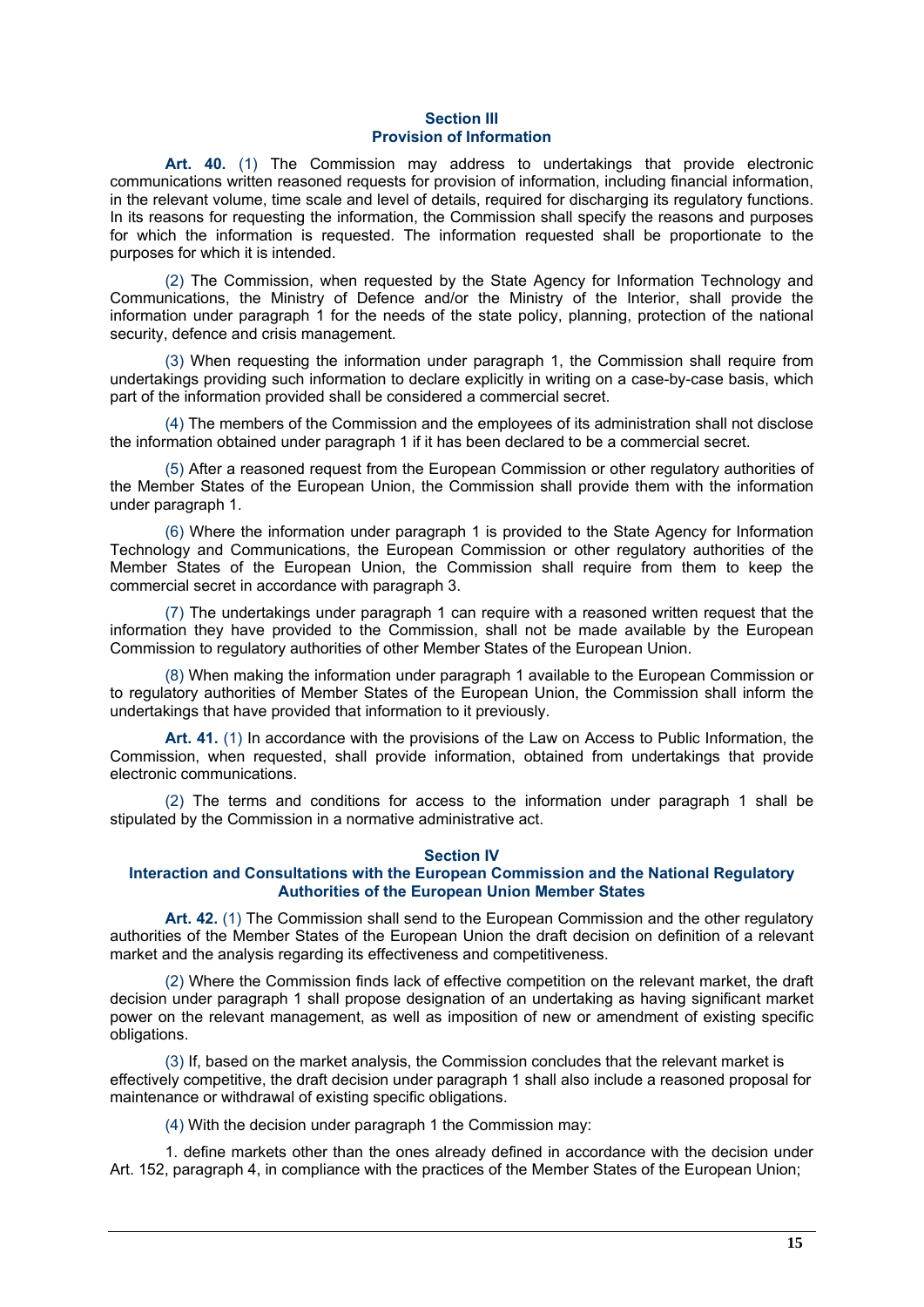2. designate an undertaking or undertakings as having, individually or jointly, significant market power on the relevant market.

(5) If, within 30 days of the date of submission of the draft decision under paragraph 1, no proposals are put forward by the European Commission or the national regulatory authorities of the European Union Member States, the Commission shall adopt the draft decision under paragraph 1.

(6) The European Commission may extend the term under paragraph 5 with two months, requiring from the Commission to postpone the adoption of the decision in the cases under paragraph 4. The European Commission shall take a decision to extend the term when it concludes that the specific obligations proposed will affect directly or indirectly the trade between the Member States, creating barriers to the single market, or when it concludes that the measures proposed will be incompatible with *acquis communautaire* or with the objectives under Art. 4.

(7) The European Commission can put a veto on the draft decision of the Commission. In this case, the Commission shall withdraw the draft decision and can prepare a new draft or take other action in accordance with the directions of the European Commission, if any.

(8) Except in the case under paragraph 7, the Commission shall comply with the proposals of the European Commission and the regulatory authorities of the Member States and shall reflect them in the draft decision prior to its final approval informing the European Commission about that.

(9) In exceptional circumstances, when the imposition of the specific obligations, as specified in the draft decision under paragraph 2, requires a long period of time and the Commission considers that there is an urgent need to safeguard competition and the interests of the users, it may, instead of undertaking the action under paragraph 1 and 4, impose reasoned, proportionate and provisional specific obligations, as provided for in this Law. It shall communicate those provisional specific obligations to the European Commission and the national regulatory authorities of the European Union Member States with the full reasons for their imposition, as well as the identified competition problems.

(10) The Commission can extend the term of validity of the provisional specific obligations or render them permanent, subject to the provisions of paragraph 1-4.

(11) The Commission can withdraw the draft decision under paragraph 1, 2 and 3 at any time during the procedure of its consideration with the European Commission and the regulatory authorities of the Member States.

**Art. 43.** The Commission shall observe the requirements for confidentiality of the information received by the European Commission and the regulatory authorities of other European Union Member States.

### **Section V**

## **Interaction with the Competition Protection Commission**

**Art. 44.** (1) The Communications Regulation Commission and the Competition Protection Commission shall interact and coordinate their action to achieve the objectives under Art. 4 in accordance with this Law and on the basis of rules adopted with decisions of both commissions.

(2) The rules under paragraph 1 shall be published on either commission's Internet page.

**Art. 45.** The interaction between the Commission and the Competition Protection Commission shall be carried out in the following forms:

- 1. consultations.
- 2. exchange of information.
- 3. submission of opinions.
- 4. joint working groups

#### **Section VI**

## **Interaction with the Electronic Media Council in the Field of Digital Broadcasting**

**Art. 46.** The Commission shall interact with the Electronic Media Council in accordance with the terms and conditions of this Law and the Law on Radio and Television.

**Art. 47.** (1) At the request of the Electronic Media Council, the Commission shall inform it about the possible electronic communications networks for terrestrial digital broadcasting, taking into consideration the available free scarce resource – radio spectrum.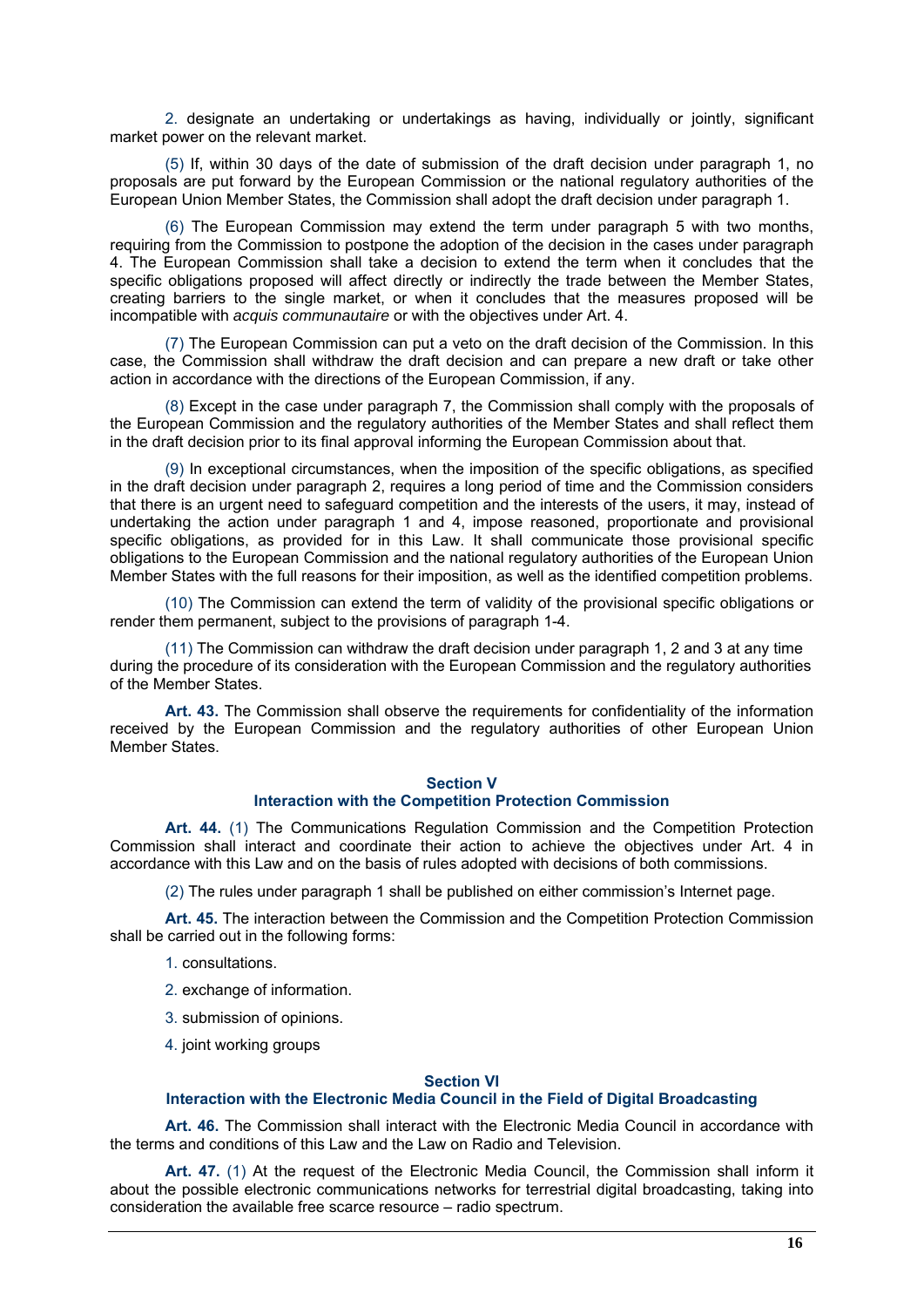(2) Based on the information under paragraph 1, the Electronic Media Council shall:

1. determine two Bulgarian audio programmes and two Bulgarian television programmes that each terrestrial digital broadcasting network can distribute; it shall also determine in which of the networks the programmes of the Bulgarian National Television and the Bulgarian National Radio, included in the two audio programmes and the two TV programmes, shall be distributed;

2. hold a competition for selection of operators of audio and television activity under the Law on Radio and Television that can distribute their programmes over their networks under item 1;

3. determine with a decision the audio and television operators that can distribute their programmes over their networks under item 1 and award them licences for audio and/or television activity.

(3) After taking the action under paragraph 2, the Electronic Media Council shall inform the Commission about the decisions taken and the licences awarded.

**Art. 48.** (1) Based on the decision of the Electronic Media Council under Art. 47, paragraph 2, item 3, while abiding by the requirements of this Law and by the procedure, provided for in Chapter five, the Commission shall start a competitive procedure for selecting an undertaking that can be granted rights of use of individually assigned scarce resource – radio spectrum, for the provision of electronic communications through terrestrial digital broadcasting networks.

(2) The undertakings granted rights of use under paragraph 1, shall distribute the programmes, determined by the Electronic Media Council under **Art.** 47, paragraph 2, for the particular network.

(3) Along with the programmes, determined by the Electronic Media Council under Art. 47, paragraph 2, the undertakings granted rights of use under paragraph 1, shall also distribute other programmes licensed or registered under the Law on Radio and Television.

(4) The expert commission for organisation of the contest shall also include representatives of the Electronic Media Council determined with a decision of the Council.

**Art. 49.** (1) The commission shall adopt normative administrative acts stipulating the conditions for access to electronic communication services through the terrestrial digital broadcasting networks and for the provision of electronic communication services to persons with hearing and sight disabilities.

(2) Before adoption of the acts under paragraph 1, the Commission shall conduct public consultations under Art. 36 and request the opinion of the Electronic Media Council.

(3) The Electronic Media Council shall accept the opinions under paragraph 2 within 30 days of the reception of the draft acts from the Commission.

### **Section VII Financing**

**Art. 50.** The Commission shall be a primary level spending unit to budget credits.

**Art. 51.** (1) The Commission shall administer the following revenues of its budget:

1. administrative fees;

2. forty per cent of the annual fees for use and temporary use of individually assigned scarce resource – radio spectrum;

3. fees for use of scarce resource – numbers from the National Numbering Plan;

4. licence and registration fees under the Law on Postal Services and the Law on Electronic Document and Electronic Signature.

5. five per cent of the final bid price after conducting a tender for the use of individually assigned scarce resource.

6. five per cent of the annual fees for the use of geo-stationary orbital positions assigned to the Republic of Bulgaria under international agreements.

7. five per cent of the one-off fee for the use of assigned supplementary radio spectrum.

8. twenty per cent of the fines and property sanctions provided for in this Law.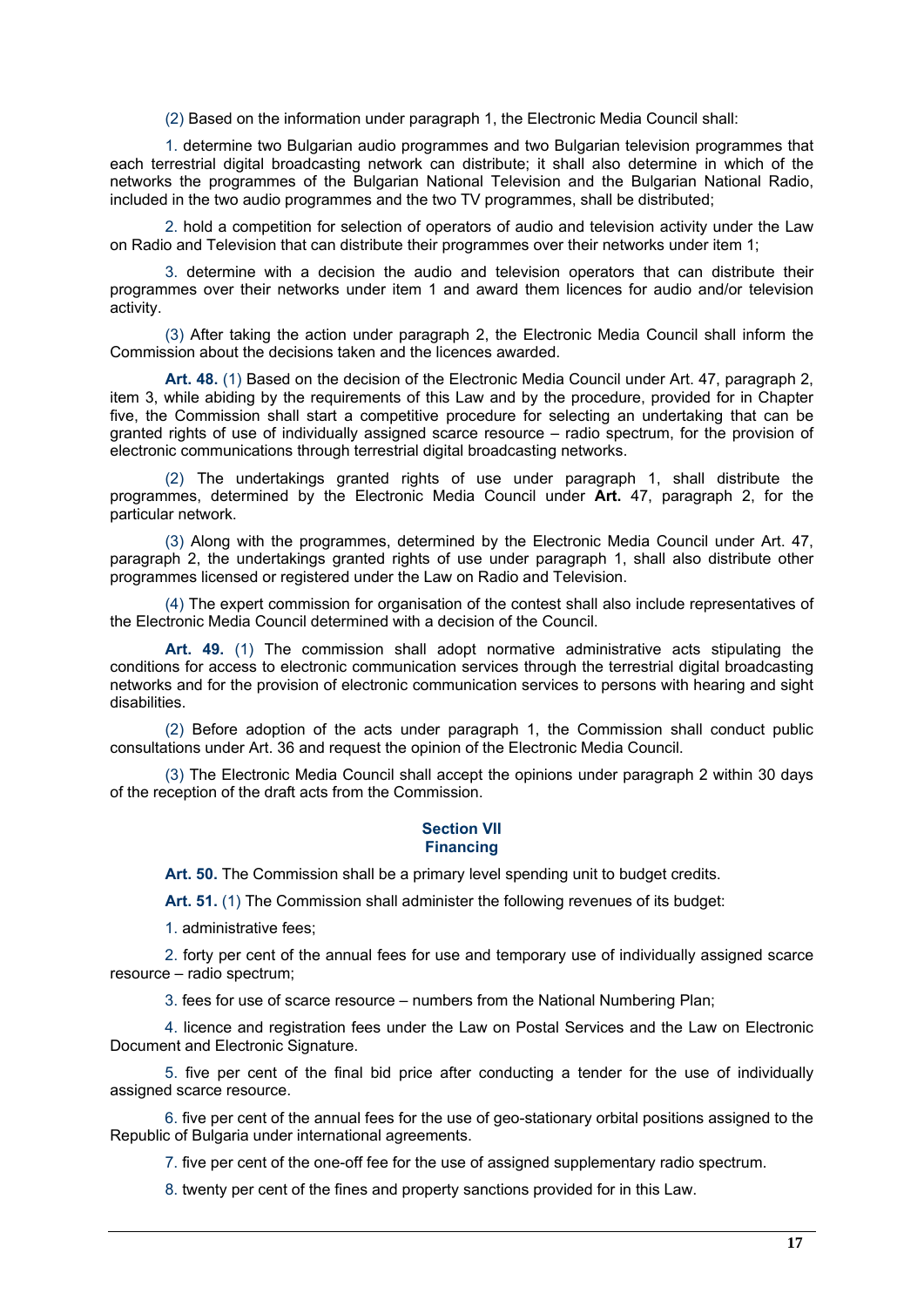- 9. interests on overdue receivables.
- 10. donations.

(2) The resources of the budget of the Commission shall be spent for financing its activity, including projects related to market regulation and liberalisation; for capital expenditures; for ensuring effective and active control; for improvement of the necessary equipment; for qualification and training.

**Art. 52.** The Commission shall draw up and publish on its Internet page by May 30 an annual draft report on the expected revenues under Art. 51, with the exception of the administrative fee for control, and the respective expenses to ensure its activity for the next year, which shall be agreed with the Minister of Finance.

**Art. 53.** (1) If the expected revenues for the relevant year do not cover the expenditures of the Commission, the difference shall be compensated by changing the amount of the administrative fee for control.

(2) Each year, by 30 September of the current year, the Commission shall submit a Tariff for the Fees Collected by the Commission for adoption by the Council of Ministers. The fees shall be collected from 1 January of the next year.

#### **Section VIII Dispute Resolution between Undertakings**

**Art. 54.** (1) Where an undertaking providing electronic communications networks and/or services fails to fulfil an obligation under this Law within two months, either affected party can submit a written request to the Commission, asking for its assistance in reaching consent or in giving binding instructions.

(2) The request under paragraph 1 shall contain the circumstances on which it is based and shall be accompanied by certified copies of documents proving the circumstances provided, and a document for the payment of an administrative fee in the case of binding instructions requested from the Commission.

**Art. 55.** (1) When the affected party has made a request for assistance in reaching consent, the Commission shall, within 7 days of receiving the request, appoint by decision a special commission.

(2) The special commission shall hear the opinions of the parties, clarify the reasons for the request and explain the adverse impact of a failure to reach consent.

(3) If the parties fail to reach consent within 30 days of receiving the request, either affected party under paragraph 1 may request from the Commission to give binding instructions within 14 days.

(4) The procedure for assistance to reach consent shall be free of charge.

**Art. 56.** (1) When the affected party has requested binding instructions, the Commission shall, within 7 days of receiving the request, determine, by decision, a special commission, which shall include at least one qualified lawyer. External experts may also be invited to take part in the work of the special commission as members or consultants.

(2) The special commission shall consider the request and the documents attached thereto within 7 days of its inception.

(3) In the case of incomplete or irregular documents, the chairperson of the special commission shall notify the person in writing, fixing thereby a 7-day time-limit from receiving the notification, for correcting the incomplete or irregular documents.

(4) If the incomplete or irregular documents have not been corrected within the time-limit under paragraph 3, the commission shall dismiss the request.

**Art. 57.** (1) The special commission under of Art. 55, paragraph 1, shall, within 3 days of expiry of the time-limit under Art. 56, paragraph 2 or 3, send a copy of the request to the interested parties, giving them a 7-day time-limit to submit their opinions and enclose the related evidence.

(2) Within 3 days of receiving the opinions under paragraph 1, the special commission shall send copies of them to the party which has filed the request, allowing it a 7-day time-limit to submit an opinion and enclose other evidence thereto.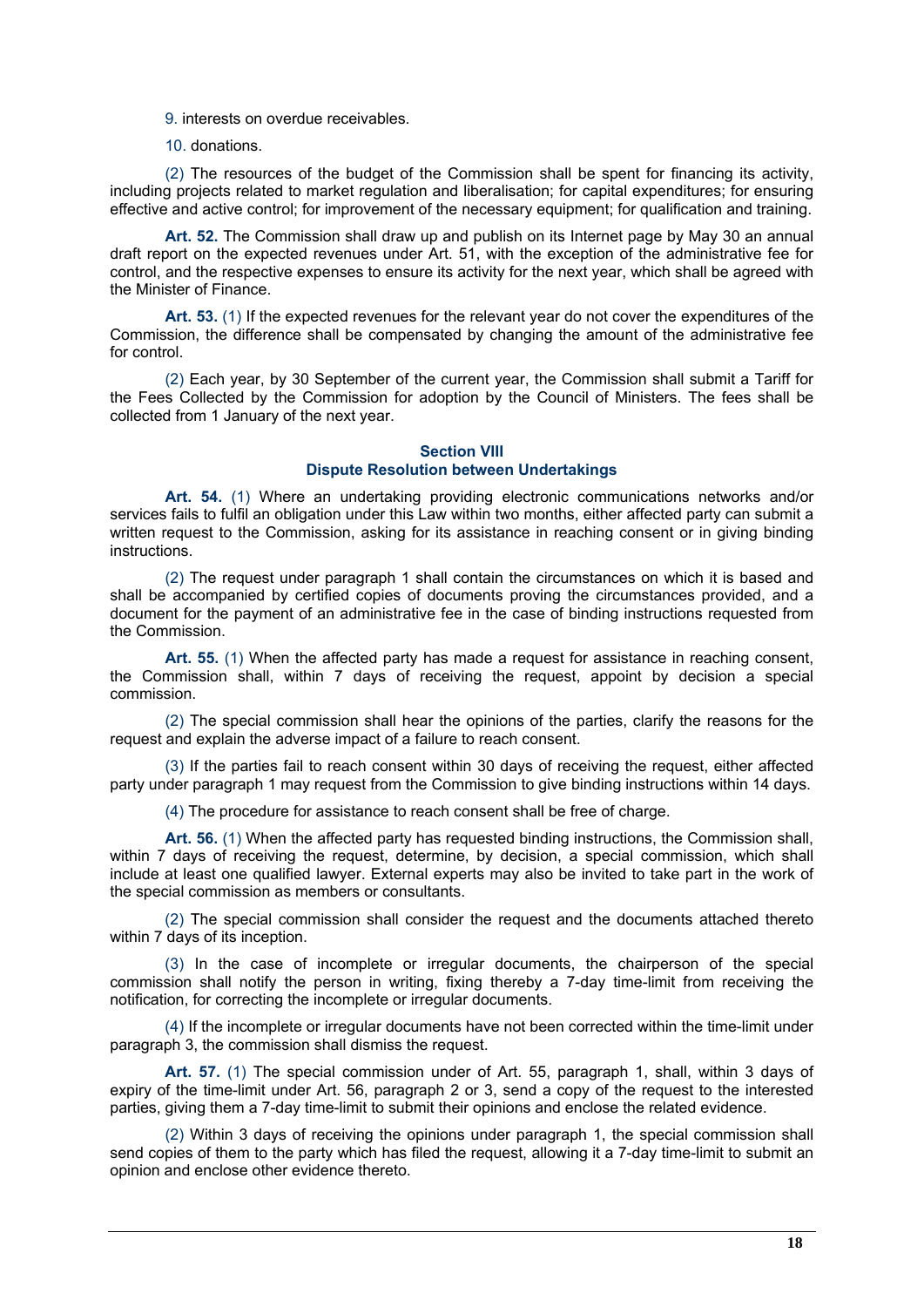**Art. 58.** (1) The special commission shall study the request made and the opinions of the interested parties, all the evidence enclosed thereto and, require additional evidence, if needed, including inspections made by authorised employees under this Law.

(2) The inspections under paragraph 1 shall be conducted within the time-limit and volume as determined by the special commission. Where necessary the time-limit can be extended. In all cases the time-limit for conducting inspections under paragraph 1 shall not be longer than 14 days.

(3) Having collected all the evidence, the special commission shall discuss the request and the evidence collected on the case in the presence of the parties or their authorised representatives.

(4) The interested parties shall be notified in writing of the date, time and place of the meeting at least 7 days in advance whereby the notice shall specify that in case of non-appearance of any party representatives the special commission shall consider the request in their absence.

(5) The special commission shall draw up a record of the meeting held, which shall contain:

1. members of the special commission and list of participants;

2. presentation of the opinions of the parties;

3. conclusions of the special commission from the meeting;

4. date and time.

**Art. 59.** Within two months of receiving the request under Art. 54, the special commission shall prepare a report and submit it to the Commission, enclosing thereto the documentation collected in the course of the procedure and a draft decision of the Commission on the request.

**Art. 60.** The Commission shall consider the report under Art. 59 at its first meeting following the report's submission, and:

1. accept the results of the work of the special commission and take a motivated decision on the request submitted under Art. 54;

2. give orders for taking additional action to check up the actual situation, and for its analysis by the special commission and preparation of a new draft decision, setting a time-limit to that effect.

**Art. 61.** (1) Within 4 months of receiving the request under Art. 54, the Commission, by justified decision, shall give mandatory instructions on the request or dismiss it.

(2) Within 3 days of adoption of the decision under paragraph 1, it shall be published on the Commission's Internet page, except for the information determined by the parties as commercial secret.

**Art. 62.** (1) When the request submitted for dispute resolution is also within the competence of a national regulator of another Member State of the European Union, the special commission under Art. 55 shall consider the request and the documents enclosed thereto.

(2) The Commission shall send copies of the request to the competent regulatory authorities and ask for their opinion.

(3) The Commission and the national regulatory authorities under paragraph 1 may jointly decline the resolution of a dispute when they decide that other mechanisms exist which could facilitate its resolution in a timely manner, notifying the parties to that effect within 14 days.

(4) Where no resolution of a dispute has been reached within four months, if the dispute has not been referred to a court by the party seeking the dispute resolution and if either party has stated its desire to have the dispute resolved by the Commission, the Commission shall make efforts to resolve the dispute.

(5) Prior to a dispute resolution the special commission may require, through the Commission, additional evidence from the affected undertaking and the relevant national regulatory authorities.

(6) Having collected all the evidence, the special commission shall prepare a report and submit it to the Commission enclosing the collected documentation thereto.

(7) The Commission shall adopt by decision an opinion on the request made, which it shall send to the relevant regulatory authority.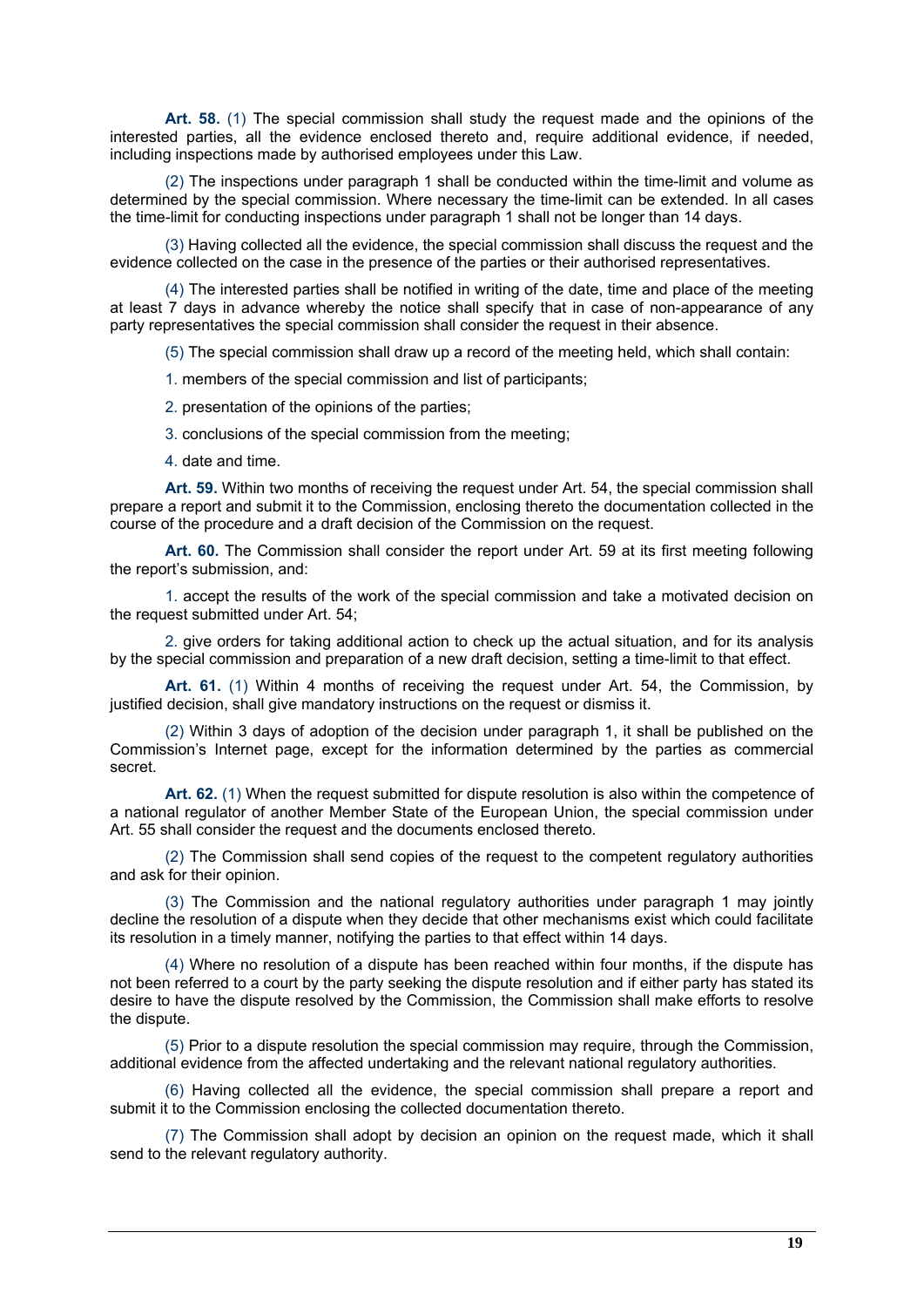(8) Upon receiving confirmation by the relevant national regulator on the opinion prepared, the Commission shall, by decision, give instructions, in conformity with the opinion, sending them to the affected parties.

## **Section VIII Separate Accounting**

**Art. 62.** Undertakings providing public electronic communications networks and/or services, which have special or exclusive rights to provide services in other sectors, including other EU Member States, shall keep separate accounts for the activities associated with the provision of electronic communications networks and/or services.

## **CHAPTER FIVE PROVISION OF ELECTRONIC COMMUNICATIONS**

### **Section І General provisions**

**Art. 64.** Electronic communications shall be provided freely after notification and/or after granting right of use for individually assigned scarce resource, in compliance with the requirements of this Law and of the acts on the implementation thereof.

**Art. 65.** (1) Electronic communications for private needs shall be provided freely, where such communications are provided through:

1. electronic communications networks without use of individually assigned scarce resource;

2. radio equipment using radio frequency spectrum which does not need to be individually assigned.

(2) The rules for provision of the electronic communications referred to in paragraph 1, item 2 shall be laid down in a normative administrative act adopted by the Commission after carrying out the procedure of public discussion under Art. 36. The act shall be promulgated in the State Gazette.

(3) The rules referred to in paragraph 2 shall contain requirements related to safeguarding human life and health, and not causing interference when using radio spectrum.

**Art. 66.** Public electronic communications shall be provided after submitting a notification to the Commission.

**Art. 67.** Where an individually assigned scarce resource is needed, electronic communications shall be provided after obtaining right of use.

**Art. 68.** Electronic communications may be provided by unlimited number of persons except in the cases of use of individually assigned scarce resource.

**Art. 69.** Public electronic communications shall be provided by natural persons-sole entrepreneurs and legal persons.

**Art. 70.** Electronic communications shall be provided throughout the whole territory of the country unless a limited territorial coverage is specified in the right of use for individually assigned scarce resource or in the general requirements for carrying out a specified activity.

**Art. 71.** The right of use for individually assigned scarce resource shall have an initial validity of up to 20 years with possible extension of up to 10 years.

**Art. 72.** (1) The Commission shall adopt, after public discussion under Art. 36, a List of the public electronic communications networks and/or services the provision of which is subject to general requirements. The decision of the Commission, together with the List, shall be promulgated in the State Gazette.

(2) Amendments to the List referred to in paragraph 1 may be introduced on initiative of the Commission or at the proposal of an interested party, after public discussion according to Art. 36.

# **Section ІІ**

# **Provision of Electronic Communications Subject to General Requirements**

**Art. 73.** (1) Any undertaking that has submitted a notification on provision of electronic communications under Art. 66 must comply with the general requirements determined according to the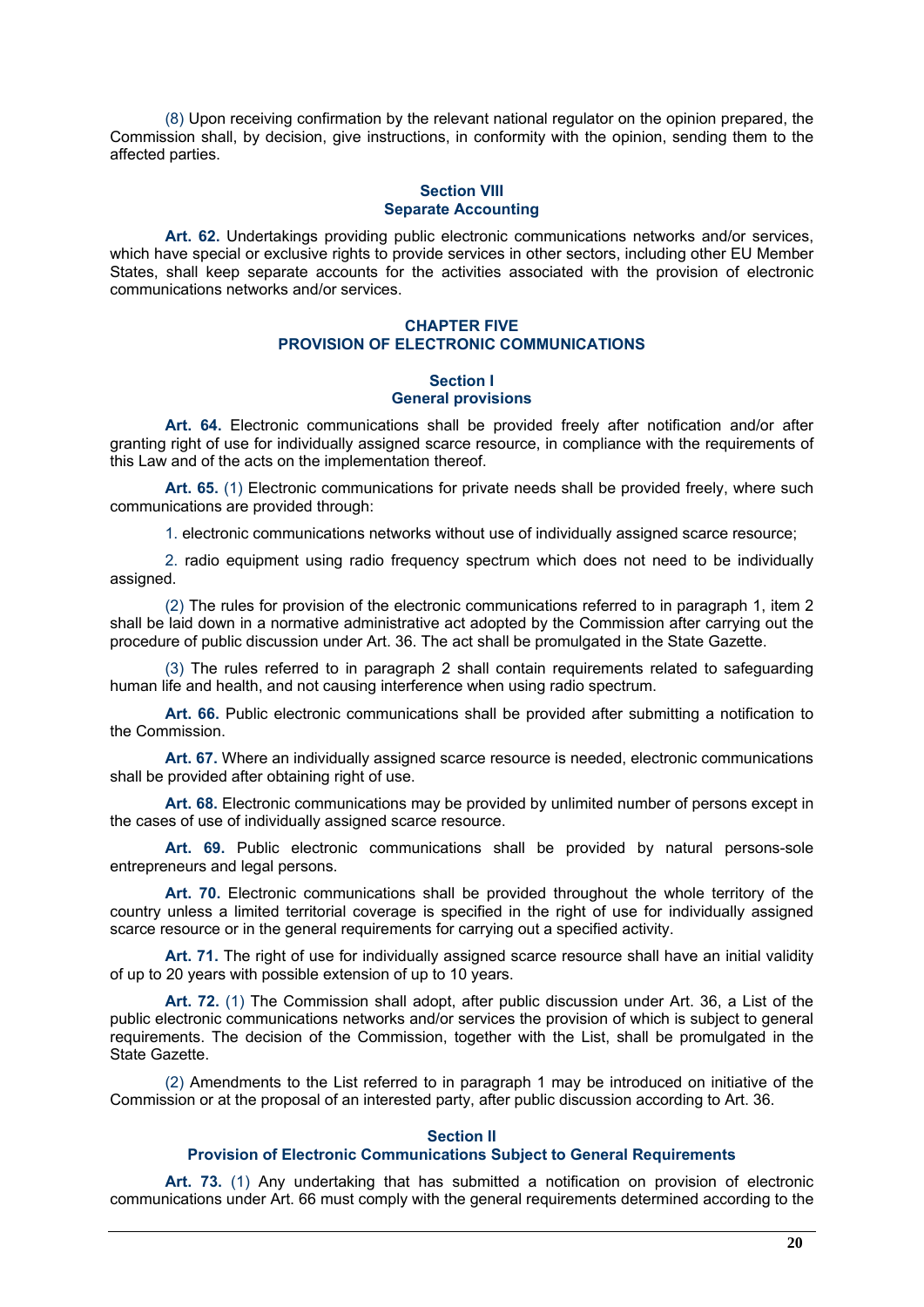type of electronic communications network and/or service. The general requirements shall be adopted by decisions of the Commission, in compliance with the principle of transparency, non-discrimination and proportionality.

(2) The decisions referred to in paragraph 1 shall be adopted after public discussion according to Art. 36 and shall be promulgated in the State Gazette.

(3) Depending on the type of the electronic communications network and/or service the applicable general requirements approved by the decisions referred to in paragraph 1 may contain all or some of the following requirements:

1. to negotiate and provide access to and interconnection of its network with the networks of other undertakings providing electronic communications, inter alia:

a) to ensure interoperability of its services with those of the other undertakings;

b) to maintain the integrity and guarantee the security of its network;

c) if possible, to provide shared use of premises and network facilities to the other undertakings providing public electronic communications networks and/or services;

2. requirements and conditions related to providing rights of way;

3. to provide to the Commission the information referred to in Art. 40 and Art. 75, paragraph 2;

4. to assign numbers from the National Numbering Plan for use by end-users when the provision of electronic communications is connected with use of numbers;

5. to guarantee the protection of confidentiality of communications and users' data;

6. to ensure:

a) observance of the conditions not allowing harmful electromagnetic fields and radiation;

b) observance of the requirements for electromagnetic compatibility;

c) use in the network only of equipment that is in good technical condition and has passed conformity assessment under the Law on Technical Requirements to Products;

d) observance of conditions related to the efficient use of radio frequency spectrum and not allowing harmful interference, when such use is not subject to granting right of use;

e) application of the operative standards in the field of electronic communications networks and/or services;

7. to cooperate in protecting the public interest, in protecting the national security and in ensuring the provision of electronic communications for the needs of defence and also under crisis, by:

a) ensuring conditions for restricting and terminating the transmission of content which is contradictory to the legislation in force;

b) not providing electronic communications which contain misleading signs and/or signals for help, disaster, emergency, accident or alarm;

c) enabling lawful tracking of traffic in its network on the part of the competent state authorities;

d) providing at its own expenses conditions for interception of electronic communications by providing interfaces for the purposes of security and public order;

e) ensuring possibility for use of its network and network facilities in the event of crises under the Law on Crisis Management, in the event of introduction of a "state of martial law" or "state of war", or "state of emergency" under the Law on Defence and Armed Forces of the Republic of Bulgaria.

8. to pay the administrative fees according to Chapter Eight;

9. to pay contributions to the Universal Service Compensation Fund;

10. to ensure transmission of radio and/or television programmes of public importance.

(4) The Commission may impose on undertakings providing public electronic communications networks and/or services specific obligations according to the conditions and order of Chapter Nine as well as other obligations provided for in this Law.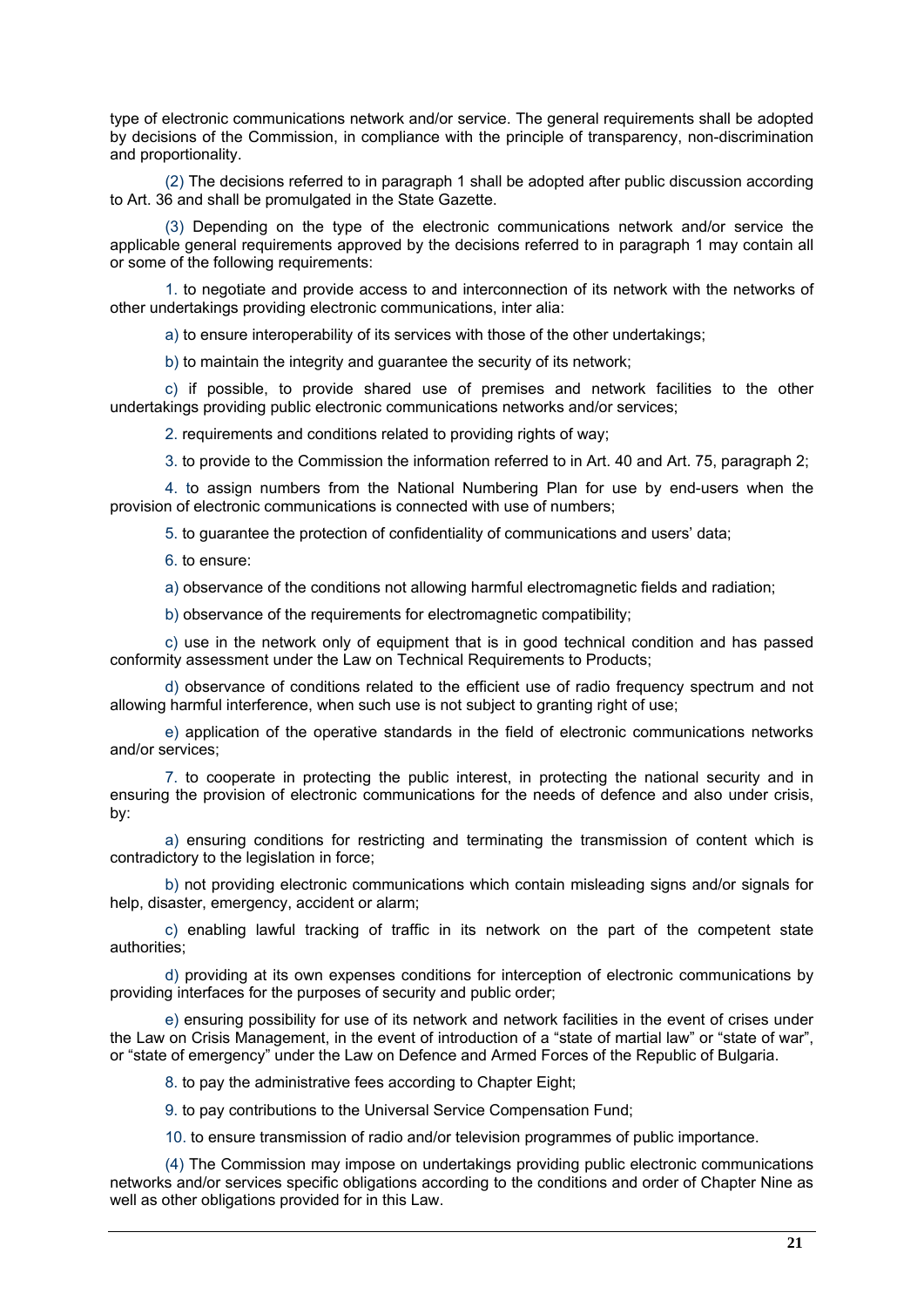**Art. 74.** An undertaking which notifies the Commission of its intention to provide public electronic communications shall have, inter alia, the rights to:

1. provide electronic communications networks and/or services from the date of submitting to the Commission a notification completed in a standard form unless granting right of use for an individually assigned scarce resource is necessary;

2. construct, use and manage electronic communications networks and facilities;

3. negotiate and obtain access to and interconnection with networks of other undertakings providing public electronic communications networks and/or services, in compliance with the requirements of the legislation in force;

4. offer one or all services within the scope of the universal service, when designated to offer one or all services within the scope of the universal service on the whole territory of the country or on a part thereof according to Chapter Eleven.

**Art. 75.** (1) The rights under Art. 74 shall come into force as of the date of a duly submitted notification to the Commission, completed in a standard form, except in the cases when it is necessary to have right of use granted for an individually assigned scarce resource.

(2) The notification shall contain:

1. identification data of the person providing electronic communications – name (business name), seat, head office address and the relevant uniform identification code;

2. short description and basic parameters of the public electronic communications network and/or service;

3. territorial coverage;

4. contact person and contact data;

5. estimated starting date of providing public electronic communications.

(3) The notification shall be submitted in the Bulgarian language.

(4) In case of incomplete notification, the Commission shall, within 7 days of receipt, notify the person in writing to eliminate the incompleteness.

(5) Where it has been found, from a notification submitted, that the provision of the activity would require the use of an individually assigned scarce resource, the Commission shall inform the person in writing about the necessity of submitting an application for granting right of use for an individually assigned scarce resource.

(6) The Commission shall enter the person's data in the register under Art. 33, paragraph 1, item 1 within 14 days of the date of receipt of the notification or elimination of the incompleteness.

(7) The undertaking providing public electronic communications shall notify the Commission of any change in the notification data under paragraph 1 within 14 days of the change.

**Art. 76.** The undertaking may terminate provision of electronic communications networks and/or services and shall notify the Commission thereof.

Art. 77. (1) The undertaking providing electronic communications under general requirements may request in writing from the Commission a certificate of entry in the register under Art. 33, paragraph 1, item 1.

(2) The Commission shall issue the certificate under paragraph 1 within 7 days of receipt of the request. The certificate shall specify the rights under Art. 74 related to provision of electronic communications networks and/or services, construction of electronic communications infrastructure, including right-of-way, negotiating access to and interconnection of networks.

(3) For issuing the certificate under paragraph 1 an administrative fee shall be payable in the amount determined in the Tariff of Fees Collected by the Commission under this Law. A document for a paid fee shall be enclosed with the request.

(4) A certificate shall not be issued in case a document for a paid administrative fee is not enclosed.

**Art. 78.** (1) In the event of established non-compliance with the applicable general requirements and/or specific obligations imposed, the Commission shall inform the undertaking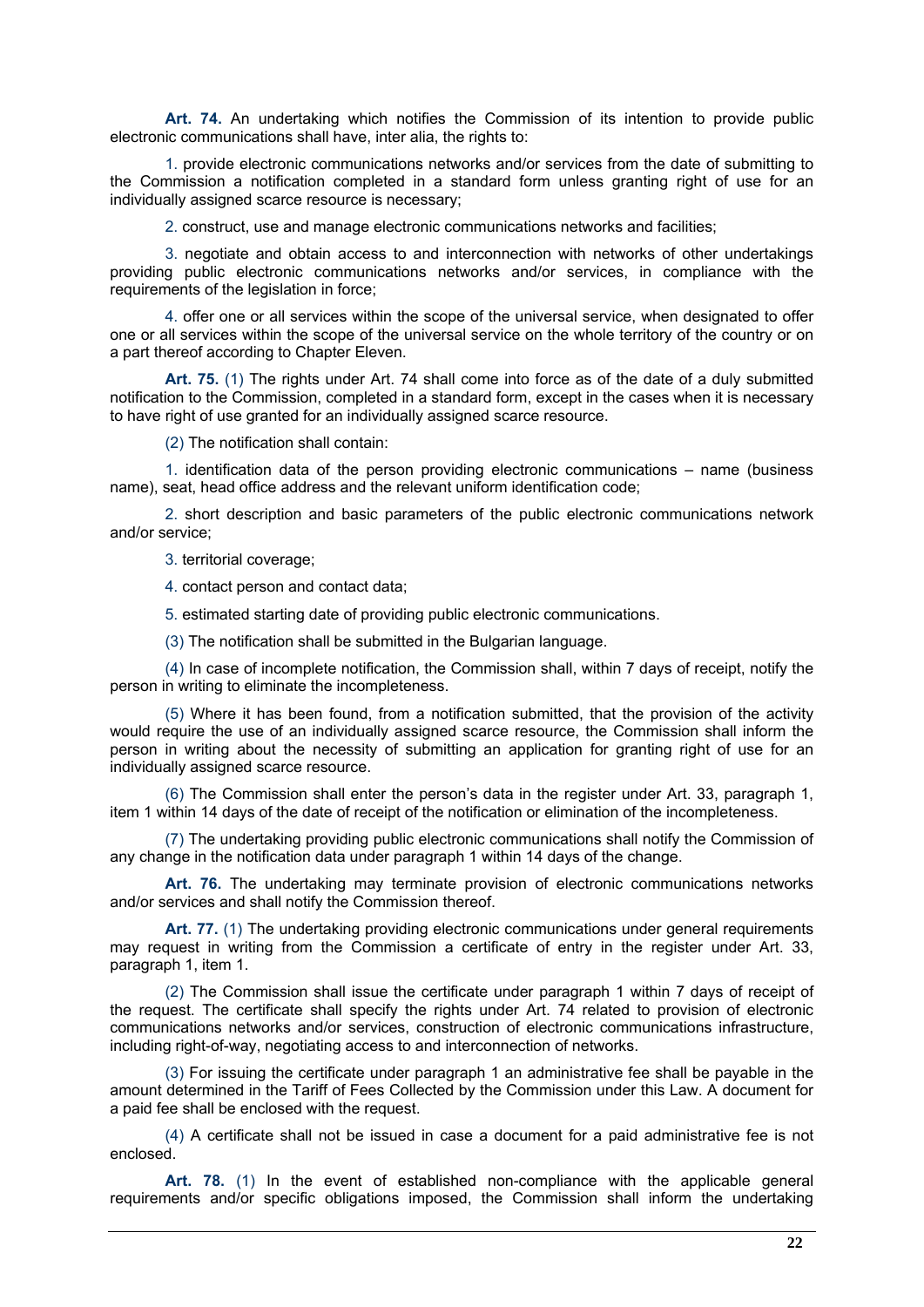providing electronic communications of the non-compliance established, within 7 days of establishment, giving it a time-period not shorter than one month from the notification to express an opinion and remedy the non-compliance.

(2) If the undertaking providing electronic communications fails to eliminate the noncompliance within the time-period specified by the Commission, the Commission shall impose a fine or a property sanction according to this Law.

(3) The Commission may adopt a decision on termination of the provision of electronic communications by the undertaking under Art. 75 in case of presence of one of the following circumstances:

1. established systematic non-compliance with the applicable requirements under Art. 73 and/or the specific obligations;

2. established significant violation of this Law:

3. withdrawn right of use for an individually assigned scarce resource.

(4) The undertaking referred to in paragraph 3 may submit a notification for provision of the same electronic communications services not earlier than 6 months from the effective date of the decision for termination thereof.

### **Section III Granting of Rights of Use – General Provisions**

**Art. 79.** Right of use shall be required for use of an individually assigned scarce resource for provision of electronic communications.

Art. 80. (1) The requirements for granting of right of use shall be identical for all undertakings wishing to provide one and the same type of electronic communications through use of an individually assigned scarce resource.

(2) Rights of use shall be granted following the principles of objectivity, proportionality, equal treatment and transparency.

**Art. 81.** (1) Where the number of applicants is greater than the number of persons who or which could obtain right of use for the respective available scarce resource, the Commission shall grant right of use for an individually assigned scarce resource after conducting a contest or an auction.

(2) The Commission shall grant right of use for an individually assigned scarce resource without a contest or an auction in the following cases:

1. for own needs of the state authorities related to their functions and to diplomatic representations or other organisations having the statute of diplomatic missions;

2. for provision of electronic communications for private needs;

3. when the number of applicants is less than or equal to the number of persons who could obtain right of use for the respective available scarce resource;

4. for provision of electronic communications by using existing and/or new analogue electronic communications networks for terrestrial analogue broadcasting, after a decision of the Council for Electronic Media;

5. when granting a temporary right of use under Art. 109.

(3) The subject, scope and term of validity of a right of use under paragraph 2, item 4 may not differ from the subject, term of validity and scope of the licence for radio or television activity.

**Art. 82.** (1) The applications for use of an individually assigned scarce resource - radio frequency spectrum - for provision of electronic communications for private needs shall be satisfied without conducting a contest or an auction and the resource shall be assigned for use to the first applicant in time of submitting the application.

(2) paragraph 1 shall be applied also to the cases when the scarce resource is required to ensure a transmission medium in the networks of undertakings providing public electronic communications.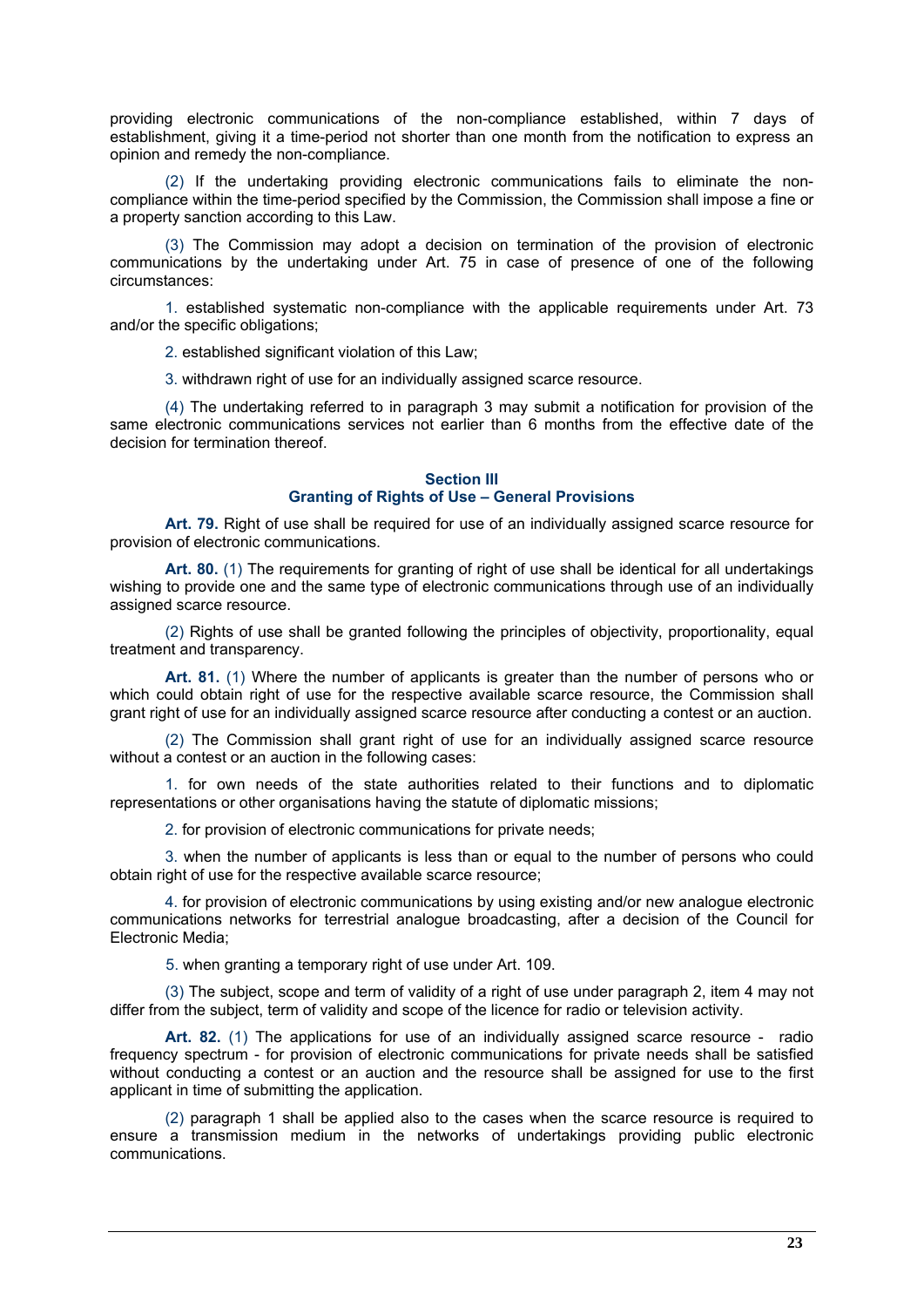**Art. 83.** (1) The procedure of granting a right of use shall start after submission of an application for use of individually assigned scarce resource completed in a standard form approved by the Commission. The application shall contain:

1. identification data of the person applying for right of use:

a) for natural persons: full name, uniform citizen's code and permanent address; for foreign persons: personal identification number;

b) for legal persons and natural persons – sole entrepreneurs: name (business name), seat, head office address and the respective identification code.

2. indication of the individually assigned scarce resource required – radio frequency spectrum and/or numbers, and/or the geo-stationary orbit position;

3. short description of the type of electronic communications which require the use of individually assigned scarce resource;

4. description of the technical characteristics of the electronic communications network and facilities;

5. description of the service or services to be provided by the person using the individually assigned scarce resource, in case the latter is designated for providing public electronic communications.

6. time period for use of the individually assigned scarce resource;

7. starting date of usage of the individually assigned scarce resource;

8. initial territorial coverage;

9. contact person and contact data.

(2) The application shall have enclosed:

1. current certificate of entry in the Commercial Register issued not earlier than one month prior to the date of submitting the application; for foreign persons - a corresponding document, where applicable;

2. a document for the fee paid up for administrative services;

3. a document certifying that the undertaking is not declared bankrupt or is not in a procedure of declaring bankruptcy;

4. a declaration that the natural person - sole entrepreneur, is not under procedure of writing off;

5. a document issued by a competent authority certifying that the natural person or legal person does not have any liabilities to the state under the Code of Tax and Insurance Proceedings established by an enforced act of a competent authority, unless payment in instalments or postponement of the liabilities has been permitted.

(3) The application and the documents enclosed thereto shall be submitted in the Bulgarian language.

(4) In case of incomplete and/or irregular documents under paragraph 1 and paragraph 2, the Commission shall notify the applicant in writing to eliminate the incompleteness or irregularities within 7 days of receipt of the notification. In case of failure to eliminate the incompleteness or irregularities within the indicated time-limit the application shall not be considered.

**Art. 84.** (1) The Commission shall, by a motivated decision, refuse granting of a right of use if:

1. the scarce resource is not available;

2. the usage of the scarce resource would threaten the national security or be in contradiction with international obligations arising from an enforced international agreement to which the Republic of Bulgaria is a party;

3. the person applying for right of use:

a) is declared bankrupt or in a procedure of declaring bankruptcy, or is written off;

b) is deprived of the right to carry out commercial activity;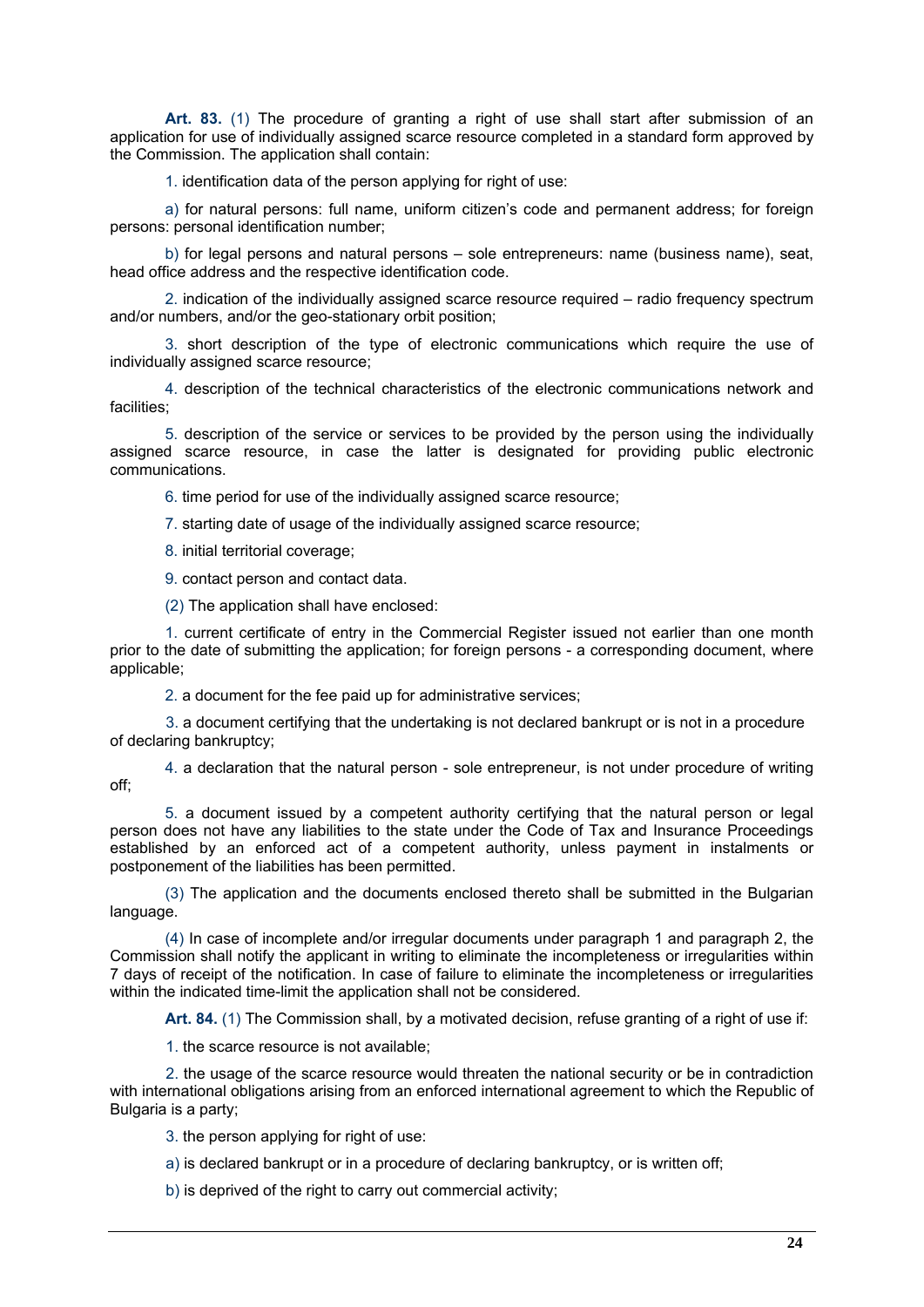c) has liabilities to the state established by an enforced act of a competent authority, or liabilities to insurance funds, unless payment in instalments or postponement of the liabilities has been permitted;

d) has had his right of use for an individually assigned scarce resource for the same type of electronic communications withdrawn for the term specified by the Commission.

(2) The circumstances referred to in paragraph 1, item 3, letters "a" and "c" shall be confirmed in a document of the relevant competent authority, and those referred to in letter "b" – by declaration of the natural person.

(3) The provision of paragraph 1, item 3, letter "b" shall apply also for managers and members of the management bodies of the undertaking.

**Art. 85.** The undertakings providing electronic communications must notify the Commission of any changes in the circumstances to be entered into the Commercial Register within 14 days of the change.

# **Section IV Granting Right of Use for Individually Assigned Scarce Resource**

**Art. 86.** (1) The Commission shall adopt a decision for granting a right of use for an individually assigned scarce resource - radio frequency spectrum within 6 weeks of the date of receipt of the application or of remedying the incompleteness, in case no international coordination is required for the radio frequencies and radio frequency bands and for the technical characteristics of the radio equipment which is to use them.

(2) Where an application is submitted for use of individually assigned scarce resource, which requires international co-ordination of the radio frequencies and radio frequency bands and of the technical characteristics of the radio equipment which would use them, the Commission shall notify the applicant of the necessity for co-ordination within 7 days of filing the application and shall carry out the coordination within 8 months of the date of submission of the application.

(3) Where in an international agreement party to which is the Republic of Bulgaria a time-limit is specified for the coordination referred to in paragraph 2 and that time-limit is longer than 8 months, the co-ordination procedure shall be accomplished within the time-limit specified in the international agreement.

(4) After completion of the coordination procedure referred to in paragraph 2 the Commission shall inform the applicant of the result within 3 days.

(5) Within 14 days of receipt of the notification the applicant shall in writing confirm its wish to obtain the right of use for an individually assigned scarce resource.

(6) In case the applicant confirms its wish within the time-limit under paragraph 5 the Commission shall adopt a decision for granting a right of use for an individually assigned scarce resource – radio frequency spectrum.

Art. 87. (1) Within 3 days of adopting the decision on granting of right of use for an individually assigned scarce resource - radio frequency spectrum, the Commission shall in writing notify the applicant thereof.

(2) Within 14 days of receipt of the notification referred to in paragraph 1 the applicant shall deposit the fees payable to the account of the Commission.

Art. 88. (1) The Commission shall adopt a decision for granting right of use for an individually assigned scarce resource – numbers - within three weeks of the date of receipt of the application or of elimination of the incompleteness.

(2) Within three days of adoption of the decision referred to in paragraph 1 the Commission shall inform in writing the applicant thereof.

(3) Within 14 days of receipt of the information referred to in paragraph 2 the applicant shall deposit the fees payable to the account of the Commission.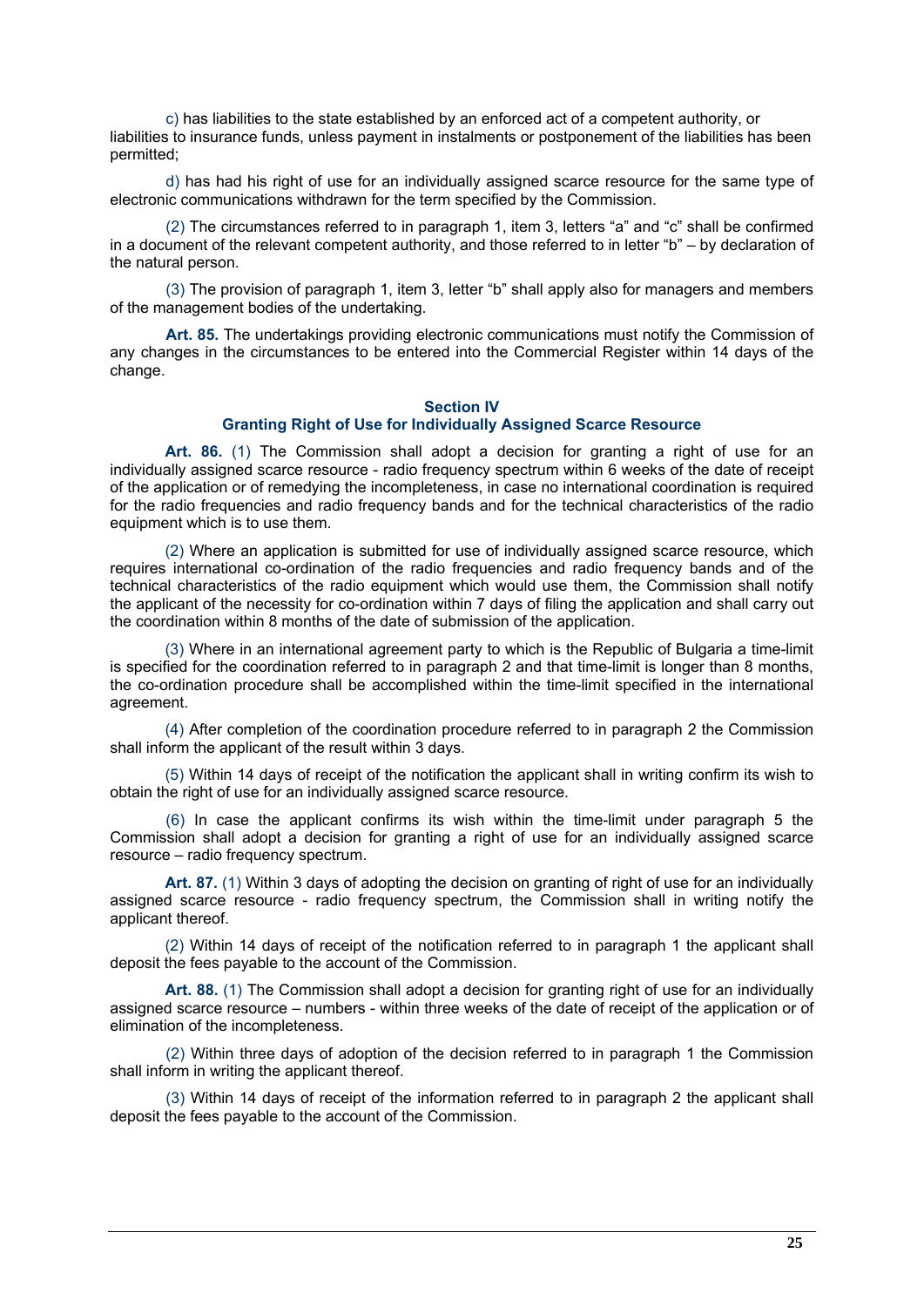#### **Section V**

#### **Granting Rights of Use after Conducting a Contest or an Auction**

**Art. 89.** The Commission may, on its own initiative, announce intention to conduct a contest or an auction should it be necessary to restrict the number of rights of use granted for a particular available scarce resource.

Art. 90. (1) The number of rights of use granted for individually assigned scarce resource – radio frequency spectrum – shall be restricted on considerations of efficient use of spectrum, maximising users' benefit and promotion of competition.

(2) The Commission shall hold public consultation on the announced intention by publishing at least in one national daily and on its Internet page a notice of the reasons for the restriction. The notice shall indicate:

1. the radio frequency spectrum - subject of the restrictions;

2. the expected number of rights of use to be granted;

3. the conditions that the Commission intends to impose in connection with the right of use for spectrum.

(3) The Commission shall publish the results of the public consultation on its Internet page and shall announce a contest or an auction.

(4) The Commission must, at reasonable intervals of time or upon receiving requests from interested persons, review the relevance of reasons for the restrictions on the number of rights of use for radio frequency spectrum.

(5) The Commission shall open public consultation with the interested parties on the review.

(6) Should the results of the public consultation reveal that the reasons for the restriction imposed are no longer valid, or that it would be necessary, in the interest of consumers and to promote competition, to withdraw the restrictions on the use of radio frequency spectrum, the Commission shall withdraw the restriction on the number of rights of use.

Art. 91. (1) After receiving an application under Art. 83 for use of individually assigned scarce resource - radio frequency spectrum or position of the geo-stationary orbit, for provision of public electronic communications and after concluding the international coordination, when applicable, the Commission shall, within 5 days, publish a notice on its Internet page and at least in one national daily. When the scarce resource requested has national coverage, the Commission shall publish the notice also in the State Gazette within 10 days. The notice shall contain:

1. information of the requested scarce resource;

2. invitation for submission of other applications for use of the same scarce resource within 21 days of the date of publication of the notice in a national daily.

(2) If within the time-limit under paragraph 1, item 2, no other application for use of the same individually assigned scarce resource is submitted to the Commission, the Commission shall, within 10 days, adopt a decision for granting a right of use for an individually assigned scarce resource.

(3) The Commission shall notify the applicant in writing within three days of adoption of the decision under paragraph 2.

(4) The applicant shall deposit the fees due to the account of the Commission within 14 days of receipt of the notification under paragraph 3.

(5) The Commission shall hand over the right of use to the applicant within three days of payment of the fees under paragraph 4. The right of use shall enter into force from the date of its handing-over to the applicant.

Art. 92. (1) Where an application for use of individually assigned scarce resource – numbers is submitted and the groups of numbers requested are in regions of insufficient numbering resource or where the provision of public electronic communications is bound with a specific number, the Commission shall, within 5 days, publish a notice on its Internet page. The notice shall contain:

1. information about the scarce resource requested;

2. invitation for other applications for use of the same scarce resource, to be submitted within 10 days of the date of publication of the notice.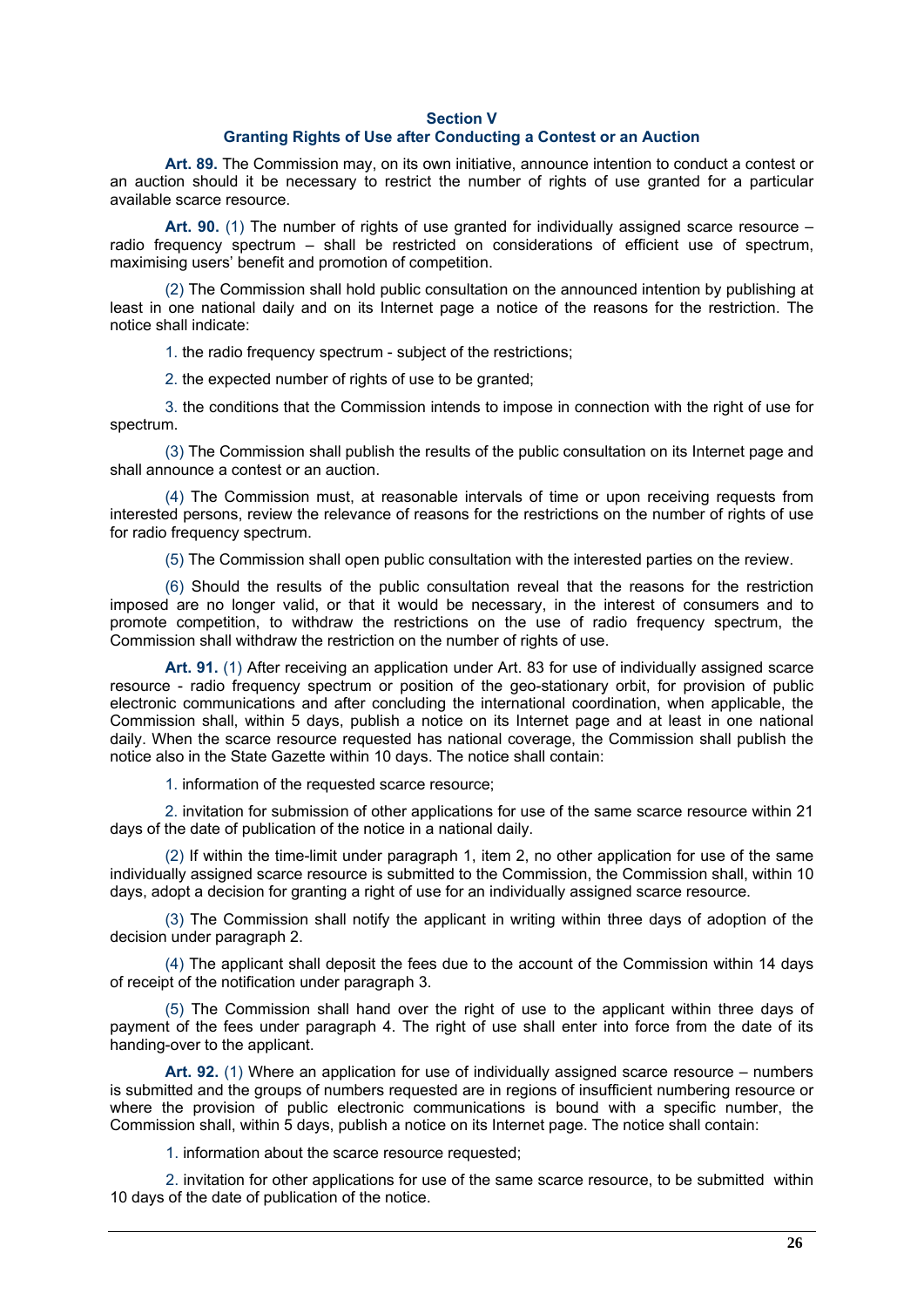(2) If within the time-limit under paragraph 1, item 2, no other applications are submitted to the Commission for use of the same scarce resource, the Commission shall, within 6 days, grant right of use for individually assigned scarce resource and shall notify the applicant under Art. 88.

**Art. 93.** (1) Where the requested available scarce resource is not sufficient for use by all the persons who have filed applications within the time-limit under Art. 91, paragraph 1, item 2 or Art. 92, paragraph 1, item 2, the Commission shall notify all the applicants about the applications submitted and their number, and shall by decision announce a contest or an auction.

(2) The decision under paragraph 1 shall contain:

1. subject and type of the contest or auction;

2. specific requirements to the persons that may participate, relating to technical or financial conditions or to conditions of fair competition;

3. place, deadline and order of purchasing the contest or auction papers;

4. place and deadline to apply for participation;

5. amount and terms of payment of the participation deposit;

- 6. initial bid and bidding increment, in case of an auction;
- 7. date, place and time of conducting the contest or the auction;
- 8. other specific requirements relating to the contest or the auction.

(3) The decision under paragraph 1 shall be published on the Internet page of the Commission and shall be promulgated in the State Gazette not later than 21 days after expiry of the deadline for submission of applications for use of individually assigned scarce resource – radio frequency spectrum or positions of the geostationary orbit under Art. 91, paragraph 1, item 2.

(4) The decision under paragraph 1 shall be published on the Internet page of the Commission and shall be promulgated in the State Gazette not later than 5 days after expiry of the deadline for submission of applications for use of individually assigned scarce resource – numbers under Art. 92, paragraph 1, item 2.

**Art. 94.** (1) A contest shall be conducted when an integral evaluation is needed for the granting of right of use.

(2) An auction shall be conducted where in view of the nature of the public electronic communications to be provided the amount of the auction bid is of substantial importance.

**Art. 95.** (1) The starting bid in an auction shall be determined by the Commission in the decision under Art. 97, paragraph 1.

(2) The bidding increment in an auction shall be specified by the Commission in the auction papers.

(3) The amount reached in the bidding shall be paid by the winning applicant within a time limit specified in the decision referred to in paragraph 1.

**Art. 96.** (1) The contest papers shall be adopted by decision of the Commission and shall contain:

1. information about the scarce resource – subject of the contest;

2. a list of the necessary enclosures to the application for participation in the contest;

3. requirements to provision of public electronic communications – subject of the contest, such as: rate of development and/or servicing, quality of services, type of technology used, obligations related to the national security;

4. evaluation criteria, their relevant weight and evaluation mechanism;

5. rules of conducting the contest;

6. rules of procedure of the expert committee conducting the contest;

7. amount of the deposit for participation in the contest.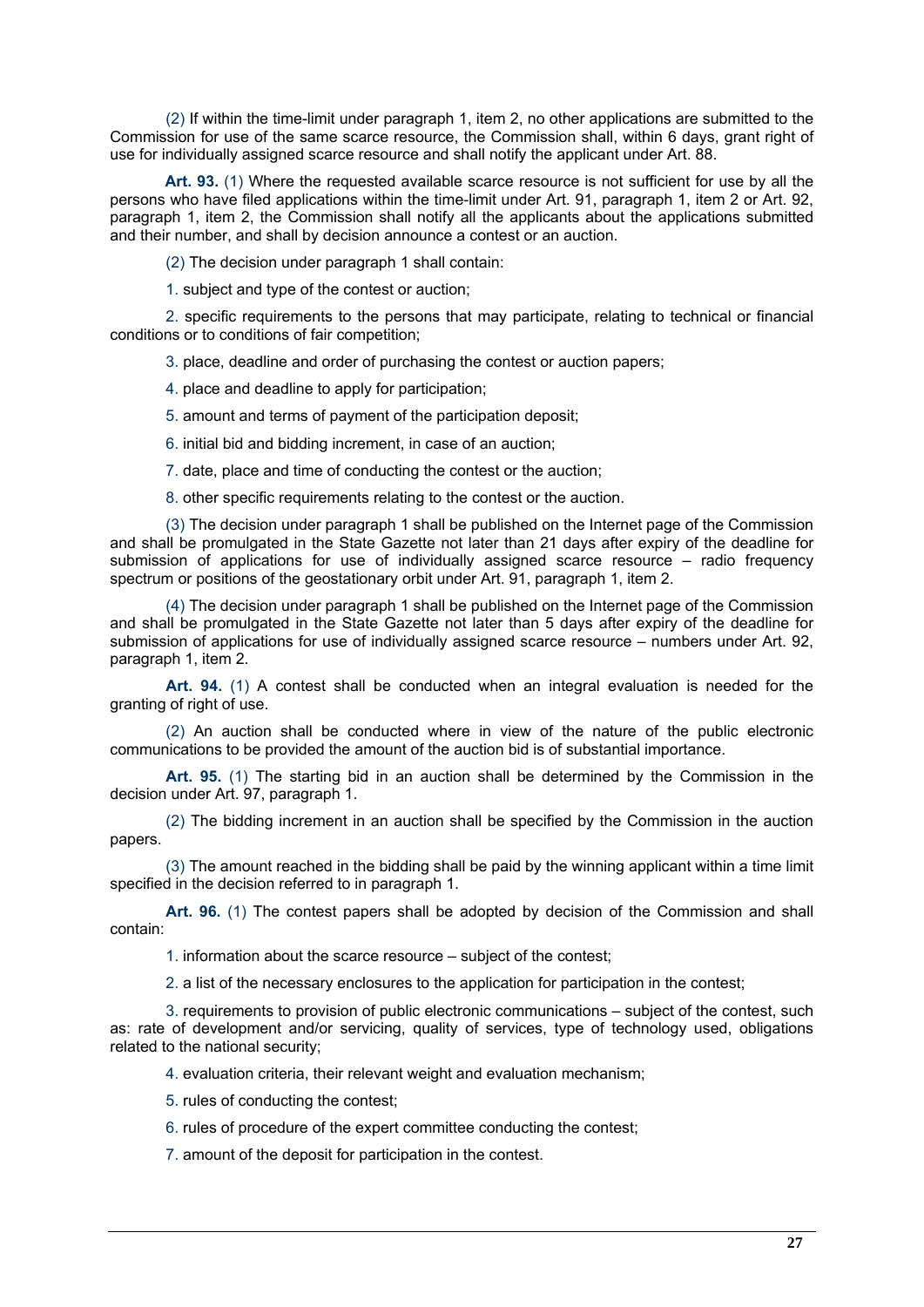(2) The contest papers shall contain also conditions for participation in the contest and a draft right of use for individually assigned scarce resource, and enclosures containing the respective technical parameters of the rights of use.

**Art. 97.** The auction papers shall be approved by decision of the Commission and shall contain:

1. information about the scarce resource – subject of the auction;

- 2. a list of the necessary enclosures to the application for participation in the auction;
- 3. rules of conducting the auction;
- 4. rules of procedure of the expert committee conducting the auction;
- 5. criteria for non-admission and for elimination from the auction;

6. a draft right of use for individually assigned scarce resource and enclosures containing the respective technical parameters of the rights of use;

7. amount of the deposit for participation in the auction, that may not be greater than 5 per cent of the initial auction bid as well as conditions connected with the deposit for participation in the auction;

8. place, date and time of conducting the auction.

**Art. 98.** (1) The contest or auction for granting individually assigned scarce resource – radio frequency spectrum or positions from the geostationary orbit, shall be conducted not earlier than 30 days after promulgation of the decision under Art. 93, paragraph 3 in the State Gazette. In the event of announcement of several contests or auctions according to the available free scarce resource, the Commission shall determine the sequence of conducting. The Commission may conduct one contest or auction for granting more than one right of use depending on the available free scarce resource.

(2) The contest or auction for granting individually assigned scarce resource – numbers shall be conducted not earlier than 10 days after promulgation of the decision under Art. 93, paragraph 4 in the State Gazette. In the event of announcement of several contests or auctions according to the available free scarce resource, the Commission shall determine the sequence of conducting.

Art. 99. (1) The Commission shall appoint an expert committee to conduct the contest or the auction. One of the members of the expert committee shall be a qualified lawyer. Representatives of the interested state bodies and of the Commission may be appointed as members of the expert committee.

(2) A person having a material commercial, financial or other business interest may not be a member of the expert committee.

(3) A material commercial, financial or other business interest shall always be present where a right of use under this Law is to be granted to members of the expert committee or to their family members, including spouses, direct relatives – without exceptions, collateral relatives – up to and including fourth degree of consanguinity, and kinship by marriage – up to and including second degree of consanguinity.

(4) Each member of the expert committee shall be obliged to declare in writing before the Commission the non-existence of a material commercial, financial or other business interest of him/her or of persons economically related to him/her or to his/her family members in the choice of a given candidate and that they will not be appointed as members of the management bodies of the winning applicant within one year of granting of the right of use.

(5) The declarations under paragraph 4 shall be kept in a special public register with the Commission.

(6) The members of the expert committee shall be obliged not to disclose before third parties any information received in the course of the procedure of conducting the contest or the auction. Prior to the start of the procedure each member of the expert committee shall sign a declaration to comply with that obligation.

**Art. 100.** (1) Persons wishing to enter a contest or an auction announced by the Commission shall submit an application in writing to the Commission and shall enclose thereto: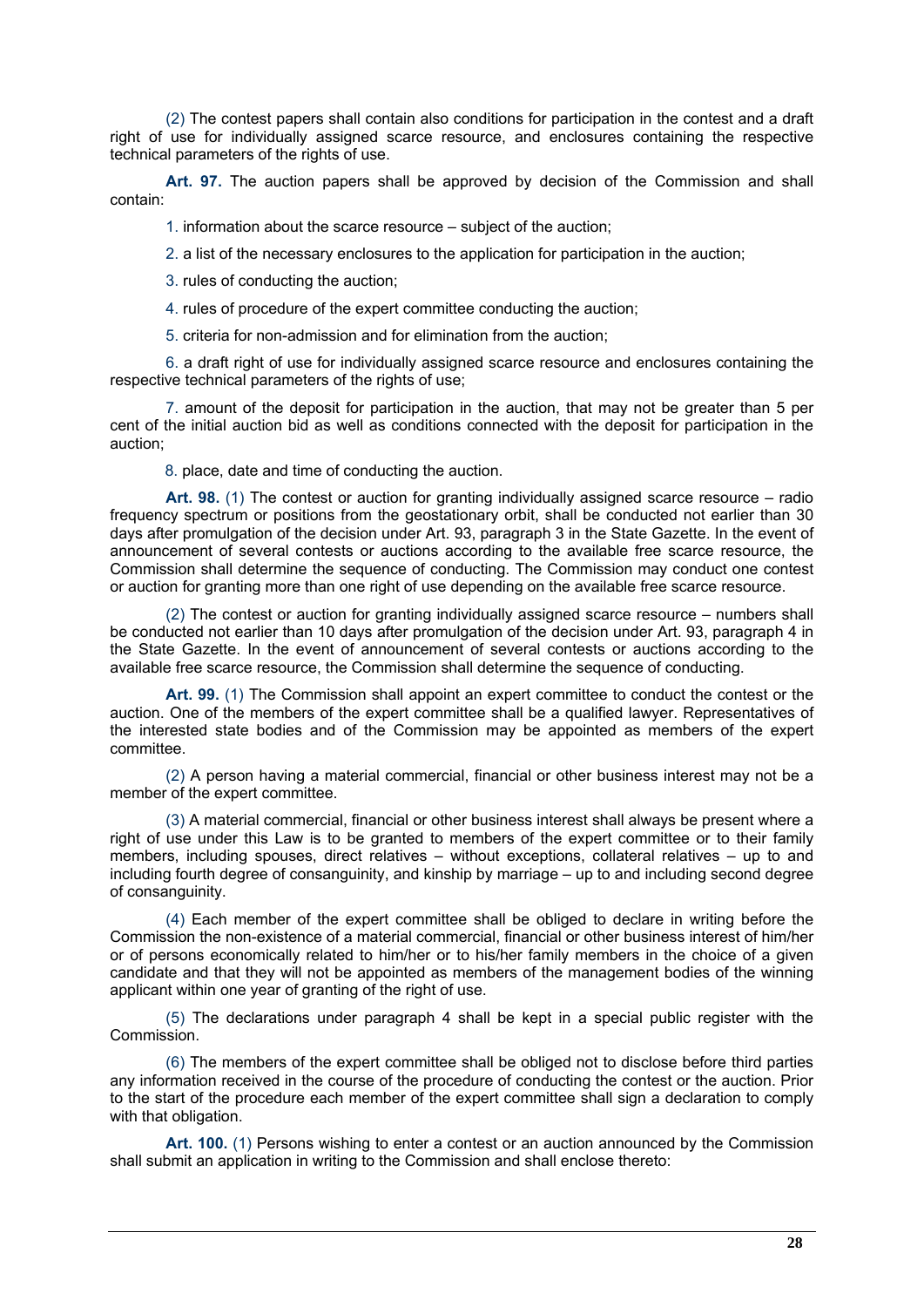1. all court decisions on the record of the applicant and a current certificate of entry in the Commercial Register issued not earlier than one month prior to the date of submission of the application;

2. evidence of financial capabilities, such as: annul financial statement and a profit-and-loss account, annual tax returns, bank references, documents on acquisition of fixed assets;

3. a technical project and a business plan in accordance with the requirements of Art. 96, paragraph 1, item 3;

4. a documentary proof of a paid deposit or a bank guarantee to the amount of the deposit;

5. documents certifying non-existence of the circumstances referred to in Art. 84, paragraph 1, item 3;

6. a declaration on safeguarding the confidentiality of the information contained in the contest or auction papers;

7. a documentary proof of payment for the contest or auction papers;

8. other documents related to the subject of the contest or auction.

(2) All documents submitted shall be in the Bulgarian language.

(3) Should any documents under paragraph 1, except those referred to in paragraph 1, item 3, be missing or irregular, the applicant shall be notified in writing to correct the incompleteness or irregularities within 7 days of receipt of the notification. In case of failure to correct the incompleteness or irregularities within the time limit specified, the applicant shall not be admitted to entry.

(4) A person wishing to enter the contest or auction announced by the Commission shall not be admitted to entry where the said person:

1. is declared bankrupt or is in a procedure of declaring bankruptcy, or is in a procedure of liquidation:

2. is deprived of the right to exercise commercial activity;

3. has monetary liabilities to the state established by an enforced act of a competent authority or a liability to insurance funds, unless payment in instalments or deferral of the said obligations has been allowed;

4. has had its right of use for an individually assigned scarce resource for the same type of electronic communications withdrawn for the period specified by the Commission.

**Art. 101.** (1) In a contest, the offers shall be ranked according to an integral evaluation of satisfaction of the contest requirements.

(2) In an auction, the applicants shall be ranked according to the amount of the auction bid.

**Art. 102.** (1) The expert committee shall, within 7 days of completing its work, submit to the Commission a report on the work done and on the results of the ranking as well as the entire documentation associated with the contest or auction conducted.

(2) Within 14 days of receipt of the documents under paragraph 1 the Commission shall adopt a decision on:

1. granting right of use to the applicant that won the contest or auction;

2. termination of the contest or auction without determining a winning applicant, in case the results of the ranking do not point out an applicant that complies with the requirements of the conducted contest or auction.

(3) Within three days of adoption of the decision under paragraph 2 the Commission shall send it to the State Gazette for promulgation within 5 days from receipt.

**Art. 103.** (1) The Commission shall have the right to retain the deposits of the applicants that have lodged appeals against the decision under Art. 102, paragraph 2 until the dispute is settled by the court.

(2) The deposits of the applicants that have not won shall be released three working days after expiry of the time limit for lodging an appeal against the decision under Art. 102, paragraph 2. In case of termination of the procedure the deposits of all applicants shall be released within the same time limit.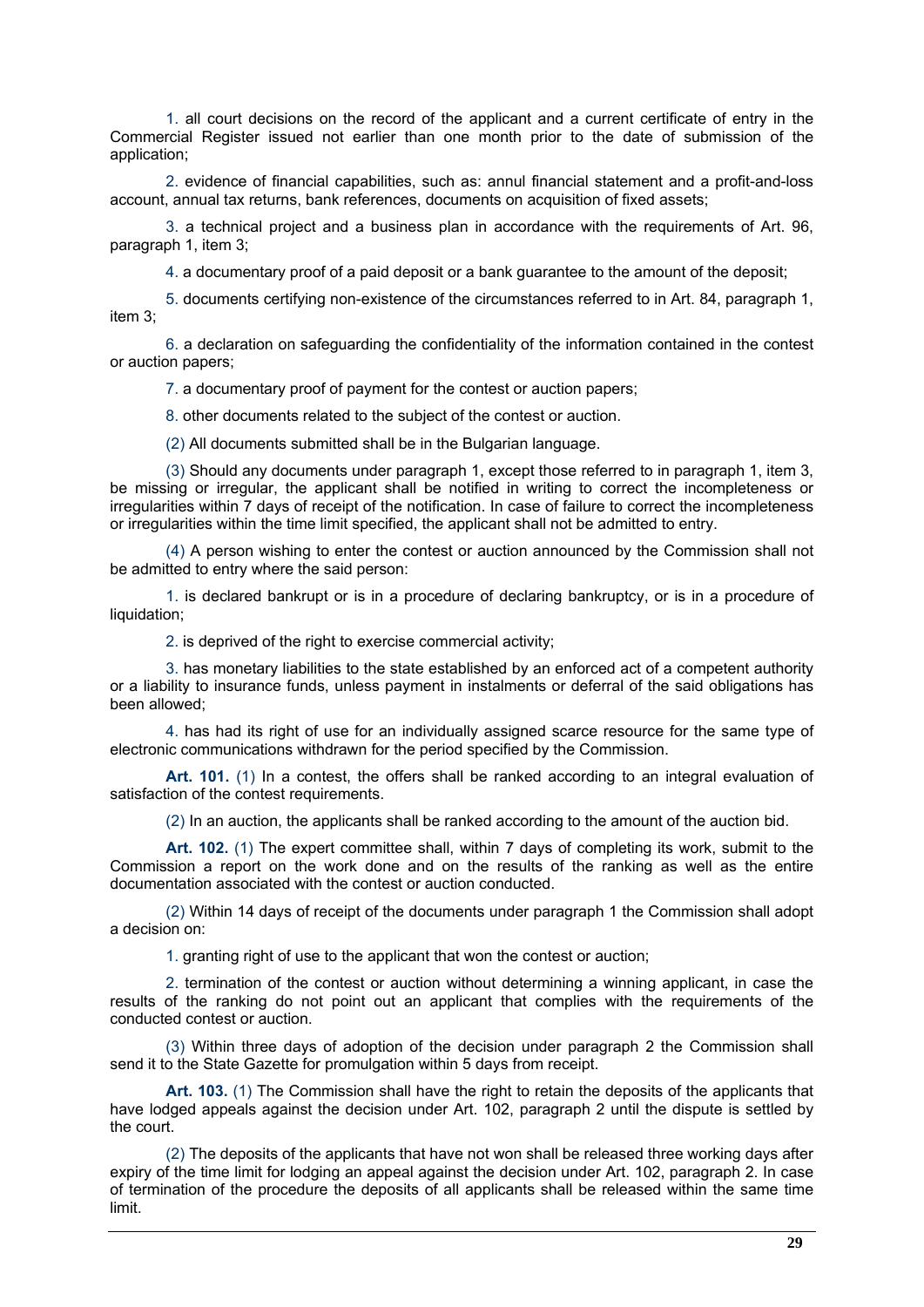(3) The deposits of the winner and of the applicant ranked second shall be released within 3 days of entry into force of the decision under Art. 102, paragraph 2, item 1.

**Art. 104.** (1) Within 14 days of entry into force of the decision under Art. 102, paragraph 2, item 1 the Commission shall grant a right of use to the winner of the contest or auction.

(2) The winner shall be bound by the offers made at the contest or auction.

**Art. 105.** (1) In case the winner declines the right of use or fails to pay the final bid made by himself within the time limit and in the manner specified in the auction or contest papers, the right of use shall be offered to the applicant ranked second.

(2) Should the applicant ranked second decline the right of use as well, the procedure shall be terminated without granting a right of use.

(3) In the cases where two or more rights of use are subject of an auction and a ranked applicant declines a right of use or fails to pay the final bid made by himself within the time limit and in the manner specified in the auction papers, the right of use shall be offered to the applicant ranked next. Should that applicant decline the right of use as well, the procedure shall be terminated without granting a right of use.

(4) The deposits of the persons under paragraph 1. 2 and 3 shall not be returned.

### **Section VI Content of the Right of Use**

**Art. 106.** The rights of use for individually assigned scarce resource - radio frequency spectrum and/or positions of the geo-stationary orbit - shall specify:

1. the service and/or type of electronic communications network and/or the technology for which radio frequency spectrum is assigned;

2. the radio frequency spectrum and/or positions of the geo-stationary orbit assigned;

3. the territorial coverage, where applicable;

4. the conditions under which an undertaking may transfer its right of use without distortion of competition;

5. the parameters ensuring efficient use of radio frequency spectrum and, where applicable, requirements for coverage;

6. the technical and operational conditions ensuring avoidance of harmful interference and limiting the possibility of public exposure to harmful electromagnetic fields, when the conditions differ from the requirements under Art. 73, paragraph 3, item 6, letter "d";

7. the period of validity according to the National Radio Frequency Allocation Table;

8. the fee for use of individually assigned scarce resource - radio frequency spectrum;

9. the obligations taken by the undertakings providing public electronic communications, where an auction or contest had been conducted:

10. the obligations arising from international agreements concerning the use of radio frequency spectrum, when applicable;

11. the date of starting provision of electronic communications and time-limits for achieving effective use of the scarce resource;

12. the obligations to ensure possibility to use the scarce resource - radio frequency spectrum and/or positions of the geo-stationary orbit - and the radio equipment using it in case of crises under the Law on Crisis Management, in the event of introducing a state of martial law or state of war, or state of emergency under the Law on Defence and Armed Forces of the Republic of Bulgaria;

13. the obligations, requirements and restrictions related to the protection of the national security and defence;

14. the date of granting the right of use;

15. identification data.

**Art. 107.** The rights of use for individually assigned scarce resource - numbers - shall specify: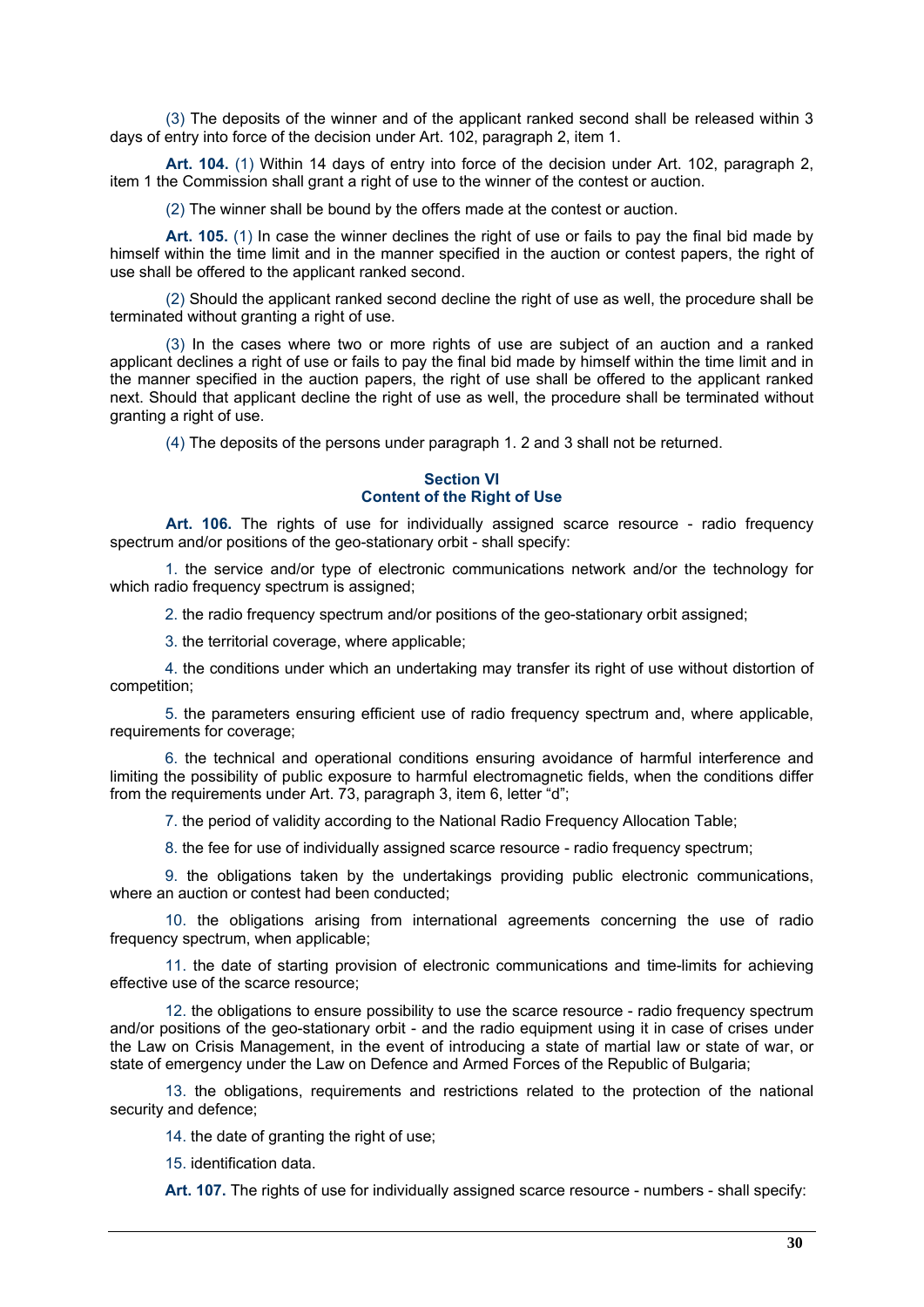1. the service for which the undertaking has obtained a right of use for numbers, including all obligations related to the provision of this service;

2. the numbers assigned;

3. the requirements for efficient use of numbers;

4. the requirements for number portability;

5. obligations to provide public information on the telephone numbers of subscribers to public telephone services for the purposes of the universal service in accordance with Chapter Eleven, pending explicit consent of the subscribers;

6. the period of validity of the right of use, in accordance with the National Numbering Plan;

7. the conditions for secondary assignment of numbers;

8. the conditions of transfer of the right of use:

9. the fee for use of scarce resource - numbers from the National Numbering Plan;

10. the obligations taken by the undertaking in case of a contest procedure conducted;

11. the obligations arising from international agreements concerning the use of numbers, when applicable;

12. the date of starting the use of the individually assigned scarce resource and time-limit for achieving efficient use of the scarce resource;

13. the obligations to ensure possibility to use the scarce resource – numbers - in case of crises under the Law on Crisis Management, in the event of introducing a state of martial law or state of war, or state of emergency under the Law on Defence and Armed Forces of the Republic of Bulgaria;

- 14. the date of granting the right of use;
- 15. identification data.

**Art. 108.** In addition to the obligations under Art. 106 or Art. 107, the undertakings which have obtained rights of use for individually assigned scarce resource - radio frequency spectrum or numbers - shall be obliged to observe also the applicable requirements under Art. 73.

# **Section VII Temporary Rights of Use**

**Art. 109.** (1) The Commission shall grant temporary rights of use for individually assigned scarce resource - radio frequency spectrum - which shall have a term of validity not longer than 6 months in the following cases:

1. when the use of individually assigned scarce resource is necessary to test new technical methods and/or technologies for provision of electronic communications, or

2. when the use of individually assigned scarce resource is necessary for testing new technical facilities or newly constructed electronic communications networks prior to their operation, or

3. for advertising of electronic communications facilities and/or equipment, or

4. when the use of individually assigned scarce resource is required for short-term events.

(2) The temporary rights of use shall be granted without a contest or an auction.

(3) Temporary right of use may not be granted for individually assigned scarce resource which has already been assigned, or for scarce resource for which an application for granting right of use has been submitted and the procedure for granting a right of use has not finished yet.

(4) For granting of temporary right of use an application shall be submitted containing the data under Art. 83, paragraph 1 and data for the purposes of the requested scarce resource in the cases indicated in paragraph 1. The documents under Art. 83, paragraph 2, items 1 and 2 shall be enclosed to the application. The application shall be submitted not later than 31 days prior the date of starting the use of the scarce resource indicated in the application. If the application is incomplete, the rules under Art. 83, paragraph 4 shall apply.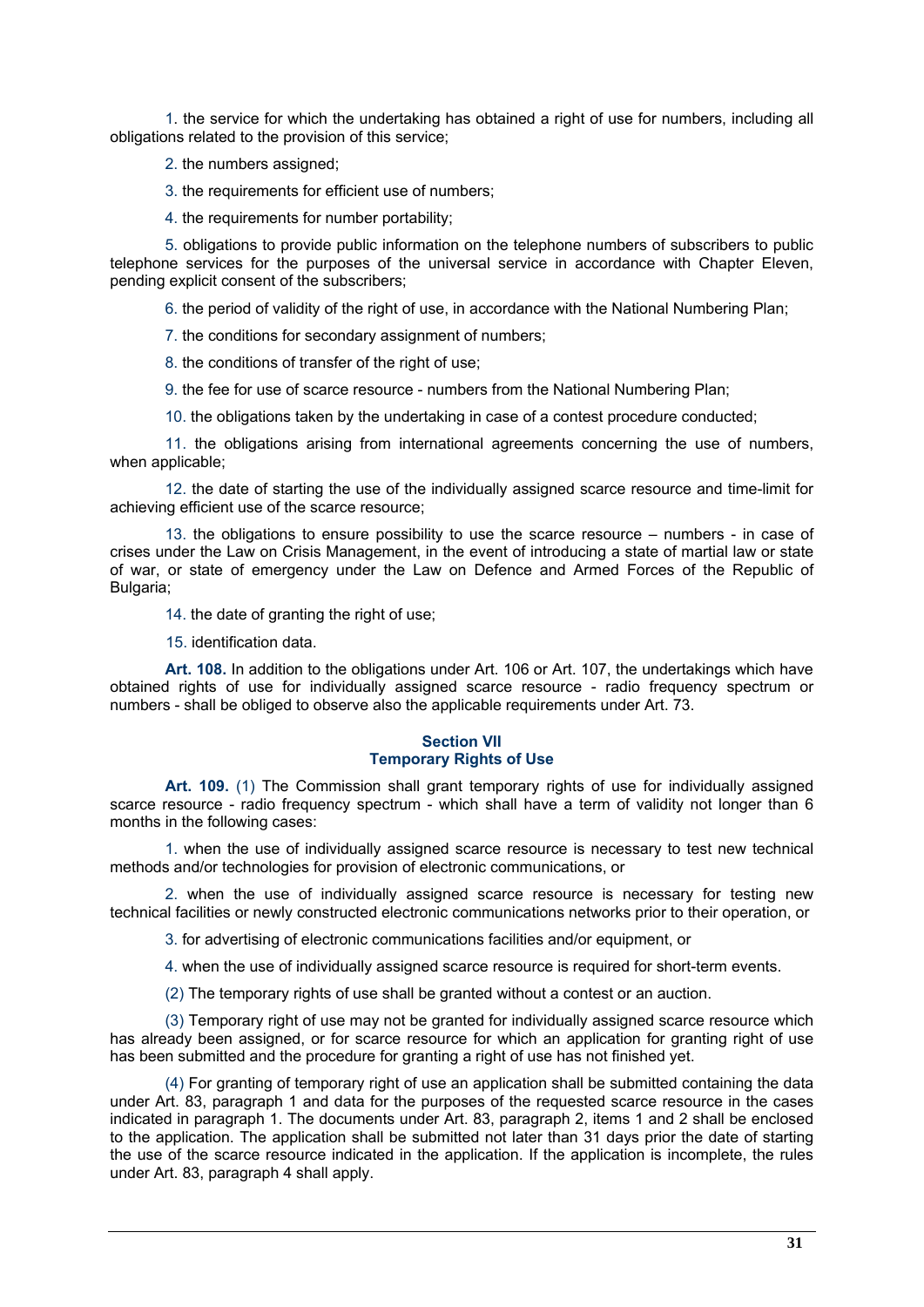(5) Where the requested scarce resource is subject to international co-ordination, the Commission shall offer to the applicant another scarce resource which is not subject to international co-ordination and is fit for use, in accordance with:

1. the data included in the application for the cases indicated in paragraph 1, and

2. the technical characteristics of the electronic communications network and facilities for which the scarce resource shall be used.

(6) The Commission shall grant the temporary right of use not later than 17 days prior to the starting date of use of the scarce resource, as indicated in the application under paragraph 4.

(7) The Commission shall notify the applicant for the granted temporary right of use within three days of granting, indicating also the amount of the fee due for temporary use of individually assigned scarce resource and a one-off fee for the granting the right of use. The applicant shall be obliged to pay the fees within 14 days of receipt of the notification.

(8) The Commission shall hand over the right of use to the applicant within three days of payment of the fees under paragraph 7.

Art. 110. (1) The temporary right of use shall contain the data, indicated in the application under Art. 109, paragraph 4.

(2) The individually assigned scarce resource can be used only for the purpose and in the manner explicitly specified in the temporary right of use.

**Art. 111.** (1) The rules for termination, withdrawal or suspension of the rights of use in force under this Law shall not be applied to the temporary rights of use.

(2) A temporary right of use in force shall be terminated immediately when it is found that the individually assigned scarce resource is not used according to the purpose and in the manner specified in the temporary right of use.

**Art. 112.** An undertaking whose temporary right of use has been terminated under Art. 111, paragraph 2 may not submit an application for a new temporary right of use for 6 months following the date of termination of the previous right of use.

#### **Section VIII Granting of Supplementary Scarce Resource**

**Art. 113.** (1) An undertaking which has been granted a right of use for individually assigned scarce resource - radio frequency spectrum and/or numbers - may request the use of supplementary individually assigned scarce resource. The undertaking shall submit an application which, in addition to the data under Art. 83, shall also contain:

1. the number and date of granting the initial right of use;

2. the electronic communications networks and/or services for which the supplementary individually assigned scarce resource would be used;

3. indication of the supplementary individually assigned scarce resource requested the use of which would require supplement and amendment of the right of use:

4. period of use of the supplementary individually assigned scarce resource, which may not be longer than the period of use of the initial individually assigned scarce resource.

(2) The electronic communications networks and/or services under paragraph 1, item 2 may not be different from those for which the initial individually assigned scarce resource was granted.

(3) Documents and data justifying the necessity for supplementary individually assigned scarce resource as well as a document for a paid fee for administrative services shall be enclosed to the application.

(4) The Commission shall grant the requested supplementary individually assigned scarce resource, when:

1. the undertaking has justified necessity for such resource for expansion, modernisation and development of its own electronic communications network when providing public electronic communications through it, and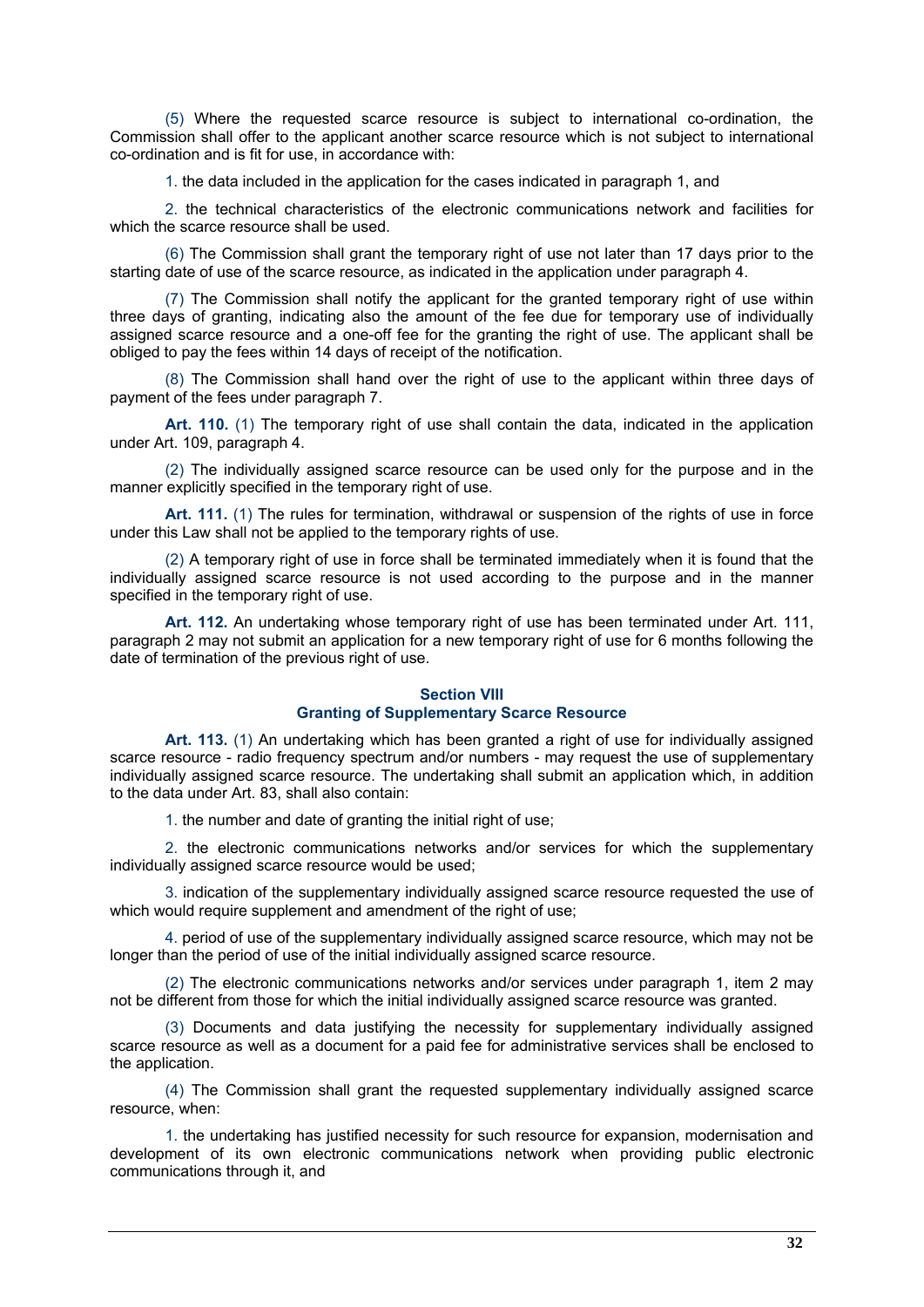2. the undertaking has efficiently used the already granted individually assigned scarce resource, and

3. the electronic communications network of the undertaking allows expansion, modernisation and development.

(5) The supplementary individually assigned scarce resource shall be granted without a contest or an auction.

(6) Where the conditions under paragraph 4 are available, the Commission shall grant the requested supplementary individually assigned scarce resource - radio frequency spectrum - by amending and supplementing the right of use of the applicant for individually assigned scarce resource within 42 days of the date of submitting the application.

(7) Where the conditions under paragraph 4 are available, the Commission shall grant the requested supplementary individually assigned scarce resource – numbers - by amending and supplementing the right of use of the applicant for individually assigned scarce resource within 21 days of the date of submitting the application.

(8) Within 14 days of receipt of the notification under paragraph 7, the applicant shall deposit in the account of the Commission the payable fees for use of the granted supplementary individually assigned scarce resource, in proportion to the time of use during the current year.

#### **Section IX**

## **Amendment, Supplement, Termination, Withdrawal, Suspension and Transfer of Rights of Use**

**Art. 114.** (1) An undertaking which has been granted a right of use may, prior to expiry of the period of validity, submit a motivated request for reducing the period of validity of the right of use. The Commission shall examine the grounds of the request and shall make a decision within one month of receipt of the request.

(2) An undertaking which has been granted a right of use may, at least three months prior to expiry of the period of validity, submit a motivated request for extending the term of validity of the right of use granted. The Commission shall examine the grounds of the request and make a decision within one month of receipt of the request. In the event of a positive decision the Commission shall enter the new term of validity.

(3) If an undertaking with a right of use granted fails to request extension of the period of validity within the time-limit under paragraph 2, it shall be assumed that the individually assigned scarce resource becomes available upon expiry of the period of validity of the right of use.

(4) The period of validity of a right of use for individually assigned scarce resource – radio frequency spectrum – for provision of electronic communications over existing and/or new electronic communications networks for terrestrial analogue broadcasting shall be extended after extension of the period of validity of the license according to the Law on Radio and Television, for the same period of time.

**Art. 115.** (1) Amendments and supplements to a right of use may be introduced by a motivated decision of the Commission, due to:

1. Force Majeure.

2. reasons related to the national security.

3. amendments to the national legislation and decisions of international organisations in force for the Republic of Bulgaria.

4. reasons related to the public interest, resulting from the efficient use of scarce resource, protection of the interests of the users and ensuring the universal service.

(2) The amendments and supplements referred to in paragraph 1 shall be introduced after notifying in writing the respective undertaking, which may express opinion within 14 days of receipt of the notification in case the amendments and supplements are made according to paragraph 1, item 4.

**Art. 116.** The undertaking with a right of use granted may submit a motivated request to the Commission for amendment and supplement of the right of use also in cases other than those referred to in Art. 115, paragraph 1. The Commission shall examine the grounds of the request, assess the necessity for amendment and supplement to the right of use and make a decision within 30 days of receipt of the request.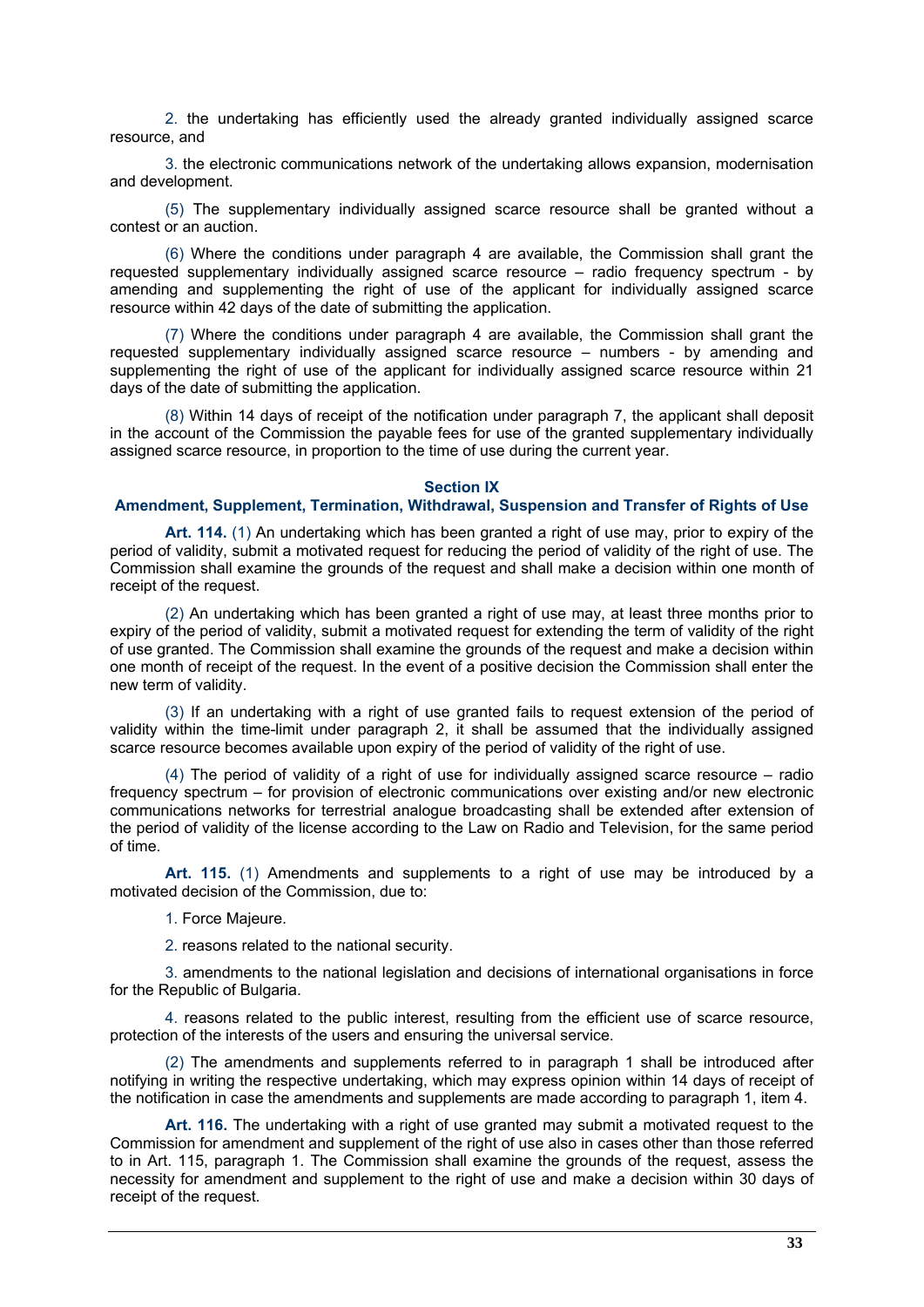Art. 117. (1) The validity of a right of use granted for individually assigned scarce resource shall be terminated upon withdrawal by the Commission of the right of use granted, in the following cases:

1. when an undertaking with a right of use granted for individually assigned scarce resource radio frequency spectrum or positions of the geo-stationary orbit - has failed to comply with some or all obligations under Art. 106, item 9;

2. upon established systematic violations of the one and the same condition of its right of use for individually assigned scarce resource;

3. in case of systematic non-payment of the fees due for the right of use granted;

4. where, in the course of an inspection, the Commission has established availability of any of the circumstances under Art. 84, paragraph 1, item 3, letters "a", "b" and "c".

(2) The validity of a right of use granted for individually assigned scarce resource may be terminated in the following cases:

1. at a motivated written request of a competent authority which has established actions of the undertaking that impose threat to the national security when using the individually assigned scarce resource granted with the right of use;

2. when the undertaking with right of use granted declares the availability of a circumstance under Art. 84, paragraph 1, item 3, letters "a", "b" and "c".

3. upon a motivated request of the undertaking with right of use granted.

4. in case of death of a natural person to whom right of use has been granted;

5. upon expiry of the period of validity of the right of use;

6. on the grounds of an obligation, arising from an international agreement party to which is the Republic of Bulgaria.

7. upon notification by the Council for Electronic Media of an enforced decision for terminating the relevant licence for radio and television activity of the undertaking providing public electronic communications over existing and/or new electronic communications networks for terrestrial analogue broadcasting;

(3) The decisions of the Commission made on the grounds of paragraph 2, item 1 shall be subject to immediate enforcement.

(4) In case the prerequisites under paragraph 1 are available, the validity of the right of use granted shall be terminated after advance written notification of the undertaking, with the Commission expressly indicating the specific grounds and reasoning.

(5) By the notification under paragraph 4 the Commission shall give the undertaking a timelimit not shorter than 30 days to state its views.

(6) The Commission may terminate the validity of a right of use only after examining the explanations and objections of the undertaking and finding sufficient evidence of availability of the circumstances referred to in paragraph 1.

**Art. 118.** (1) In the cases under Art. 117, paragraph 2, item 4 the scarce resource shall not be considered available if one or some of the inheritors declare in writing before the Commission the use of the individually assigned scarce resource for which the right of use was granted, within one month of the death of the natural person. In that case the Commission shall grant a new right of use for the same individually assigned scarce resource, without a contest or an auction, within 21 days of submitting the application. The Commission shall notify in writing the applicants within 3 days of granting the right of use.

(2) The applicant shall deposit all fees due to the account of the Commission within 14 days of receipt of the notification referred to in paragraph 1.

(3) The Commission shall hand over the right of use to the applicants when they have paid up all fees due under this Law.

**Art. 119.** An undertaking that had its right of use terminated on the grounds of Art. 117, paragraph 1, may apply to be granted a new right of use not earlier than 12 months from the date of the Commission's decision to terminate its right of use.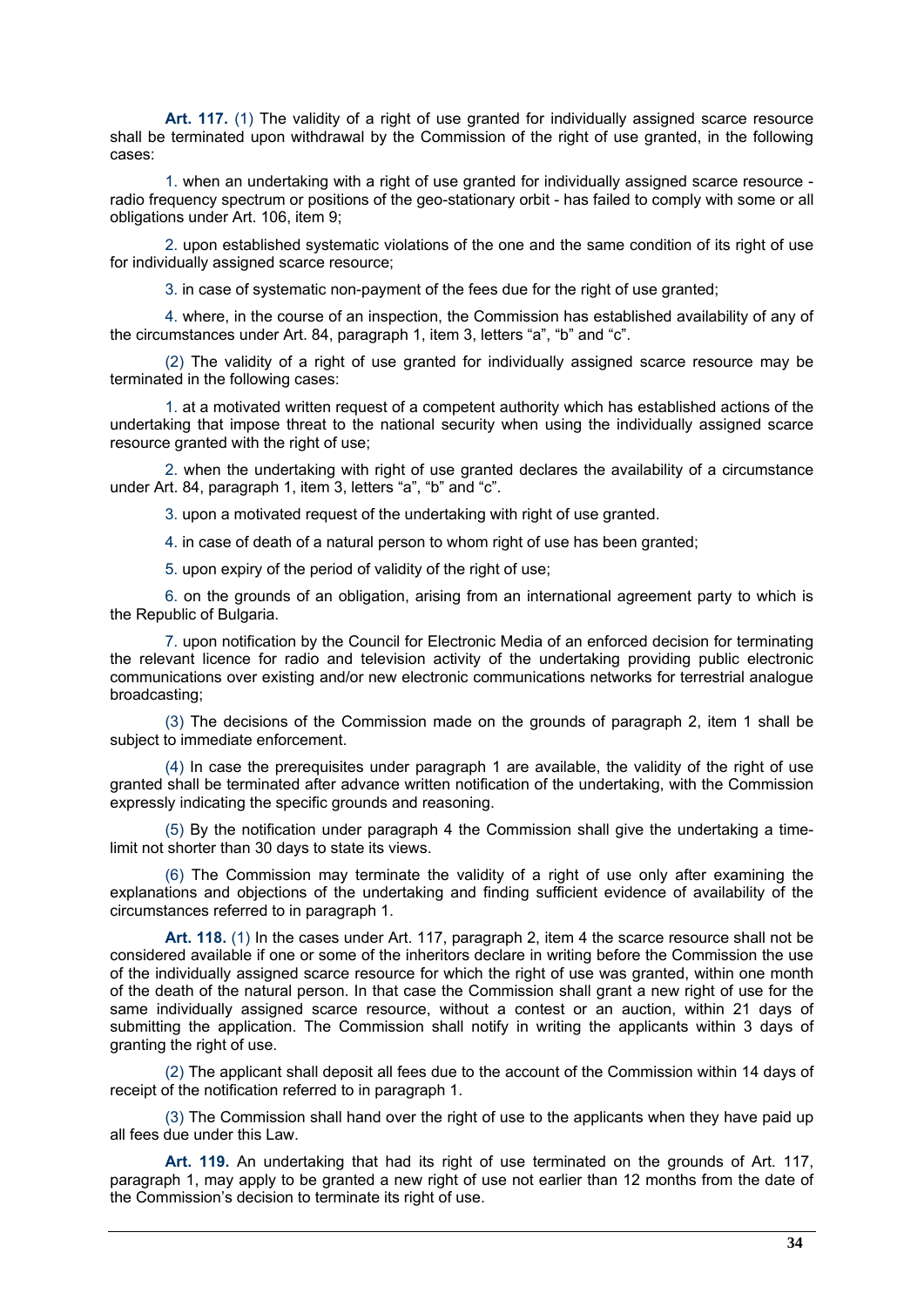**Art. 120.** (1) The validity of a right of use granted for individually assigned scarce resource may be temporarily suspended by the Commission, in the following cases:

1. upon request of a competent authority in the event of crisis, declaring a state of martial law, or a state of war, or a state of emergency.

2. upon a motivated request of the competent authorities in the event of threat to the national security.

3. upon a motivated request of the undertaking with granted right of use.

(2) In the cases referred to in paragraph 1, items 1 and 2 the suspension shall last until the necessity for it falls off.

(3) Where a right of use is suspended on the grounds of paragraph 1, item 3, the undertaking with granted right of use shall owe instalments from the annual fees for the period of suspension.

(4) In the cases under paragraph 1, item 3 the Commission shall examine the grounds of the request made and shall make a decision on it within 21 days of receipt of the request. The suspension in such cases may not be for a period longer than 3 months. The Commission shall refuse suspension, when:

1. the request is made by an undertaking with significant market power and refers to the electronic communications networks and/or services for which it has been designated as such;

2. the undertaking has an obligation for universal service provision;

3. the undertakings provides public electronic communications and is granted right of use for individually assigned scarce resource of national coverage.

(5) The decisions for suspension and consequent renewal of the validity of a right of use granted shall be communicated to the affected persons within 3 days.

Art. 121. (1) An undertaking with right of use granted for individually assigned scarce resource may transfer the right of use or parts of the rights and the respective obligations under the right of use only after it has received the permission of the Commission.

(2) The Commission shall grant the permission under paragraph 1 when the following circumstances are available:

1. the transfer will not lead to distortion of competition in the electronic communications sector, in particular in the use of individually assigned scarce resource, and

2. the transfer will not lead to changes in the conditions of use of individually assigned scarce resource, or

3. the transfer under paragraph 1 for provision of electronic communications through usage of existing and/or new analogue electronic communications networks for terrestrial analogue broadcasting will not lead to change of the radio and television programmes of public operators governed by public law, whose programmes are distributed by undertakings licensed by the Council for Electronic Media.

(3) Paragraph 1 shall not apply in the case of universal succession through change of the legal form of the company.

**Art. 122.** The conditions and order of transferring rights of use for individually assigned scarce resource shall be laid down in a normative administrative act of the Commission, after public discussion under Art. 36. The act shall be promulgated in the State Gazette.

**Art. 123.** The Commission shall publish on its Internet page monthly information about the transferred rights under rights of use granted for individually assigned scarce resource - radio frequency spectrum.

#### **CHAPTER SIX RADIO SPECTRUM AND GEOSTATIONARY ORBITAL POSITIONS**

**Art. 124.** (1) Management and efficient use of the radio spectrum, avoiding harmful interference, shall be carried out in accordance with the State Policy for Radio Frequency Spectrum Planning and Allocation, the National Radio Frequency Allocation Table, the Regulatory Policy on Radio Spectrum Management for Civil Needs, as well as in accordance with international agreements to which the Republic of Bulgaria is a party.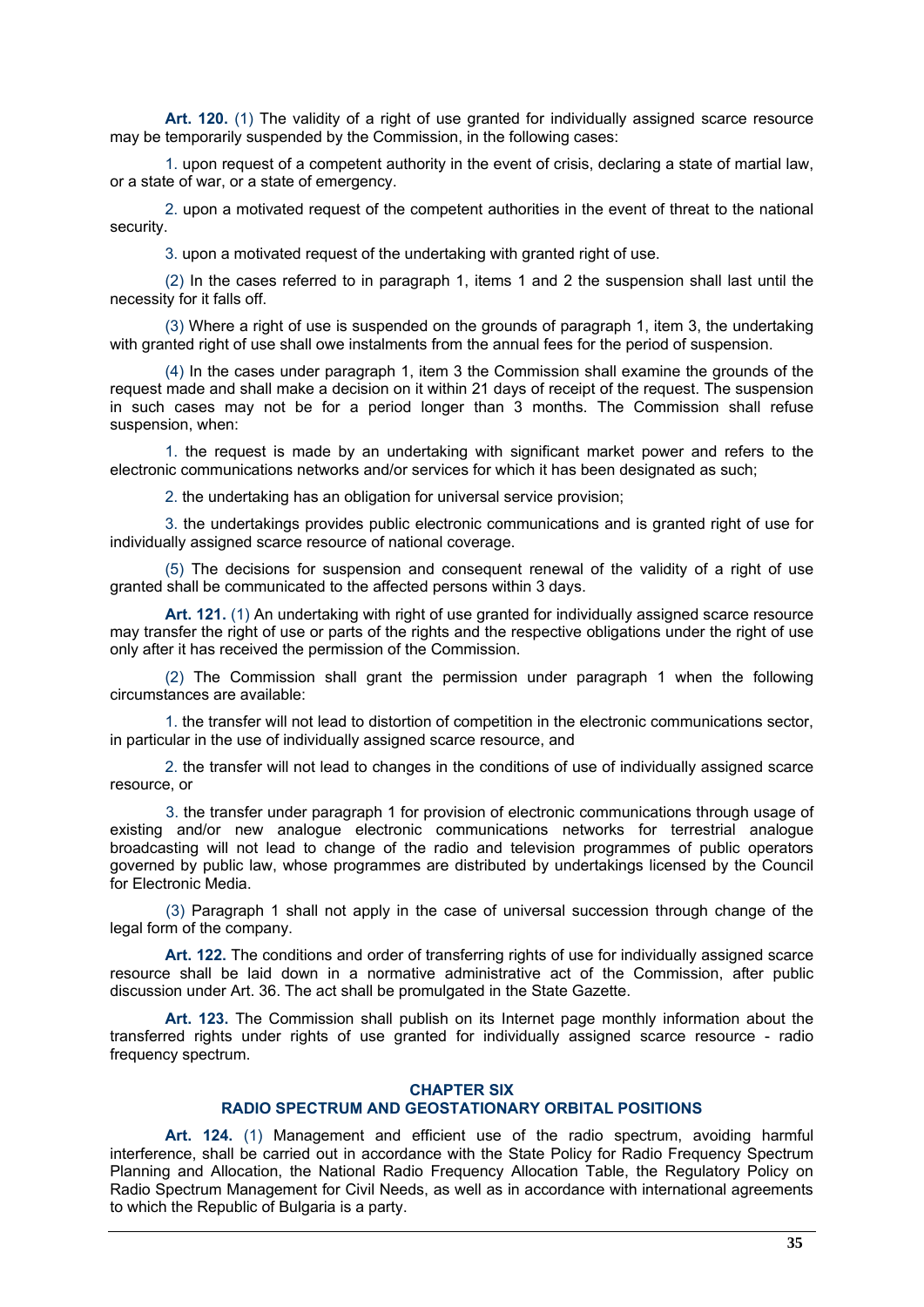(2) The management and the efficient use of the radio spectrum shall take into consideration the public interest, health and safety of the citizens, freedom of speech, cultural, scientific, social and technical aspects of the policy of the European Union, as well as the interests of radio spectrum users.

**Art. 125.** (1) Where the usage of radio frequencies has been harmonised, access conditions and procedures have been agreed, and the undertaking to which the radio frequencies shall be assigned, have been selected in accordance with international agreements and Community rules, the Commission shall grant rights of use of those radio frequencies.

(2) Provided that all national conditions attached to the right of use of the radio frequencies concerned have been satisfied in the case of a common selection procedure, the Commission shall not impose any further conditions, additional criteria or procedures which would restrict, alter or delay the correct implementation of the common assignment of such radio frequencies.

**Art. 126.** The radio spectrum in the range from 9 кНz to 3000 GHz shall be allocated among radio frequencies and radio frequency bands, services and users.

**Art. 127.** The geo-stationary orbital positions for the Republic of Bulgaria shall be determined by international agreements.

**Art. 128.** Management of the radio spectrum and the geo-stationary orbital positions shall be carried out for the purpose of the efficient use of the radio spectrum, avoiding harmful interference, by observing the interests of the national security of the country, and by observing the principles of predictability, non-discrimination and objectivity.

**Art. 129.** (1) The Commission shall assign the positions of the geo-stationary orbit, the radio frequencies and radio frequency bands, allocated for civil use.

(2) The radio frequencies and radio frequency bands, allocated for civil needs in the radio frequency bands for shared use, shall be assigned by the Commission, after they have been coordinated and agreed nationally.

(3) Should the right of use of radio frequencies and radio frequency bands be withdrawn, due to changes in the legislation, arising from the implementation of an international obligation of the Republic of Bulgaria, compensation from the state budget shall be provided, its size being determined with a motivated decision of the Commission.

**Art. 130.** The right of use of radio frequencies and radio frequency bands shall not be related to restrictions with regards to the types of services provided or technologies used.

**Art. 131.** In order to ensure safety of aeronautical and maritime navigation and to safeguard national security and meet the needs of defence, assignment of radio frequencies and radio frequency bands shall be carried out by the Commission after national co-ordination with the interested departments and after international co-ordination, if necessary.

### **CHAPTER SEVEN NUMBERS ADDRESSES AND NAMES**

**Art. 132.** The National Numbering Plan shall represent allocation of the numbers used in electronic communication networks for identification, routing and billing by undertakings providing public electronic communication services.

**Art. 133.** (1) The National Numbering Plan shall be drafted by the Commission in accordance with the regulatory policy under Art. 30, item 7, in compliance with the principles of objectivity, proportionality, non-discrimination, transparency and timeliness, and taking into consideration the national and public interests.

(2) The National Numbering Plan shall be drafted taking into consideration the acts of international organisations and/or their competent bodies, related to numbers, addresses and names, in order to ensure efficient use of the numbering space.

(3) The National Numbering Plan shall be promulgated in the official section of the State Gazette.

(4) The Commission shall keep a public register of the numbers, addresses and names assigned to undertakings.

Art. 134. (1) The undertakings providing public telephony services shall ensure for their subscribers the possibility of keeping: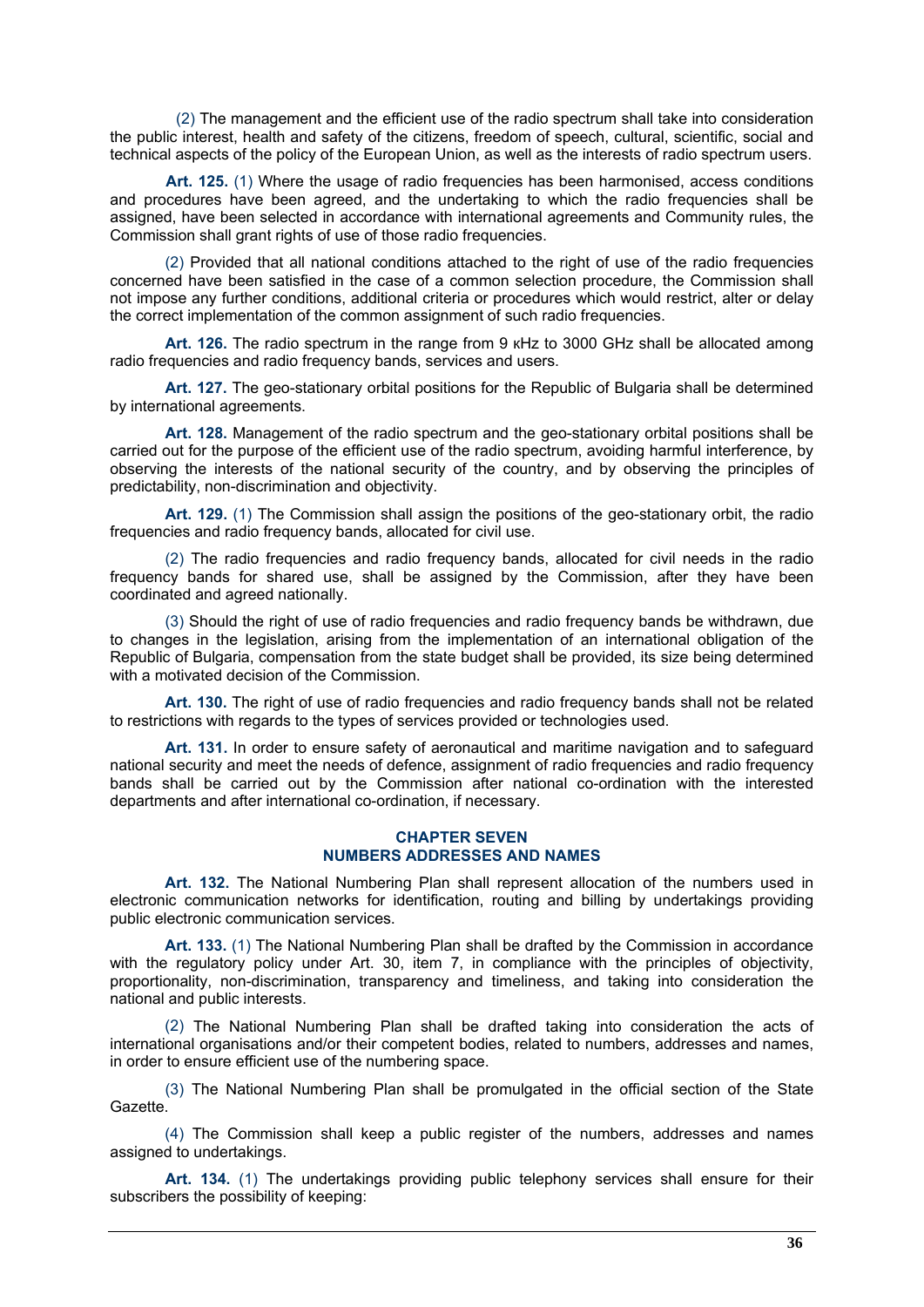1. their geographic number, when changing their fixed telephony service provider and/or when changing their address within a region covered by the same geographic national destination code;

2. their non-geographic number, when changing the provider of the respective service;

3. their nationally significant number, when changing their mobile telephony service provider.

(2) The undertakings providing public telephony services shall determine the prices for endusers of the services under paragraph 1 in a manner that does not impede the use of those services.

(3) The functional specifications of number portability for the numbers under paragraph 1 shall be determined by the Commission after public discussion according to Art. 36 and shall be promulgated in the official section of the State Gazette.

(4) The functional specifications shall contain:

1. technical conditions for implementation of portability;

2. necessary actions to be taken by the undertakings with obligation to ensure portability, including time limits for completion of those actions;

3. portability implementation method;

4. requirements relating to the database ensuring rooting;

5. obligations of the undertakings ensuring portability and reasons to refuse provision of the service to end-users;

6. portability implementation procedure;

7. pricing principles and allocation of costs among the undertakings.

**Art. 135.** (1) The undertakings providing public telephony networks and/or services and having significant market power on retail markets shall ensure that their subscribers have access to the public telephony services of undertakings with interconnected networks:

1. on a call-by-call basis, using a selection (access) code (carrier selection); and/or

2. on a subscription basis (carrier pre-selection).

(2) The undertakings providing public telephony networks and/or services and having significant market power on retail markets shall determine the prices, if any, of the services referred to in paragraph 1 in a manner not impeding the use of those services.

(3) The conditions and order of provision of the services referred to in paragraph 1 shall be stipulated in a normative administrative act of the Commission which shall be promulgated in the State Gazette.

**Art. 136.** (1) The undertakings providing public telephony services shall determine among themselves an initial price for implementation of the services referred to in Art. 134, paragraph 1, and prices for interconnection associated with provision of those services observing the principle of cost orientation.

(2) The undertakings under Art. 135, paragraph 2 shall determine prices for access and interconnection associated with provision of services referred to in Art. 135, paragraph 1, items 1 and 2, observing the principle of cost orientation.

**Art. 137.** The rules of allocation and the procedures of primary and secondary assignment for use, reservation and withdrawal of numbers, addresses and names shall be stipulated in an ordinance of the Chairperson of the State Agency for Information Technology and Communications, at the proposal of the Commission. The ordinance shall be promulgated in the State Gazette.

**Art. 138.** The undertakings providing public telephony networks shall ensure direct or indirect connection to networks serving the European Telephone Numbering Space for calls with code "3883", in accordance with the standards of the European Telecommunications Standards Institute.

#### **CHAPTER EIGHT FEES**

**Art. 139.** (1) The amount of the administrative fees to be collected from undertakings providing electronic communications in accordance with the requirements of this Law shall correspond to the administrative costs incurred by the Commission in its activities related to international coordination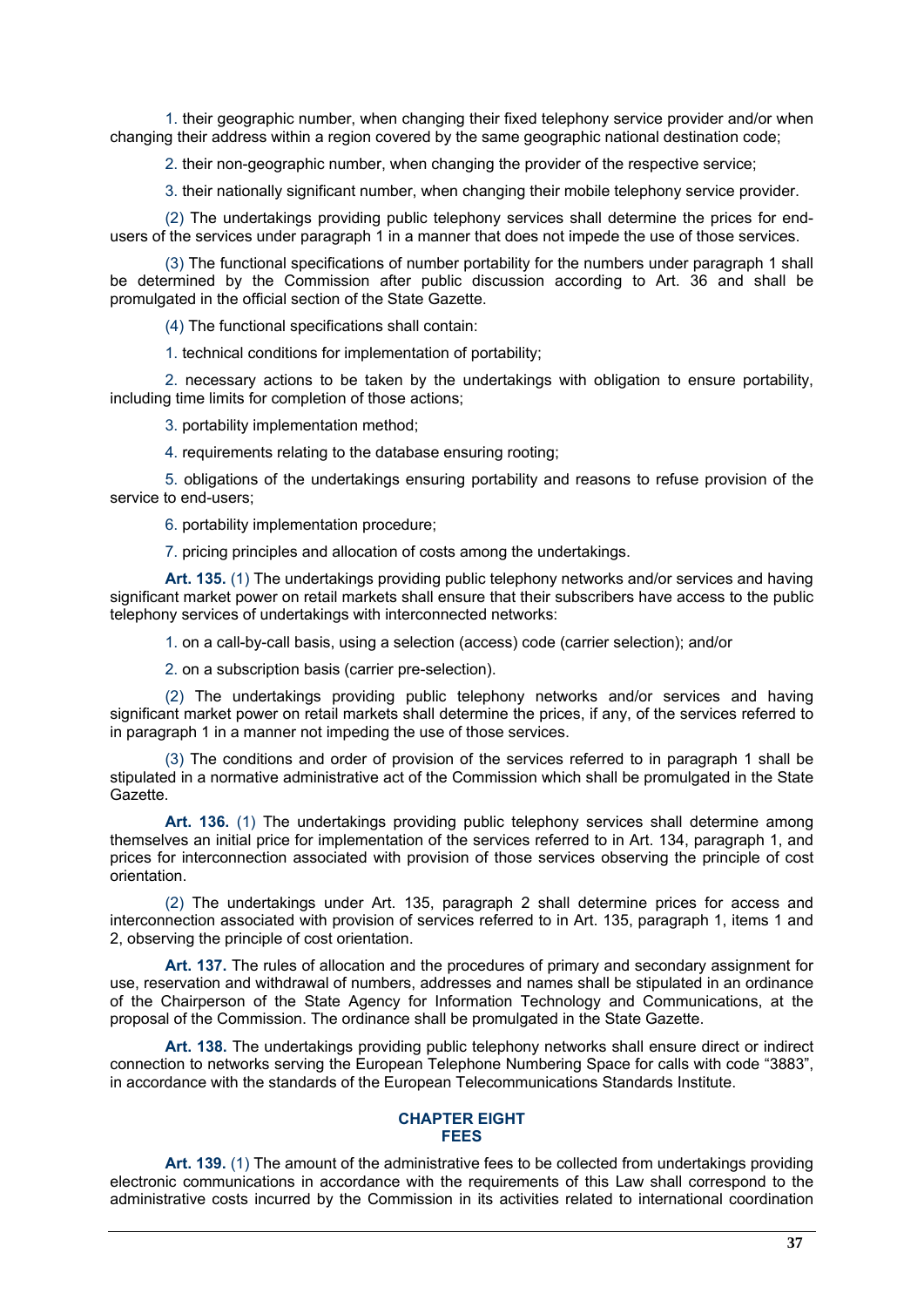and cooperation, harmonisation and standardisation, market analysis and market control, preparation and enforcement of secondary legislation, issuing administrative acts and exercising control over their implementation.

(2) The administrative fees under paragraph 1 shall be:

- 1. annual control fee;
- 2. one-off fee for granting right of use for an individually assigned scarce resource;
- 3. one-off fee for amendment and supplementation of right of use;
- 4. one-off fee for administrative services.

**Art. 140.** The fees for use of individually assigned scarce resource shall be:

- 1. annual fee for use of individually assigned scarce resource;
- 2. fee for temporary use of individually assigned scarce resource.

**Art. 141.** (1) The amount of the administrative annual control fee shall be up to 1.2 percent of the gross annual income from the provision of electronic communications networks and/or services, exclusive of V.A.T., after deduction of payment transfers to other undertakings for interconnection of networks and for access, transit, roaming, value added services, as well as costs associated with copyright and neighbouring rights for radio and television programmes.

(2) The fee under paragraph 1 shall be paid by the persons providing public electronic communications, in quarterly instalments, by the  $15<sup>th</sup>$  day of the month following the respective quarter. The last quarter instalment shall be an equalisation one and shall be paid within 15 days of expiration of the annual financial report deadline, specified in the Law on Accounting. The equalisation shall be made on the basis of a copy of the annual financial report provided by the undertaking together with the annexes attached to it.

Art. 142. (1) The one-off fee for granting right of use for individually assigned scarce resource shall be equal to the administrative costs of preparation and granting of the right of use, and shall comprise the costs of:

1. labour and materials;

2. proportionally attributed research and consultancy activities, if such activities are needed in connection with granting of right of use;

3. frequency planning and national, and international coordination.

(2) Where the right of use for individually assigned scarce resource is granted after conducting an auction, the final bid price shall include the fee under paragraph 1.

**Art. 143.** (1) The persons using individually assigned scarce resource for provision of electronic communications shall pay annual fees for use of individually assigned scarce resource – radio frequency spectrum and/or positions of the geostationary orbit allocated to Bulgaria according to international agreements.

(2) Where undertakings are assigned supplementary individually assigned scarce resource – radio frequency spectrum or numbers, they shall pay an additional one-off fee.

(3) The amount of the fees under paragraphs 1 and 2 shall be determined according to one or more of the following criteria:

1. number of registered citizens who could be served by the electronic communications network for which right of use for individually assigned scarce resource is granted;

2. territorial coverage indicated in the right of use;

- 3. output power of the emitter;
- 4. frequency band used;
- 5. number of radio stations used;
- 6. number of radio frequency channels used;
- 7. type of the radio frequency channel (radio frequency band) simplex/duplex;
- 8. type of the electronic communications network for which right of use for individually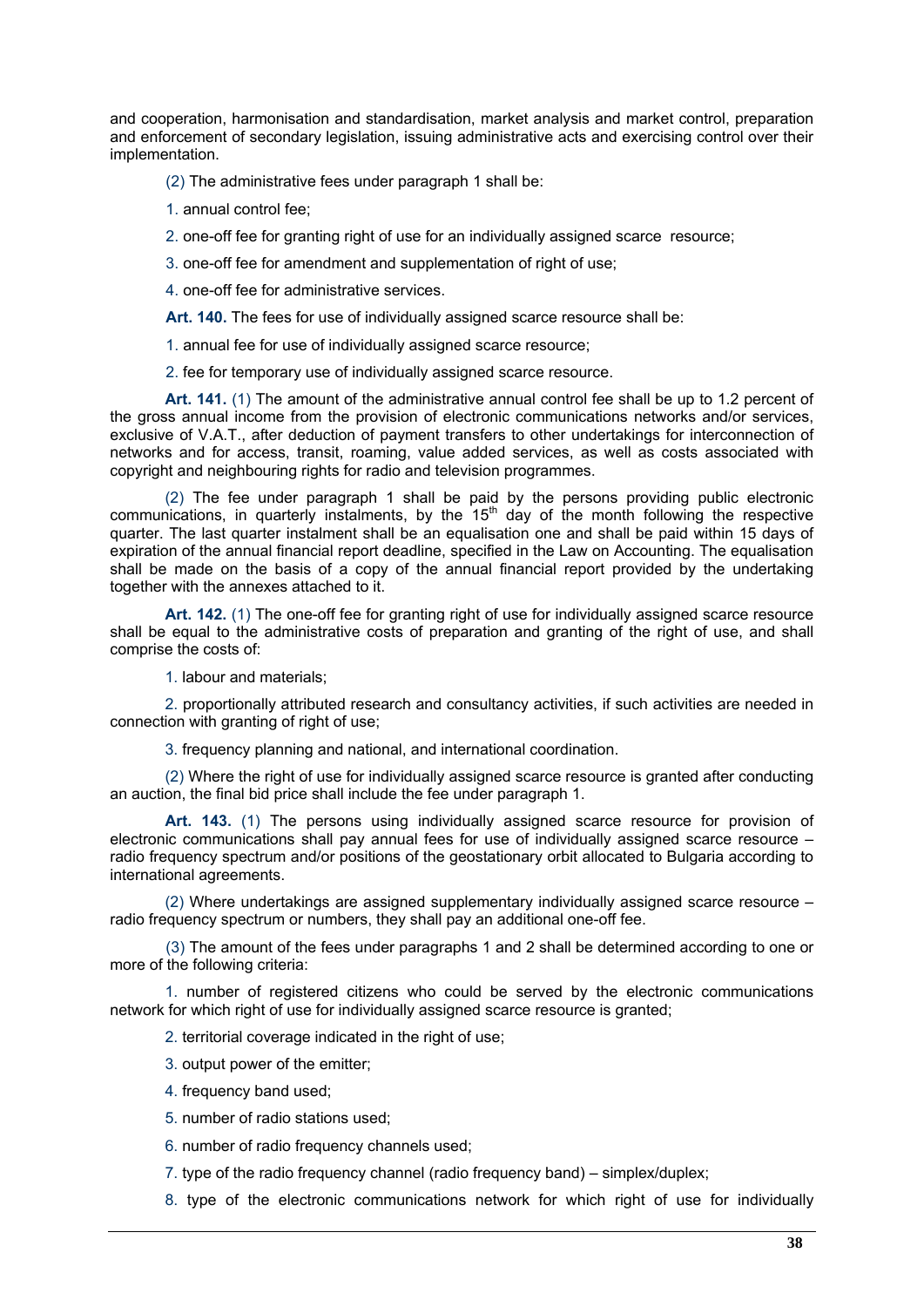assigned scarce resource is granted;

- 9. number of the electronic communications networks used;
- 10. purpose of the radio stations and electronic communications networks;
- 11. period of use of the radio frequency spectrum.

Art. 144. Where right of use is granted for individually assigned scarce resource – numbers from the National Numbering Plan, the undertakings shall pay an annual fee according to the Tariff of fees collected by the Commission.

**Art. 145.** (1) The fees under Art. 141, Art. 143, paragraph 1, and Art. 144 shall be paid in 4 equal instalments, by the end of the month preceding the quarter for which they are due.

(2) The undertakings may pay the fees under Art. 143 and Art. 144 by the end of the first quarter of the current year. In such a case the undertakings shall get a 5 per cent discount.

**Art. 146.** (1) Where a temporary right of use for individually assigned scarce resource, with the exception of positions from the geostationary orbit, is granted for a period not longer than 6 months, the persons providing electronic communications shall pay the following fees:

1. one-off fee for granting right of use;

2. fee for temporary use of individually assigned scarce resource.

(2) The fee under paragraph 1, item 2, shall be proportional to the period for which the right of use is granted.

**Art. 147.** (1) The amount of the fees under this section, the terms and order of payment shall be laid down in the Tariff of fees collected by the Commission, adopted by the Council of Ministers at the proposal of the Commission.

(2) The Tariff under paragraph 1 shall determine also the amount of the fees for administrative services provided by the Commission.

(3) The fees shall be determined according to the following principles:

1. non-discrimination;

2. proportionality;

3. stimulation of competition and provision of new services;

4. ensuring efficient use of the scarce resources;

5. satisfaction of users' demand for high quality electronic communications networks and/or services.

(4) Persons granted rights of use for one and the same individually assigned scarce resource shall pay one and the same annual fees.

**Art. 148.** (1) The fees collected by the Commission under the Tariff shall be distributed according to this Law.

(2) The fees for use of individually assigned scarce resource shall be distributed as follows:

1. fees for use of radio frequency spectrum and for temporary use of radio frequency spectrum:

a) 35 per cent – to secure the funding under Art. 19;

b) 40 per cent – to the budget of the Commission;

c) 25 per cent – as revenues to the state budget.

2. one-off fees for use of supplementary radio frequency spectrum:

a) 25 per cent - to secure the funding under Art. 19;

b) 5 per cent - to the budget of the Commission;

c) 70 percent – as revenues to the state budget.

3. fees for use of individually assigned scarce resource – numbers from the National Numbering Plan - to the budget of the Commission;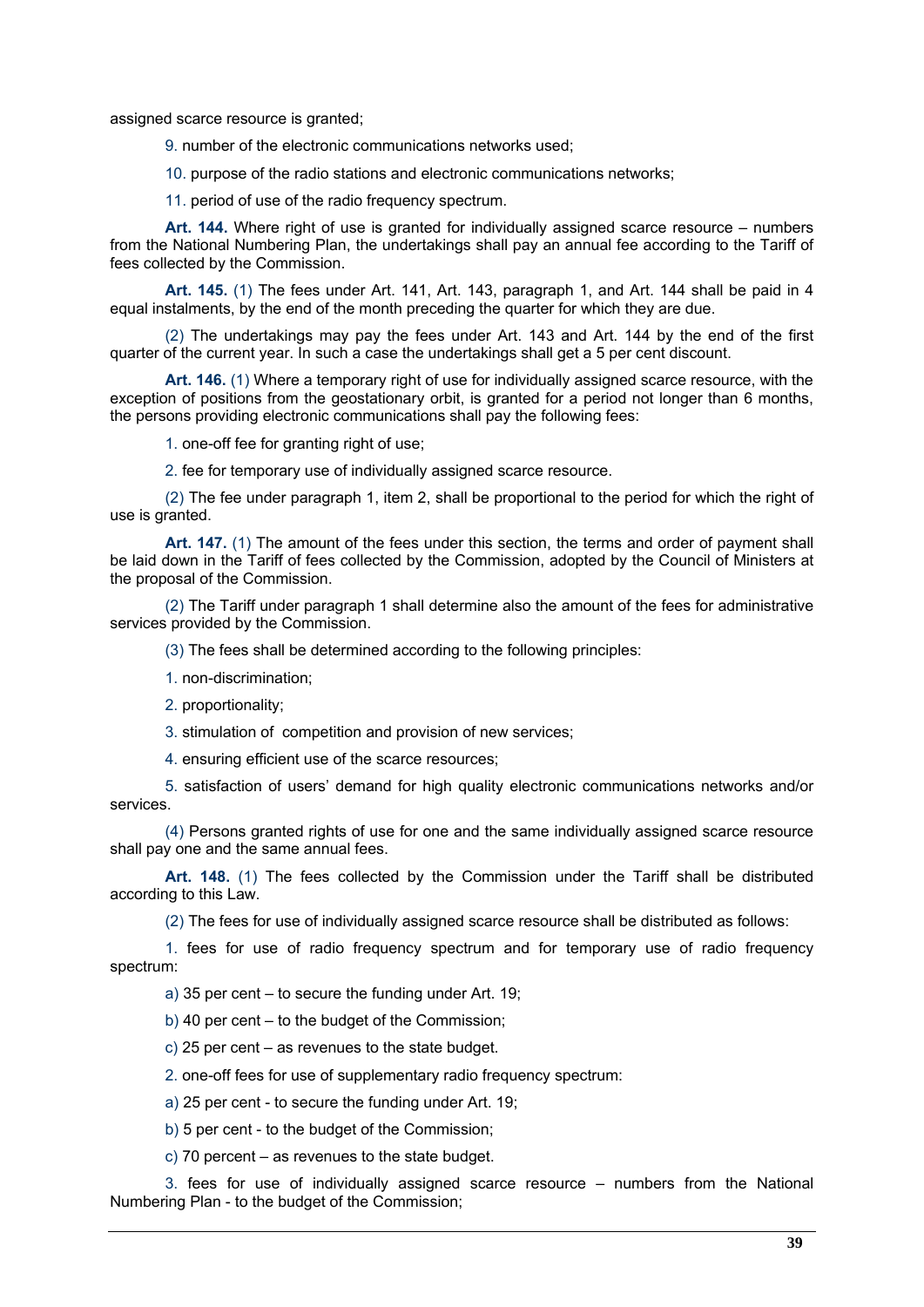4. fees for use of positions of the geostationary orbit allocated to Bulgaria according to international agreements:

a) 25 per cent - to secure the funding under Art. 19;

b) 5 per cent - to the budget of the Commission;

- c) 70 per cent as revenues to the state budget.
- 5. fees for use of individually assigned scarce resource granted after an auction:
- a) 25 per cent to secure the funding under Art. 19;
- b) 5 per cent to the budget of the Commission;

c) 70 per cent – as revenues to the state budget.

(3) The one-off fee for granting a right of use, the fees for amendment and supplementation of a right of use, the annual control fee and the fees for administrative services shall be transferred to the budget of the Commission.

Art. 149. (1) All fees shall be received in the Commission budget and, up to the 15<sup>th</sup> day of the month following the month of entry in the Commission's budget, shall be transferred according to Art. 148, paragraph 2.

(2) Fees under this section shall not be charged to:

1. state authorities providing electronic communications for their own needs related to their responsibilities;

2. diplomatic representations and other organisations of a diplomatic mission statute, in case of provision of electronic communications for their own needs, on reciprocity basis.

# **CHAPTER NINE**

# **MARKETS FOR ELECTRONIC COMMUNICATIONS NETWORKS AND/OR SERVICES**

**Art. 150.** (1) The Commission shall identify, analyse and assess the relevant markets for electronic communications networks and/or services as to whether there is effective competition, in compliance with the general principles of the competition law and the specific national conditions, shall designate undertakings having significant market power and shall, where it deems necessary, impose, maintain, amend and/or withdraw specific obligations on the undertakings providing public electronic communications networks and/or services on the relevant markets, in order to meet the objectives of this Law.

(2) The conditions and order of identifying the markets, of carrying out analysis and assessment of the relevant markets, and the criteria to be applied in determining undertakings having significant market power shall be laid down in a Methodology.

(3) The Methodology under paragraph 2 shall be drafted by the Commission, in cooperation with the Commission for Protection of Competition, in compliance with the requirements of the *acquis communautaire*, and shall be adopted by a Decree of the Council of Ministers. The Methodology shall be adopted after public discussion according to Art. 36 and shall be promulgated in the State Gazette.

Art. 151. (1) The Commission shall, periodically, every two years, carry out analysis of and identify the markets of public electronic communications networks and/or services, and shall make conclusion on the existence or lack of effective competition.

(2) The draft decision of the Commission identifying the relevant market, the analysis and the assessment as to whether there is effective competition, including designation of undertakings having significant market power on the relevant market and the specific obligations to be imposed, maintained, amended and/or withdrawn shall be submitted, where necessary, to the Commission for Protection of Competition and shall be published on the Internet page of the Commission for public discussion for a period of at least 30 days.

(3) Within 30 days of the expiry of the period under paragraph 2, the Commission shall consider the opinions and proposals received, and shall publish on its Internet page those opinions and proposals, with the exception of the parts constituting commercial secret, the accepted proposals and the incorporation thereof in the draft, as well as the reasoning for the rejected proposals.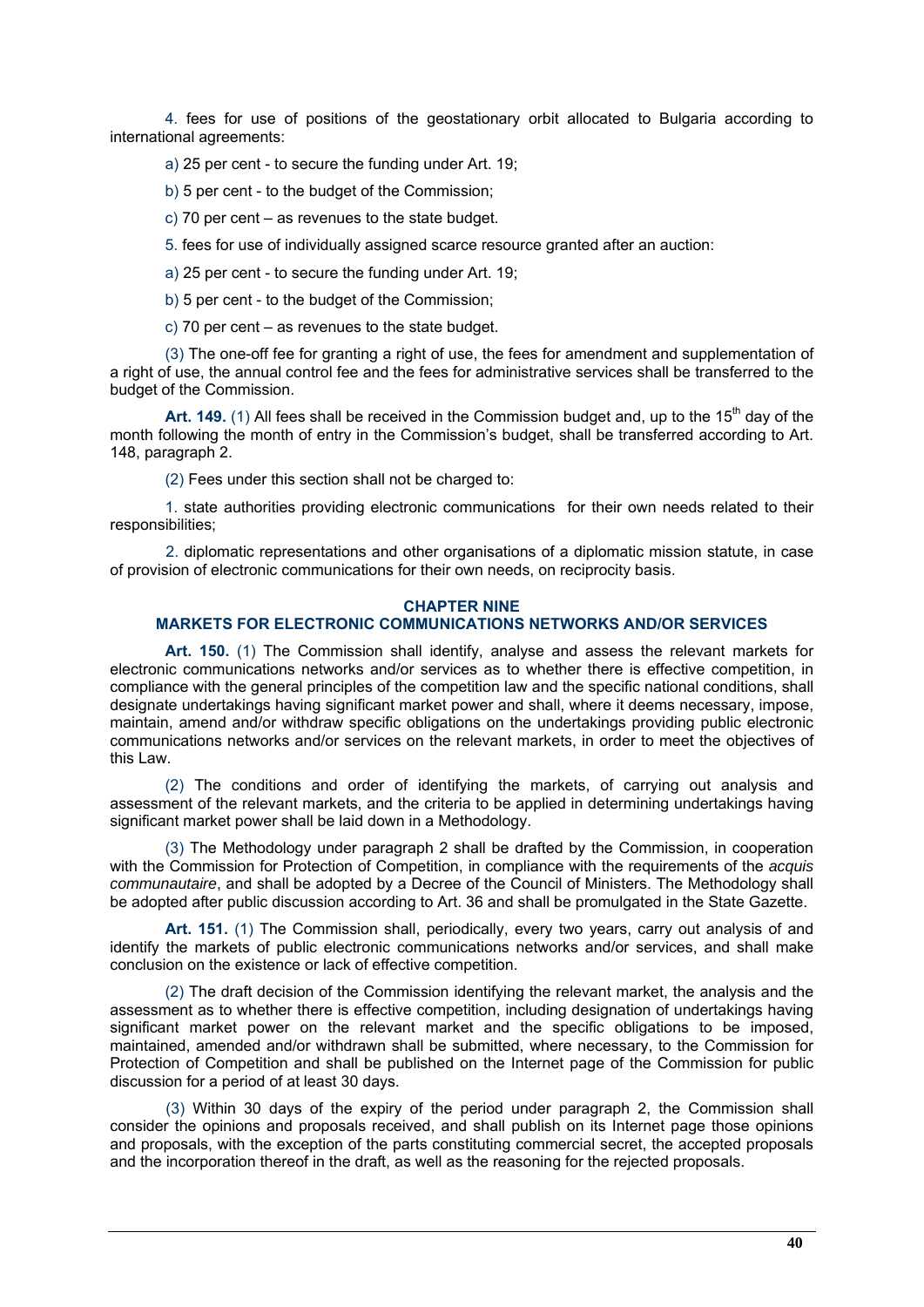(4) The Commission shall, by decisions, adopt the analyses and the assessments of the relevant markets and the specific obligations to be imposed on the relevant undertakings having significant market power, and shall publish them on its Internet page.

(5) The Commission shall communicate the decisions under paragraph 4 to the European Commission.

**Art. 152.** (1) The markets of electronic communications networks and/or services, which are assessed as to effectiveness of competition, shall be product markets and geographic markets.

(2) The product market shall comprise all public electronic communications networks and/or services, which could be regarded by the users as substitutable in respect of their characteristics, purpose and prices.

(3) The geographic market shall comprise a given territory, in which the respective substitutable public electronic communications networks and/or services are being offered, and in which the conditions in regard of competition are equal and differ from those in the neighbouring regions.

(4) The Commission shall, by decision, identify the markets, in compliance with the requirements of the *acquis communautaire* and the national circumstances.

(5) In identifying the relevant product market the Commission shall follow the principles of the competition law and shall apply the following criteria:

1. high and not of temporary nature structural, legal or regulatory barriers to market entry, and

2. lack of possibility to stimulate and develop competition on the market for a period of up to one year ahead;

3. the competition law is not effective enough to overcome the barriers under item 1 and to restore competition on the relevant market.

**Art. 153.** (1) The undertakings providing public electronic communications networks and/or services shall provide to the Commission documents and information necessary for carrying out the analysis under Art. 151, paragraph 1. Commercial secret may not be a reason to refuse provision of documents and information.

(2) The documents and information under paragraph 1 shall be determined in the Methodology under Art. 150, paragraph 2.

(3) The members of the Commission and its administration must not disclose the information received under paragraph 1, in case it constitutes commercial secret. To this end they shall sign declarations in a form approved by decision of the Commission.

Art. 154. (1) The Commission shall carry out analysis of the effectiveness of competition on a relevant market according to the methods and principles of the competition law.

(2) A relevant market shall be considered effectively competitive when there is no undertaking providing electronic communications networks and/or services, which individually or jointly with other undertakings has significant market power on that market.

**Art. 155.** (1) Where on the basis of analysis of a relevant market the Commission finds that there exists effective competition, it shall not impose specific obligations on the undertakings providing public electronic communications networks and/or services in that relevant market.

(2) Where specific obligations had been imposed, the Commission shall withdraw those obligations of undertakings providing public electronic communications networks and/or services on the relevant market.

**Art. 156** (1) Where on the basis of analysis of a relevant market the Commission finds that the competition is not effective, it shall designate an undertaking or undertakings having significant market power and shall impose on that undertaking or those undertakings specific obligations.

(2) Where specific obligations had been imposed on the undertaking or undertakings having significant market power, the Commission shall maintain those obligations or amend them.

(3) Where designating a given undertaking as having significant market power, the Commission shall take into consideration, besides its market share on the relevant market, other criteria, such as: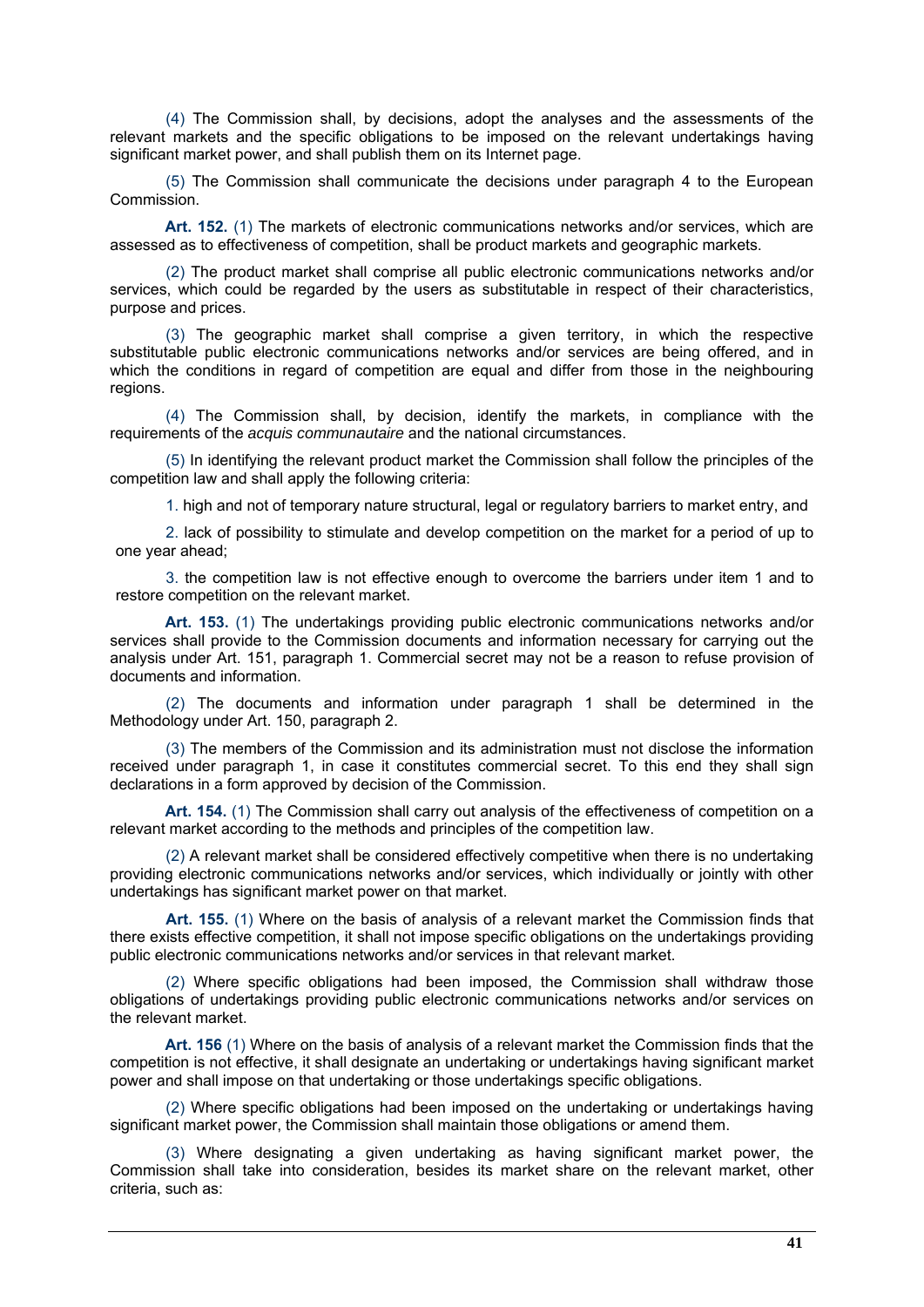1. overall size of the undertaking;

2. control of infrastructure not easily duplicated;

3. technological advantages or superiority and/or achieved level of technological development of the network;

4. insufficient or low buying power of the competitive undertakings;

- 5. easy or privileged access to capital markets and/or financial resources;
- 6. product/services diversification (e.g. bundled products and/or services;
- 7. economies of scale;
- 8. economies of scope;
- 9. vertical integration;
- 10. a highly developed distribution and sales network;
- 11. absence of potential competition;
- 12. barriers to entry and expansion of the relevant market.

(4) Where designating undertakings as having jointly significant market power, the Commission shall take into account, besides their market share on the relevant market, other criteria, such as:

- 1. mature market;
- 2. relatively stable growth on the demand side;
- 3. low elasticity of demand;
- 4. provision of homogeneous electronic communications networks and/or services;
- 5. similar cost structures of provision of electronic communications networks and/or services;
- 6. similar market shares of the undertakings designates as having a dominant position;

7. lack of technical development and innovation due to mature technological level of the network;

- 8. absence of excess capacity;
- 9. high barriers to entry in the relevant market;
- 10. insufficient or low buying power;
- 11. lack of potential competition;

12. existing formal or informal interrelations and/or links between the respective undertakings designated as having joint dominant position;

13. absent or small scope for price competition;

14. existing mechanisms of influence.

**Art. 157.** When the Commission determines the specific obligations to be imposed, maintained, amended or withdrawn it shall respect the following principles:

1. proportionality of the obligation imposed in the light of the reason found for ineffective competition and the result sought;

2. justification;

3. refraining from regulatory intervention on emerging markets even in existence of a market player or players with large market shares.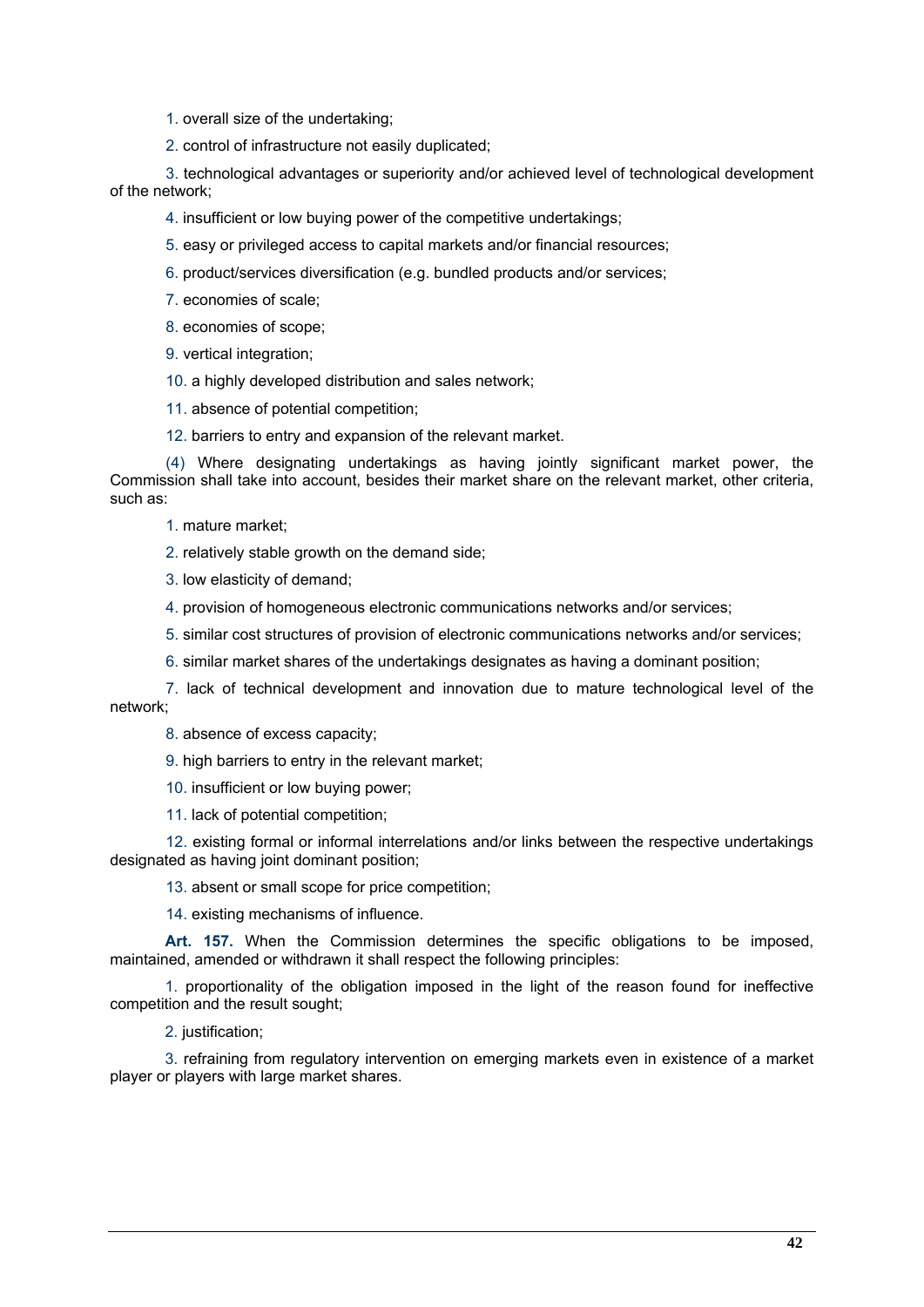### **CHAPTER TEN ACCESS AND INTERCONNECTION**

#### **Section І General Provisions**

**Art. 158.** Any undertaking providing public electronic communications networks shall have a right and, when requested by other undertakings, an obligation to negotiate interconnection of its networks for the purpose of providing public electronic communications services and ensuring interoperability of services.

**Art. 159.** (1) The undertakings providing public electronic communications networks shall freely negotiate access and/or interconnection and shall conclude contracts in writing.

 (2) The undertakings shall submit to the Commission for information a copy of the contract or of the amendments thereof, within one month of concluding the contracts.

**Art. 160.** (1) Should undertakings fail to reach an agreement, the Commission may by decision impose an obligation for provision of network interconnection, in order to ensure end-to-end connectivity between users.

(2) The Commission may, on its own judgment, by decision impose on an undertaking providing public electronic communications networks an obligation to provide access to application programme interfaces or access to electronic programme guides, in order to ensure access for the end-users to specified digital radio and television broadcasting services.

(3) The Commission shall impose the obligations under paragraphs 1 and 2 in compliance with the principles of objectivity, transparency, proportionality and non-discrimination, and observing the procedures under Art. 37 and Art. 42.

**Art. 161.** (1) The undertakings providing public electronic communications networks for distribution of digital television services shall ensure that their networks are capable of distributing wide-screen television services and programmes.

(2) The undertakings providing public electronic communications networks that receive and redistribute wide-screen television services shall maintain the same wide-screen television format.

**Art. 162.** (1) The undertakings providing public electronic communications network and/or services and their staff shall respect the requirements for confidentiality with regard to the information received in the process of or in connection with negotiations for interconnection, and shall use that information solely for the purpose for which it was intended.

(2) The information under paragraph 1 shall not be made available to parties, for whom it could provide a competitive advantage.

(3) The undertakings providing public electronic communications network and/or services shall be obliged to provide the information under paragraph 1 relating to access and/or interconnection to the Commission for the purpose of exercising its powers under this chapter.

**Art. 163.** With regard to access and interconnection, the Commission may intervene at its own initiative, where necessary or on request of one of the parties, if they failed to reach an agreement, and when such an intervention is justified in view of securing the objectives under Art. 4 while observing the principles referred to in Art. 5.

**Art. 164.** The conditions and order of accomplishing access and/or interconnection shall be laid down in an Ordinance adopted by the Commission, which shall be promulgated in the State Gazette.

**Art. 165.** The undertakings providing public electronic communications networks and/or services on the territory of another Member State of the European Union may request access and/or interconnection in accordance with this Chapter.

## **Section ІІ Conditions for Access and Interconnection**

**Art. 166.** (1) The Commission may impose, maintain, amend or withdraw specific obligations on undertakings with significant market power on a relevant market to provide efficient access and/or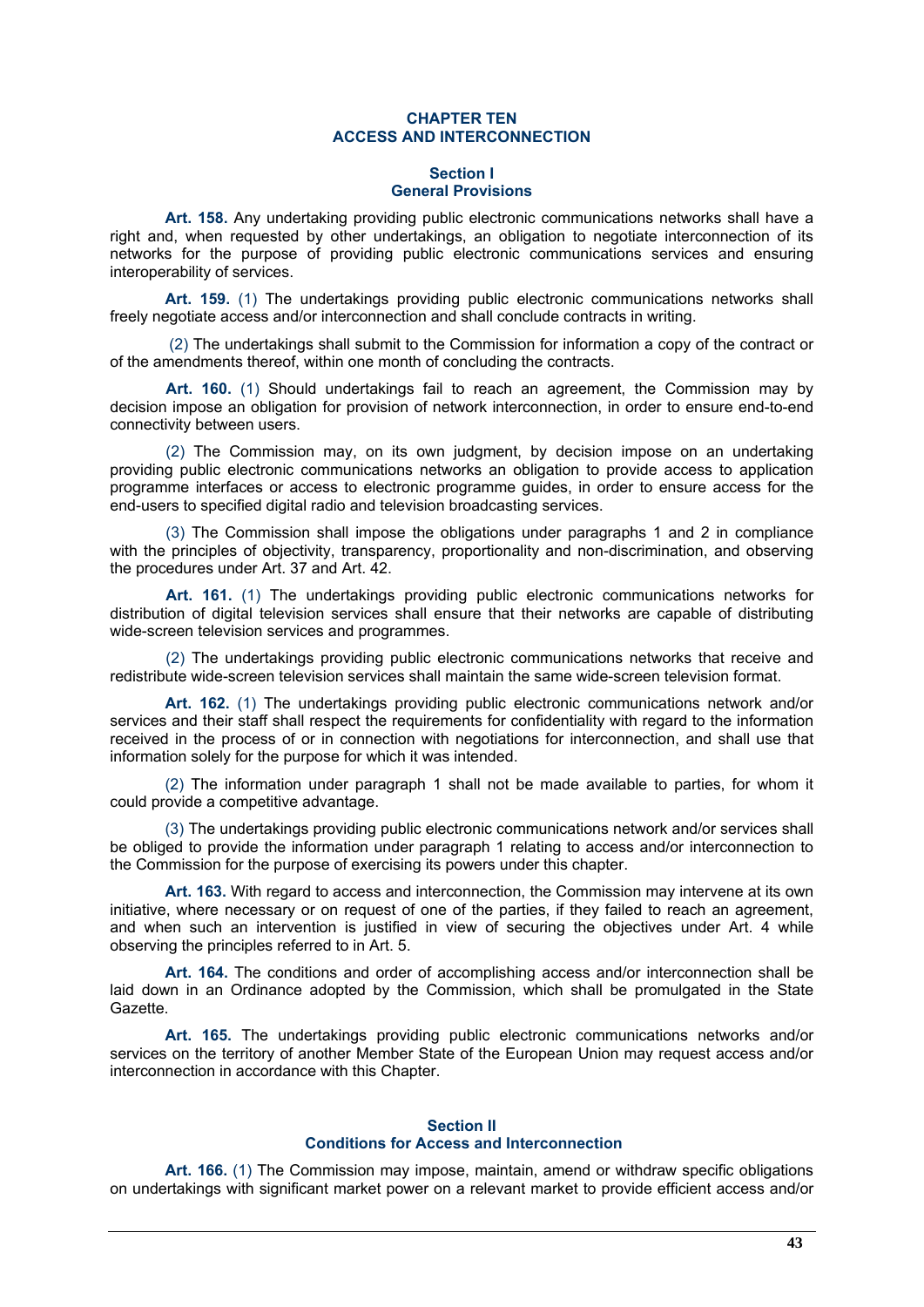interconnection, and interoperability of services, to the benefit of end-users and to encourage effective competition.

(2) The obligations under paragraph 1 which the Commission may impose in order to secure the objectives under Art. 4 shall be as follows:

- 1. transparency;
- 2. non-discrimination;
- 3. accounting separation;
- 4. access to and use of necessary network facilities and equipment;

5. price controls, including obligations for cost orientation.

(3) In accomplishing its functions under paragraph 1, the Commission shall respect the principles of objectivity, transparency, proportionality, and non-discrimination.

**Art. 167.** (1) The obligation of ensuring transparency involves publication of specified information, such as: accounting information, technical specifications, network characteristics, conditions and order of providing access and/or interconnection, terms of use, including prices.

(2) The Commission may specify the content of the information to be published, the level of detail required and the manner of publication, taking into consideration the need of protecting commercial secret.

(3) Where besides the obligation under paragraph 1 the undertaking under Art. 166, paragraph 1 has also an obligation for non-discrimination, the Commission may require that undertaking to publish a reference offer. The reference offer may include:

1. conditions for interconnection and access:

a) description of the services related to interconnection or access for each network, conditions and terms for provision thereof;

b) locations of the points of interconnection or access, conditions and terms for opening and/or closing;

c) network elements to which access is offered, including full access or shared access to the local loop;

d) standards and quality requirements;

e) other relevant information necessary for using the service.

2. co-location services:

a) information about the locations where co-location is offered. Availability of this information could be restricted to interested parties only, to ensure network security;

b) opportunities for co-location, including physical co-location and, if possible, distant colocation and virtual co-location;

c) conditions for access to computer support systems as well as information systems or databases for preliminary orders, provisioning, ordering, maintenance, repair requests and billing;

d) characteristics of and technical restrictions on the facilities, which could be co-located;

e) security measures;

f) access conditions for staff of competitive undertakings;

g) safety standards;

h) rules for the allocation of space, where co-location space is limited;

i) conditions for examination, on the part of competitive undertakings, of sites, where colocation is possible or sites where co-location was refused on grounds of lack of capacity.

3. conditions to be included in the contracts for access and interconnection:

a) time limits for responding to requests for provision of services, procedures for fault elimination, procedures for return to normal provision of service and service quality;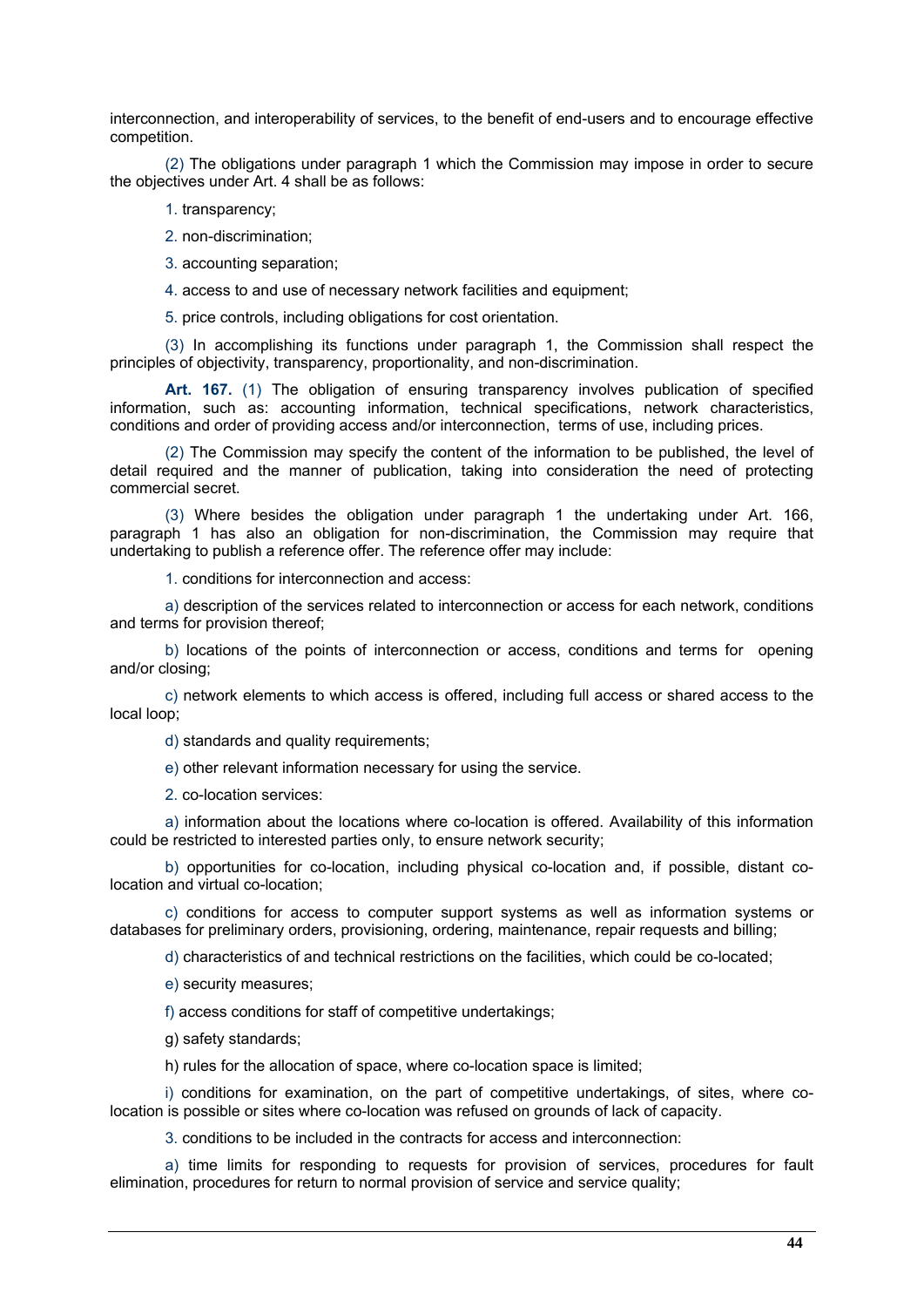b) standard contract conditions, including, where appropriate, compensation for failure to meet time limits for provision of services;

c) conditions for providing carrier selection and carrier pre-selection;

d) conditions for number portability;

e) prices and pricing mechanism;

f) other relevant information necessary for using the service.

(4) The conditions referred to in paragraph 3, item 3, letter "c" shall apply to undertakings having significant market power on the relevant retail market.

(5) The prices referred to in paragraph 3, item 3, letter "e" shall have unbundled structure allowing charging only for the service required by the undertaking providing public electronic communications networks, when that service can be provided independently.

(6) Where an undertaking providing public electronic communications networks has an obligation for provision of unbundled access to the local loop, the Commission shall impose on that undertaking an obligation for publication of a reference offer.

(7) The Commission shall, by decision made in accordance with Art. 37, observing the principles under Art. 5 and in view of securing the objectives under Art. 4, approve the reference offers without comment or oblige the undertakings to amend their reference offers.

(8) The individual contracts concluded between the undertakings may not contradict the reference offer.

(9) The reference offer may be amended on the initiative of the undertaking having that obligation, or on the initiative of the Commission according to paragraph 7.

**Art. 168.** The obligation of ensuring non-discrimination shall cover offering of equal conditions in similar circumstances to other undertakings providing equivalent electronic communications services, as well as offering services and information under the same conditions and of the same quality as the services offered by that undertaking to its subsidiaries or partners, and to the undertakings with which a contract had already been concluded.

**Art. 169**. (1) The obligation of ensuring accounting separation may be imposed in relation to provision of access and/or interconnection.

(2) Where an obligation for non-discrimination under Art. 168 has been imposed, the Commission may oblige a vertically integrated undertaking to ensure transparency of the wholesale prices of the services and of the internal transfer prices.

(3) The Commission may also impose the obligation under paragraph 2 when it considers that there exists a possibility for violation of the ban on cross-subsidy.

(4) The Commission may, after consultation with the undertaking in question, specify the format and the accounting methodology to be used for determination of prices.

(5) To ensure implementation of the obligations under paragraphs 2 and 4, the Commission may require from the undertakings providing public electronic communications networks accounting data and information, including data on revenues received by third parties.

(6) The Commission may publish the information received when it would contribute to creating conditions for effective competition, while respecting the requirements concerning commercial secret.

**Art. 170.** (1) The obligation for price controls and cost orientation for specified types of access and/or interconnection shall include determination of prices on the basis of costs and application of a cost accounting system, with the aim to ensure effective and sustainable competition and maximal benefit for the users.

(2) The obligation under paragraph 1 shall be imposed when the Commission finds, on the grounds of the analysis under Art. 151, that the competition on the market is not effective due to the presence of an undertaking with significant market power which is able to keep prices excessively high or apply a price squeeze to the detriment of end-users.

(3) Where imposing the obligation under paragraph 1, the Commission shall take into account the investment made by the undertaking providing public electronic communications networks and allow a reasonable rate of return on adequate capital employed, taking into account the risk involved.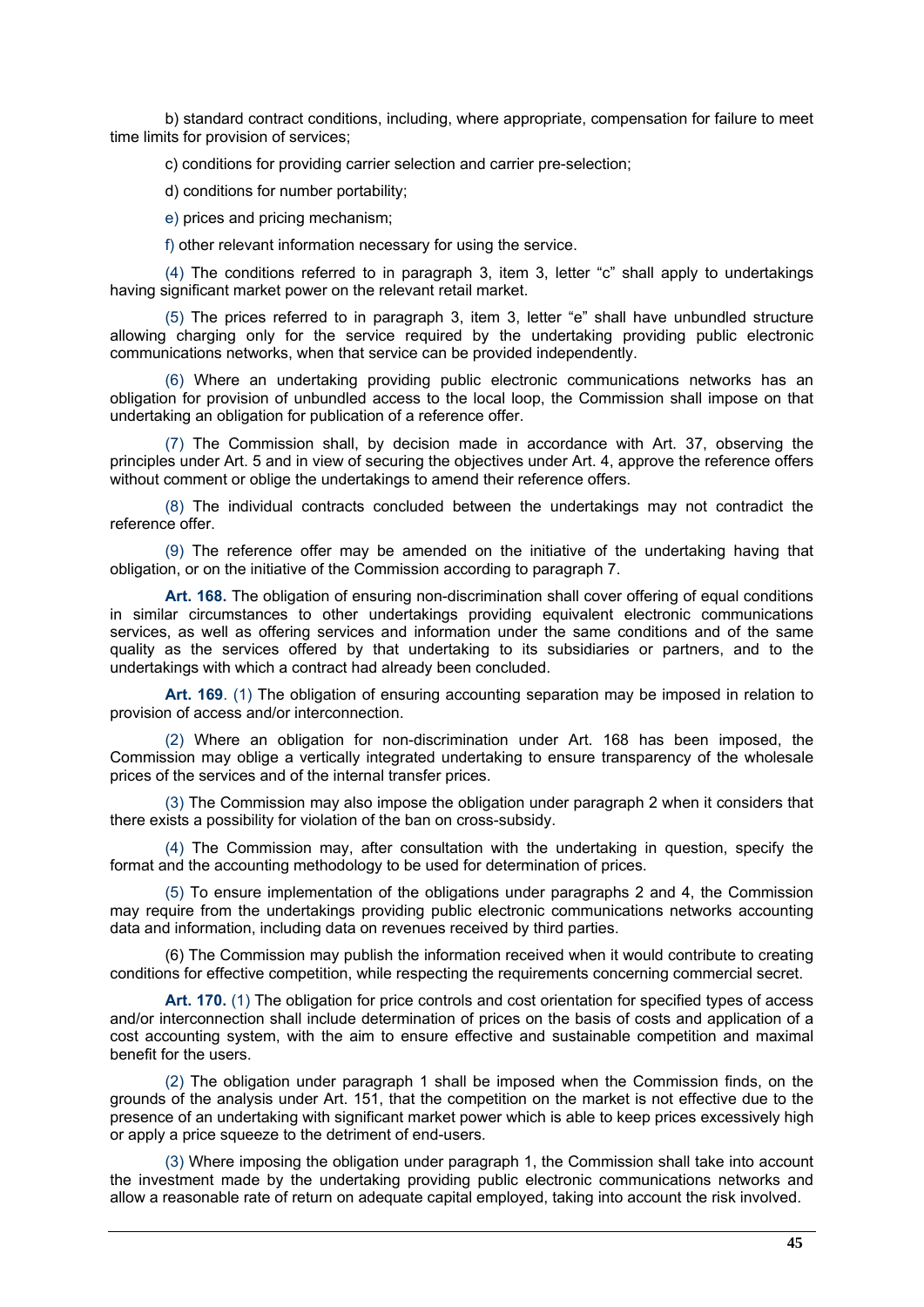(4) Where imposing the obligation the Commission may take into account the level of prices in comparable effectively competitive markets.

**Art. 171.** (1) Where the obligation referred to in Art. 170, paragraph 1 is imposed on an undertaking providing public electronic communications networks that is designated as having significant market power on a relevant market, the burden of proof that the prices are cost-oriented shall lie with that undertaking.

(2) The Commission may use an independent method of cost accounting in order to calculate the costs on the basis of effectiveness of service provision.

(3) The Commission may require the undertaking under paragraph 1 to provide full justification for its prices and may, where necessary, require prices to be changed.

**Art. 172.** (1) Where an obligation for application of a cost accounting system is imposed, the description of the relevant system shall be made publicly available. That description shall contain at least the main categories under which the costs are grouped, and the rules for the allocation of costs.

(2) The Commission shall order verification of the application of the cost accounting system by an independent auditor. The results of the verification shall be published annually.

#### **Section ІІІ**

# **Access to and use of necessary network facilities and equipment**

**Art. 173.** The obligation for provision of access to and use of necessary network elements and/or facilities may be imposed on an undertaking having significant market power when the Commission deems it appropriate, including when the denial of provision, or the setting of terms and conditions equivalent to denial, would hinder the development of a sustainable competitive market of retail services or would be detrimental to end-users.

**Art. 174.** (1) The Commission may impose the obligation under Art. 173 and require:

1. third parties to be given access to specified network elements and/or facilities, provision of unbundled access to the local loop;

2. negotiating in good faith with undertakings requesting access;

3. maintaining access already granted;

4. provision of specified services on a wholesale basis for resale by third parties;

5. granting open access to technical interfaces, protocols or other key technologies, that are necessary to ensure interoperability of services or to provide services over virtual networks;

6. provision of co-location and other forms of shared use, including sharing of ducts, towers, buildings and other equipment and technical facilities;

7. provision of specified services needed to ensure interoperability of end-to-end services to users, including facilities for intelligent network services or roaming on mobile networks;

8. provision of access to operational support systems or similar software systems to ensure effective competition in the provision of services;

9. interconnection of networks or network facilities.

(2) When imposing the requirements under paragraph 1, the Commission may attach to them conditions for fairness, reasonableness and timeliness.

**Art. 175.** When imposing the obligation under Art. 173 the Commission shall observe the principle of proportionality by taking into consideration:

1. the technical and economic viability of using or installing facilities of competing undertakings providing public electronic communications networks and/or services, in the light of market development and the nature and type of interconnection and access involved;

2. the possibility to provide access, in relation to the capacity available;

3. the initial investment made and the risk involved;

4. the need to safeguard competition in the long term;

5. the relevant intellectual property rights, where applicable;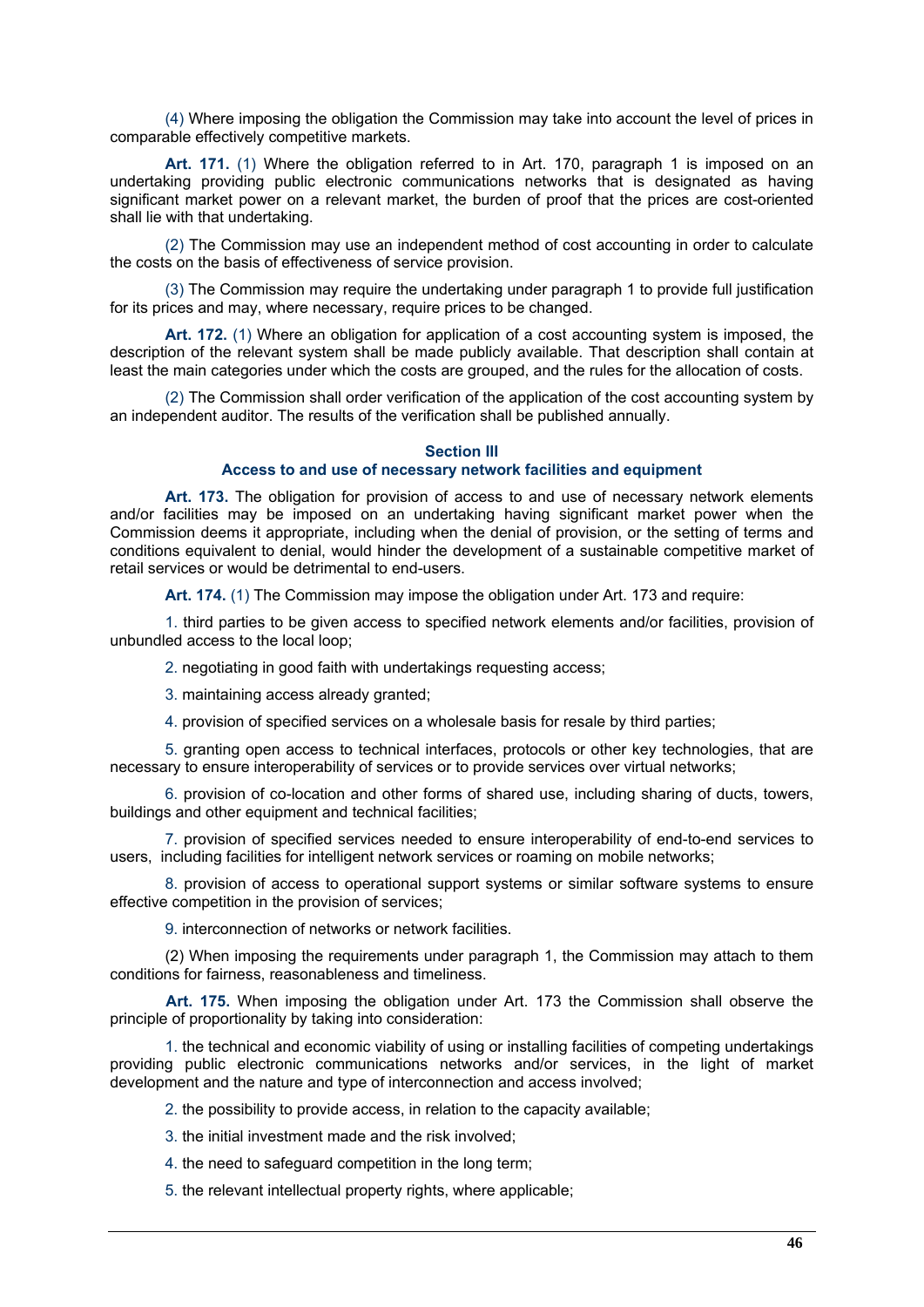6. the provision of pan-European services;

7. specific obligations imposed on the same undertaking concerning adjacent linked markets.

**Art. 176.** (1) Where imposing an obligation under Art. 173 involving a requirement to provide unbundled access to the local loop, the Commission shall also oblige the undertaking providing public electronic communications networks to publish a reference offer.

(2) The reference offer shall contain at least:

1. conditions for unbundled access to the local loop:

а) the network elements, to which access to the local loop and/or access to the non-voice frequency band of the local loop is offered, the latter in the case of shared access;

b) information concerning the locations of physical access to the network (in view of ensuring network security this information could be provided to the interested parties only); availability of local loops in specific parts of the access network;

c) technical conditions related to the access to and use of the local loop, including technical characteristics of the twisted metalic pair in the local loop;

d) terms and conditions for placing orders and for use, and restrictions.

2. co-location services:

а) information about the sites of co-location. In view of ensuring network security this information could be provided only to the interested parties;

b) options for co-location, including physical sharing and, where possible, distant and virtual co-location;

c) characteristics and technical restrictions for the equipment that can be co-located;

d) security measures;

e) access conditions for staff of competing undertakings;

f) safety standards;

g) rules for allocation of space, where the space is limited;

h) conditions under which competing undertakings can examine possible sites for co-location, or sites where co-location has been refused on grounds of lack of capacity.

3. conditions for access to operational support systems, as well as to information systems or databases for pre-ordering, provisioning, ordering, maintenance, repair requests, and billing.

4. conditions for provision of unbundled access:

а) time limit for provision of services and facilities;

b) agreements concerning the quality level of services and servicing, fault detection, procedures to return to a normal level of service and quality of service parameters;

c) standard contract conditions, including, where necessary, compensations due for failing to meet services provision time limits;

d) prices and pricing mechanism.

Art. 177. (1) For reasons associated with environment protection, public health and public security, the Commission may by decision impose an obligation for co-location and other forms of shared use, including shared use of ducts, towers, buildings and other equipment and technical facilities.

(2) Before taking the decision under paragraph 1, the Commission shall carry out public discussion according to the procedure under Art. 36.

#### **Section ІV**

## **Protected services and conditional access**

**Art. 178.** (1) Protected services shall be the following services, provided on the basis of conditional access and against remuneration: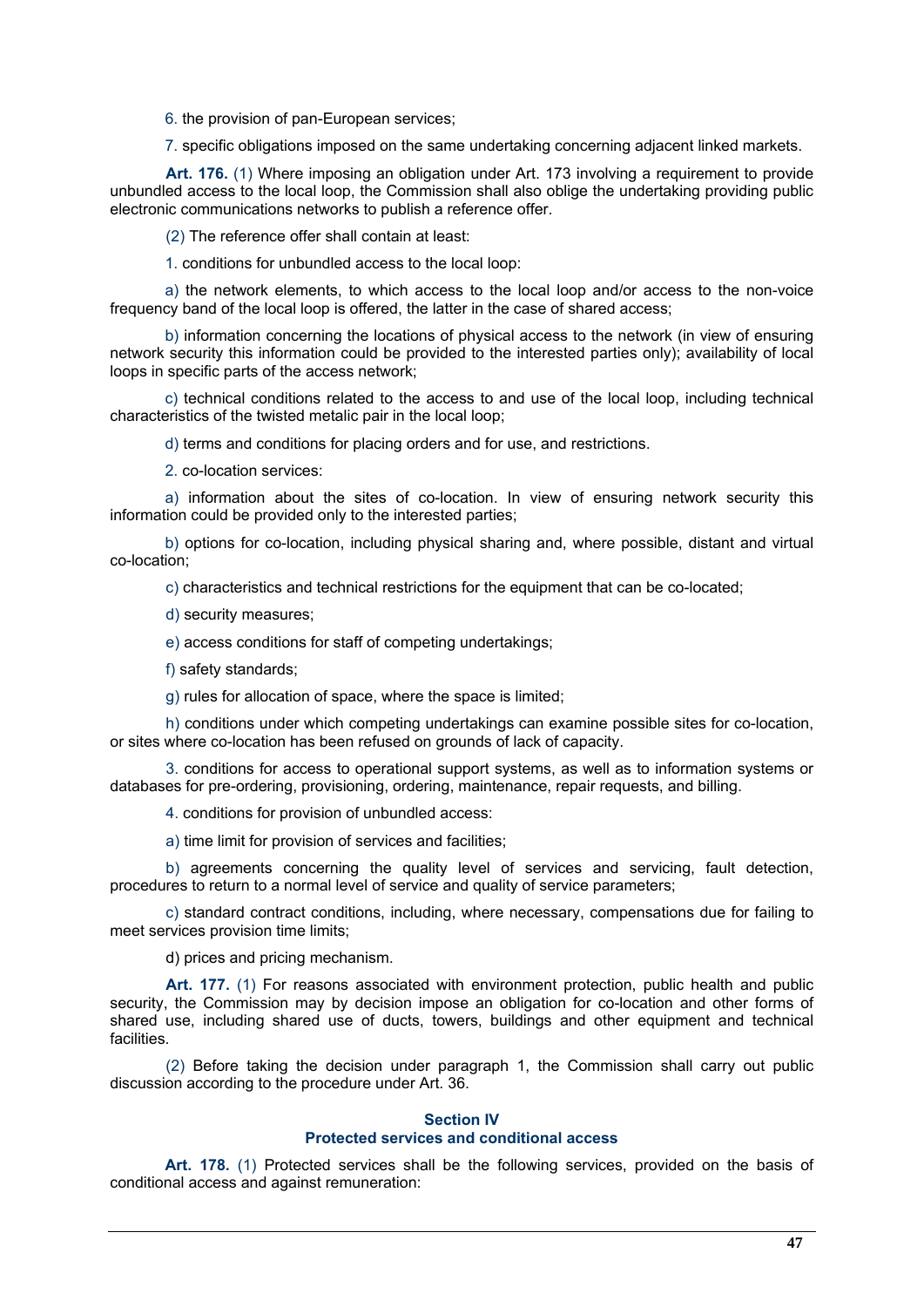1. radio broadcasting;

2. television broadcasting;

3. information society services;

4. provision of conditional access to the services under items 1, 2 and 3.

(2) Access to a protected service shall be allowed by means of a conditional access device provided by the protected service provider.

Art. 179. (1) The systems for conditional access to digital radio and television programmes, regardless of the means of transmission, shall have the technical capability for cost-effective control on the part of the undertakings providing electronic communications networks over the protected services provided on the basis of conditional access.

(2) The undertakings under paragraph 1 that control conditional access systems shall offer to the radio and television broadcasting operators and protected service providers technical means enabling their digitally transmitted services to be received by listeners and viewers authorized by means of decoders.

(3) The decoders shall be administered by the undertakings providing conditional access services.

(4) The technical means under paragraph 2 shall be provided to the radio and television broadcasting operators and protected service providers on fair, reasonable and non-discriminatory conditions.

(5) The undertakings providing conditional access shall keep separate accounting for the service under paragraph 2.

**Art. 180.** (1) The rights for manufacturing of conditional access products and systems, that are subjects of industrial property right, shall be granted on fair, reasonable and non-discriminating conditions.

(2) The granting of rights under paragraph 1 shall not be subject to conditions prohibiting, deterring or discouraging inclusion in the same product of:

1. a common interface allowing connection of one or more access systems;

2. means specific for other access systems, provided that reasonable conditions are respected ensuring security of information exchange with the operators of conditional access systems.

**Art. 181.** The Commission may impose on the undertakings under this section obligations to provide access to electronic programme guides and access to application programme interfaces.

# **CHAPTER ELEVEN UNIVERSAL SERVICE**

## **Section 1 Characteristics and Scope of the Universal Service**

**Art. 182.** (1) Universal service shall mean a set of services, of specified quality, available to all end-users regardless of their geographical location on the territory of the country, at an affordable price.

(2) The universal service shall include:

1. connection at a fixed location to the public telephone network and access to public telephone services, regardless of the technology used;

2. provision of public pay telephones, of specified quality, which ensure, inter alia, the possibility to make emergency calls, free of charge, to national numbers and to the single European emergency call number "112";

3. provision of a telephone directory of the numbers of all subscribers to public telephone services;

4. provision of telephone inquiry services available to all end-users, including users of public pay telephones;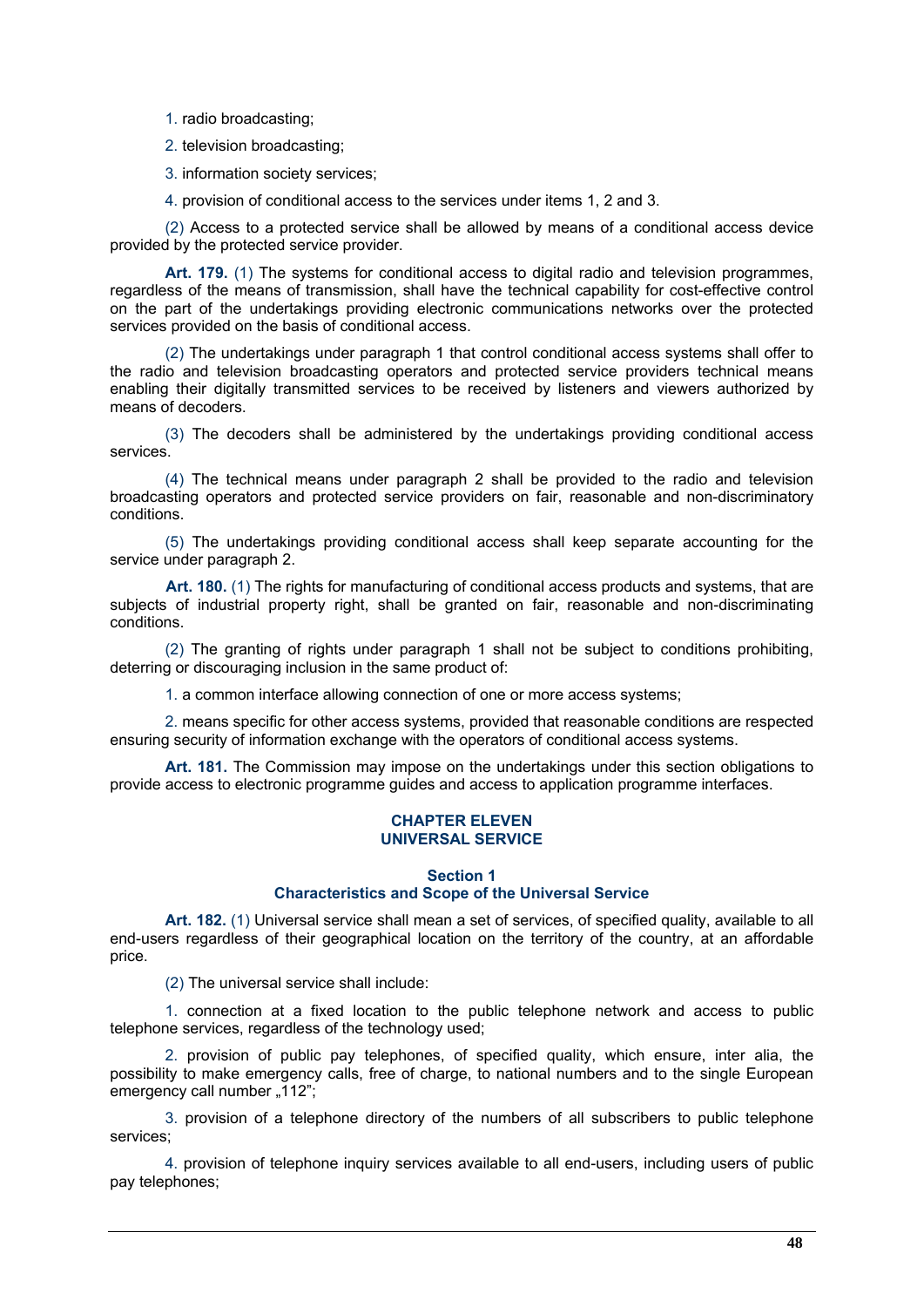5. provision of emergency calls, free of charge, to national numbers and to the single European emergency call number "112";

6. provision of access to public telephone services, including the emergency call services, telephone directory and inquiry services for disabled people, similar to those enjoyed by other endusers.

(3) The quality of the service under paragraph 1 shall be determined by requirements and parameters, laid down in an ordinance of the Chairperson of the State Agency for Information Technology and Communications.

# **Section II Provision of universal service**

**Art. 183.** (1) The undertakings obliged to provide the service under Art. 182, paragraph 2, item 1, shall meet any justified request for connection at a fixed location to the public telephone network and access to public telephone services.

(2) The connection under paragraph 1 shall provide a possibility to make local, national and international calls, facsimile communications and data transfer at an appropriate rate to allow functional access to the Internet.

**Art. 184.** (1) The undertakings obliged to provide the service under Art. 182, paragraph 2, item 2, shall ensure:

1. a definite number of public pay telephones according to their geographical coverage in order to meet the needs of end-users;

2. access to the public pay telephones for disabled people;

3. quality of services.

(2) The undertakings under paragraph 1 shall provide access to emergency call services, including access to telephone number "12", through public pay telephones without using coins, tokens, cards or other means of payment.

**Art. 185.** (1) The undertakings obliged to provide the universal service under Art. 182, paragraph 2, item 3 shall publish a telephone directory according to the requirements of this law, in a form approved by the Commission, in printed and/or electronic version. The electronic version of the directory shall be updated annually and the written version – at least every three years.

(2) The directory under paragraph 1 shall be generally accessible.

**Art. 186.** The undertakings obliged to provide the universal service under Art. 182, paragraph 2, items 3 and 4 shall abide by the principle of non-discrimination and reciprocity when processing the information provided by other undertakings.

**Art. 187.** (1) The undertakings obliged to provide universal service shall take special measures to ensure access for disabled people to public telephone services, including the emergency call services, telephone directory and enquiry services, similar to those enjoyed by other end-users.

 (2) The undertakings under paragraph 1 shall offer to end-users with visual or hearing impairments a telephone directory, enquiry services, contracts and itemized bills in the appropriate form.

(3) The undertakings under paragraph 1 shall create conditions to ensure access for disabled people to public pay telephones.

(4) The conditions, the order and the means of providing the universal service to disabled people shall be laid down in the ordinance under Art. 182, paragraph 3.

**Art. 188.** (1) The undertakings obliged to provide universal service shall publish on their Internet page and provide to the Commission up-to-date information on compliance with the universal service obligation, in accordance with the requirements and service quality parameters and the methods for evaluation of coverage, retail prices, revenues and costs related to service provision, number of requests and refusals, including the reasons thereof.

(2) The Commission shall specify the form, manner and time-limits for provision of the information under paragraph 1.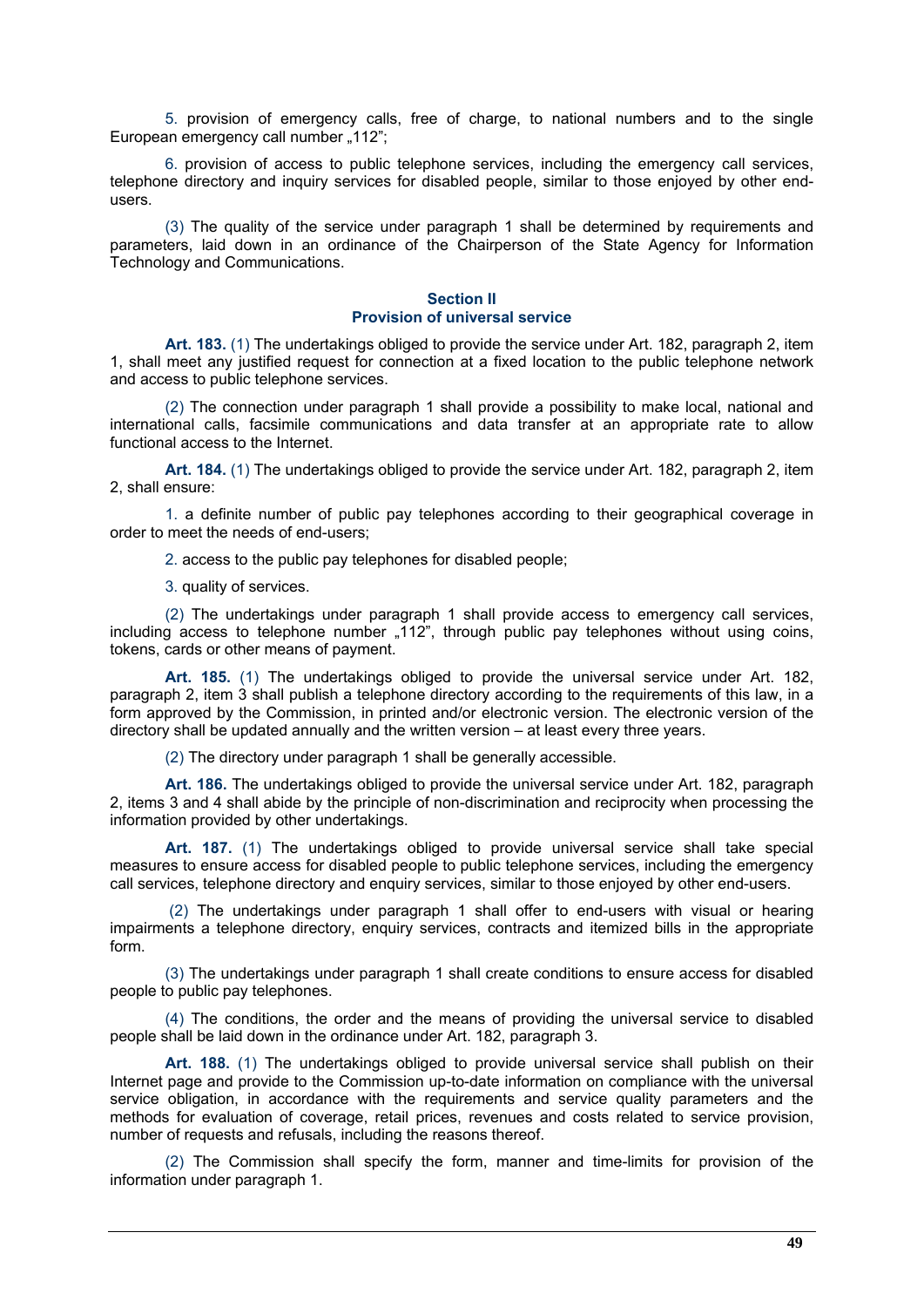(3) When continuous non-compliance with the obligations under paragraph 1 is established, the Commission may assign inspection by an independent auditor at the expense of the undertaking.

**Art. 189.** The Commission shall prepare a consolidated annual report on the degree of provision of the universal service to the public and shall publish it on its Internet page. This report shall be an integral part of the Commission's report under Art. 38.

#### **Section III**

# **Designation of undertakings with universal service obligation**

**Art. 190.** (1) The Commission shall assign to one or more undertakings, providing public electronic communications networks and/or services, the provision of all or some of the services under Art. 182, paragraph 2 for the purpose of ensuring universal service provision on the whole territory of the country.

**Art. 191.** (1) The Commission shall assign, including after a contest procedure, the provision of universal service in compliance with the corresponding rules laid down in Chapter Five, in compliance with the principles of objectivity, transparency and non-discrimination, and in the interest of the end-users, without excluding a priori any undertaking from the opportunity of being assigned the provision of universal services or a part thereof.

(2) When designating the undertakings under Art. 190, the Commission shall consider the most expedient economic manner for provision of the universal service, which may be used for calculating the net costs of the universal service obligation.

**Art. 192.** The Commission may decide not to assign the obligations under Art. 184, paragraph 1, on the whole territory of the country or part thereof, if, after consultation with the interested parties, it finds that such devices, facilities or similar services are satisfactory and widely available.

**Art. 193.** The order of selection of undertakings providing public electronic communications networks and/or services, and of assigning an obligation for universal service provision shall be laid down in the ordinance under Art. 182, paragraph 3.

**Art. 194.** The Commission shall notify the European Commission of the undertakings designated under this section and the obligations imposed.

# **Section IV Affordability of the universal service**

**Art. 195.** (1) The manner of determining the universal service prices and price packages shall be laid down in a methodology drafted by the Commission and adopted by the Council of Ministers.

(2) The draft methodology under paragraph 1 shall be published for public discussion according to Art. 36.

**Art. 196.** (1) The undertakings, providing public electronic communications networks and/or services, shall determine the universal service prices and price packages on the basis of the methodology referred to in Art. 195.

(2) The undertakings under paragraph 1 shall submit for approval by the Commission the prices and price packages under paragraph 1, together with the pricing documents, at least 60 days prior to their entry into force.

(3) The Commission shall consider the prices and price packages under paragraph 1 within 30 days of their submission and may oblige the undertakings under paragraph 1 to adjust the prices and price packages in accordance with the requirements of this Law and the methodology under Art. 195.

(4) The undertakings under paragraph 1 shall publish the universal service prices and price packages, approved by the Commission, at least 14 days prior to their entry into force.

**Art. 197.** (1) The Commission may oblige the undertakings providing universal service to apply geographically averaged retail prices for the whole territory of the country or to comply with price caps in accordance with the methodology under Art. 195.

(2) The undertakings, providing universal service under Art. 182, paragraph 2, item 1, shall offer price packages, different from those offered under normal commercial conditions, to disabled people, people with special social needs and people with low income.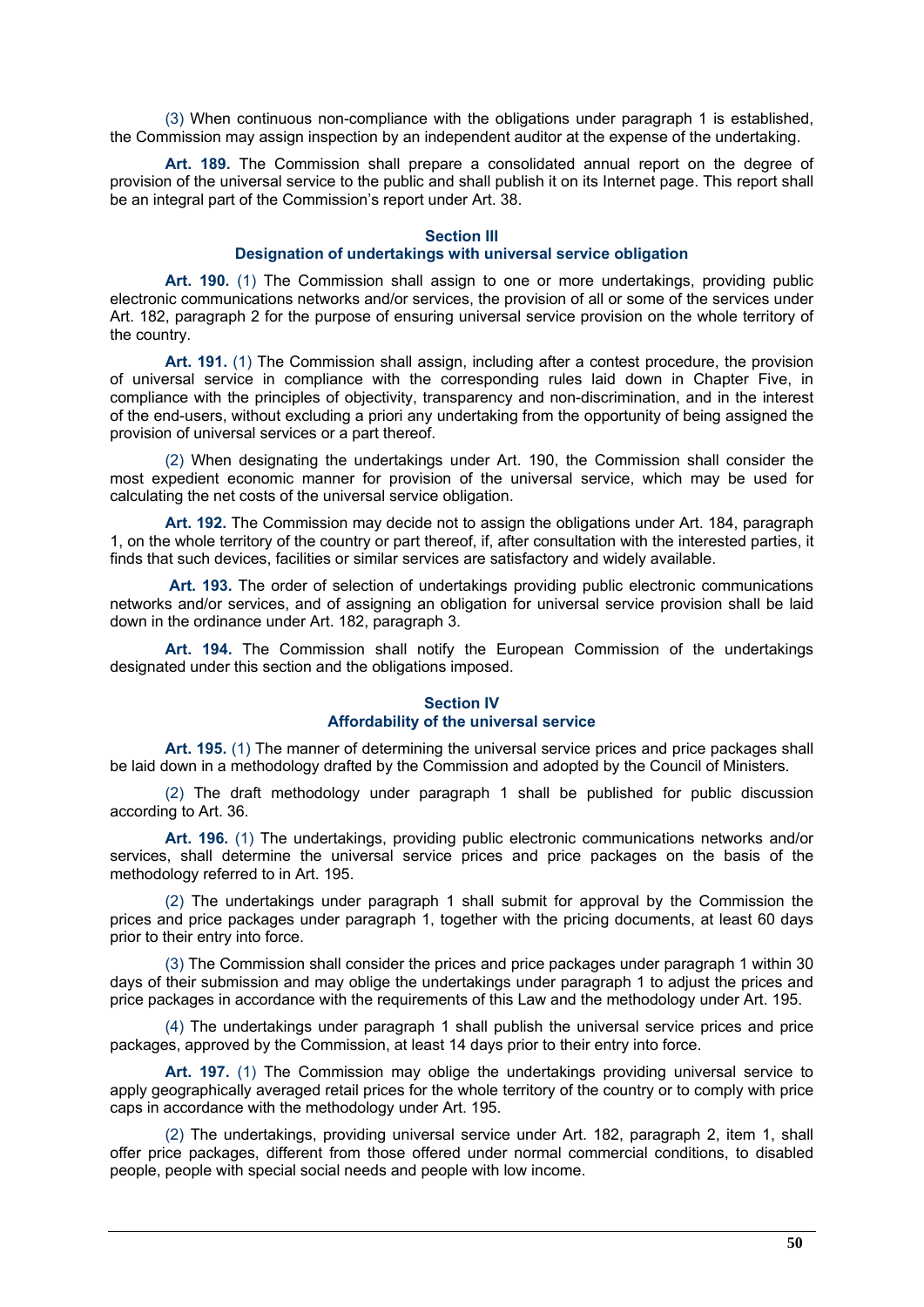**Art. 198.** (1) The undertakings obliged to provide the service under Art. 182, paragraph 2, item 1, shall ensure possibilities for the end-users to monitor and control their expenditure by themselves, by:

1. free of charge provision of itemized bills;

2. free of charge selective call barring for outgoing calls;

3. provision of means for pre-paid access to public telephone networks and use of public telephone services;

4. payment in instalments of the fees for connection to public telephone networks;

5. advance notice on service suspension in case of default payment of bills, while maintaining the possibilities for emergency calls, within one month after services suspension;

(2) The manner of using the possibilities under paragraph 1 shall be laid down in the General Conditions for the relations between the undertaking and end-users.

(3) The Commission may decide not to impose the obligations under paragraph 1, on the whole territory of the country or a part thereof, if it finds out that there are sufficient possibilities for monitoring and control of expenditure by the end-users.

**Art. 199.** No charges shall be due by end users for facilities and services, offered by the undertakings providing universal service, which facilities or services are not necessary or inherent for the service provision.

## **Section V**

# **Compensation of net costs of universal service provision**

**Art. 200.** (1) The undertakings obliged to provide universal service may request a compensation for proven net costs when the provision of the universal service represents an unfair burden to them.

(2) The existence of unfair burden shall be established on the basis of the net costs, taking account also of the intangible benefits to the undertaking under paragraph 1, associated with provision of the universal service or a part thereof, provided that:

1. the said provision leads to losses or is offered on prices below normal commercial profit;

2. the undertaking's share of the revenues of the public telephone services retail market is not above 80 percent.

**Art. 201.** (1) The Commission shall draft and adopt rules for calculation of the net costs of universal service provision.

(2) The undertakings obliged to provide universal service under Art. 182, paragraph 2, item 1, shall determine the amount of the net costs of universal service provision according to the rules under paragraph 1.

(3) The documents related to the calculation of the net costs of universal service provision shall be submitted to the Commission and audited by an independent auditor appointed by the Commission.

(4) The results of the net cost calculation and the audit on compliance with the rules for price determination according to the methodology under Art. 195, as well as the costs of service provision shall be publicly available.

**Art. 202.** (1) The resources for compensation of the net costs of universal services provision shall be collected in a Universal Service Compensation Fund, hereinafter referred to as "the Fund". The recourses for compensation of the net costs of universal service provision may be collected also from other sources, budget resources or public funds.

(2) The Fund shall be a legal entity with a seat in Sofia.

(3) The Audit Office shall exercise control over the activity of the Fund.

(4) The Fund shall be exempt from state and local taxes and fees only for the operations related to compensation of the net costs of the universal service. The resources of the Fund shall be kept in the Bulgarian National Bank.

(5) The Fund shall be transformed, terminated and liquidated by a law.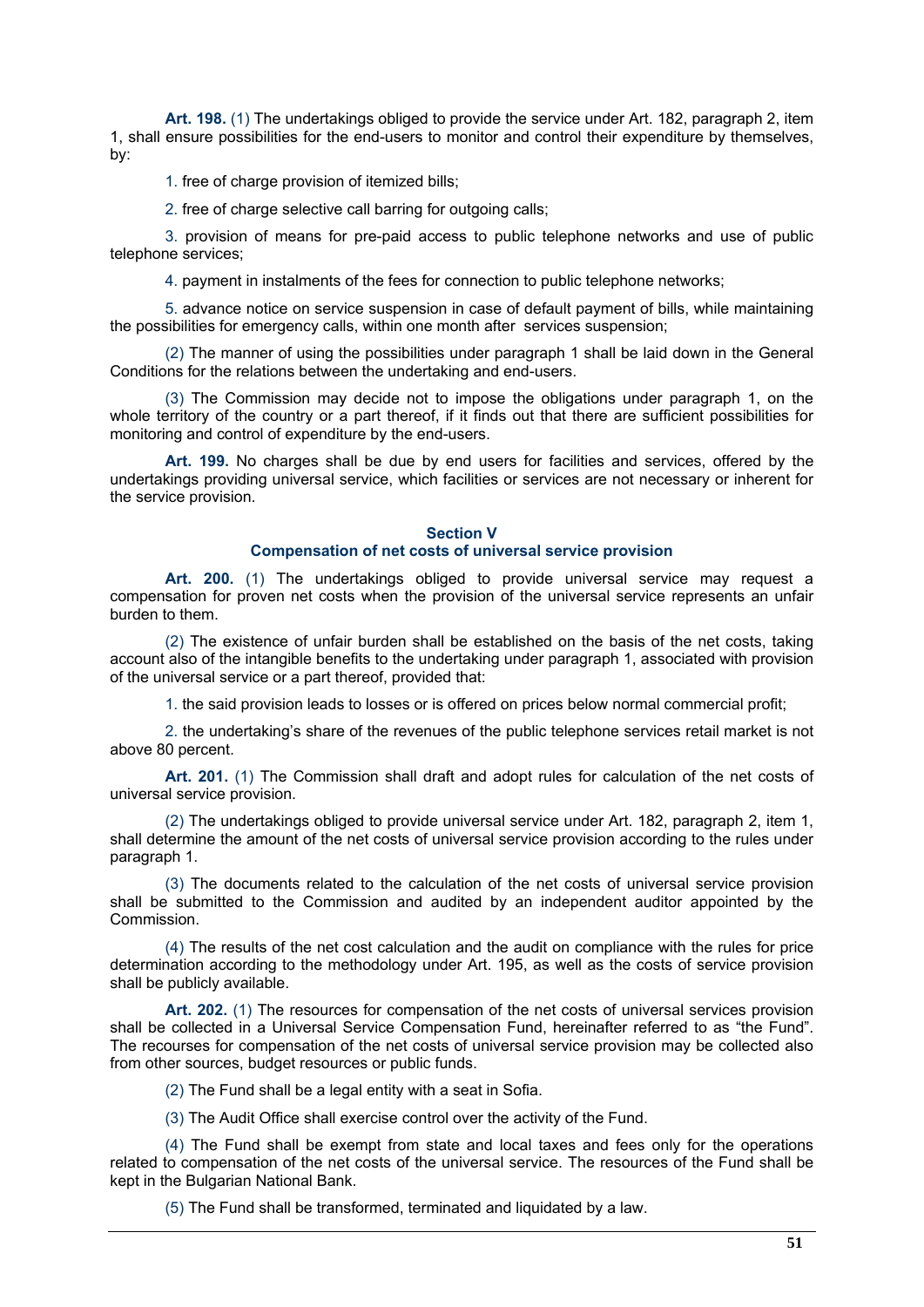**Art. 203.** (1) The Fund shall be managed by a management board consisting of seven members, including a Chairperson and a Deputy Chairperson, who shall be appointed as follows:

1. the Chairperson – by the Communications Regulation Commission;

2. the Deputy Chairperson – by the Chairperson of the State Agency for Information Technology and Communications;

3. one member – by the Governor of the Bulgarian National Bank;

4. one member – by the Minister of Labour and Social Policy;

5. one member – by the Minister of Finance;

6. one member – by the Commission for Protection of Competition;

7. one member – by the Consumer Protection Commission.

(2) Annually, not later than 31 May, the management board of the Fund shall prepare a report for the previous year and submit it to the Chairperson of the State Agency for Information Technology and Communications, the Minister of Finance, the Minister of Labour and Social Policy, the Governor of the Bulgarian National Bank, the Communications Regulation Commission, the Commission for Protection of Competition and the Consumer Protection Commission. The report shall include:

1. the amount of the net costs incurred by the provision of universal service;

2. evaluation of the intangible benefits to undertakings providing universal service;

3. the amount of the contributions of the undertakings to the Fund;

4. the amount of the funds spent;

(3) The report under paragraph 2 shall be published on the Internet page of the Communications Regulation Commission.

**Art 204.** (1) The decisions of the management board shall be taken by simple majority. The decisions shall be publicly available.

(2) The management board shall draft and adopt rules for the activity of the Fund.

(3) The administrative support of the Fund shall be provided by the administration of the Commission.

**Art. 205.** The resources of the Fund shall be spent only for compensation of net costs incurred by universal service provision, according to this section.

**Art. 206.** (1) The undertakings providing public telephone services shall pay contributions to the Fund in accordance with this section.

(2) The amount of the contributions referred to in paragraph 1 for the respective year may not exceed 0.8 per cent of the gross revenue from provision of public telephone service, exclusive of VAT, after deduction of the transfer payments to other undertakings for interconnection of networks and for access, transit, roaming, value added services.

(3) The undertakings under paragraph 1 shall pay the contributions within one year of the effect of the decision under Art. 208, paragraph 2. Failure to meet the deadline for payment of the contributions shall be considered a material violation of the Law. In case of delay of payment a legal interest shall be imposed over the contributions.

(4) The contributions of the undertakings under paragraph 1 shall be considered inherent costs of their activity.

**Art. 207.** (1) Applications for compensation of net costs of universal service provision for the previous calendar year, accompanied by the required evidence, shall be submitted to the Commission by the undertakings under Art. 206 by 30 June of the current year.

(2) The Commission shall, within 45 days of the end of the public discussion procedure under Art 36, deliver opinion on:

1. the existence of unfair burden, including the importance of the intangible benefits from the universal service provision to the relevant undertaking under Art. 206;

2. the amount of the compensation requested by the respective applicant.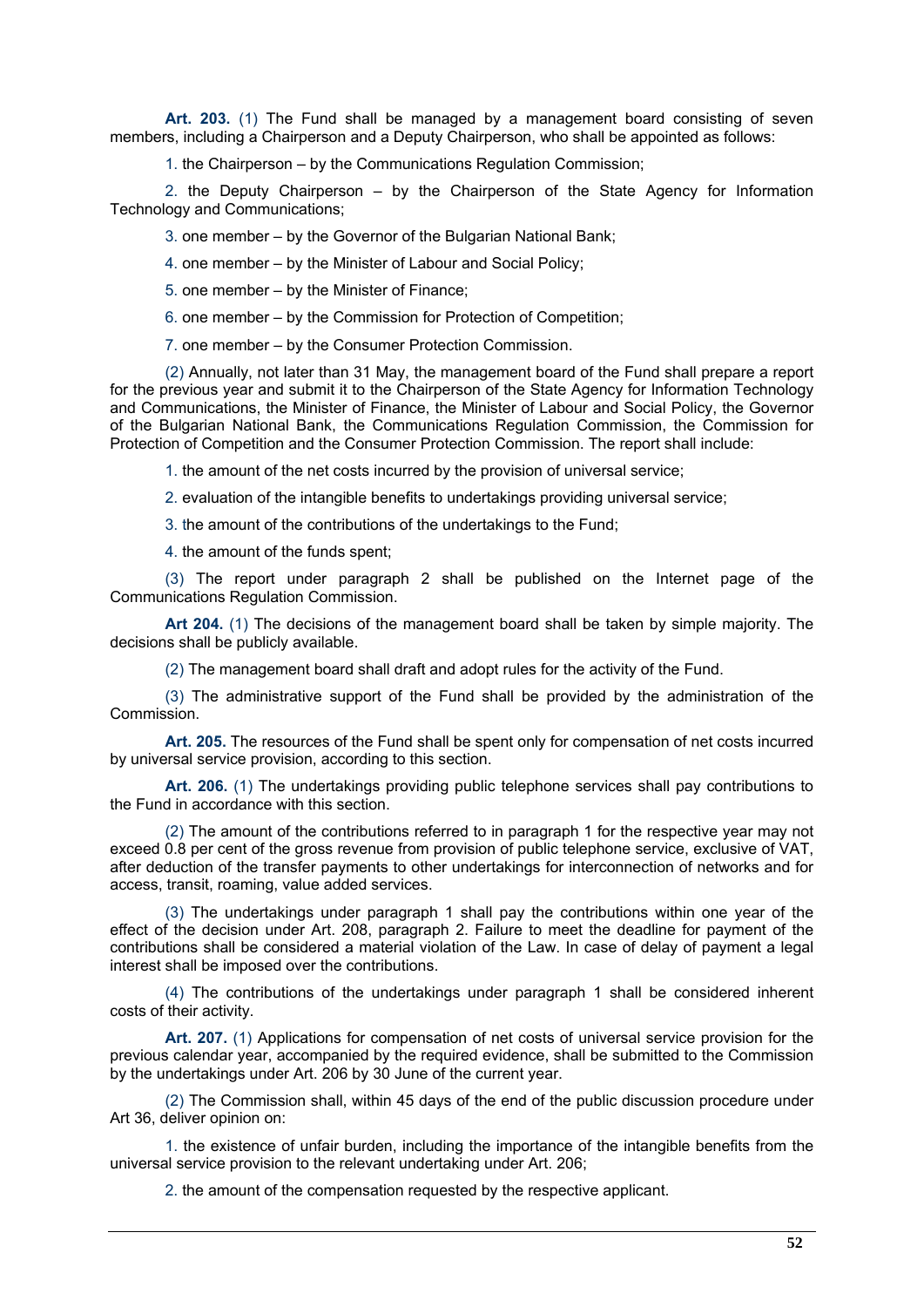(3) Within the time-limit under paragraph 2 the Commission may require from the applicants to provide, within 7-days, additional information and/or evidence.

(4) The Commission shall present to the management board the opinion under paragraph 2 and the related documents as well as data on the gross revenues of the undertakings referred to in Art. 206, paragraph 1.

**Art. 208.** (1) Within 7-days of receipt of the opinion under Art. 207, paragraph 4, the management board shall make a decision on the total amount of the compensation due to all applicants for the previous year, as well as on the actual amount payable to each of them.

(2) By the decision the management board shall determine the percentage of the gross revenue and forecasted nominal amount of the contribution to the Fund for each undertaking under Art. 206.

(3) Within 13 months of the effect of the decision under paragraph 2 the Fund shall pay the compensations due to the applicants. For taxation purposes the compensation amount shall be deducted from the financial result of the undertakings under Art. 206 providing universal service.

(4) The compensations under paragraph 3 shall be payable in equal quarterly instalments.

(5) In case the total amount of the compensation due to all applicants exceeds the amount of the resources of the Fund, designated for compensation of net costs for the preceding year, the compensations shall be paid up in proportion to the ratio of the total amount of compensation due to all applicants to the total amount of the Fund resources for the relevant year. The remaining portion of the compensation that has not been paid up shall be due in the following year.

#### **CHAPTER TWELVE LEASED LINES**

**Art. 209.** The undertakings providing public electronic communications networks and/or services shall provide leased lines on a commercial basis.

**Art. 210.** (1) The undertakings that on the grounds of analysis of the retail market have been designated by the Commission as a having significant market power on the market for provision of part or all of the leased lines from the minimum set shall provide the relevant lines in compliance with the principles of non-discrimination, cost orientation and transparency.

(2) The Commission may impose on the undertakings referred to in paragraph 1 an obligation to provide the relevant leased lines from the minimum set on the territory of the country or on parts thereof.

(3) The leased lines included in the minimum set shall be specified by the European Commission and shall be published in the Official Journal of the European Union.

**Art. 211.** In order to comply with the principle of non-discrimination the undertakings referred to in Art. 210, paragraph 1 shall offer equal conditions to other undertakings, providing equivalent type of services, and shall provide the relevant leased lines from the minimum set to other undertakings under the same conditions and of the same quality as they provide for their own needs or to persons related to them.

**Art. 212.** (1) In order to comply with the principle of cost orientation the undertakings referred to in Art. 210, paragraph 1 shall apply a cost accounting system as referred to in Art. 170, paragraph 1 to determine the prices of the relevant leased lines from the minimum set.

(2) On Commission's request the undertakings referred to in paragraph 1 shall provide evidence concerning the cost orientation of prices.

**Art. 213.** (1) In order to comply with the principle of transparency the undertakings referred to in Art. 210, paragraph 1 shall publish General Conditions of provision of the relevant leased lines from the minimum set, which shall include:

1. technical characteristics, including the physical and electrical characteristics as well as the detailed technical and performance specifications which apply at the electronic communications network termination point;

2. prices, including prices for initial connection and for maintenance;

3. supply conditions, such as: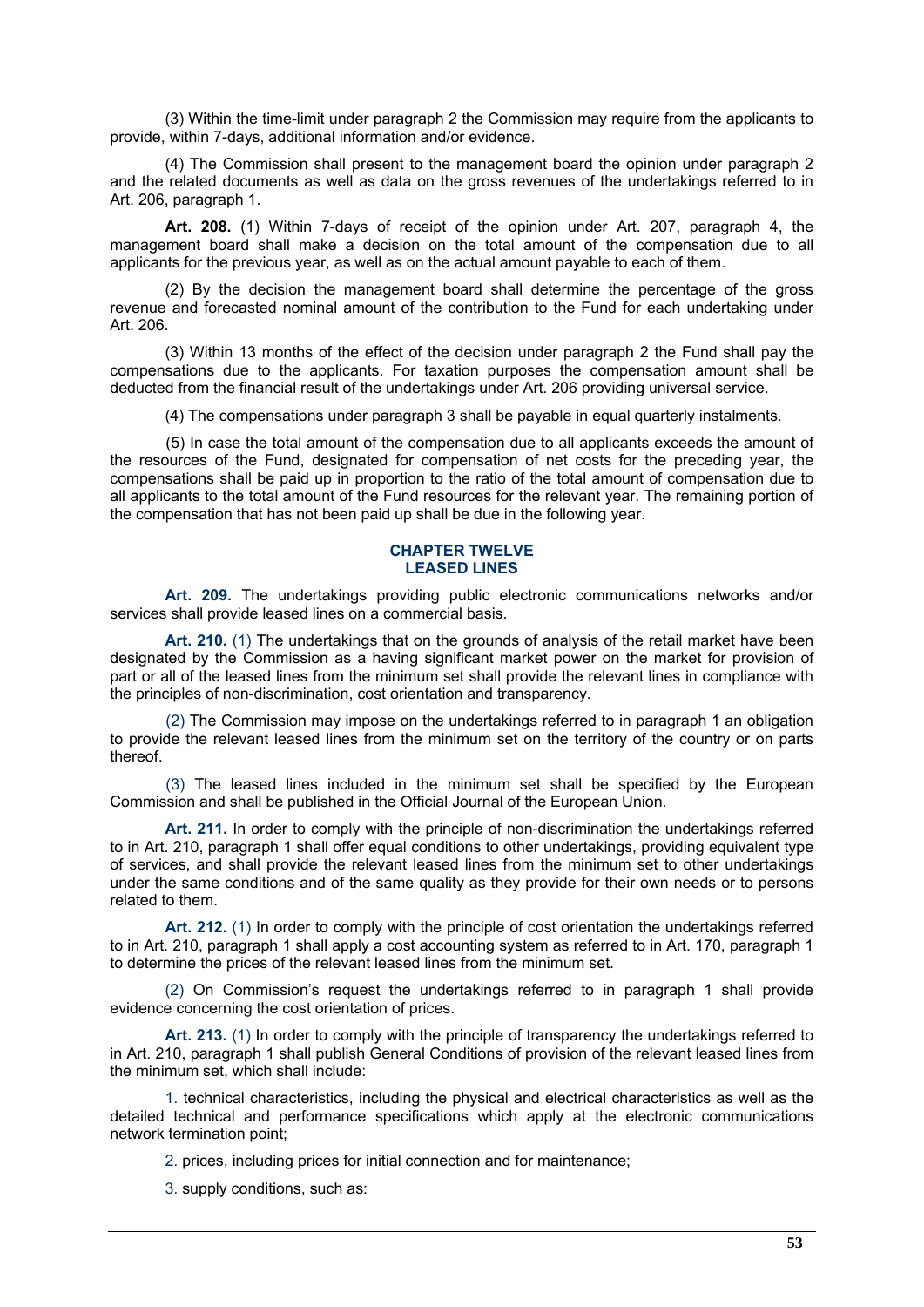a) ordering procedure;

b) delivery period, which is the period counted from the date when the user has placed an order for a leased line up to the moment when 95 percent of the ordered leased lines of the same type have been provided to the user; this period shall be calculated on the basis of the actual delivery periods of leased lines during the last 6 months. The calculation shall not include cases where late delivery periods are requested by users.

c) contractual period for use of the line;

d) repair time, which is the period, counted from the date when a failure message has been given, up to the moment when 80 percent of all leased lines of the same type have been reestablished and the user has been informed of the latter; where different classes of quality of repair are offered for the same type of leased lines, the different repair times shall be specified.

e) liability in case of non-compliance with the contract.

(2) The General Conditions shall be subject to approval by the Commission after public discussion in accordance with Art. 36.

(3) In case of a specific request of a user and subject to approval by the Commission, the undertakings referred to in Art. 210, paragraph 1 may provide the relevant leased lines from the minimum set on conditions that differ from those referred to in paragraph 1.

**Art. 214.** The Commission may withdraw the obligations imposed on the undertakings with significant market power on the retail market of leased lines from the minimum set when the market is effectively competitive.

**Art. 215.** The Commission may impose on undertakings with significant market power on the relevant wholesale leased lines markets the obligations referred to in Art. 166, paragraph 2.

### **CHAPTER THIRTEEN PRICES**

**Art. 216.** (1). The undertakings providing public electronic communications networks and/or services shall determine prices according to demand and supply, ensuring non-discrimination of the users, the categories of end-users, traffic volume and other conditions related to freedom of negotiation.

(2) The undertakings providing public electronic communications networks and/or services may offer price packages for services, ensuring, however, the right of the user to use services not bound in a package at prices that are not included in the price package.

(3) The undertakings providing public electronic communications networks and/or services may offer discounts for the services used under publicly known conditions, if available to anyone who meets the preliminary announced conditions of provision.

(4) The undertakings providing public electronic communications networks and/or services shall submit their retail prices to the Commission for information 3 days prior to their coming into effect.

(5) The undertakings providing public electronic communications networks and/or services shall publish the prices on their Internet pages or at a place accessible to users.

**Art. 217.** The Commission may regulate prices of electronic communications services in the event that:

1. an obligation of price controls and/or cost orientation has been imposed on an undertaking with significant market power on a relevant market by decision adopted according to this Law;

2. this Law provides for cost orientation of the prices set by the undertakings.

**Art. 218.** The undertakings providing public electronic communications networks and/or services, on which a specific obligation for cost orientation and application of a cost accounting system has been imposed, shall submit to the Commission, annually, within 4 months of settling the financial year accounts, detailed information on the costs by services.

**Art. 219.** (1) The undertakings under Art. 218 providing public electronic communications networks and/or services shall submit to the Commission, one month prior to their publication, the prices of the regulated electronic communications services together with the pricing documents.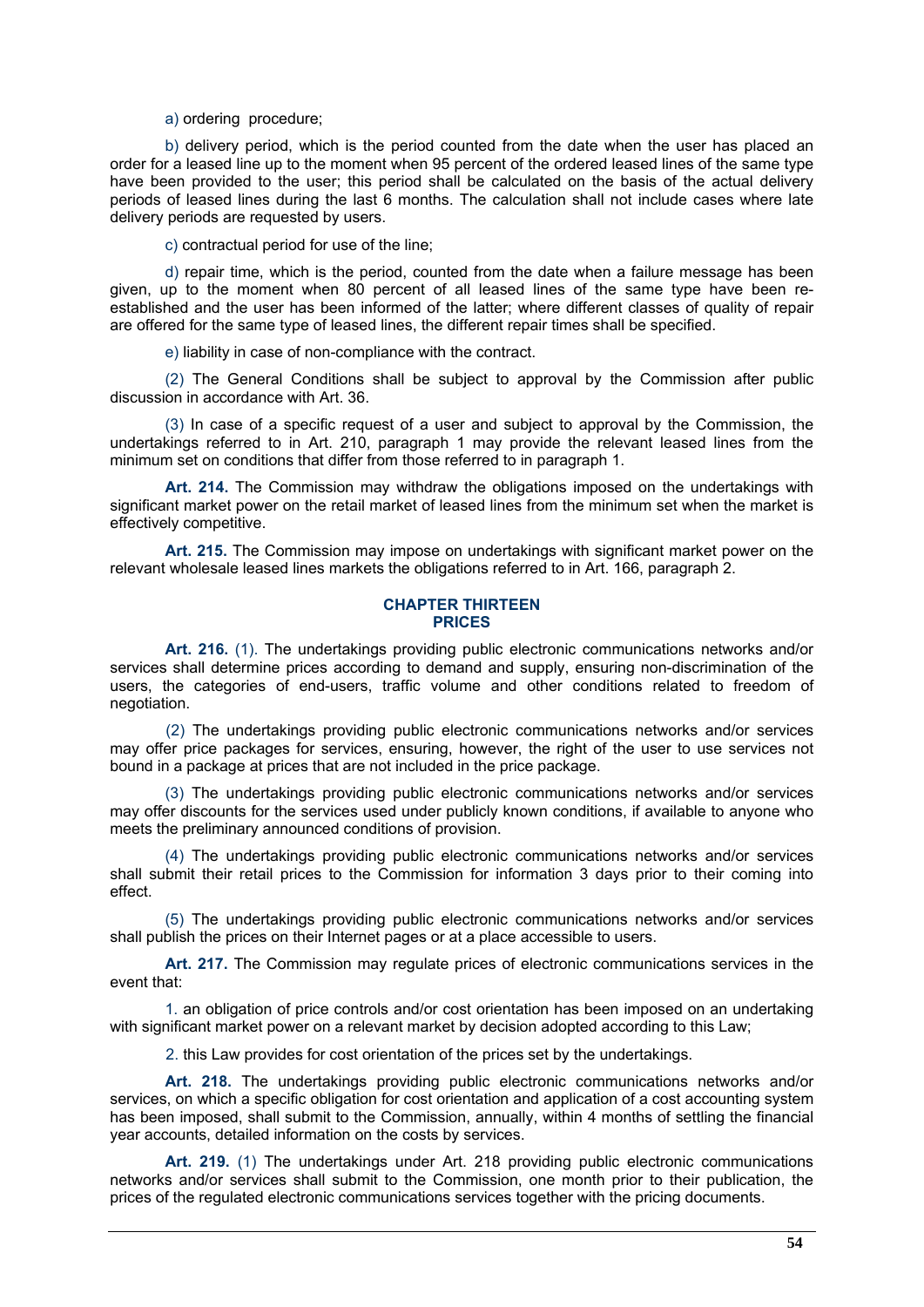(2) Where the prices do not comply with the specific obligations imposed, or with the requirements set in the law the Commission shall send them back to the undertakings referred to in paragraph 1 for adjustment within one month.

(3) Once in 6 months the Commission may require from the undertakings referred to in Art. 218 to present within one month evidence for cost orientation of prices.

(4) If the undertakings under paragraph 1 fail to revise the prices or prove their cost orientation within the one month period under paragraph 3, the Commission may determine price caps in accordance with the specific obligations imposed or with the provisions of the law, for a period of up to 6 months.

(5) The undertakings referred to in Art. 217, item 1 shall determine the prices of their services so as to comply with the following conditions:

1. not to contain pricing elements based solely on the significant power of the undertaking on the relevant market;

2. not to contain discounts which hamper the opportunities for competition of other undertakings providing the relevant electronic communications service;

3. not to create advantages for definite users of the same or similar electronic communications service;

4. not to be below the level of the costs for their provision.

(6) On retail markets, the undertakings under Art. 217, item 1 shall comply, besides the conditions referred to in paragraph 5, with the obligation not to apply price squeeze.

Art. 220. (1) The Commission may impose price controls and requirements for cost orientation in respect of prices for access and interconnection of undertakings with significant market power on the relevant wholesale market.

(2) In case of imposing price controls under paragraph 1, the Commission may use one of the following methods:

1. limiting by a pre-determined price cap the increase of prices of services;

2. comparative analysis of the prices set by the undertaking and the prices charged for the same services on comparable competitive markets in other Member States of the European Union;

3. setting a time-schedule for gradual decrease of prices for a definite period of time, after which the level of prices has to reach a pre-determined level.

(3) The cost oriented prices shall be determined by the undertakings in compliance with the cost accounting system, where this is foreseen in this law and is imposed by decision of the Commission.

Art. 221. (1) The Commission may regulate retail prices for electronic communications services provided by undertakings with significant market power on a relevant retail market, in accordance with the conditions and order of this Law, when it considers that imposing of specific obligations under Chapter Ten and under Art. 135 would not lead to achieving the objectives referred to in Art. 4.

(2) The Commission may impose on undertakings with significant market power on a relevant retail market the specific obligations under Art. 166, paragraph 2, items 1, 2 and 5.

(3) In view of end-users protection and promotion of competition the Commission may, within the scope of the obligations under paragraph 2, impose on the undertakings referred to in paragraph 1 one or more of the following obligations:

1. limiting by a pre-determined price cap the increase of retail prices;

2. control over the prices for end-users;

3. setting of cost-oriented retail prices;

4. setting of prices oriented towards prices for one and the same or similar services on comparable relevant markets in other Member States of the European Union;

(4) The obligations under paragraph 3 may be imposed when the undertakings under paragraph 1: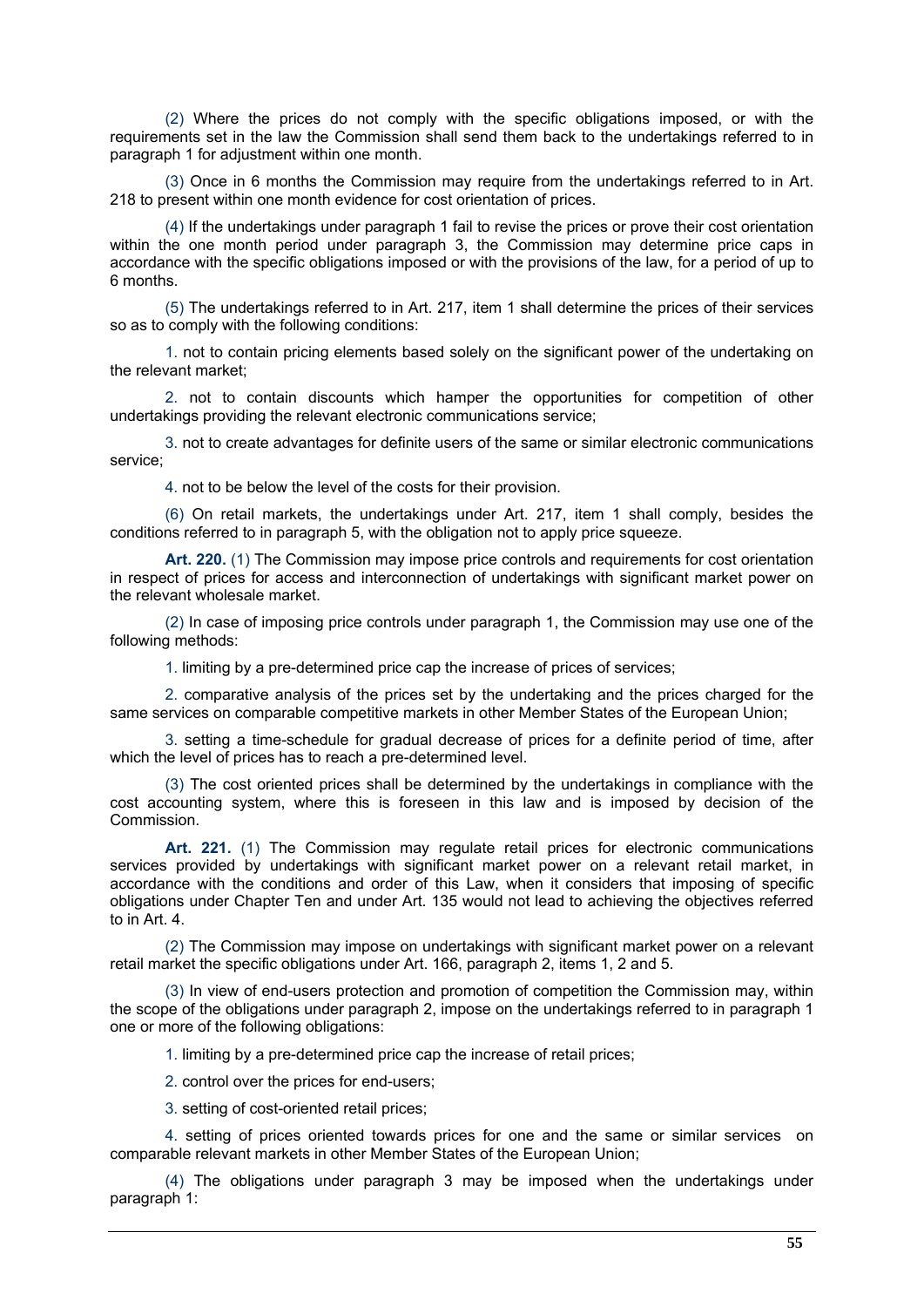- 1. apply unjustified high prices, or
- 2. apply prices that impede competition or entry of other undertakings in the relevant market,

or

3. treat preferably certain end-users, or

4. apply unjustified binding of services.

(5) The Commission shall provide to the European Commission on request information about the price controls imposed on retail markets as well as about the applicable cost accounting system, where such an obligation is imposed.

(6) The undertakings on which obligations have been imposed under paragraph 3 shall apply a cost accounting system according to Art. 222.

**Art. 222.** (1) The Commission may require the undertakings referred to in Art. 217, item 1 to design and apply a cost accounting system where this is necessary in order to achieve the objectives under Art. 4, in compliance with the principles referred to in Art. 5.

(2) The undertakings under paragraph 1 shall, within 6 months of imposition of the obligation under paragraph 1, submit to the Commission a draft of the cost accounting system. After consultation with the undertakings, the Commission may request information on the principles and main categories under which costs are grouped, and the basic rules of cost accounting.

(3) After consultation with the undertakings under paragraph 1, the Commission may require amendments and supplements to the cost accounting system, which shall not threaten the financial viability of the undertaking under paragraph 1.

(4) The Commission may open public consultation according to Art. 36 on key elements of the submitted cost accounting system.

(5) The Commission may issue binding directions to the undertakings under paragraph 1 to amend the cost accounting system.

(6) The Commission shall approve the cost accounting system within two months of submission under paragraph 2.

(7) The undertakings under paragraph 1 shall ensure that the principles and main categories under which costs are grouped, and the basic cost accounting rules are up-to-date and publicly available, and shall provide the information on request, free of charge.

(8) The undertakings under paragraph 1 shall publish an annual report containing analysis on fulfilment of the obligation for cost orientation of the public electronic communications networks and/or services.

(9) The undertakings under paragraph 1 and/or the Commission may initiate motivated changes in the cost accounting system, in accordance with this article.

(10) The Commission may order an audit of the application of the cost accounting system which shall be carried out by an independent auditor.

**Art. 223.** (1) The undertakings providing public electronic communications networks and/or services shall publish clear and accurate information about the prices on the retail markets which must not mislead the end-users as to the conditions and prices for the relevant services provided.

(2) The information under paragraph 1 must contain also details on the manner of charging, the initial or one-off price and the usage price, including the starting and ending of its charging time according to the manner of pricing chosen.

**Art. 224.** The prices of the electronic communications services referred to in Chapter Eleven shall be determined by the undertakings obliged to provide universal service, in compliance with the Methodology under Art. 195, paragraph 1.

# **CHAPTER FOURTEEN PROTECTION OF END-USERS INTERESTS**

**Art. 225.** The undertakings providing electronic communications services shall offer those services to end-users respecting the principles of transparency, proportionality and non-discrimination in accordance with the type of technology used, the categories of subscribers, the traffic volume and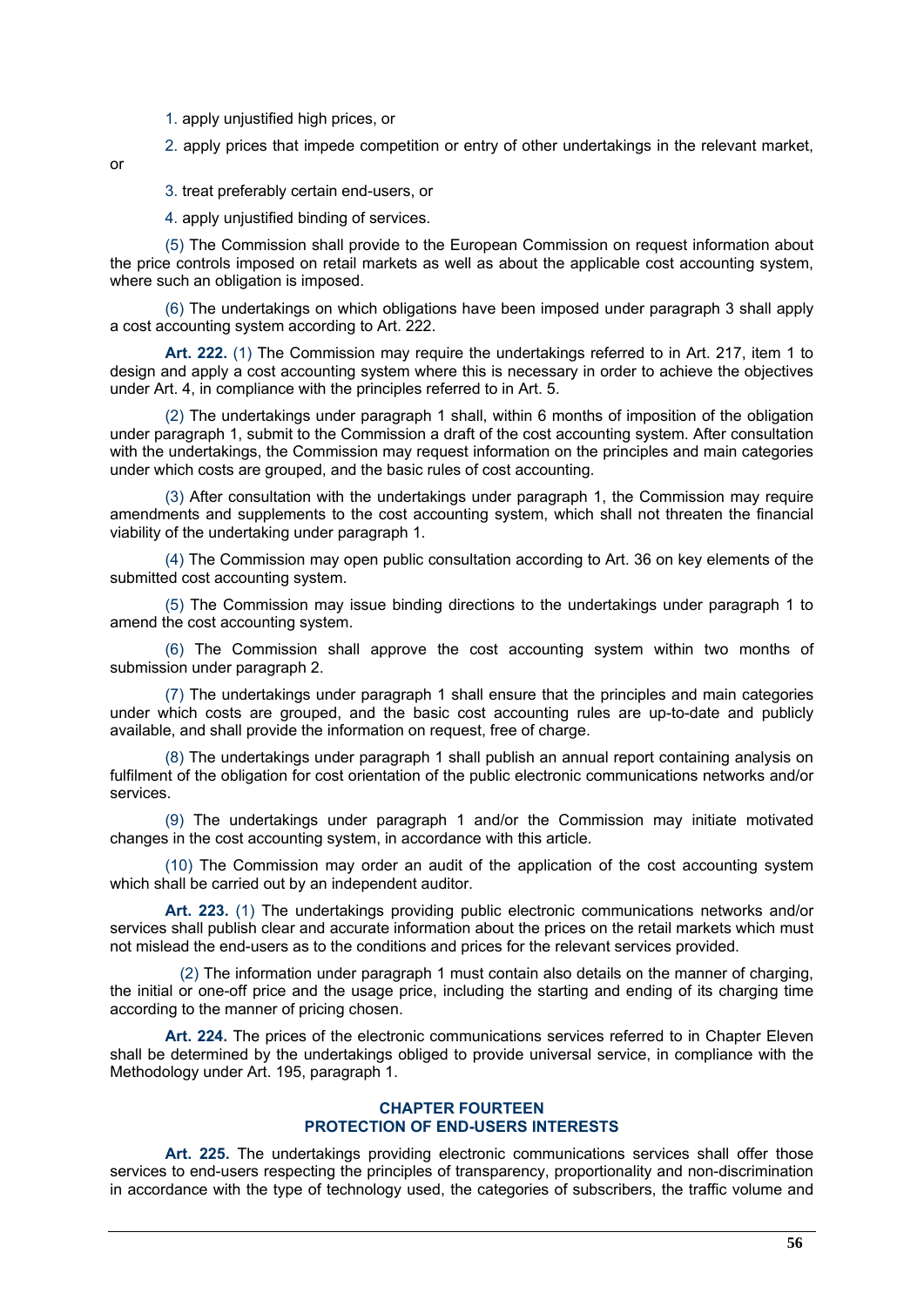the way of payment, and shall not offer advantages to individual end-users or a group of end-users for one and the same services.

**Art. 226.** (1) The undertakings providing public telephone services shall prepare General Conditions of the contract with end-users when it is practically not possible to conclude individual contracts only.

(2) The General Conditions shall enter into force with respect to the end-user when he/she signs an individual contract in writing or when he/she starts using the service.

(3) The General Conditions shall be an integral part of the individual contract between the undertaking and the end-user.

**Art. 227.** (1) The General Conditions of the contract with end-users must include:

1. identification data of the undertaking providing electronic communications services;

- 2. telephone number (fax, electronic address), address for contact;
- 3. types of services, description and quality of services;
- 4. conditions and deadlines for payment for the services offered;
- 5. maintenance of the services offered;
- 6. special measures for people with disabilities;
- 7. rights and obligations of the undertaking and of the end-users;

8. provision of information concerning prices and price packages, new services, etc. under this contract;

9. procedures for handling and resolution of complaints, requests and proposals of end-users, as well as procedures of resolution of contract related disputes;

10. liabilities for non-compliance with the contract;

11. conditions and order of suspending service(s) provision in case of non-payment of due charges or in case of violation of contractual conditions on the part of the end-users, or on the part of the undertaking related with usage of the service(s);

(2) The General Conditions shall include obligations of the undertaking to:

1. send an advance notice of interruptions or lower quality of services in the event of preventive maintenance, repair works or works associated with development of the electronic communications network, as well as of the duration of interruption or lower quality of service;

2. notify the end-users of amendments in the General Conditions at least one month prior to entry into force of the amendments;

3. notify the end-user in advance and in writing when requiring access to his/her premises;

4. make publicly available a contact address and/or telephone number in case of faults and for provision of information;

5. ensure access free of charge to the emergency call services, in case of provision of public telephone services, until termination of the contract according to the order envisaged in the General Conditions;

6. provide information about the availability of "calling line identification" and "connected line identification" functions of the electronic communications network where public telephone services are being offered;

7. retain, for a definite period, data necessary for billing purposes.

(3) The undertakings shall prepare and publish a price list of the services which shall include prices for the services offered, price packages or tariffs, and usage conditions.

**Art. 228.** The individual contract under General Conditions between the undertaking providing public telephone services and the end-user shall specify, at least:

1. identity of the end-user;

2. telephone number (fax, electronic address) and address of the end-user;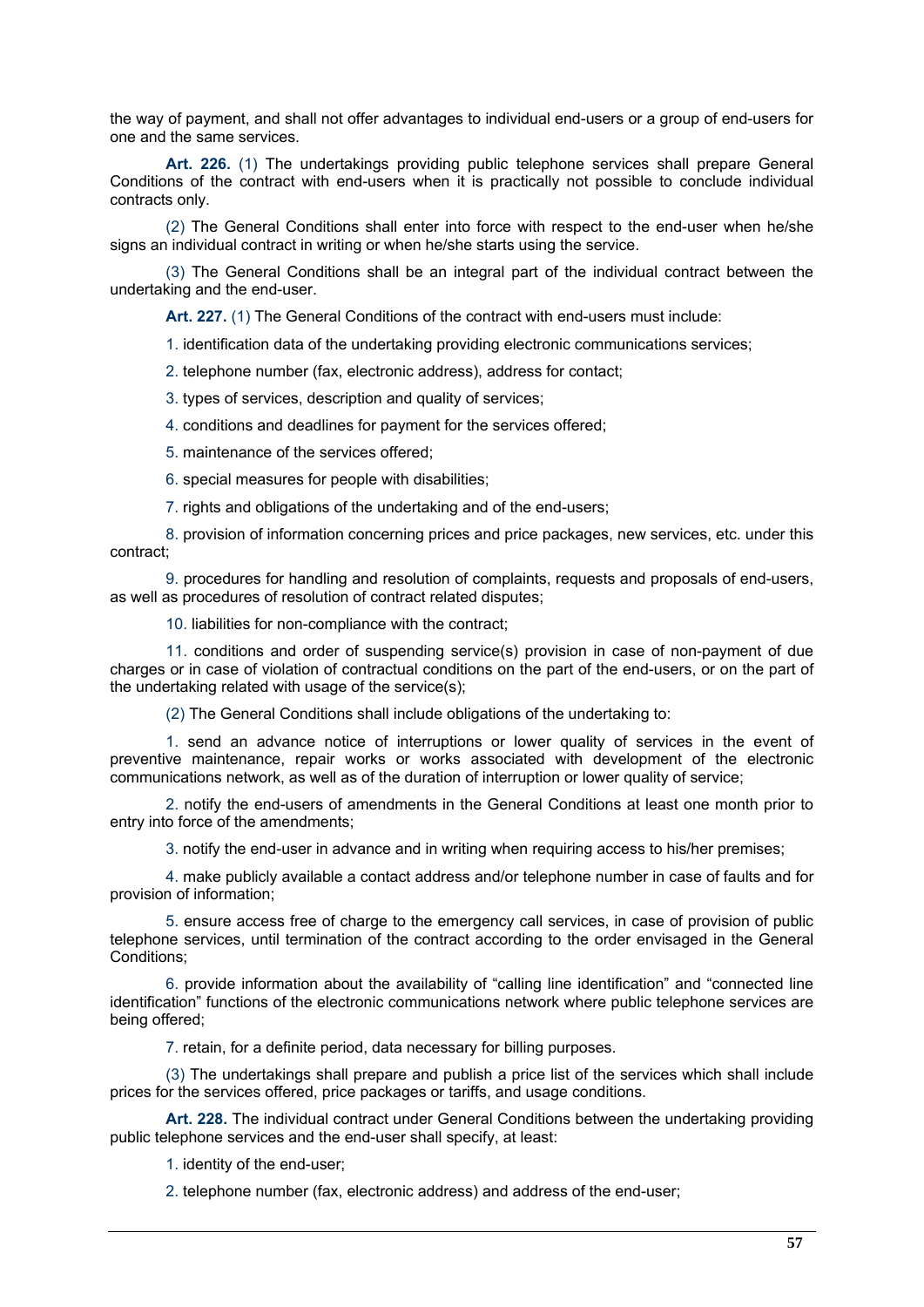- 3. type and description of services;
- 4. period of use of services;
- 5. prices, price packages or tariffs, payment conditions and deadlines;
- 6. conditions for extension and termination of the individual contract.

**Art. 229.** Where undertakings provide electronic communications services only on the basis of an individual contract with the end-users, the contract shall include, in addition to the information under Art. 228, the following information:

1. quality of service parameters and liabilities, including payment of compensations or damages, in case of failing to meet those parameters;

2. maintenance conditions for the services offered;

- 3. manner of provision of up-to-date information about all prices;
- 4. procedures of resolution of disputes related to the contract.

**Art. 230.** (1) The undertakings shall publish their General Conditions or amendments thereof on their Internet page and shall make them easily seen at their business sites, or make them otherwise available, not less then 30 days prior to entry into force.

(2) In the event of amendment of the General Conditions, every end-user shall have the right to terminate the individual contract without sanctions within one month of entry into force of the said amendments.

(3) Paragraph 2 shall not apply, where:

1. the amendments to the General Conditions result from applicable legislation or from an act of the Commission;

2. the individual contract includes discounts in favour of the respective end-user.

**Art. 231.** (1) The undertakings providing public electronic communications services shall ensure free access at least to:

1. the General Conditions of the contract with end-users, if applicable;

2. up-to-date information about prices and price packages;

3. up-to-date information about the quality of services offered.

(2) The undertakings providing public telephone services shall maintain available on their Internet page up-to-date information about:

1. name, address, telephone number for contact with the undertaking;

2. telephone services offered:

a) access prices, all kinds of usage prices, including information concerning discounts and special price packages;

b) compensations and reimbursement of costs, including detailed information on the compensation schemes applied;

c) types of maintenance services;

d) contract conditions, including minimal duration of contract, where applicable.

3. procedure for resolution of disputes between the undertaking and end-users;

4. information about rights related to the possibilities under Art. 198, paragraph 1.

(3) The undertakings providing universal service shall maintain on their Internet page up-todate information about the public telephone services offered, including amount of the monthly rental and prices of operator services, directory inquiry services, selective call barring, maintenance, and others.

**Art. 232.** (1) The undertakings providing a universal service shall, one month before starting provision of the service, submit to the Commission for approval General Conditions of the contract with end-users of the said service.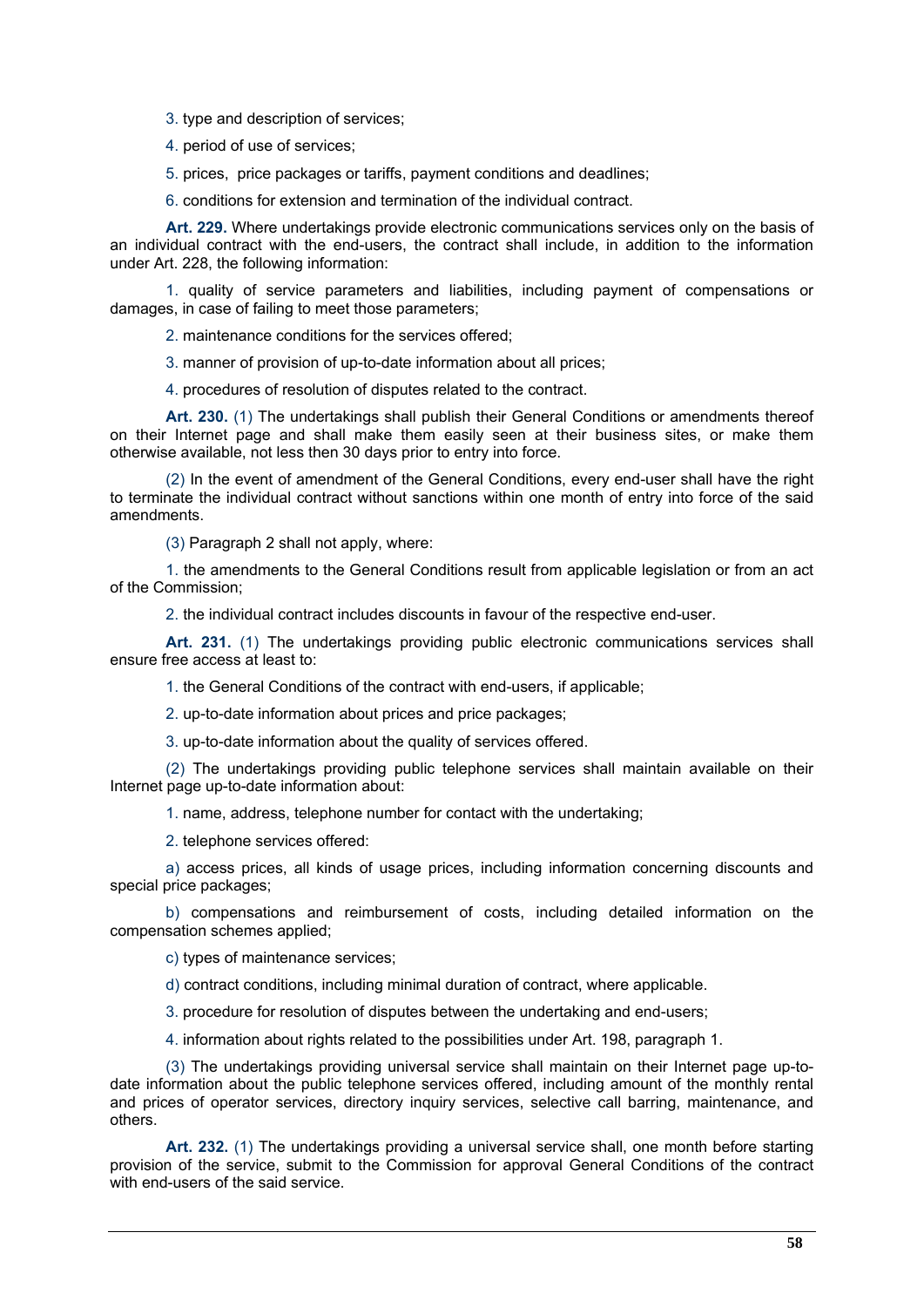(2) In case of non-compliance of the General Conditions with the requirements under Art. 227, the Commission shall, within 14 days of submission, inform the undertakings under paragraph 1, giving them directions and a time-limit to remove non-compliant conditions.

(3) After removing the non-compliant conditions, the undertakings under paragraph 1 shall submit the General Conditions to the Commission.

(4) The Commission shall approve the General Conditions of undertakings providing a universal service within 14 days of the initial submission or from the adjustments in accordance with the directions referred to in paragraph 2.

(5) The undertakings under paragraph 1 shall publish on their Internet page and make available at their business sites the General Conditions of the contract with end-users within 7 days of approval by the Commission, throughout their period of activity.

(6) The undertakings providing public telephone services shall submit to the Commission for information the General Conditions of the contract with end-users.

**Art. 233.** (1) Amendments or supplements to the General Conditions may be introduced on the initiative of the undertaking or of the Commission.

(2) Amendments or supplements of the General Conditions on the initiative of the undertaking shall be introduced according to Art. 232, paragraph 2.

(3) Amendments or supplements of the General Conditions may be introduced on the initiative of the Commission for the purpose of protecting end-users interests. In such cases the Commission shall give the undertaking binding directions for the relevant amendments.

**Art. 234.** (1) The Commission may draft standard General Conditions of the contracts between undertakings and end-users which shall be published on its Internet page.

(2) The undertakings under Art. 226, paragraph 1 may draft their General Conditions in accordance with the standard General Conditions under paragraph 1.

**Art. 235.** The undertakings under Art. 226, paragraph 1 shall submit their General Conditions to the Consumer Protection Commission for information.

**Art. 236.** The Commission shall specify, after consulting the Consumer Protection Commission, the quality of service parameters for the public telephone services, as well as the content, the format, and the manner of publication of information in order to secure availability for the end-users of comparable, adequate and up-to-date information about the quality of services offered.

**Art. 237.** (1) The undertakings providing public telephone networks at a fixed location shall take all appropriate measures to secure the integrity of the public telephone network and the provision of public telephone services over that network in cases of force majeure.

(2) The undertakings providing public telephone services at a fixed location shall take all appropriate measures to secure uninterrupted access to emergency call services.

Art. 238. (1) Where an undertaking providing public electronic communications services fails to meet an obligation under this Chapter, the affected end-users may, within two months, file a complaint in writing to the Commission to consider and resolve the case.

(2) Persons with permanent residence in another European Union Member State, who use the services of an undertaking referred to in paragraph 1 established on the territory of the Republic of Bulgaria, shall be considered end-users as well.

(3) The complaint under paragraph 1 shall contain clear description of all circumstances relevant to the complaint and a personal signature.

**Art. 239.** (1) The Commission shall, within 7 days of receipt of the complaint, order examination of the circumstances described therein.

(2) The Commission must require a written opinion of the undertaking under Art. 238, paragraph 1 regarding the circumstances described in the complaint.

(3) The Commission may require the complainant to provide additional evidence.

(4) The Commission may refer the complaint and related correspondence to independent experts for expert opinion.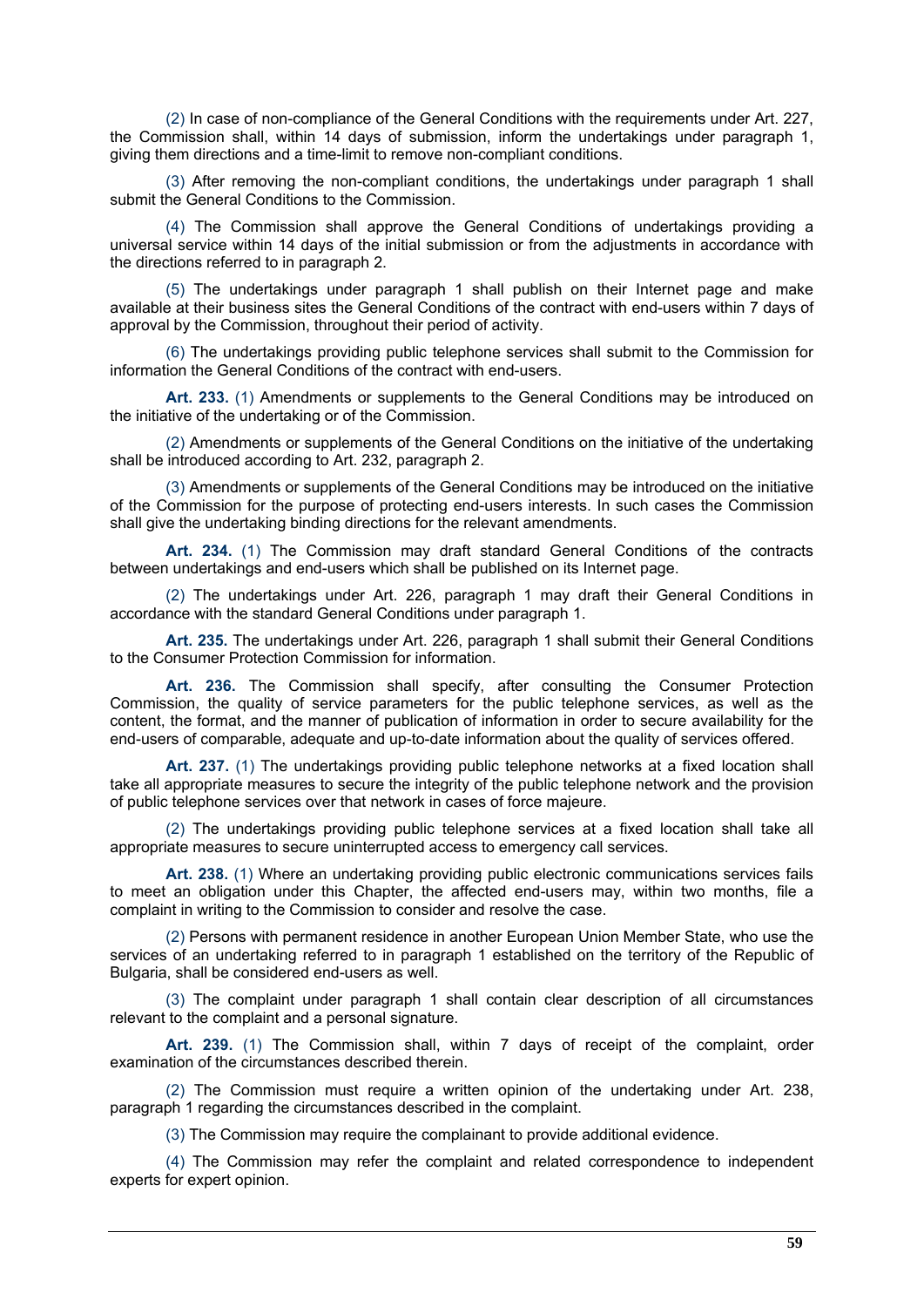**Art. 240.** The Commission shall make a decision on the complaint within two months of receipt thereof.

**Art. 241.** (1) By its decision referred to in Art. 240 the Commission shall give the undertaking binding instructions for redress within a time-limit specified by the Commission.

(2) The decision of the Commission shall be communicated to the undertaking under Art. 238, paragraph 1 and to the complainant.

**Art. 242.** (1) The Commission shall prepare annual analysis of the complaints under this Chapter, and shall establish in that analysis the causes for the complaints.

(2) The analysis shall be included in the annual report of the Commission.

#### **CHAPTER FIFTEEN SECURITY OF ELECTRONIC COMMUNICATIONS NETWORKS AND SERVICES, CONFIDENTIALITY OF COMMUNICATIONS AND PROTECTION OF USERS' DATA**

# **Section I Security of electronic communications networks and services**

**Art. 243.** (1) The undertakings providing public electronic communications services shall take the necessary technical and organisational measures, if necessary in conjunction with the undertakings providing public electronic communications networks, to safeguard security of the electronic communications networks and/or services.

 (2) The measures under paragraph 1 shall be taken in order to protect the fundamental rights and freedoms of the citizens, including the right to privacy with respect to the processing of personal data, and to ensure the free movement of such data and of services within the European Union.

**Art. 244.** In case of danger of breach of the security of the electronic communications networks, the undertaking providing public electronic communications services shall inform its subscribers about such danger, the necessary means of its elimination, including the costs associated with the latter.

#### **Section II Confidentiality of communications**

**Art. 245.** (1) The undertakings providing public electronic communications networks and/or services shall not disclose or distribute the communications and related traffic data, location data as well as data needed to identify the user, that has become known to them in the course of provision of electronic communications networks and/or services.

 (2) The obligations under paragraph 1 shall also apply to the employees of the undertakings under paragraph 1, who have or could obtain access to the communications and the data referred to in paragraph 1.

**Art. 246.** (1) For the purpose of safeguarding the confidentiality of communications and the related traffic data it shall be prohibited for persons other than the sender and the recipient of the communication and without the explicit consent of the sender and the recipient, to listen to, record, store or otherwise intercept or track down communications, except in the cases provided for in a law.

(2) The prohibition under paragraph 1 shall not apply to undertakings providing electronic communications networks and/or services, when:

1. storage is required for technical reasons or is an essential part of the provision of the service;

2. examination of the technical parameters of the services is being carried out by persons authorised under this Law;

(3) In the cases under paragraph 2, the undertakings providing public electronic communications networks and/or services shall erase the communications stored as soon as the reason for storage is no longer valid.

**Art. 247.** (1) In addition to the exceptions under Art. 246, paragraph 2, the restrictions shall not apply to recording of communications and related traffic data, when: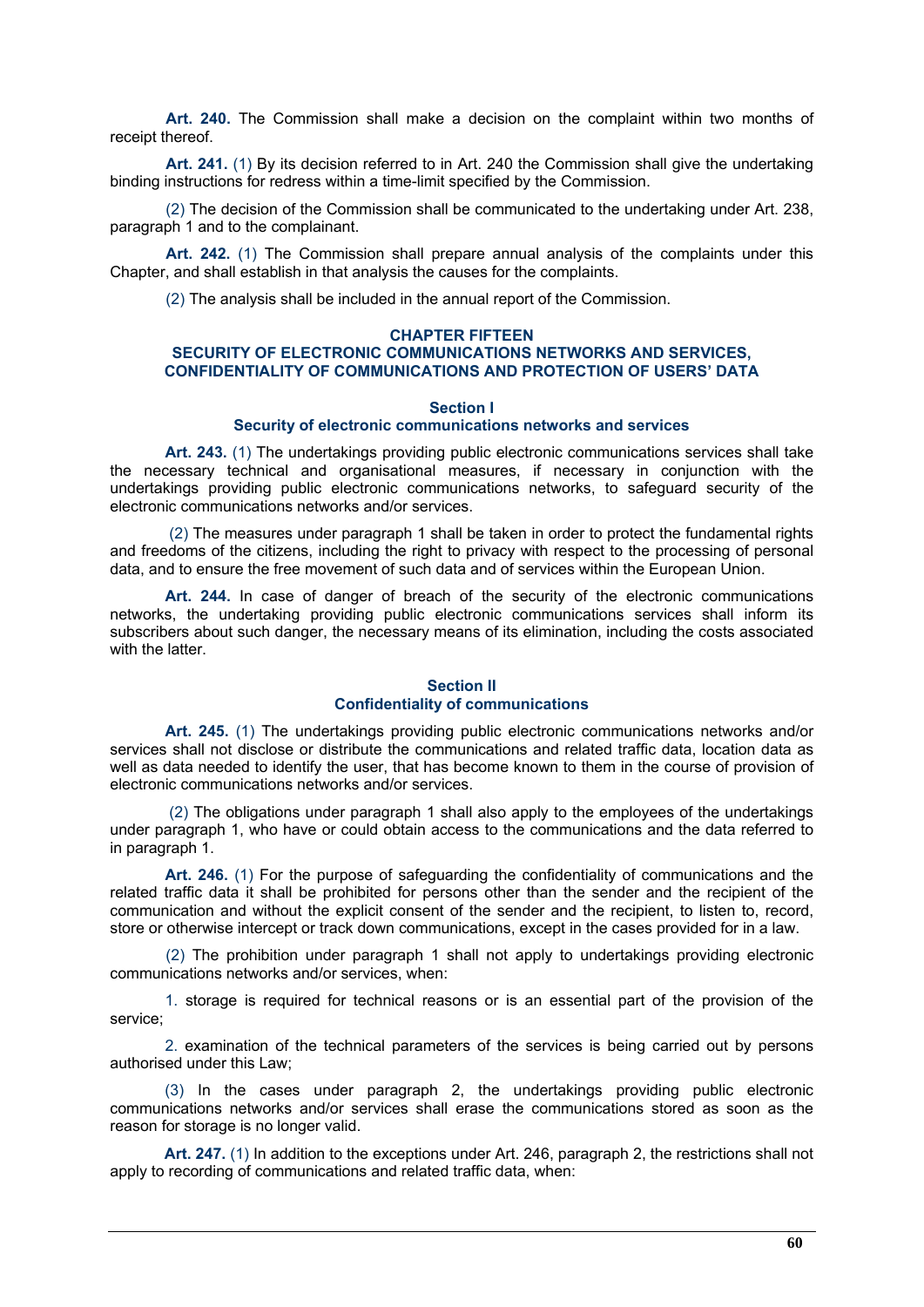1. the recording is necessary and provided for in a law for the purpose of providing evidence of a commercial transaction, and

2. the sender and the recipient of the communication have been informed in advance of the recording, of its purposes and of the duration of storage, as well as of their right to refuse such actions.

(2) The recorded communications and related traffic data shall be stored for a period not longer than the period, within which they may be used according to paragraph 1, item 1.

# **Section III Protection of users' data**

**Art. 248.** (1) The undertakings providing public electronic communications networks and/or services may collect, process and use users' data where such data are directly designated for the provision of the electronic communications services.

(2) The users' data shall include:

1. traffic data – data necessary for provision of electronic communications services, for billing, for the preparation of the subscriber bills, as well as for proving their reliability:

a) the number of the calling end-user and the number of the called end-user, the card number where electronic pre-paid cards are used;

b) beginning and end of the call, specified by date and hour, with accuracy up to the second, if technically possible, and/or - in case of data transfer – volume of the transferred data for billing purposes;

c) the type of the service provided;

d) the interconnection points related to the call, beginning and end of their use, specified by date and hour, with accuracy up to the second, if technically possible;

e) data regarding the type of connection or zones - time and geographical, necessary to determine the charge for the service;

f) location of the user of a service provided over mobile network, including roaming service;

2. data, necessary for preparing subscriber bills, as well as for proving their reliability, including the following data:

a) subscriber's data: for natural persons – full name, uniform citizen's number and address, for foreign persons - personal number, for legal persons and natural persons-sole traders – name of the firm, seat, address of management and relevant ID code;

b) type of electronic communications services used;

c) total number of measurement units, charged for the period of drawing the bill for a regular account;

d) price of the services used for the respective period;

e) information on the option of payment chosen by the subscriber and the payments made and payments due;

f) information regarding changes in the use of the service – restriction of use, restoration after the restriction.

3. location data – data processed in electronic communications networks, indicating the geographic position of the electronic communications terminal equipment of the user.

Art. 249. (1) The undertakings, providing public electronic communications services may not request from a user further data than the data under Art. 248, paragraph 2, item 2, letter "a" for provision of services. The data of the uniform citizen's number of the end-users may be used only for the purpose of collecting due payments by court procedure, and may be processed only if the natural person to whom that data relates has given his/her explicit consent.

(2) The undertakings providing public electronic communications services may not place conditions for provision of their services depending on the user's consent to use his/her data for other purposes.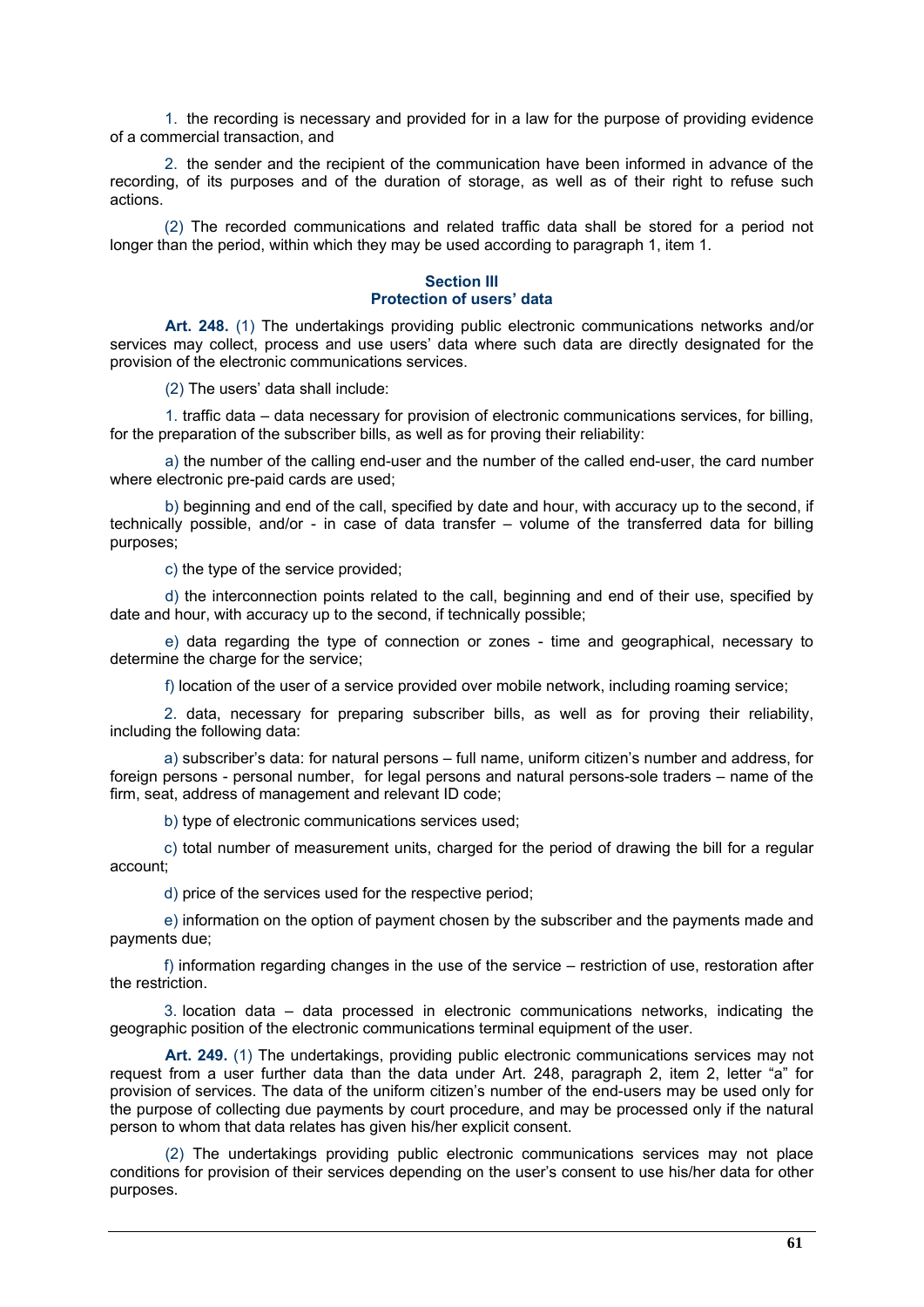Art. 250. (1) The undertakings providing public electronic communications services which collect, process and use traffic data for the purpose of a given call or setting up a connection, shall, after termination of the call or connection, erase that data or make it anonymous, unless it is directly necessary for making a new call or connection, or in the cases, provided for in this Law.

(2) The undertakings under paragraph 1 must provide the users with accurate and complete information about the types of traffic data that is processed for the purposes of billing and for interconnection payments, and about the duration of such processing.

(3) The undertakings under paragraph 1 shall store data and process traffic data for the purposes of billing and for interconnection payment until the payment is done, except in the cases of challenging the payments due or pursuing payment according to this Law.

(4) The undertakings under paragraph 1 shall provide information about traffic data to the Commission, on its request in connection with settling access, interconnection and billing disputes.

(5) The undertakings under paragraph 1 may use the data under paragraph 1 for the purpose of market surveys, including the extent to which the provided electronic communications services satisfy users requirements, or for the provision of value added services requiring additional processing of traffic data or location data different from the traffic data necessary for conveying the communication or for billing, only if they have obtained the users' prior consent. The personal data of the end-users, obtained in connection with the survey, shall be de-personified.

(6) The undertakings under paragraph 1 may process the information about the types of traffic data for the purpose of market surveys after obtaining the prior consent of the users.

(7) The undertakings under paragraph 1 shall provide to the users accurate and full information about the types of traffic data processed, as well as about the duration of such processing.

(8) After obtaining users' consent, the undertakings under paragraph 1 shall have the right to provide traffic data related to the users for the purpose of provision of value added services requiring additional processing of traffic data or location data different from the traffic data necessary for conveying the communication or for billing.

(9) The undertakings under paragraph 1 shall, in their relations with the users, introduce a mechanism providing an option for the users to withdraw at any time their consent given under paragraph 5.

**Art. 251.** (1) For the needs of the national security as well as for detection of crimes, the undertakings providing public electronic communications networks and/or services shall retain for a period of 12 months specific categories of data. Data disclosing the content of the communications may not be retained according to this provision.

(2) The categories of data referred to in paragraph 1 as well as the order according to which they shall be retained and provided shall be determined in an ordinance of the Minister of the Interior and the Chairperson of the State Agency for Information Technology and Communications.

**Art. 252.** (1) Processing of traffic data shall be carried out by officials appointed by the undertakings providing electronic communications services who are in charge of:

1. administration of traffic data and data under Art. 248, paragraph 2, item 2;

2. end-users inquiries,

3. establishment of misuse;

4. surveys of the market for electronic communications services;

5. provision of value added services requiring additional processing of traffic data or location data different from the traffic data necessary for conveying the communication or for billing.

(2) The officials shall have access only to the data necessary for the respective activity.

**Art. 253. (1) The undertakings providing public electronic communications services may, after a prior written consent, process location data of users and subscribers,** on condition that:

1. the data is de-personified; or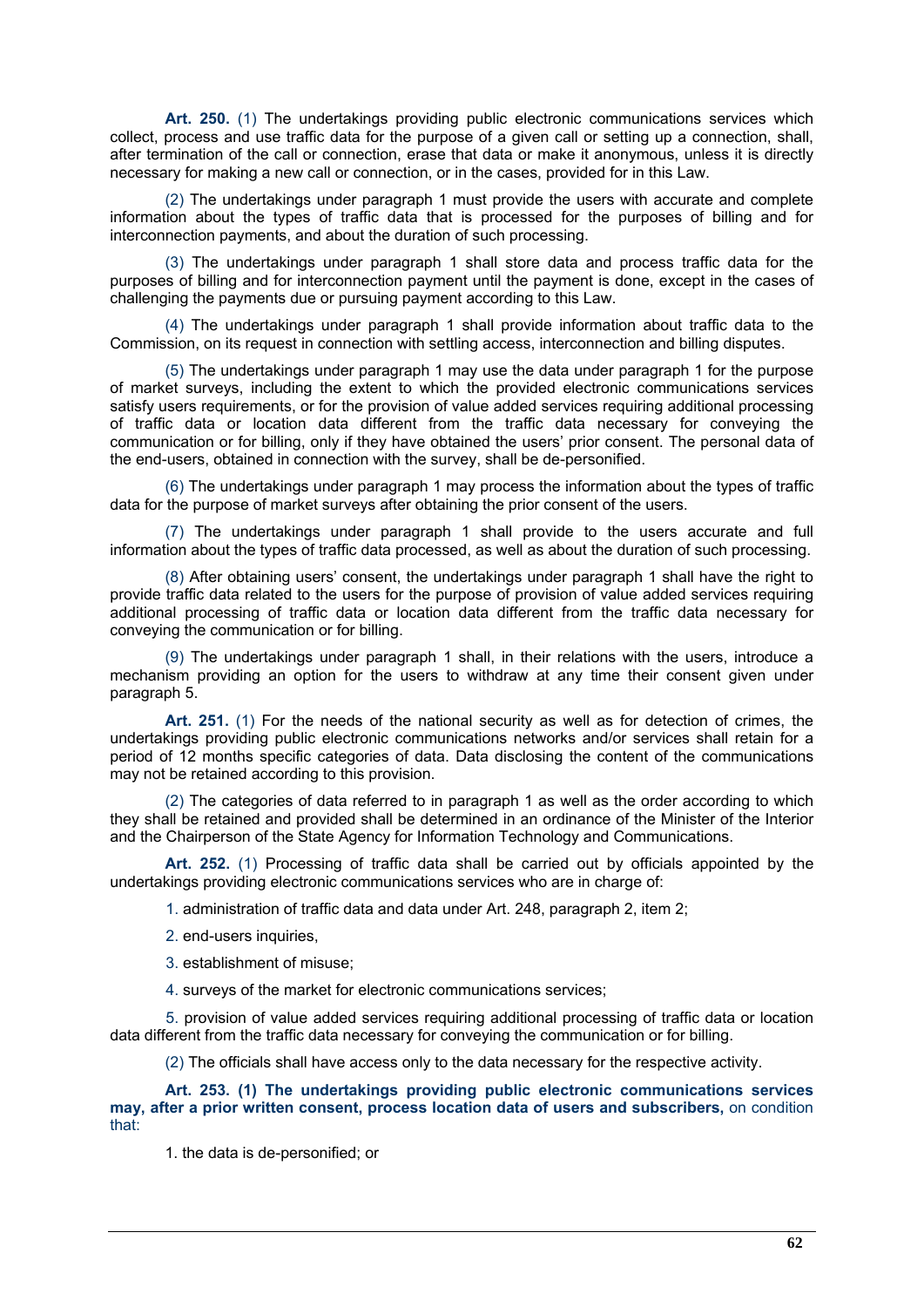2. is necessary for the purposes and duration of provision of value added services requiring additional processing of traffic data or location data different from the traffic data necessary for conveying the communication or for billing.

(2) The undertakings under paragraph 1 shall inform in advance their end-users of the type of location data under paragraph 1 that they are processing, of the purposes and duration of such processing, and of the possibility data to be transferred to a third party in connection with the provision of value added services requiring additional processing of traffic data or location data different from the traffic data necessary for conveying the communication or for billing.

(3) The undertakings under paragraph 1 shall ensure free of charge opportunities for the endusers to:

1. withdraw at any time their a priori given consent for processing of location data;

2. refuse temporarily the processing of their location data for each connection to the electronic communications network or for each transmission of a communication.

**Art. 254.** Processing of location data shall be carried out by officials appointed by the undertakings under Art. 252, paragraph 1 or by persons authorised by a third party providing value added services, and shall be restricted to what is necessary for the purpose of providing value added services.

**Art. 255.** (1) The undertakings under Art. 252, paragraph 1 shall process and provide location data of end-users in case of emergency calls, including when a prior consent for such processing has not been obtained or when a refusal under Art. 253, paragraph 3 has been received. The data shall be provided only to the relevant services.

(2) The undertakings under Art. 252, paragraph 1 shall ensure, at their expense, the necessary technical and software facilities for call routing to the emergency call centres.

(3) The order and conditions according to which the undertakings providing public telephone services shall transfer end-users location data and subscribers' data to the emergency call centres in case of emergency calls shall be determined by rules adopted by the Commission, in compliance with the applicable *acquis communautaire*.

**Art. 256.** (1) The undertakings providing public electronic communications services may also collect, process and use the data under Art. 248, paragraph 2 for:

1. detecting, locating and eliminating failures and software errors in the electronic communications networks;

2. detecting and terminating unlawful use of electronic communications networks and facilities, where there are reasons to believe that such actions are being performed and this has been claimed in writing by the affected party or a competent authority;

3. detecting and tracking of disturbing calls, upon a request on the part of the affected subscriber demanding that the undertaking providing the service take measures.

(2) Where taking actions under paragraph 1, the undertakings providing public electronic communications services shall inform the persons concerned as soon as possible, unless this will impede the achievement of the objectives of this provision.

(3) The data collected according to this article shall be used only for the purposes referred to in paragraph 1.

**Art. 257.** The undertakings providing public telephone services shall, when technically possible, ensure the "tone dialling", "calling line identification" and "connected line identification" functions of the electronic communications network.

(2) The undertakings under paragraph 1 which maintain the "calling line identification" function of the electronic communications network shall provide the "presentation of calling line identification" service free of charge, giving the end-users the possibility, using affordable means, to activate or deactivate the service "preventing calling line identification" for each call or permanently for the line.

(3) The undertakings under paragraph 1 which maintain the "connected line identification" function of the electronic communications network shall provide, free of charge, the service "presentation of connected line identification", giving the end-users the possibility, using affordable means, to activate or deactivate the service "preventing connected line identification" for each call or permanently for the line.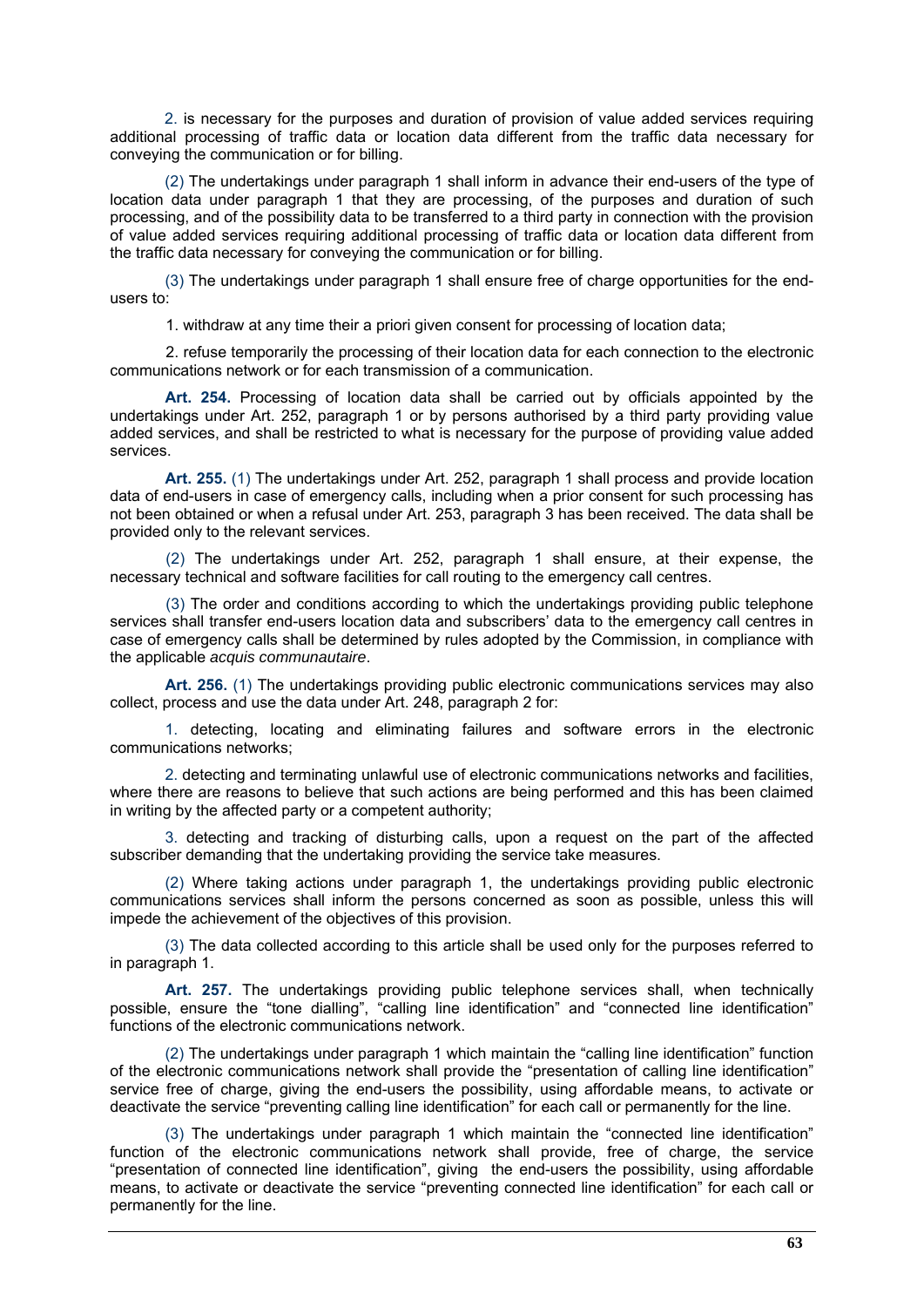(4) The undertakings under paragraph 1 which maintain the "calling line identification" function of the electronic communications network shall offer the called end user the possibility, free of charge, using accessible means, to reject incoming calls if the "preventing calling line identification" service has been activated by the calling end user.

(5) Where providing emergency call services, as well as in case of calls to the security services, defence services and internal affairs services, the undertakings under paragraph 1 shall guarantee that the service "preventing calling line identification" cannot be activated.

(6) The undertakings under paragraph 1 which maintain the "calling line identification" function of the electronic communications network shall provide to their end-users, free of charge, the service "stop reception of calls forwarded to my terminal equipment".

(7) Where the technical capacity under paragraph 1 is not available, the Commission, jointly with the undertakings under paragraph 1 and in accordance with their investment policy, shall specify the order and deadline for introduction of these functions of the electronic communications network.

(8) The Commission shall notify the European Commission of all cases of non-availability of the technical capacity under paragraph 1 and paragraph 6.

(9) The undertakings under paragraph 1 shall make their networks available for making calls, transmission of communications, or electronic mail for direct marketing only after the explicit written consent of their subscribers has been given.

(10) The conditions and terms of provision and usage of the services referred to in paragraphs 1, 4 and 6 shall be determined in rules adopted by decision of the Commission and promulgated in the official section of the State Gazette.

Art. 258. (1) The undertakings providing public electronic communications services which prepare and publish telephone directories in printed or electronic form shall include, free of charge, in the directories the subscriber's name or company name, address and telephone number. The telephone directory may also include additional data insofar as the subscriber has so requested.

(2) The undertakings under paragraph 1 which prepare telephone directories shall inform their subscribers, in advance and free of charge, of the purpose of the directory in which their data is to be included as well as of any possibility of using that data based on search functions in the case of directories in an electronic form enabling users of the directory to find out the name and address of the subscribers only by a telephone number.

(3) The undertakings under paragraph 1 publishing telephone directories in an electronic form used also over Internet or another electronic communications network shall provide access to the respective telephone number only if a minimum set of data has been provided fully and accurately. The undertakings under paragraph 1 shall take appropriate technical and organisational measures to prevent the possibility of copying text from directories in an electronic form.

(4) The subscriber shall have, free of charge, the right to:

1. request that his/her data be included fully or partially in the telephone directory;

2. request full or partial verification, correction or deletion of his/her data in the telephone directory. The data shall be deleted or corrected when a new or an updated telephone directory is issued.

(5) The subscriber may request that additional information concerning other persons using jointly the line is included in the telephone directory, provided that they have given in advance their written consent.

(6) The subscriber shall be informed of any search facilities for electronic versions of the directory enabling users to obtain information of the name and address of the subscriber on the basis of the telephone number only.

(7) The conditions and the order of issuing telephone directories, including working with the databases, their transfer and usage, shall be laid down in an ordinance of the Chairperson of the State Agency for Information Technology and Communications which shall be promulgated in the State Gazette.

**Art. 259.** The undertakings providing public electronic communications services shall provide telephone enquiry services in accordance with the data published in a telephone directory in a printed or electronic form.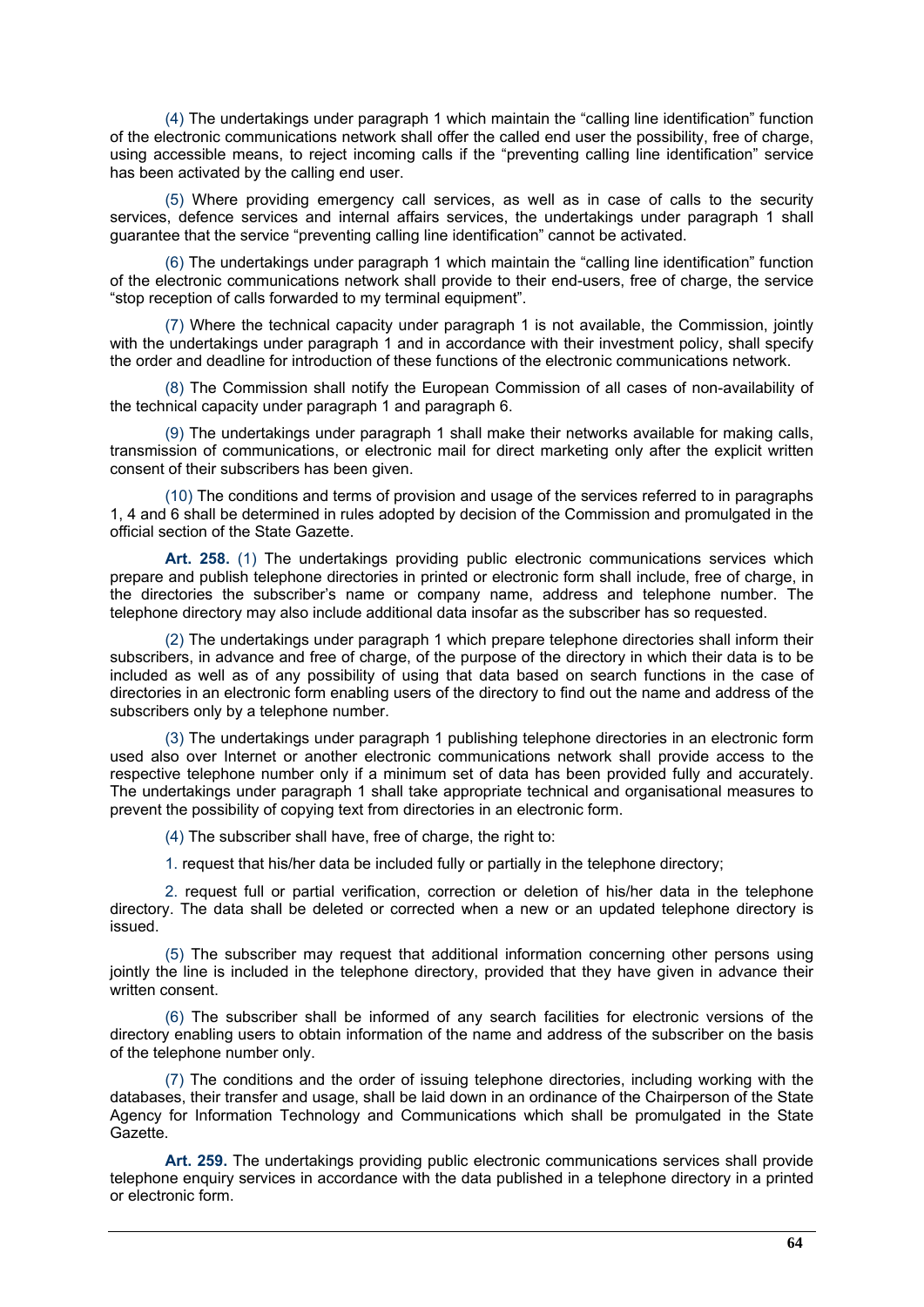(2) The undertakings under paragraph 1 shall provide information about the respective telephone number only when a minimum set of data has been provided accurately.

(3) The conditions and the terms of providing telephone enquiry services shall be laid down in the ordinance referred to in Art. 258, paragraph 7.

**Art. 260.** (1) The subscribers shall have the right to receive non-itemized bills if they have so explicitly requested.

(2) The undertakings offering public telephone services shall provide to the subscribers, free of charge, an itemized bill for the services used, with a tax invoice attached to it.

(3) The itemized bill shall contain at least the following information:

1. all types of services used by the subscriber during the payment period;

2. number of the services used;

3. total price per type of services used;

4. total amount of the bill;

5. amount of taxes calculated on the bill, given both as a percentage of the amount of the bill and as an absolute value;

6. amount of discounts, if any, according to the usage scheme agreed between the subscriber and the undertaking providing the services;

7. total amount to be paid;

8. deadline for payment;

9. possible means for remote payment, with necessary data for that;

10. identification data of the undertaking providing the services;

11. addresses, telephone numbers, and other contact details of the undertaking providing the services.

(4) The undertakings under paragraph 2 may provide, on request, itemised information about the telephone services used, which shall include at least:

1. the type of service used for each call made, including free of charge calls;

2. the charge for each call made;

4. date, time and duration of each call made.

(5) The undertakings providing the services shall ensure for the subscribers a possibility to receive bills in electronic or printed form.

**Art. 261.** (1) Calls, messages or electronic mail for the purpose of direct marketing shall be allowed only if a prior consent of the user has been obtained. The consent may be withdrawn at any time.

(2) Prior consent of the users shall not be required when:

1. the sender has obtained the contact details in the context of a commercial transaction or provision of service to his customers;

2. the message is sent for the purpose of direct marketing of the undertaking's own services.

(3) In the cases under paragraph 2, as well as in any case when the prior consent has not been obtained, any person who sends messages for marketing purposes shall be obliged to offer each user the possibility to express its dissent with further receipt of such messages.

(4) The person under paragraph 3 shall respect any refusal to receive messages for marketing purposes.

(5) Sending of messages for marketing purposes shall be prohibited even when the requirements under paragraphs 1-3 are fulfilled, if the identity of the sender cannot be established, or the message has no valid address to which the recipient may send refusal to receive messages.

**Art. 259.** For all matters concerning natural persons which are not regulated in this chapter the provisions of the Law on Personal Data Protection shall apply.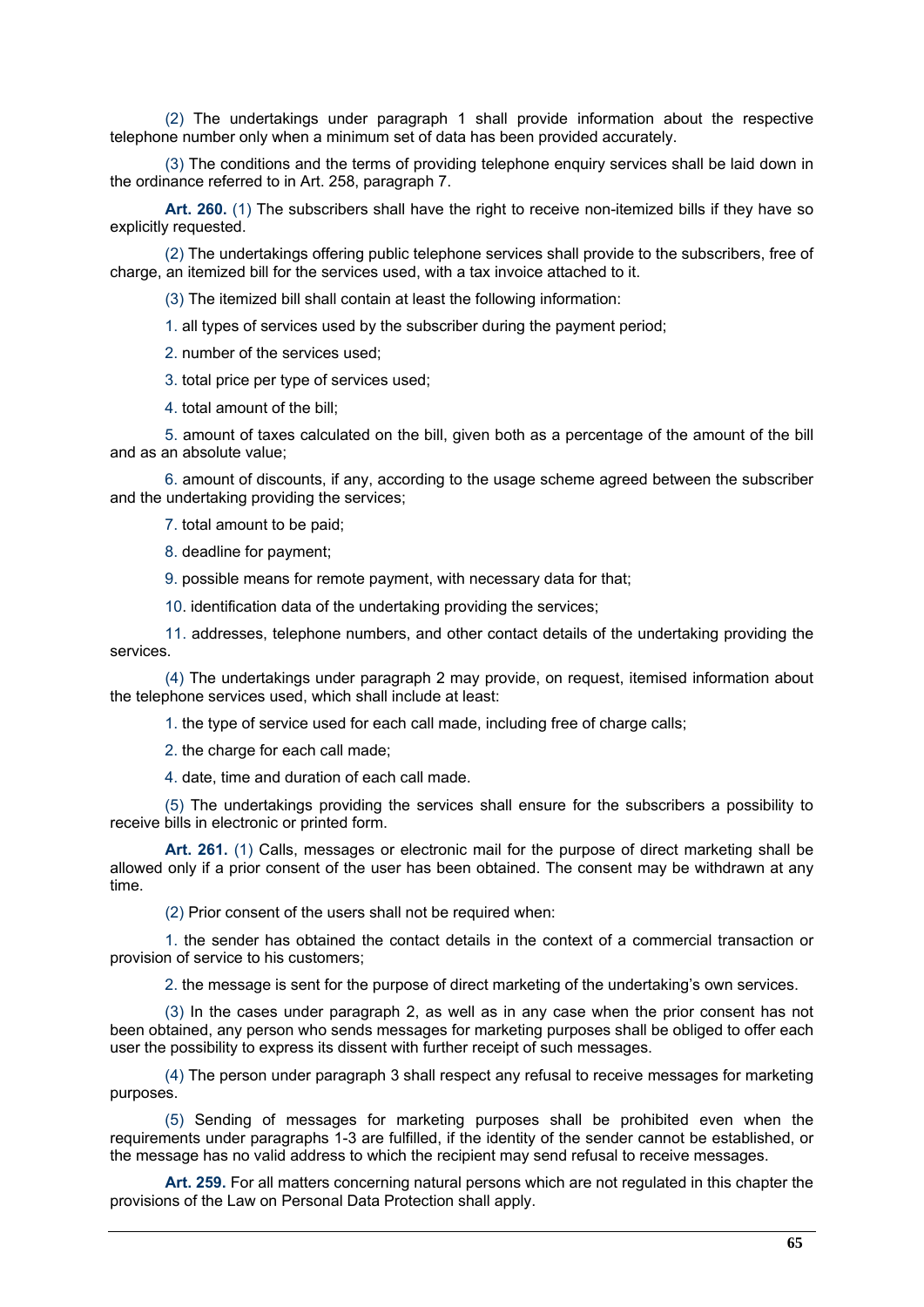#### **CHAPTER SIXTEEN**

# **RADIO EQUIPMENT AND ELECTRONIC COMMUNICATION TERMINAL EQUIPMENT, EQUIPMENT FOR DIGITAL INTERACTIVE TELEVISION SERVICES AND STANDARDS IN THE FIELD OF ELECTRONIC COMMUNICATION NETWORKS AND/OR SERVICES**

#### **Section I**

#### **Radio Equipment and Electronic Communication Terminal Equipment and Equipment for Digital Interactive Television Services**

**Art. 263.** (1) Placing on the market and putting into service of electronic communications terminal equipment and equipment for digital interactive television services with conformity assessed under the Law on Technical Requirements for Products shall be free.

(2) Placing on the market of radio equipment with conformity assessed under the Law on Technical Requirements for Products shall be free.

**Art. 264.** Putting into service of radio equipment with conformity assessed under the Law on Technical Requirements for Products and using harmonised frequency bands within the European Union shall be free.

**Art. 265.** (1) The Commission, in agreement with the National Radio Frequency Spectrum Council shall make and update at least once a year a list of radio equipment under Art. 264 and terminal electronic communication equipment.

(2) The list shall be adopted with a decision of the Commission and published in the State Gazette.

(3) The list under paragraph 2 shall contain the required technical parameters of radio equipment, as well as requirements related to avoidance of harmful interference when using the radio spectrum.

**Art. 266.** Putting into service of the radio equipment may only be restricted for the following reasons:

1. effective use of the radio spectrum allocated in accordance with the National Plan for Allocation of Radio Spectrum, avoiding harmful interference;

2. protection of human life and health;

3. protection of the national security and defence.

**Art. 267.** Putting into service on the territory of the Republic of Bulgaria shall not be allowed for radio equipment:

1. using radio frequency bands allocated for the needs of the national security in the National Plan for Radio Spectrum Allocation;

2. using radio frequency bands that, according to the National Plan for Radio Spectrum Allocation, are not allocated for the relevant service;

3. whose technical characteristics do not meet the requirements of the rules under Art. 65, paragraph 2.

**Art. 268.** (1) Radio equipment, using radio frequency bands that are not harmonised within the European Union, and/or cannot be put into service across the territory of the Republic of Bulgaria, or can be put into service after granting rights of use for using individually assigned scarce resource, shall bear specific marking for identification.

(2) The terms and method of affixing the specific marking under paragraph 1 shall be determined in an ordinance of the Council of Ministers at the proposal of the Chairperson of the State Agency for Information Technology and Communications.

**Art. 269.** (1) A person placing on the market radio equipment under Art. 268, paragraph 1, shall notify the Commission at least 30 days before placing it on the market.

(2) The notification under paragraph 1 shall be in a form endorsed by the Commission and shall include:

1. the person's name and address;

2. name of radio equipment and its technical characteristics;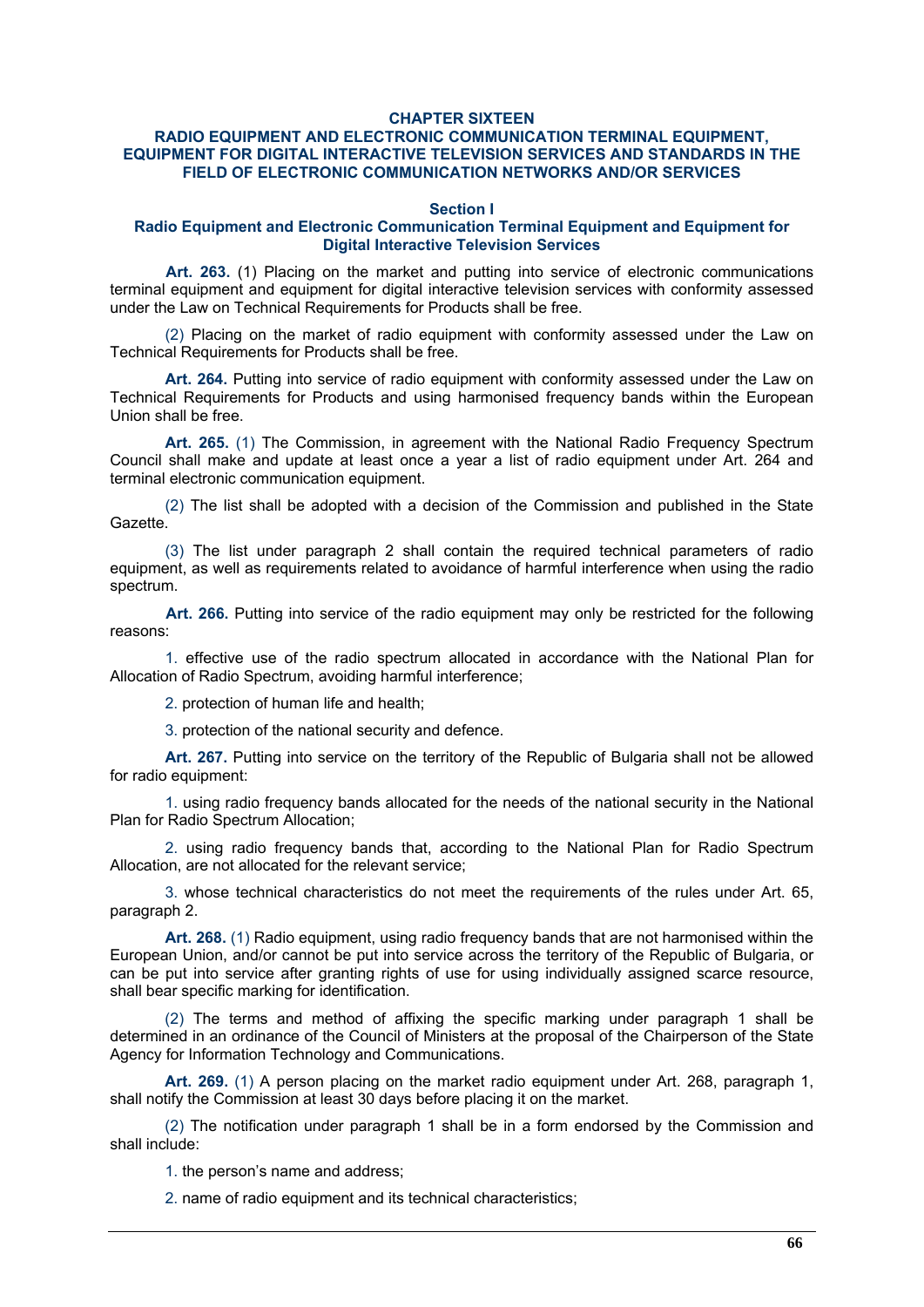3. identification number of the person that has assessed the radio equipment conformity with the essential requirements under the Law on Technical Requirements to the Products;

4. date of submission of the notification.

**Art. 270.** (1) The Commission shall be entitled to ban with a motivated decision placing on the market of radio equipment under Art. 268, paragraph 1, that can cause harmful radio interference and shall inform the State Agency of Metrological and Technical Surveillance about the decision taken.

(2) In the cases under paragraph 1, the Commission shall take a decision within 30 days of submission of the notification under Art. 269.

(3) The Commission can, with a motivated decision, require from the State Agency of Metrological and Technical Surveillance to withdraw radio equipment placed on the market causing harmful interference.

**Art. 271.** (1) Undertakings providing electronic communication services by public electronic communication networks may not refuse connection of the electronic communication terminal equipment to appropriate interfaces on technical grounds, where that equipment has been assessed for conformity with the essential requirements.

(2) When electronic communication terminal equipment, which has been assessed for conformity, causes serious damage to an electronic communications network or harmful radio interference, or harm to the network or its functioning, or is not used for its intended purpose, the undertakings under paragraph 1 shall have the right to refuse connection, to disconnect that equipment or to withdraw it from service, after performing all the necessary technical tests. In those cases the undertakings shall immediately notify the Commission and the State Agency for Metrological and Technical Surveillance.

(3) In cases of emergency the undertakings under paragraph 1 can disconnect electronic communication terminal equipment, if the protection of the network requires its immediate disconnection, and if an alternative solution for connection to the network can be offered to the user, without delay and without costs for him.

(4) In the cases under paragraph 3 the undertakings shall immediately notify the Commission.

**Art. 272.** (1) Undertakings, providing public electronic communication networks and/or services, prior to making their services available, shall publish technical specifications of the interfaces for the connection of electronic communication terminal equipment to their networks on their Internet pages, shall periodically update them and shall send to the commission information on the technical specifications of the interfaces.

(2) The technical specifications under paragraph 1 shall include all the information necessary to allow manufacturers to carry out, by their choice, the relevant tests for the essential requirements applicable to the electronic communication terminal equipment and design it in such a way as to be able to provide all services through the respective interface.

**Art. 273.** The Commission, after the undertakings have performed their obligations under Art. 272, shall inform the European Commission on the types of interfaces for connection of electronic communication terminal equipment applied in public electronic communication networks.

**Art. 274.** (1) Radio equipment or electronic communication terminal equipment, including hardware accessories to the radio equipment or terminal equipment for encryption of electronic communications and using cryptographic keys more than 56 bits long, shall be manufactured or imported after registration in the specialised directorate under Art. 113 of the Law for the Ministry of the Interior.

(2) Cryptographic devices for bank transactions protection, smart cards, scramblers for scrambling television signals, mobile phones without a built-in additional cryptographic module and cryptographic devices used by representations or other organisations having a status of diplomatic missions shall not be subject to registration under paragraph 1.

(3) Radio equipment and electronic communication terminal equipment under paragraph 1 shall be entered in a public register. The register shall be published on the Internet page of the Ministry of the Interior.

(4) The register under paragraph 3 shall contain the following information:

1. identification data about the manufacturer or importer: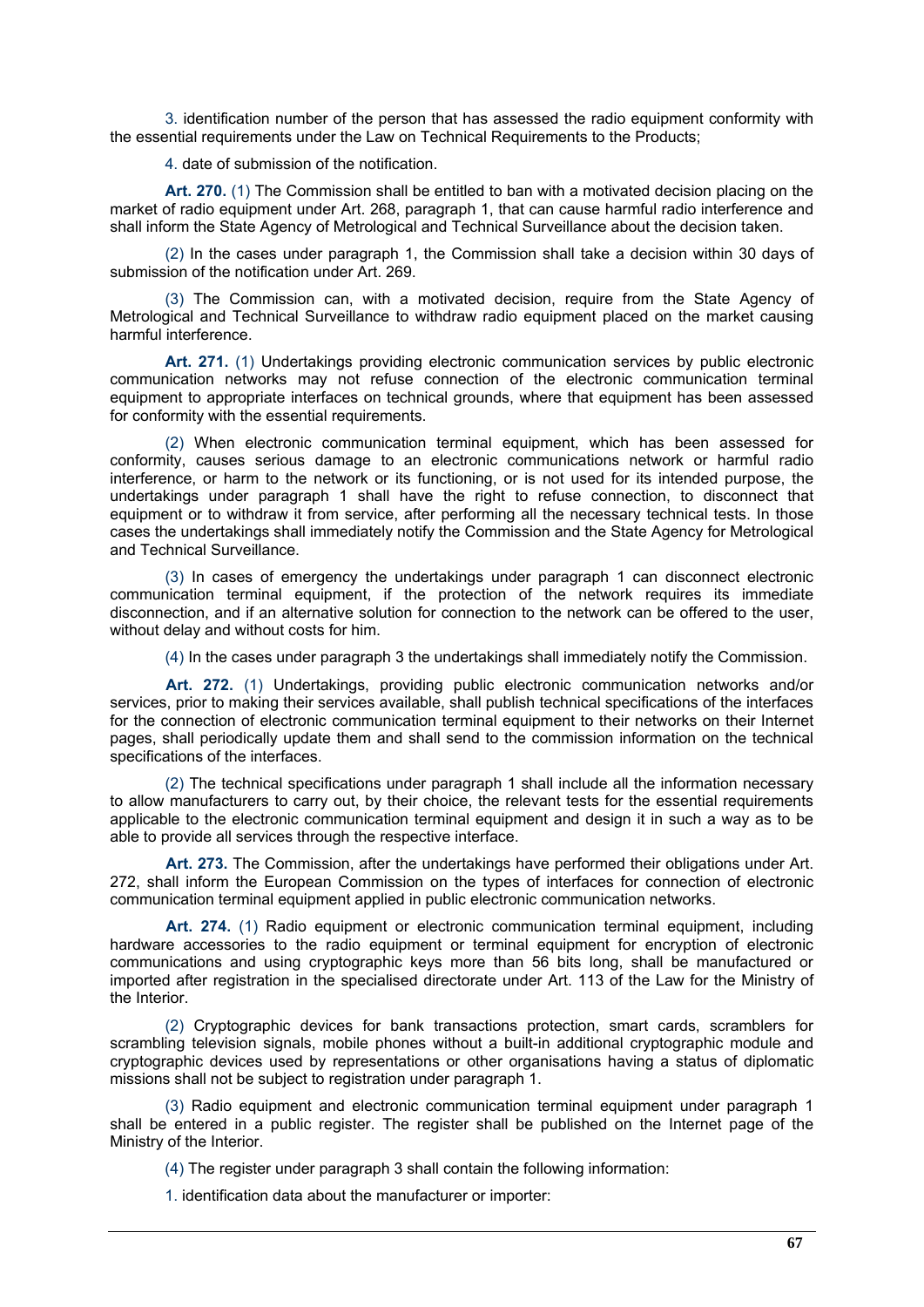а) for natural persons – full name and permanent address;

b) for legal persons and natural persons-sole traders – name (company), headquarters, registered address.

2. name and type of the terminal equipment under paragraph 1.

**Art. 275.** (1) To register radio equipment or electronic communication equipment terminal under Art. 274, the manufacturer or importer shall file an application at the specialised directorate under Art. 113 of the Law for the Ministry of the Interior.

(2) The application under paragraph 1 shall contain:

1. identification data of the manufacturer, importer, respectively (the importer shall also supply data on the manufacturer):

а) for natural persons – full name, unified citizen number and permanent address, and for foreign entities – personal number;

b) for legal persons and natural persons-sole traders – name (company), headquarters, registered address, and unified identification code under BULSTAT, and for foreign persons – relevant identification code.

2. full name of radio equipment or electronic communication terminal equipment;

3. short description of the radio equipment or the electronic communication terminal equipment, including type of cryptographic algorithms used and the length of the cryptographic keys.

(3) Attached to the application under paragraph 1 shall be:

1. a copy of the technical documentation of the radio equipment or electronic communication terminal equipment;

2. description of the cryptographic algorithms, if they are not publicly known, the methods of their initialisation, operating modes and formats of incoming and outgoing data.

(4) The application and the documents attached to it shall be in Bulgarian.

(5) In case of an incomplete application or incomplete or missing attachments to it, the manufacturer or the importer, respectively, shall be notified in writing to supply the missing materials. If the said materials are not delivered within 30 days of the notification date, the procedure shall be aborted.

(6) The specialised directorate under Art. 113 of the Law for the Ministry of the Interior shall enter the radio equipment or device in the register under Art. 274, paragraph 3, within 30 days of the date of receiving the application with the attachments or of receiving the missing materials under paragraph 5.

**Art. 276.** (1) The specialised directorate shall issue a certificate of entry in the register under Art. 274, paragraph 3, to the person under Art. 274, paragraph 1.

(2) For the issuance of the certificate under paragraph 1, a fee shall be paid to the amount specified in the Tariff of Fees, collected by the Ministry of the Interior under the Law for the Ministry of the Interior.

**Art. 277.** Persons performing deals with radio equipment and/or electronic communication terminal equipment under Art. 274, paragraph 1, shall supply written information to the relevant regional unit for fighting organised crime at the Ministry of the Interior on any deal with such equipment or device – name, type, serial number and identification data under Art. 274, paragraph 4, item 1, on the person that is a party to the deal, at least every three months.

**Art. 278.** Persons placing on the market digital television equipment deployed for the reception of digital interactive television services on digital interactive television platforms, shall ensure that this television equipment has open application programme interfaces (API) in accordance with the minimum requirements of the relevant standards or specifications.

**Art. 279.** The requirements of this section shall not be applied to electronic communication equipment that is permanently installed on vessels and aircraft and/or serve to coordinate traffic and ensure safety and/or search and rescue, as well as those facilities installed and used on shore, serving the same purpose and recognised as such by the Minister of Transport.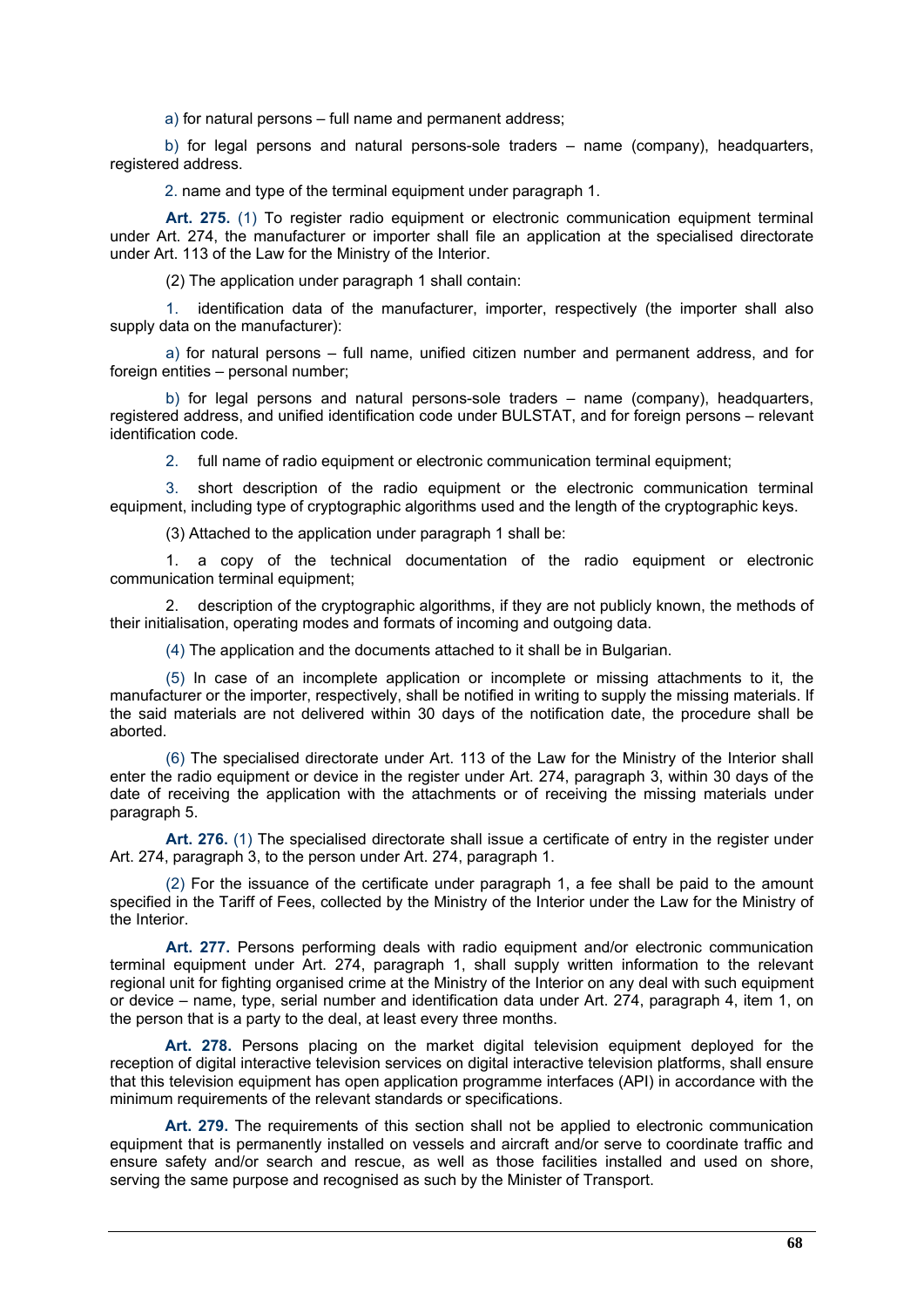#### **Section II**

## **Standards in the Field of Electronic Communication Networks and/or Services**

**Art. 280.** (1) Undertakings, providing public electronic communication networks and/or services shall implement Bulgarian standards transposing harmonised European standards published in the Official Journal of the Bulgarian Institute of Standardisation for the provision of electronic communication services, technical interfaces and network functions in order to ensure interoperability of services and to improve freedom of choice for users of electronic communication services.

(2) Where there are no Bulgarian standards published under paragraph 1, Bulgarian standards transposing European standards shall be implemented.

(3) Where there are no published Bulgarian standards under paragraph 1 and 2, Bulgarian standards transposing the international standards shall be implemented.

(4) The application of Bulgarian standards is in accordance with the Law on National Standardisation.

(5) The Commission shall impose mandatory application of standards and/or specifications only if they are determined as mandatory in the Official Journal of the European Union.

# **CHAPTER SEVENTEEN CONSTRUCTION AND MAINTENANCE OF ELECTRONIC COMMUNICATIONS INFRASTRUCTURE**

#### **Section I Construction of electronic communications infrastructure**

Art. 281. (1) The construction of electronic communications networks, facilities and related infrastructure shall be carried out under this Law and the Law on Spatial Planning.

(2) The undertakings providing public electronic communications networks and/or services shall have the right to build electronic communications networks, facilities and related infrastructure on, over or under real estates.

- 1. public or private state property;
- 2. public or private municipal property;
- 3. private property of natural or legal persons.

(3) The undertakings providing private electronic communications shall have the right to build electronic communications networks, facilities and related infrastructure on, over and under real estates:

- 1. public state property;
- 2. public municipal property;
- 3. private property of natural or legal persons.

(4) The rules and norms of designing, construction, putting into operation and maintenance of electronic communications networks and facilities, including safety requirements, shall be stipulated in joint ordinances of the Chairperson of the State Agency for Information Technology and Communications and the Minister of Regional Development and Public Works, depending on the types of networks.

(5) The control over designing, construction, putting into operation and maintenance shall be carried out in accordance with the Law on Spatial Planning.

**Art. 282.** (1) The undertakings providing electronic communications networks shall draw and maintain special maps, registers and, if possible, information data bases in the sense of the Law on Cadastre and Property Register, for the electronic communications networks, facilities and related infrastructure they have constructed.

(2) The content of the special maps and registers and the terms and conditions of their creation and maintenance shall be stipulated in a joint ordinance of the Chairperson of the State Agency for Information Technology and Communications and the Minister of Regional Development and Public Works.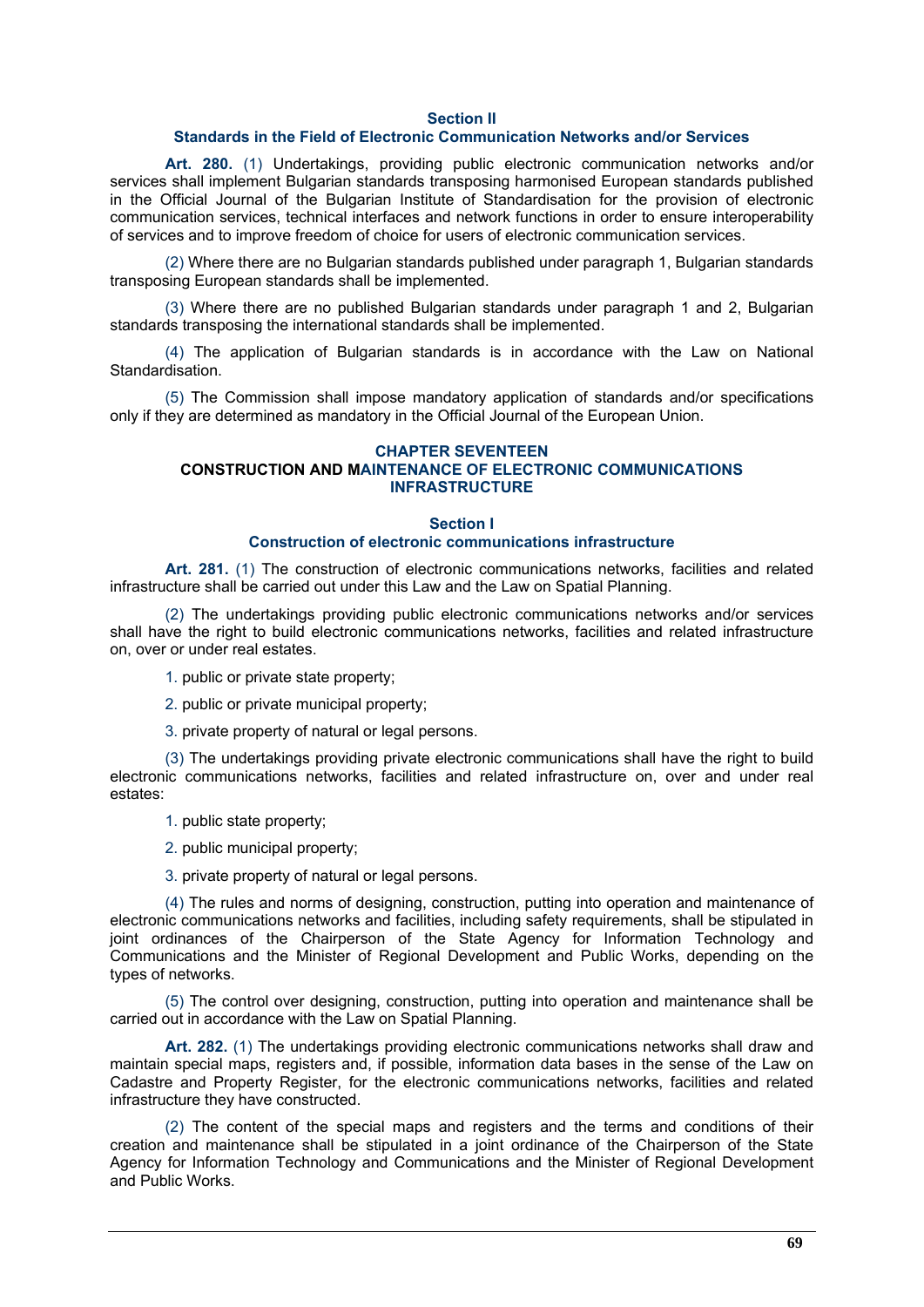**Art. 283.** (1) The undertakings providing public electronic communications networks and/or services shall be owners of the electronic networks, facilities and related infrastructure they have constructed as well as of those which serve as a main asset and/or have been acquired by the law or any other legal transaction.

(2) The transactions for disposition of existing electronic communications networks, facilities and related infrastructure shall be done in writing together with notary certification of the signatures and shall not be subject to registry entry. The existing electronic communications networks, facilities and related infrastructure may be the subject of a special pledge under the Law on Special Pledges.

(3) The undertakings under paragraph 1 shall be commissioners of the construction of electronic communications networks and facilities in the sense of Art. 161, paragraph 1 of the Law on Spatial Planning, as well as interested parties in the sense of Art. 124, paragraph 3 of the Law on Spatial Planning.

(4) During the construction, the construction company and the person conducting construction supervision shall undertake measures to protect the environment, to prevent or restrict damage.

(5) Within a month of completion of the construction and installation works, the construction company and the person conducting construction supervision shall compensate the damage inflicted and undertake measures for recovery of the real estate's condition prior to the start of construction works, for their account.

**Art. 284.** (1) Relocation of electronic communications networks and facilities in view of upcoming construction works shall be carried out under the Law on Spatial Planning on the basis of agreement between the interested parties.

(2) The relocation under paragraph 1 shall be at the expense of the person requesting the construction works, unless the parties have agreed otherwise.

(3) If need of additional protection of the electronic communications network and facilities arises, the expenses shall be for the account of their owner, unless the parties have agreed otherwise.

**Art. 285.** The central bodies of the executive power and local self-government, exercising the rights of the state or the municipality in undertakings that provide electronic communications, shall ensure structural separation of their powers of management and control over these undertakings from their powers of granting right of use.

Art. 286. (1) Cable electronic communications networks shall be constructed underground.

(2) Cable electronic communications networks may be constructed aerially only beyond urbanised territories and in urbanised territories with population of up to 10,000 inhabitants and/or with low residential buildings.

(3) Aerial construction of cable electronic communications networks shall not be allowed in resort settlements and settlement-like communities, as well as in settlements or parts thereof, declared reserves of historical, archaeological, ethnographic or architectural importance.

## **Section II Servitudes**

**Art. 287.** (1) In case of construction of new and/or expansion of existing aerial and underground electronic communications networks and facilities for the purpose of fulfilling the objectives set in Art. 4, and to the public benefit, servitudes shall arise to the benefit of undertakings providing public electronic networks and/or services. The servitudes under this Law shall be entered into the Cadastre and the entries shall comply with the terms and conditions stipulated in the Law on Cadastre and Property Register.

(2) The servitudes under paragraph 1 shall arise with regard to all real estates, whether public or private, with the exception of those referred to in section III of this chapter.

(3) Servitudes under paragraph 1 shall arise where:

1. a detailed development plan, determining the location of the respective real estates, has entered into force, and

2. a one-time compensatory damage has been paid by the servitude holder to the owner of the property where the servitude has arisen.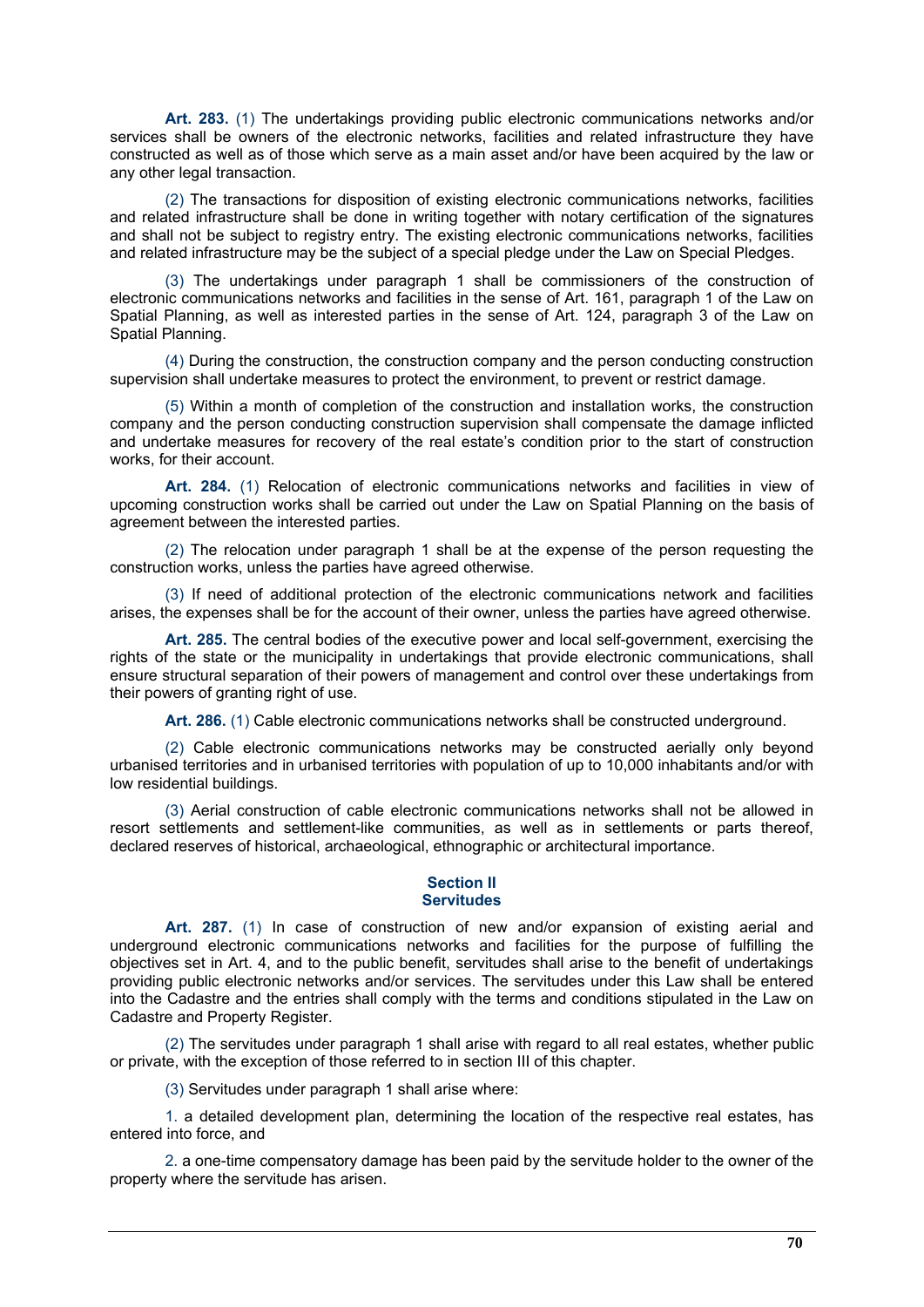(4) The amount of compensatory damages under this chapter shall be determined by mutual consent of the parties and on the basis of an appraisal performed by a licensed assessor.

(5) The method of payment of the compensatory damage under paragraph 3, item 2 shall be negotiated between the parties.

**Art. 288.** The servitudes in accordance with this law shall be as follows:

1. right of way and right to install networks to the benefit of undertakings providing public electronic communications networks and/or services, including extensions from these networks to buildings and other land plots;

2. a restriction of the use of land plots where the right of way and/or the right to install have been exercised.

**Art. 289.** (1) The servitudes under this Law shall be inalienable rights and may be exercised fully to benefit every part of the dominant land and burden every part of the servient land, also in the cases where the land is the subject of disposition in any lawful manner after the servitude has arisen.

(2) The transfer of ownership of the servient land shall not cancel and/or alter the action of servitudes as regards neither the dominant land, nor the servient one.

(3) The servitude shall be used only for the needs of the dominant land.

(4) The owner of the servient land shall have no right to relocate the servitude, unless the parties have agreed otherwise.

Art. 290. (1) Upon the exercise of servitudes:

1. the undertaking providing public electronic communications networks and/or services shall acquire the right for his representatives to enter and pass through the servient lands, and perform activities in them, related to the construction, development, maintenance and exploitation of the electronic communications network, facilities and related infrastructure, including right of way for equipment through the servient land plots with regard to the construction and servicing of the network;

2. the following shall not be permitted on the territory of the servient lands:

а) construction activities or the planting of perennial crops on the servient strip of land, defined in the ordinance referred to in Art. 292, unless the owner and the undertaking agree otherwise;

б) the installation of cables of other networks of the technical infrastructure, except of the cases where this has been permitted by a legislative act, in keeping with the respective technical specifications and after written assent has been given by the undertaking providing public electronic communications networks and/or services.

(2) the exercise of rights under paragraph 1, item 1, shall be done in accordance with Art. 299, in abidance by public order rules.

(3) The servitude holder shall be obligated to provide for shared use of the servitude strip when a substantiated request has been filed by another undertaking providing electronic communications networks and/or services, where a technical and physical possibility is available and in exchange for remuneration.

(4) The remuneration under paragraph 3 shall not exceed the total value of the compensatory damage under Art. 287, paragraph 3, item 2.

**Art. 291.** (1) The servitude shall be exercised by the undertaking providing electronic communications in accordance with this Law and the technical specifications, referred to in the ordinance under Art. 292.

(2) In case the servitude strip of land falls into the borders of a real estate, which is subject to the right to build, the servitude over the said estate shall be included in the document granting the right to build.

**Art. 292.** The size, location and special regime of exercising the servitudes are specific of each of the various types of electronic communications networks and facilities, and shall be determined by rules and procedures stipulated in an ordinance of the Minister of Regional Development and Public Works, the Minister of Agriculture and Forestry, and the Chairperson of the State Agency for Information Technology and Communications.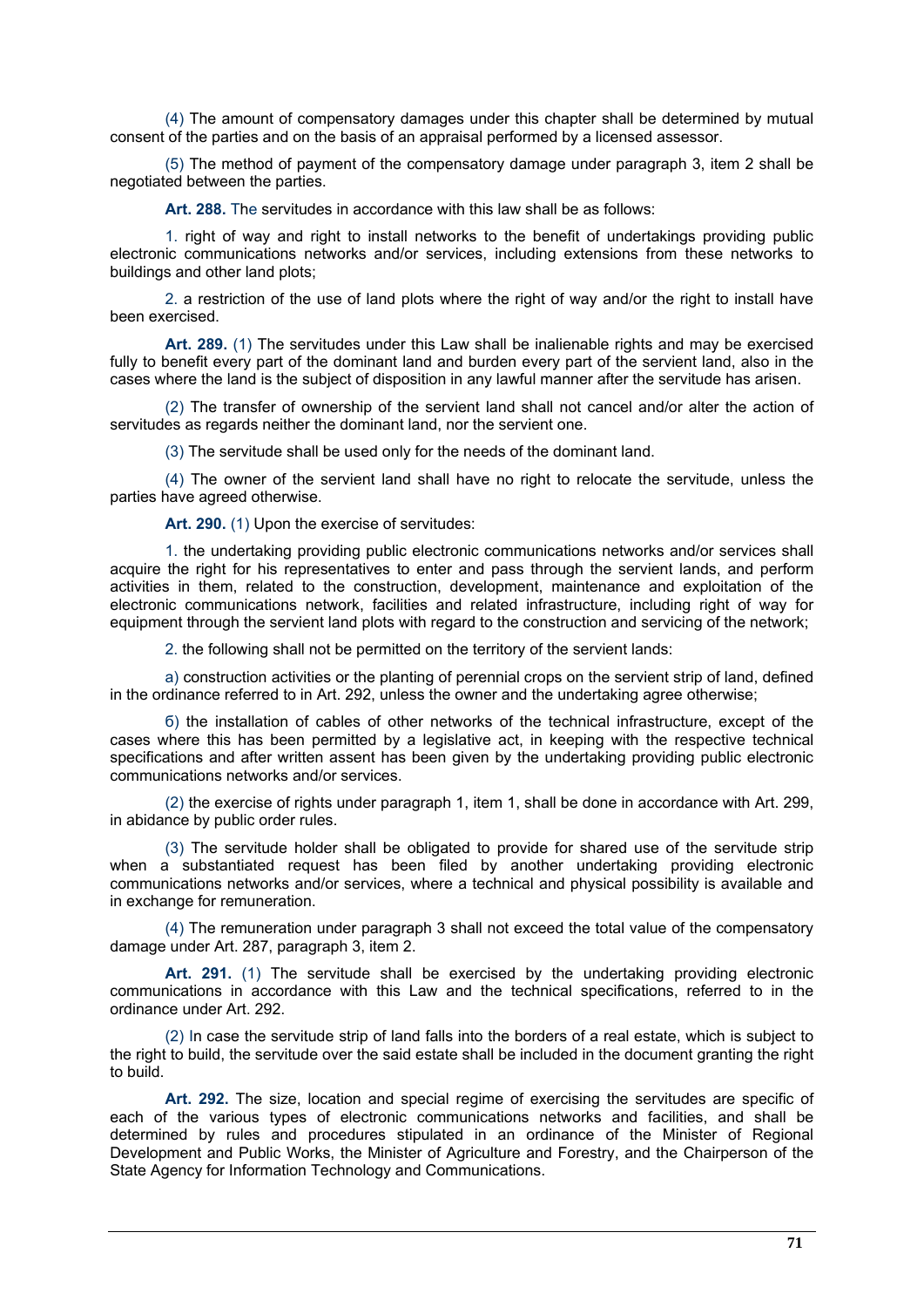**Art. 293.** (1): The amount of the compensatory damage under Art. 287, paragraph 3 shall be determined by application of the following criteria:

1. area of the servient land plot, enclosed within the servitude borders;

2. types of restrictions on the use of the servient land;

3. duration of the restriction;

4. market evaluation of the land or parts thereof, which fall into the borders of the servitude.

(2) Irrespective of the compensatory damage under Art. 1, the undertaking providing electronic communications shall owe the owner of the land plot, in line with an agreement, recovery of all damages inflicted upon the land or a monetary compensation, respectively.

**Art. 294.** When the owner, user or tenant of the servient land performs illegal construction works, fencing, planting or another breach of the servitude regime, the undertaking providing electronic communications shall have the right to refer the case to the competent authorities with a claim for demolition of illegal buildings for the account of the owner, user or tenant, if he/she shall not remove them by the deadline specified by the undertaking providing electronic communications.

# **Section III Right of Use**

**Art. 295.** (1) The undertakings providing public electronic communications shall have the right to special use as stipulated in the Law on Roads and/or right to use the line transportation engineering networks, water supply and sewerage, power supply, gas supply, and hydro-meliorations in accordance with paragraph 5, item 31 of the Law on Spatial Planning, including their servitude zones, water supply and irrigation, and natural water basins – public property.

(2) The right of special use and/or the right to use under paragraph 1 shall be granted for construction, extension, maintenance and operation of electronic communications networks and facilities on the condition that the requirements for safety and environmental protection are met in accordance with the detailed development plans.

(3) Where the real estate – public property under paragraph 1, has been placed at the disposal of a state undertaking under Art. 62, paragraph 3 of the Law on Trade, the right to special use and/or the right to use under paragraph 1 shall be established against payment by the head of the state undertaking after a decision has been made by the collective management body and a permission has been granted by the respective minister or head of the institution, exercising the right to ownership of the state in the undertaking, the compensatory damage being payable only once.

(4) In the cases under paragraph 3 the proceeds from the granted right to use and/or the right to special use under paragraph 1, together with the overheads, shall be paid to the settlement account of the state undertaking.

(5) Upon transfer of the ownership over electronic communications networks, facilities and related infrastructure, the right to use and/or the right to special use under paragraph 1 and 2 shall be automatically ceded to the benefit of the new owner.

(6) The right under paragraph 1 shall be exercised against payment on the basis of a permission by the bodies or persons, who run the related technical infrastructure or real estates, the compensatory damage being payable only once. Upon transfer of the right to use and/or the right to special use in line with paragraph 3, the new owner of electronic communications networks, facilities and related infrastructure shall not pay another remuneration or fee.

**Art. 296.** Upon submission of an application by an undertaking providing public electronic communications networks and/or services, the bodies or persons, running the technical infrastructure, shall, within 14 days of the application receipt, state their intention to grant right of use of the technical infrastructure on their Internet page, in a national or local daily newspaper, or elsewhere, specifying a 30-day term for submission of applications from interested parties.

**Art. 297.** The permissions under Art. 295, paragraph 6 shall be granted in order of submission of the applications, unless the possibilities of using the technical infrastructure are limited.

**Art. 298.** (1) Where the possibilities of using the technical infrastructure are limited and the applicants for right of use are more than one, the permissions under Art. 295, paragraph 6, shall be granted as follows: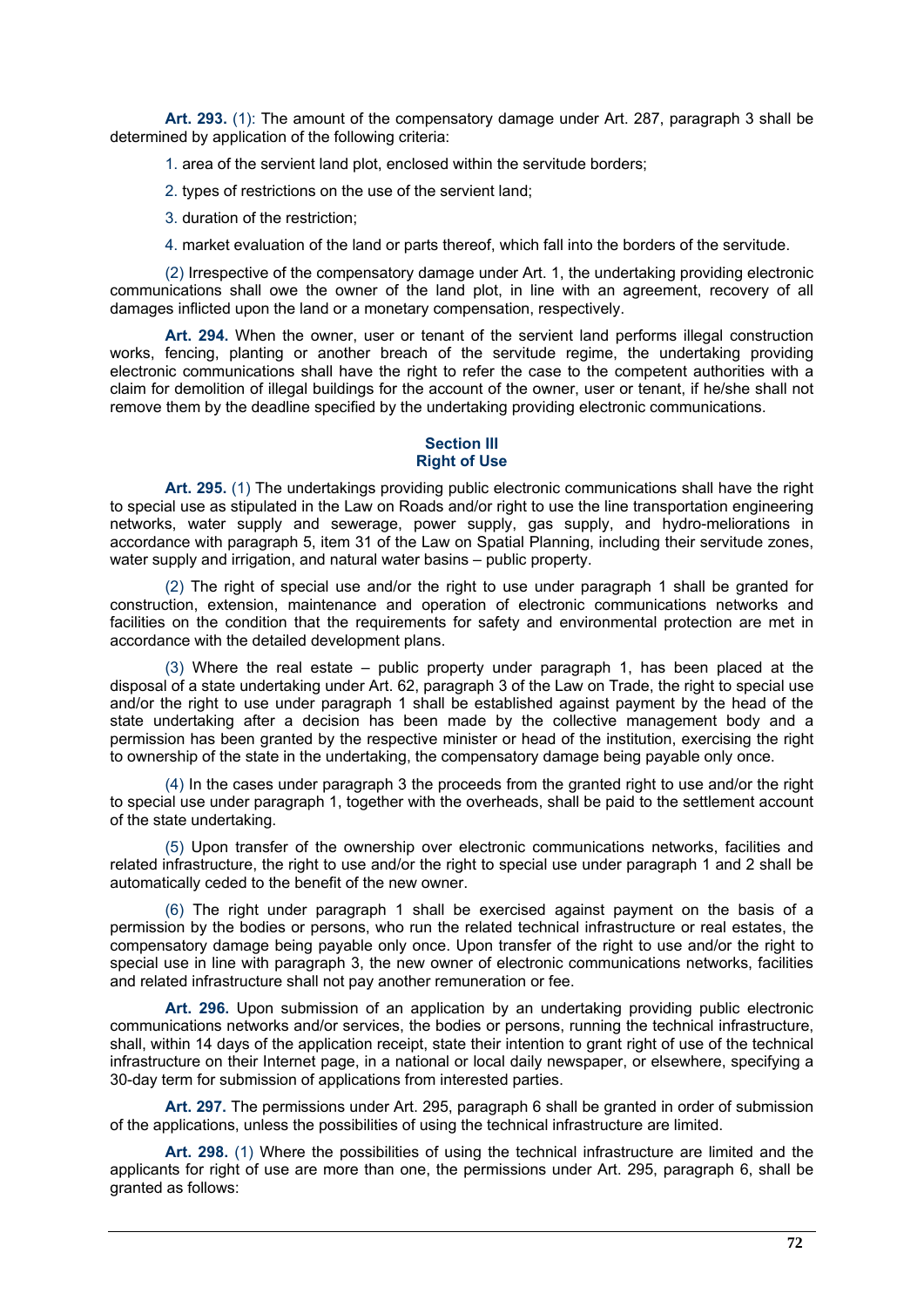1. to an undertaking providing nationwide public electronic communications networks and/or services;

2. to an undertaking providing regional public electronic communications networks and/or services;

3. to an undertaking providing public electronic communications networks and/or services within one settlement;

4. to an undertaking providing private electronic communications.

(2) Where the applicants under paragraph 1 are of the same order and the opportunities for exercising the right to use are limited, the permission under Art. 295, paragraph 6 shall be granted after an auction has been held, to the exception of the cases when the applicants have reached an agreement on shared use of facilities.

**Art. 299.** (1) The undertakings providing public electronic communications networks and/or services, or officers authorised to represent them, shall have the right of access to and right of way through real estates for the purpose of construction and maintenance of the electronic communications networks and facilities.

(2) The undertaking or the persons performing the activities under paragraph 1 shall be obligated to notify the owners or users of the real estates at least 7 days before the activities related to construction and maintenance of electronic communications networks and facilities start.

(3) In case of interruption of the operation of the electronic communications networks or the facilities thereof, caused by unpredictable and insurmountable events, where urgent action is needed and the term under paragraph 2 cannot be met, the notification shall be made within the shortest time possible before or immediately after remedying the failure or interruption.

(4) The undertaking under paragraph 1 shall pay a compensatory damage to the owner or user of a real estate or shall recover the estate's initial condition after the activities under paragraph 1 have been completed.

### **CHAPTER EIGHTEEN**

# **PROVISION OF ELECTRONIC COMMUNICATIONS SERVICES DURING CRISIS, STATE OF MARTIAL LAW, STATE OF WAR OR STATE OF EMERGENCY**

Art. 300. (1) The terms and conditions of provision of electronic communications services during crises in the sense of the Law on Crisis Management shall be determined by the Council of Ministers.

(2) The terms and conditions of provision of electronic communications services during a state of martial law, state of war, or a state of emergency in the sense of the Law on Defence and Armed Forces of the Republic of Bulgaria shall be defined by the Council of Ministers at the proposal of the Chairperson of the State Agency for Information Technology and Communications in agreement with the relevant competent authorities.

**Art. 301.** (1) The undertakings providing public electronic communications networks and/or services shall ensure possibilities for the provision of electronic communications services during crises in the sense of the Law on Crisis Management, or during a state of martial law, state of war, or a state of emergency in the sense of the Law on Defence and Armed Forces of the Republic of Bulgaria.

(2) To guarantee the national security, the undertakings providing public electronic communications networks and/or services shall, if necessary, provide the competent bodies with access to the network and/or the services provided, as well as a possibility to use free of charge electronic communications over the network in the case of an imminent threat to the national security.

(3) For the purpose of performing the activities under Art. 91, paragraph 1, and Art. 111, paragraph 1, item 5 of the Law on the Ministry of Interior, as well as in the case of an imminent threat to the national security, the competent bodies of the Ministry of Interior may block, by technical means, the provision of electronic communications.

**Art. 302.** (1) In the event of declaring a state of martial law, or a state of war, the Commission, at the decision of a competent body, shall suspend the validity of the granted rights of use for individually assigned scarce resource.

(2) The Commission shall prohibit the use of radio equipment and radio spectrum for civil needs at the decision of the competent body under paragraph 1.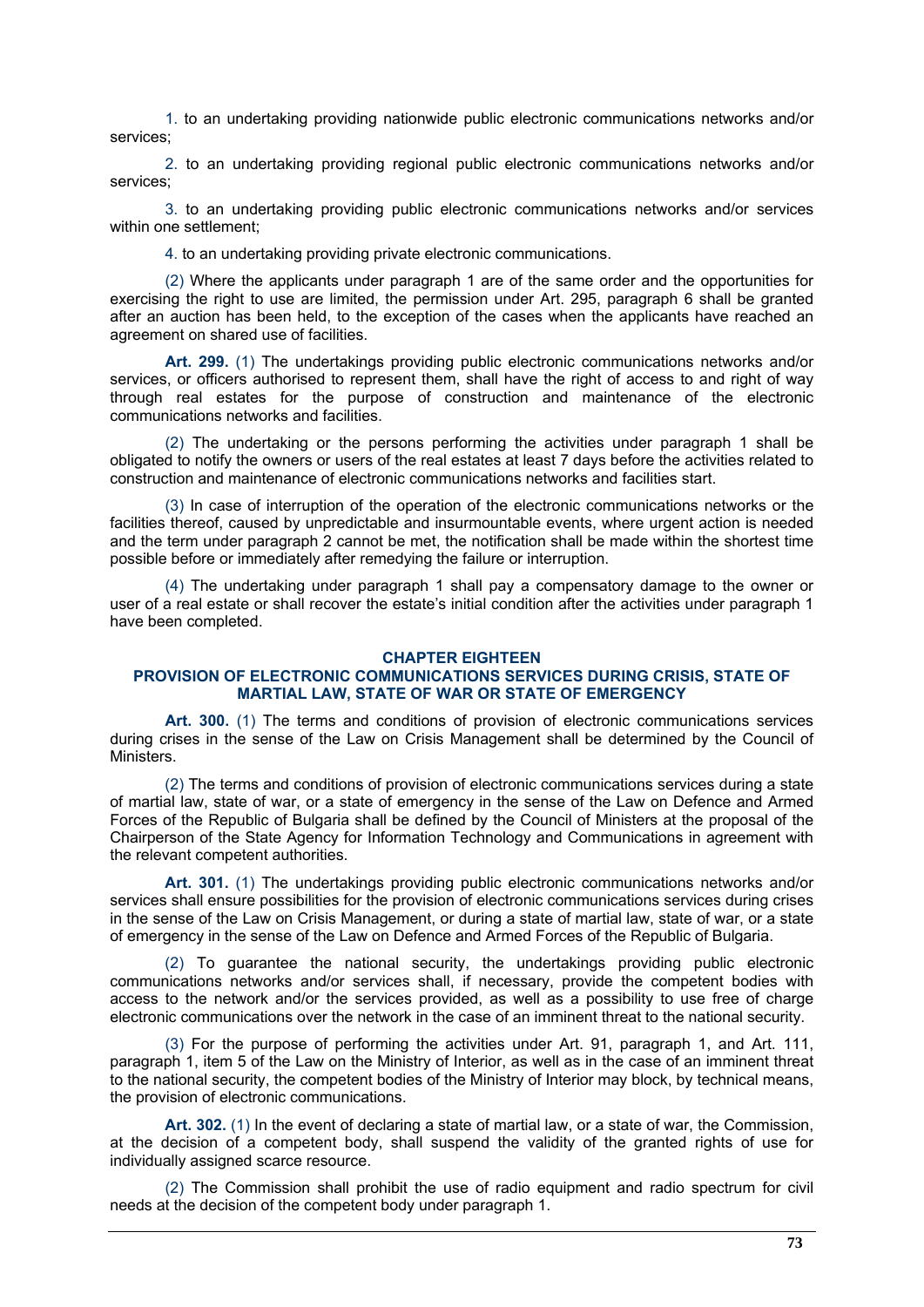**Art. 303.** (1) While exercising his/her powers under Art. 16, the Chairperson of the State Agency for Information Technology and Communications shall operate, modernise and maintain the special facilities with defence functions and installed war-time capacities, which are part of the national security and defence, in readiness to provide electronic communications in the event of crises in the sense of the Law on Crisis Management, state of martial law, state of war, or state of emergency in the sense of the Law on Defence and Armed Forces of the Republic of Bulgaria.

(2) The undertakings providing public electronic communications networks and/or services, with assigned war-time tasks, shall operate, modernise and maintain the public electronic communications networks in readiness to provide electronic communications in the event of crises in the sense of the Law on Crisis Management, state of martial law, state of war, or state of emergency in the sense of the Law on Defence and Armed Forces of the Republic of Bulgaria.

(3) The special facilities under paragraph 1, as well as the land on which they were built, may be subject to expropriation, lease or rights *in rem* by a decision of the Council of Ministers.

(4) The special facilities and the installed war-time capacities under paragraph 1 may be used for the needs of the central executive bodies and self-government under terms and conditions defined by the Council of Ministers.

(5) The funds for construction, maintenance, reconstruction and modernisation of the special facilities and capacities under paragraph 1 shall be provided from the state budget and from other sources under terms and conditions defined by the Council of Ministers.

#### **CHAPTER NINETEEN**

## **PROVIDING CONDITIONS FOR INTERCEPTION OF ELECTRONIC SERVICES RELATED TO PROTECTING NATIONAL SECURITY AND ENSURING PUBLIC ORDER**

**Art. 304.** The undertakings providing public electronic communications networks and/or services shall ensure a capacity to intercept real time electronic communications, to secure twentyfour-hour surveillance, as well as real time access to data related to a specific call. When these data cannot be provided in real time, they shall be given to a specialized directorate under Art. 111 of the Law on the Ministry of Interior as soon as possible after termination of the call. The capacity for interception, twenty-four-hour surveillance and access to data, related to a call in real time, shall be used only in accordance with the Special Surveillance Means Law.

**Art. 305.** (1) The undertakings providing public electronic communications networks and/or services shall provide, for their own account, interception interfaces, from which the intercepted electronic communications can be transmitted to the facilities of the specialized directorate under Art. 111 of the Law on the Ministry of Interior.

(2) The intercepting interfaces, secured by the undertakings providing public electronic communications networks and/or services, shall have to comply with the standards and specifications of the technical facilities and interfaces, listed in an ordinance for the requirements for intercepting interfaces when providing electronic communications, issued by the Minister of Interior, after consultations with the undertakings have been held.

**Art. 306.** The undertakings providing public electronic communications and/or services shall provide data related to a specific call and its content in a manner allowing for the exact matching of the data about the call and the content of the call.

**Art. 307.** In case the undertakings providing electronic communications networks and/or services undertake coding, compressing or encrypting of the intercepted electronic communications, they shall deliver these to a specialized directorate under Art. 113 of the Law on the Ministry of Interior in their original form.

**Art. 308.** The undertakings providing public electronic communications and/or services shall be obligated to ensure the capacity for transmission of intercepted electronic services to the facilities of the specialized directorate under Art. 111 of the Law on the Ministry of Interior over fixed or switched lines.

**Art. 309.** Interception shall be carried out in a manner that excludes any option for illegal interference and secures protection of the information related to the interception. The intercepted electronic communications shall be available only to the specialized directorate under Art. 111 of the Law on the Ministry of Interior in accordance with the Special Surveillance Means Law.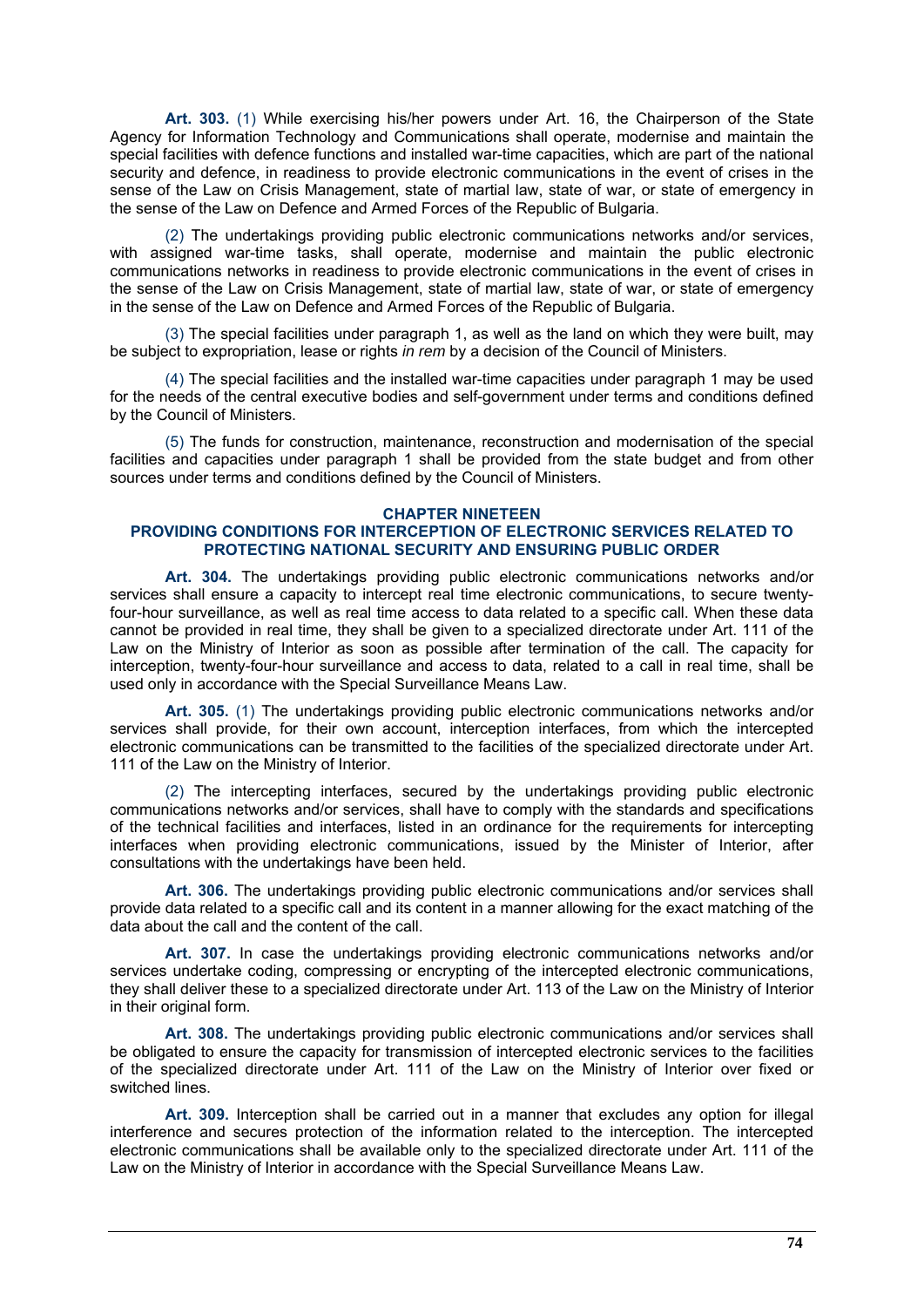**Art. 310.** Before an interception based on legal grounds takes place, the specialized directorate under Art. 111 of the Law on the Ministry of Interior shall require from the undertakings providing public electronic communications and/or services, as follows:

1. data to determine the identity of the subscriber, number or another identification feature of the electronic communications service;

2. information about the service and the characteristics of the electronic communications system, used by the object of interception and delivered by the undertakings providing public electronic communications networks and/or services;

3. information about the technical parameters of the transmission to the facilities of the specialized directorate under Art. 111 of the Law on the Ministry of Interior.

### **CHAPTER TWENTY CONTROL**

Art. 311. (1) The control over the provision of electronic communications shall be exercised by the Commission.

(2) The control over putting into service of radio equipment under Art. 267 and Art. 268 shall be exercised by the Commission.

(3) The State Agency for Metrological and Technical Surveillance, together with the Commission, shall monitor the electronic communications terminal equipment and radio equipment that are released onto the market in accordance with Art. 263 and Art. 269.

(4) In exercising control under paragraphs 1, 2, and 3 the Commission shall interact with the Ministry of Transport, Ministry of Interior, Ministry of Defence, Ministry of Economy and Energy – State Agency for Metrological and Technical Surveillance, and the Ministry of Regional Development and Public Works – Directorate on the National Construction Supervision, in compliance with a jointly issued instruction, proposed by the Commission.

**Art. 312.** (1) For the purposes of exercising control over the electronic communications the Chairperson of the Commission shall authorise by an order employees of the administration.

(2). The Commission shall mandatorily insure the employees under paragraph 1 against accidents occurring during or on the occasion of fulfilment of their official duties, using resources from the budget of the Commission.

**Art. 313.** (1) In carrying out their functions the employees of the Commission authorised under Art. 312, paragraph 1, shall have the right to:

1. carry out inspections and draw up statements in accordance with the Administrative Violations and Sanctions Law in the case of establishing a violation;

2. free access to the controlled sites where the electronic communications networks, equipment and technical facilities are located;

3. establish availability of documents issued by the Commission, proving the legal capacity of the persons on the sites controlled;

4. request original documents, data, information, enquiries, and other information carriers related to the exercise of control, from the persons inspected, as well as seize certified copies of documents related to the provision of electronic communications and/or the establishment of administrative violations under this Law;

5. inspect accountancy, trade or other books or documents, and information carriers, as well as other documents related to the provision of electronic communications and/or establishment of administrative violations under this Law;

6. require from third persons information, excerpts and other documents necessary for carrying out cross examinations related to the control under this Law and/or establishment of administrative violations under this Law;

7. control the quality parameters of the electronic communications services by carrying out documentary and technical inspections;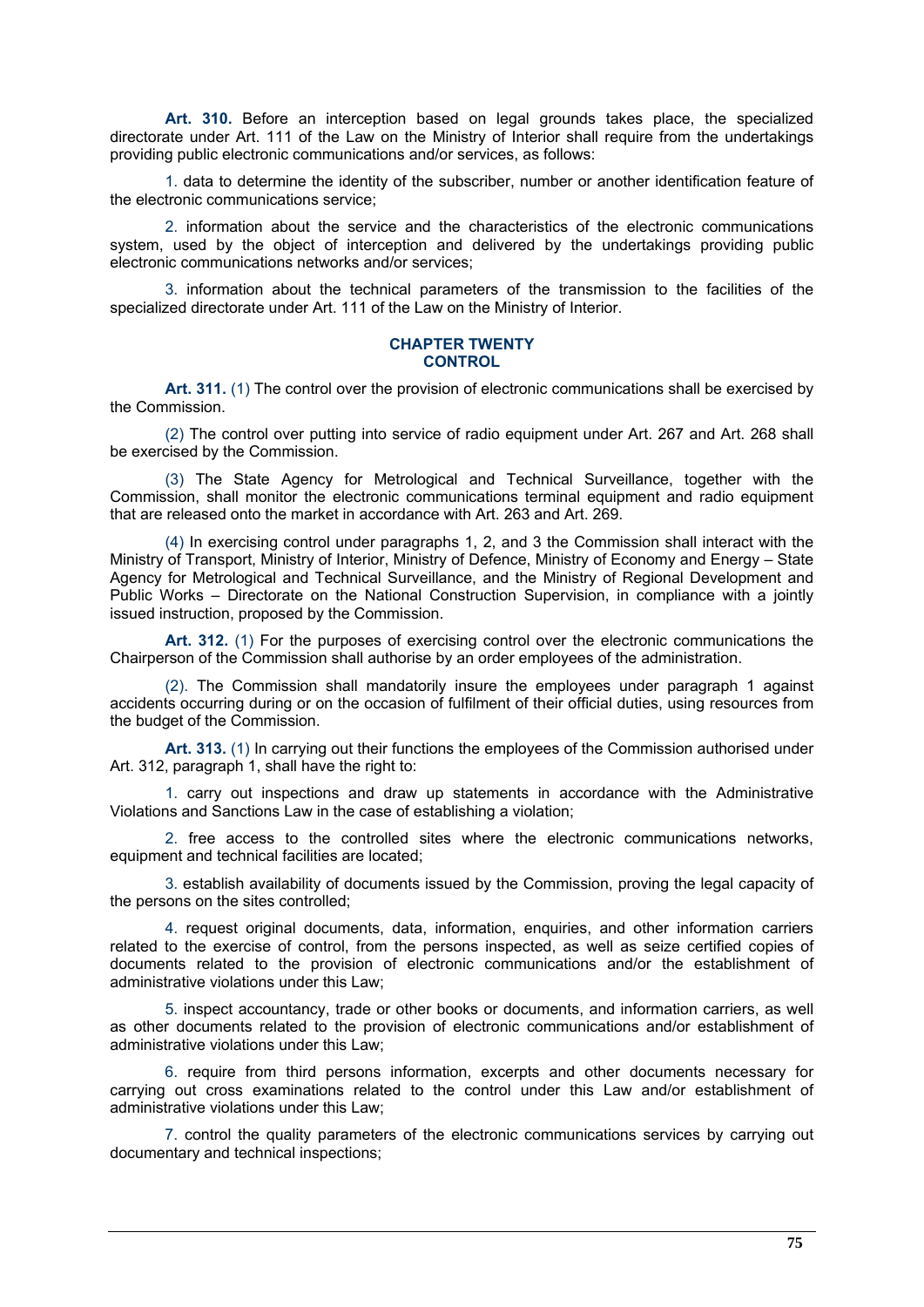8. inspect, in compliance with the rules and procedures stipulated in the Penal Procedure Code, premises used by the persons for the purpose of providing electronic communications, as well as premises containing proof of committing administrative violations.

9. issue a direction for the undertakings to eliminate, within the period set by the Commission, the lack of conformity with this Law as regards deviations of the technical parameters of the electronic communications networks and equipment from certain assigned values related to their functioning. The failure to comply with the directions within that period shall be considered an administrative violation under the Administrative Violations and Sanctions Law.

(2) In the cases of inspection of premises under paragraph 1, item 8, used for residential purposes, the inspections shall be carried out by the employees authorised under Art. 312, paragraph 1, together with the bodies of the Ministry of Interior.

**Art. 314.** (1) Upon establishing violations, the authorised employees under Art. 312, paragraph 1 shall seize and retain material evidence, related to establishment of the violation under Art. 41 of the Administrative Violations and Sanctions Law.

(2) The material evidence seized shall be subject to confiscation in favour of the state by a penal decree under Art. 20 and 21 of the Administrative Violations and Sanctions Law for present *corpus delicti* under the said law.

(3) The possessions seized in favour of the state shall be stored in premises specially designated for that purpose until the expiration of one year from the enactment of the resolution, the penal decree or court decision confirming it.

(4) In case the legal grounds for the seizure of the material evidence under paragraph 2 stop to exist, the said evidence shall be returned to its owners, after a request addressed to the Chairperson of the Commission.

**Art. 315.** (1) Upon the expiration of the term under Art. 314, paragraph 3, the possessions seized shall be subject to:

1. granting them without payment, in whole, or in parts thereof that can be used, without violating the laws and working standards in the country, to bodies of the state administration and local self-government, educational establishments – for educational purposes, hospitals and other organisations with social functions;

2. destruction.

(2) The procedure for granting and destruction of the possessions seized in favour of the state shall be stipulated in an ordinance of the Council of Ministers, proposed by the Commission.

**Art. 316.** In fulfilment of their official duties the employees authorised under Art. 312, paragraph 1, shall be obligated:

1. to identify themselves by means of an official card;

2. to maintain the confidentiality of the circumstances and facts which have become known to them during or on occasion of the fulfilment of their official duties.

**Art. 317.** (1) The procedure and the way of using and storing the documents and materials seized under Art. 314, as well as the organisation of the control over the electronic communications activities shall be determined by a decision of the Commission.

(2) The Chairperson of the Commission shall appoint the employees of the administration who will be in charge of the storage and use of the documents and materials seized.

(3) The employees under paragraph 2 and under Art. 316 shall sign a declaration form related to their duties, explicitly stating their liability in case of failure to fulfil these duties.

**Art. 318.** (1) The Commission may issue decisions suspending the provision of electronic communications, carried out in violation of the Law, or the rights of use for individually assigned scarce resource until the violations are remedied.

(2) The decision under paragraph 1 may impose a compulsory administrative measure, until the violations are remedied, for closing of sites and/or facilities, having served for the provision of electronic communications, carried out in violation of the Law, the secondary legislation, the applicable requirements under Art. 73 and/or specific obligations, or rights of use for an individually assigned scarce resource.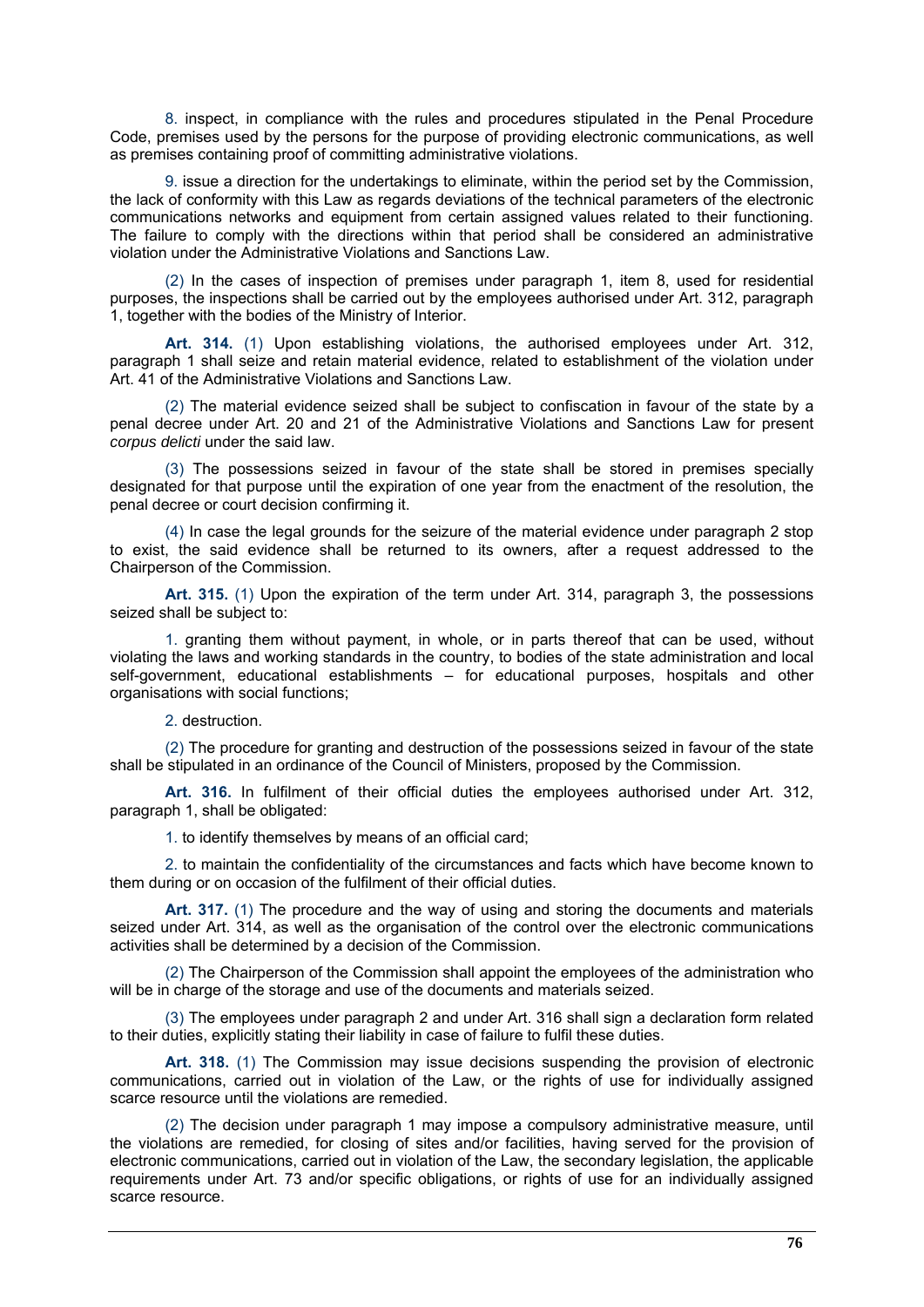**Art. 319.** (1) The Commission shall annually prepare a plan for control over the undertakings providing public electronic communications networks and/or services for compliance with the applicable requirements under Art. 73 and/or specific obligations or rights of use for an individually assigned scarce resource.

(2) The Commission shall undertake inspections on written signals for violations of the Law, the secondary legislation, the applicable requirements under Art. 73 and/or specific obligations or rights of use for an individually assigned scarce resource.

**Art. 320.** The Commission, in its annual report under Art. 38, paragraph 1, shall prepare an analysis of the results from the control exercised and shall propose, in compliance with the best European practices, measures to improve control efficiency and also preventive measures to reduce potential violations in the provision of electronic communications.

**Art. 321.** The control under Art. 274, paragraph 1, shall be exercised by the specialized directorate under Art. 113 of the Law on the Ministry of Interior.

**Art. 322.** The employees under Art. 321 shall have the right to:

1. carry out inspections and, in case of an established violation, draw up a statement under the Administrative Violations and Sanctions Law;

2. free access to the sites which accommodate radio equipment or devices under Art. 274, paragraph 1;

3. require from the inspected persons original documents, data, enquiries and other information carriers, related to the exercise of control;

4. require from third persons, information, excerpts and other documents necessary for exercising control.

**Art. 323.** (1) In case of a violation established under Art. 335, the employees under Art. 321 shall be authorised to seize and retain material evidence, related to establishment of the violation.

(2) The material evidence seized shall be confiscated in favour of the state under Art. 20 and 21 of the Administrative Violations and Sanctions Law.

(3) The possessions confiscated in favour of the state shall be stored in premises specially designated for that purpose until the act that decrees the confiscation or the court decision confirming it, has become effective.

(4) Where the penal decree, on the grounds of which the material evidence has been seized, is withdrawn, the said evidence shall be returned to its owners.

(5) After the act or court decision under paragraph 3 has come into force, the confiscated possessions:

1. shall be used gratuitously by the bodies of the Ministry of Interior and the Ministry of Defence, upon their request;

2. shall be destroyed on the basis of an order by the Minister of Interior.

### **CHAPTER TWENTY ONE ADMINISTRATIVE PENAL PROVISIONS**

**Art. 324.** (1) Whoever provides public electronic communications networks and/or services, for the provision of which a right of use must be granted for an individually assigned scarce resource, without having this right of use, or whoever continues to provide electronic communications after expiry or termination or withdrawal of the right of use granted, in case the act does not constitute a crime, shall be liable to a fine of not less than BGN 30,000 and not more than BGN 300,000.

(2) Whoever provides private electronic communications, for the provision of which a right of use must be granted for an individually assigned scarce resource, without having this right of use, or whoever continues to provide electronic communications after expiry or termination or withdrawal of the right of use granted, in case the act does not constitute a crime, shall be liable to a fine of not less than BGN 5,000 and not more than BGN 50,000.

(3) Whoever provides public electronic communications networks and/or services, for the provision of which a temporary right of use must be granted for an individually assigned scarce resource, without having this right of use, or whoever continues to provide electronic communications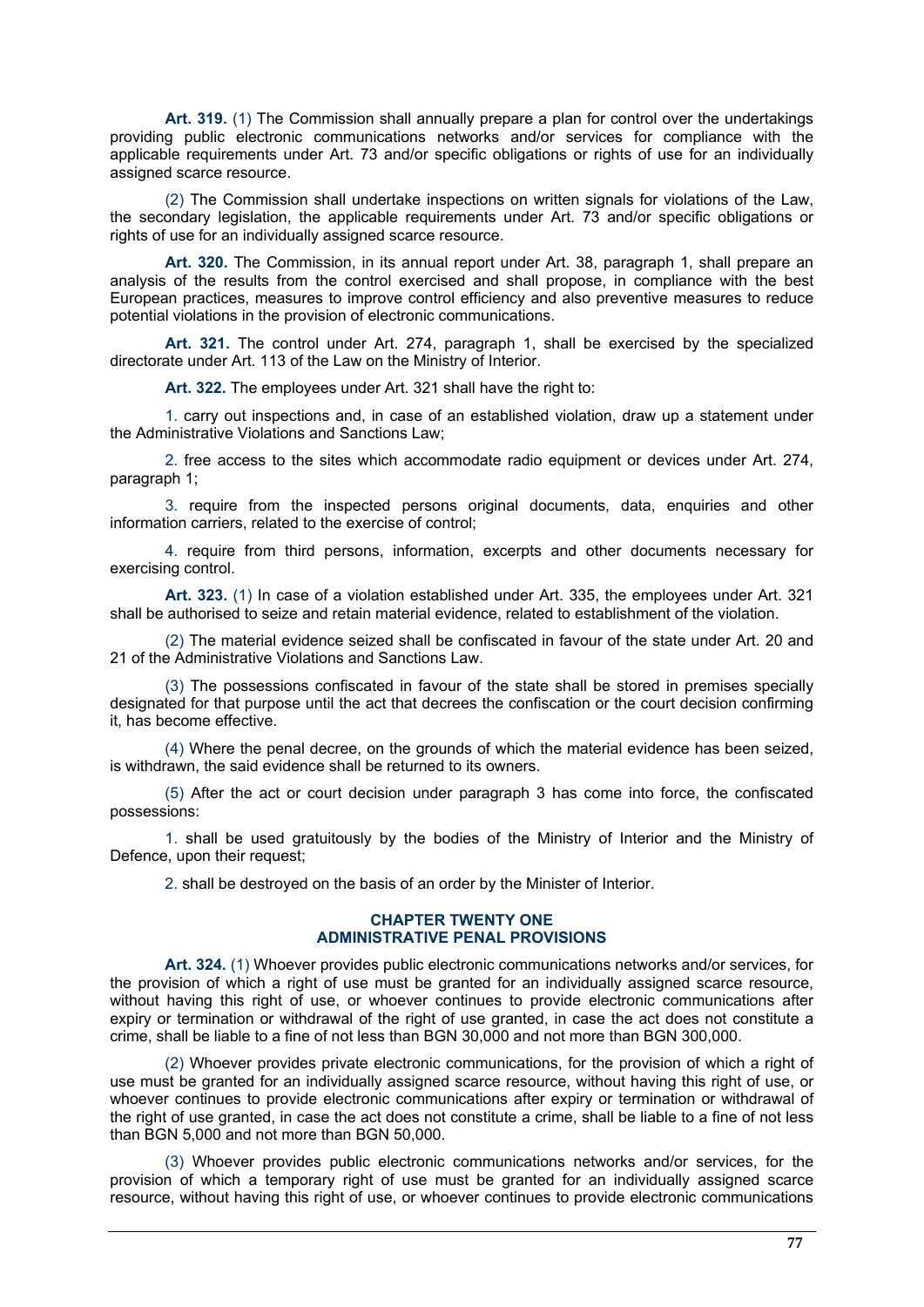after expiry or termination or withdrawal of the temporary right of use granted, in case the act does not constitute a crime, shall be liable to a fine of not less than BGN 30,000 and not more than BGN 300,000.

(4) Whoever provides private electronic communications, for the provision of which a temporary right of use must be granted for an individually assigned scarce resource, without having this right of use, or whoever continues to provide electronic communications after expiry or termination or withdrawal of the temporary right of use granted, in case the act does not constitute a crime, shall be liable to a fine of not less than BGN 5,000 and not more than BGN 50,000.

(5) Whoever provides public electronic communications networks and/or services, included on the list under Art. 72, determined by the Commission, without having submitted a notification under Art. 66 to the Commission, shall be liable to a fine of not less than BGN 3,000 and not more than BGN 15,000.

(6). Whoever provides interconnection with or access to the network of an undertaking providing public electronic communications services in violation of the law, aiming to provide electronic communications for commercial purposes, shall be liable to a fine of not less than BGN 3,000 and not more than BGN 15,000.

(7) For repeated violations under paragraphs 1 to 5 the administrative penal body shall be able, by a penal decree, to deprive the violator from the right to provide the relevant electronic communications, for which it has been sanctioned, for a period of up to one year.

**Art. 325.** (1) Whoever provides public electronic communications networks and/or services, for the provision of which a right of use for an individually assigned scarce resource has been granted, and violates the conditions of the right of use, shall be liable to a fine of not less than BGN 10,000 and not more than BGN 100,000.

(2) Whoever provides private electronic communications, for the provision of which a right of use for an individually assigned scarce resource has been granted, and violates the conditions of the right of use, shall be liable to a fine of not less than BGN 1000 and not more than BGN 10,000.

**Art. 326.** An undertaking providing public electronic communications networks and/or services subject to a notification under Art. 66, which has violated any of the general requirements under Art. 73 and/or a specific obligation, shall be liable to a fine of not less than BGN 3,000 and not more than BGN 15,000.

**Art. 327.** (1) Whoever violates the rules of confidentiality of communications and related traffic data, sent over public electronic communications networks, in case the act does not constitute a crime, shall be liable to a fine of not less than BGN 1,000 and not more than BGN 10,000.

(2) An undertaking providing public electronic communications and/or services, which fails to fulfil the obligation for provision of conditions for interception of electronic communications, related to protecting national security and safeguarding public order, shall be liable to a property sanction of not less than BGN 10,000 and not more than BGN 100,000.

(3) An undertaking providing public electronic communications and/or services, which fails to fulfil the obligation for securing protection of personal data in the field of electronic communications, shall be liable to a property sanction of not less than BGN 1,000 and not more than BGN 10,000.

**Art. 328.** (1) Whoever interferes with or changes the content of communications of third persons in a public electronic communications network through the use of electronic communications equipment, in case the act does not constitute a crime, shall be liable to a fine of not less than BGN 200 and not more than BGN 2,000.

(2) Whoever, aiming to benefit themselves or others, use an electronic communications network on no legal grounds, as a result inflicting damage to the undertaking that runs the electronic communications network, or to a third person, in case the act does not constitute a crime, shall be liable to a fine of not less than BGN 1,000 and not more than BGN 10,000, the damages being subject to recovery by general claims procedure.

**Art. 329.** Whoever transmits false calls or misleading signs and/or signals for help, disaster, crash, accident or alert over a public electronic communications network, shall be liable to a fine of not less than BGN 2,000 and not more than BGN 20,000.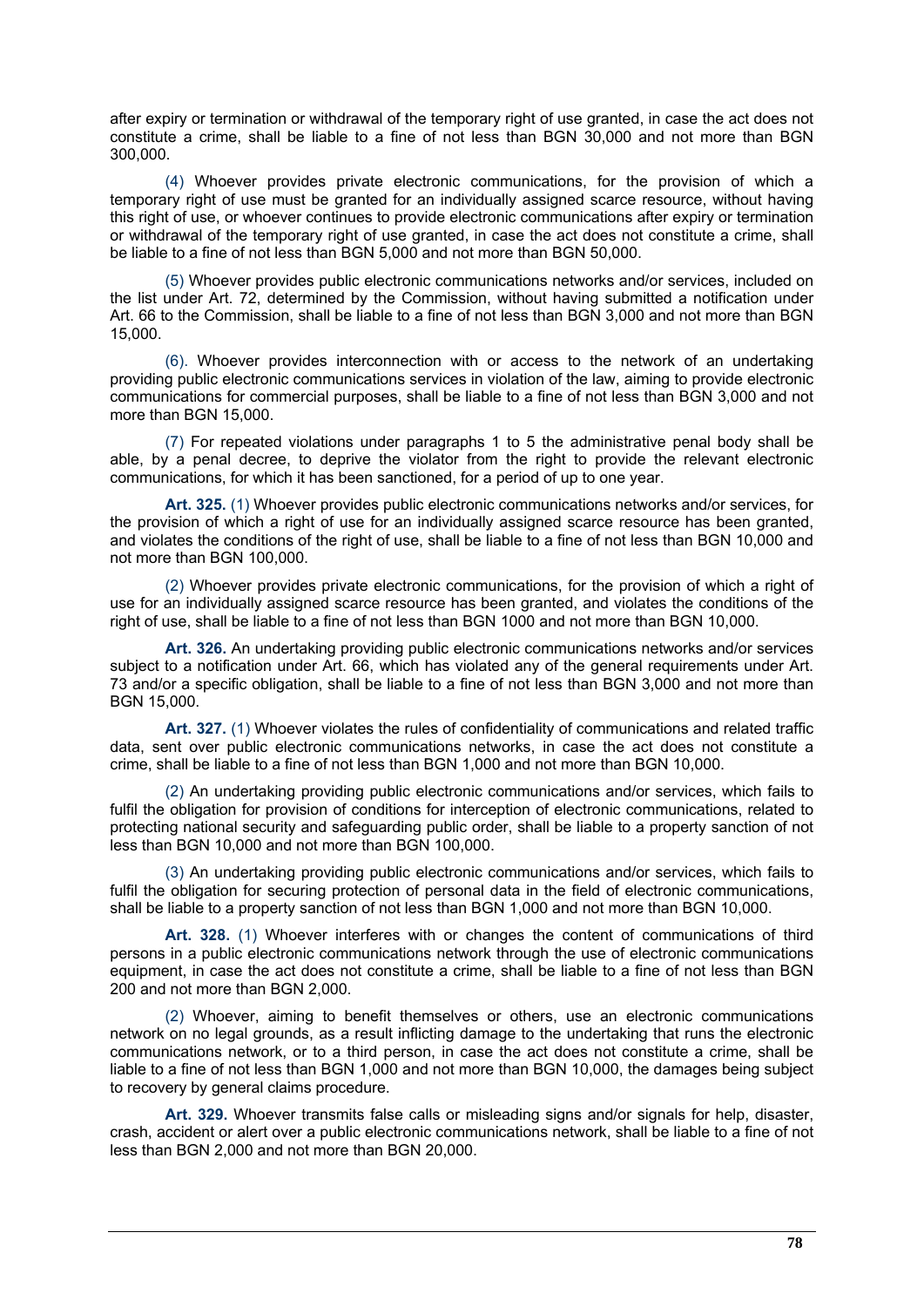**Art. 330.** Whoever puts into service radio equipment, for which a restriction has been introduced under Art. 267, in case the act does not constitute a crime, shall be liable to a fine of not less than BGN 5,000 and not more than BGN 15,000.

**Art. 331.** (1) Whoever, upon request of the Commission, does not provide information related to the enforcement of this Law or provides false, incomplete, incorrect information, or fails to provide it within the term specified in the request, shall be liable to a fine of not less than BGN 500 and not more than BGN 2,500.

(2) Whoever impedes the exercise of control under Art. 311 by the Commission shall be liable to a fine of not less than BGN 1,000 and not more than BGN 5,000.

(3) Whoever fails to comply with a decision of the Commission, which has come into force, shall be liable to a fine of not less than BGN 1,000 and not more than BGN 10,000.

(4) Whoever fails to comply with a decision of the Commission under Art. 61, which has come into force, shall be liable to a fine of not less than BGN 5,000 and not more than BGN 50,000.

(5) Whoever fails to comply with a decision of the Commission under Art. 240, which has come into force, shall be liable to a fine of not less than BGN 2,000 and not more than BGN 20,000.

(6) An undertaking providing public electronic communications and/or services, which does not provide the Commission with documents or provides false, incomplete, incorrect information, or fails to provide it within the term specified, when these documents and information are necessary for designation of an undertaking with significant market power, shall be liable to a fine of not less than BGN 5,000 and not more than BGN 50,000.

(7) An undertaking with significant market power that fails to comply with a decision of the Commission which has come into force and refers to its specific obligations as an undertaking with significant market power shall be liable to a property sanction of not less than BGN 100,000 and not more than BGN 1,000,000.

**Art. 332.** (1) Whoever fails to fulfil an obligation under Chapter Seventeen during the construction and expansion of public electronic communications networks shall be liable to a fine of not less than BGN 5,000 and not more than BGN 50,000.

(2) Whoever fails to fulfil an obligation under Chapter Seventeen during the construction and expansion of private electronic communications networks shall be liable to a fine of not less than BGN 1,000 and not more than BGN 10,000.

**Art. 333.** The persons under Art. 312, paragraph 1, who disclose, submit, publish, use or circulate in any other way, data and circumstances representing official secret, shall be liable to a fine of not less than BGN 500 and not more than BGN 5,000 and shall be divested of the right to occupy the respective position for a period of 6 months to one year.

**Art. 334.** A property sanction of not less than BGN 10,000 and more than BGN 100,000 shall be imposed for violation of Art. 301, paragraph 1.

**Art. 335.** A fine of not less than BGN 500 and not more than BGN 5,000 shall be imposed for violation of this Law and of the acts issued pursuant to it, where no other penalty is stipulated.

**Art. 336.** For the violations under Art. 324, paragraph 1-6, Art. 325, Art. 327, paragraph 1, Art. 328, Art. 330, Art. 331, paragraph 1 to 5, and Art. 335, committed by legal persons or sole traders, property sanctions of the sizes of the stipulated fines shall apply.

**Art. 337.** (1) Upon establishing the violations under Art. 324 – Art. 335, the employees authorised under Art. 312, paragraph 1, shall draw up statements in accordance with the Administrative Violations and Sanctions Law.

(2) On the grounds of the statements of establishment under paragraph 1 the Chairperson of the Commission, or a person explicitly authorised by him/her – a member of the Commission, shall issue penal decrees or motivated resolutions for termination of the administrative penal proceedings.

(3) The establishment of the violations, the issuance, the appeal and the fulfilment of the penal decrees shall be carried out in accordance with the Administrative Violations and Sanctions Law.

**Art. 338.** Whoever provides public electronic communications and does not notify the Commission of changes in any of the circumstances, referred to in the documents under Art. 83, paragraph 2, items 1 and 3, within 30 days of the change, shall be liable to a fine of not less than BGN 2,000 and not more than BGN 6,000.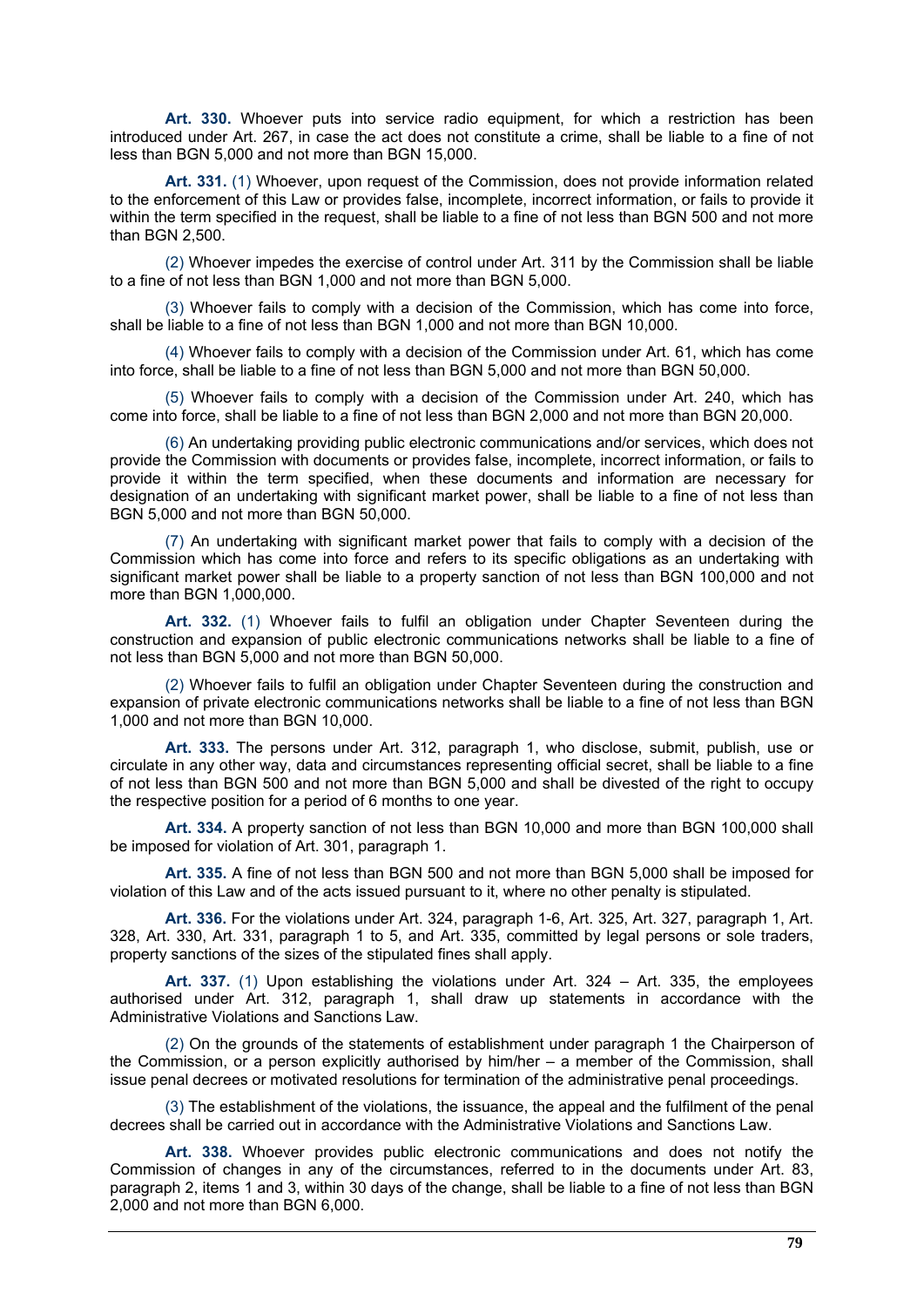**Art. 339.** (1) A member of the expert committee under Art. 99, paragraph 1 who does not declare in writing before the Commission, the existence of a significant commercial, financial or other business interest, which he/she and/or other persons economically related to either him/her or members of his/her family, hold in the selection of a given candidate to be granted a right of use for an individually assigned scarce resource, shall be liable to a fine of not less than BGN 1,000 and not more than BGN 5,000.

(2) A member of the expert committee under Art. 99, paragraph 1, appointed at managing bodies of a candidate, who has won in a contest or auction a right of use for an individually assigned scarce resource, up to one year as of the date of granting the right of use, shall be liable to a fine of not less than BGN 3,000 and not more than BGN 8,000.

(3) A member of the expert committee under Art. 99, paragraph 1 who is revealed to have provided false data in his/her declaration under Art. 99, paragraph 4, in case the act does not constitute a crime, shall be liable to a fine of not less than BGN 500 not more than BGN 2,000.

**Art. 340.** A fine of not less than BGN 5,000 and not more than BGN 10,000 shall be imposed for violations under Art. 261, paragraph 5.

**Art. 341.** Property sanctions of not less than BGN 500 and not more than BGN 5,000 shall be imposed for violations under Art. 282, paragraph 1, committed by undertakings providing public electronic communications networks, registered under this Law.

**Art. 342.** (1) Whoever produces or imports radio equipment or electronic communications terminal equipment under Art. 274, paragraph 1, without having registered it with the specialized directorate under Art. 113 of the Law on the Ministry of Interior, shall be liable to a fine of not less than BGN 2,000 not more than BGN 5, 000.

(2) When the violation under paragraph 1 is committed by a legal person or a sole trader, a property sanction shall be imposed of not less than BGN 5,000 and not more than BGN 10,000.

(3) When the violation under paragraph 1 is repeated, a doubled fine or property sanction shall be imposed in addition to the first one.

**Art. 343.** Whoever does not provide information under Art. 272 shall be liable to a fine of not less than BGN 500 and not more than BGN 1,000.

**Art. 344.** (1) Upon the establishment of violations under Art. 342, the employees under Art. 321 shall draw up statements in accordance with the Administrative Violations and Sanctions Law.

(2) On the basis of the statements of establishment under paragraph 1, the Minister of Interior, or a person explicitly authorised by him/her, shall issue penal decrees or motivated resolutions for termination of the administrative penal proceedings.

(3) The establishment of violations, the issuance, appeal and fulfilment of penal decrees shall be carried out in accordance with the Administrative Violations and Sanctions Law.

# **ADDITIONAL PROVISIONS**

§ 1. For the purposes of this Law:

1. 'Subscriber' shall mean a natural or legal person, party to a contract with an undertaking providing public electronic communications services.

2. 'Local loop' shall mean the physical circuit - a twisted metallic pair which connects a termination point of a public fixed telephone network at the subscriber's premises to the main distribution frame.

3. 'Address' shall mean a sequence of digits and/or symbols, used for the identifying of a given element or termination point of an electronic communications network during routing, excluding an Internet address.

4. 'Interconnection' shall mean physical and/or logical linking of public electronic communications networks, used by the same or a different undertaking in order to allow the users of one undertaking to communicate with the users of the same or another undertaking, or to have access to services provided by another undertaking. Services may be provided by the parties involved or by other parties who have access to the network. Interconnection is a specific type of access, implemented between enterprises providing electronic communications through public electronic communications networks.

5. 'Harmful interference' shall mean any electromagnetic phenomenon, which can degrade the technical parameters of a radio facility and/or the quality of services, provided over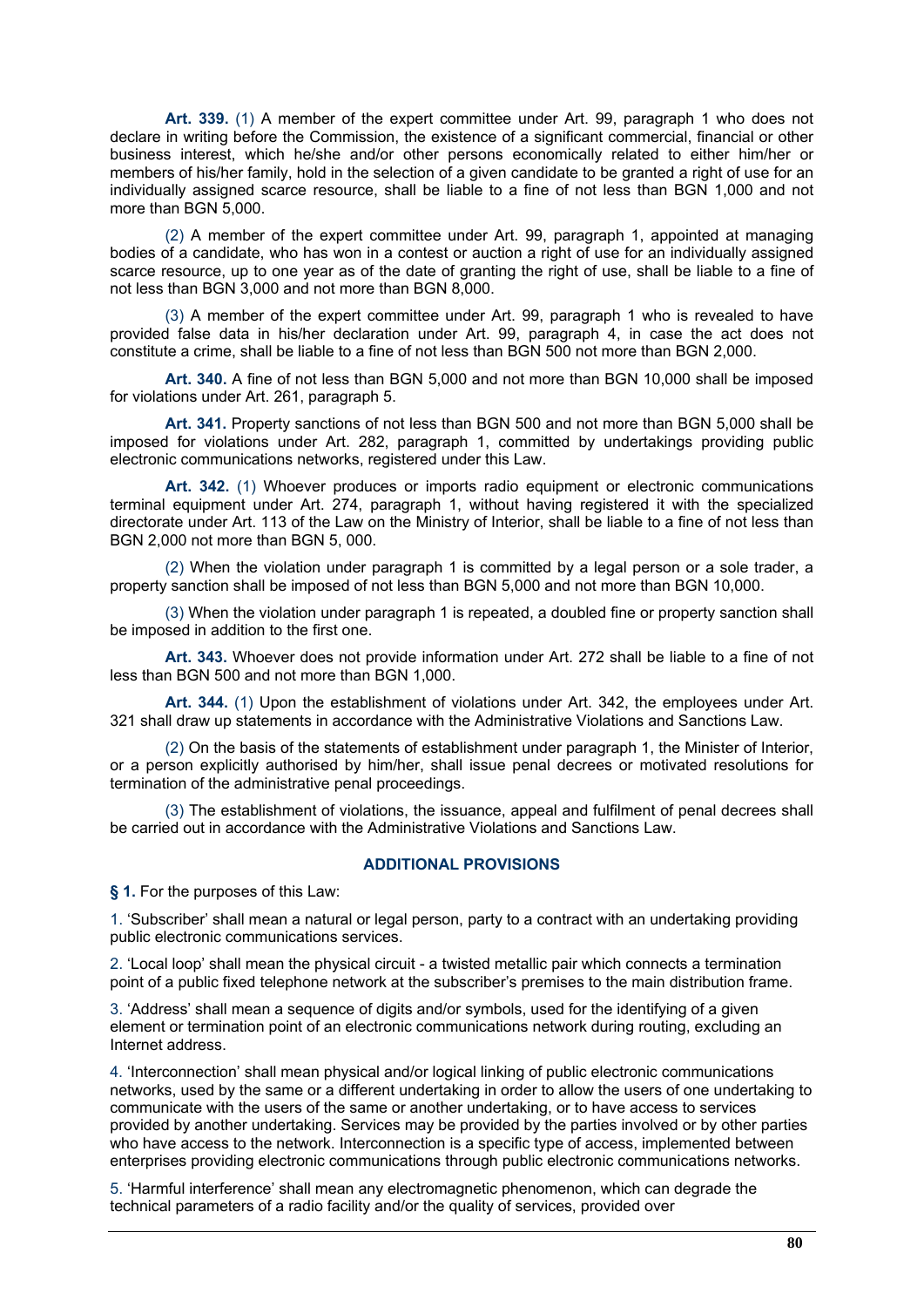radiocommunications networks, or can endanger the functioning of radionavigation service, whose work is related to people's safety or to national security. The phenomenon can be electromagnetic noise, an unsolicited signal or a change in the parameters or characteristics of the transmission medium.

6. 'Geographic number' shall mean a number from the National Numbering Plan where part of its digit structure contains geographic significance used for routing calls to the physical location of the network termination point of the electronic communications network.

7. 'Location data' shall mean various sorts of data, processed in an electronic communications network, which show the geographic location of the electronic communications terminal equipment of a user of a public electronic communications service.

8. 'Access' shall mean the provision of accessibility to facilities and/or services to another undertaking, under defined conditions for the provision of electronic communications services. This shall include access to electronic communications network elements and associated facilities, which may involve the connection of equipment, by fixed or non-fixed means (in particular, this includes access to the local loop and to facilities necessary to provide services over the local loop), access to physical infrastructure, including buildings, ducts, shafts, towers, masts and poles; access to the relevant software systems, including operational support systems; access to fixed and mobile networks, including for the purpose of roaming; access to conditional access systems for digital television services; access to virtual network services.

9. 'Member-State' shall mean any member-state of the European Union, as well as other states which are parties to the European Economic Area Agreement, and Switzerland.

10. 'Electromagnetic compatibility' shall mean the capacity of the equipment to perform satisfactorily in its working electromagnetic environment without causing harmful interference with any piece of equipment in the same electromagnetic environment.

11. 'Electronic mail' shall mean a means for communication which uses text, voice, audio information or graphics, that is transmitted over a public electronic communications network and can be stored in it or has been received at the terminal equipment of the recipient.

12. 'Electronic programme guide' shall mean a technical means or a technical solution which makes possible the selection of programmes, transmitted through digital television systems, by providing additional information about each channel and programme content.

13. 'Electronic communications infrastructure' shall mean a totality of all or some of the following elements: means for electronic communications, including lines, cable systems, poles, towers, masts, cables, wires and equipment, which are used to provide electronic communications, except for the electronic communications terminal equipment.

14. 'Electronic communications facilities' shall mean various electronic communications equipment and related technical means, including antennas.

15. 'Electronic communications network' shall mean a totality of transmission facilities and, where necessary, switching and routing equipment, and other resources, which serve to transmit signals over wires, radio, optic or other electromagnetic means, including satellite networks, fixed (with channel or package switching, including Internet) and mobile land networks, electricity distribution networks, when they are used to transmit signals, networks used for radio and television broadcasting, and cable electronic communications networks for broadcasting of radio and television programmes, irrespective of the type of transmitted information.

16. 'Private electronic communications' shall mean the provision of electronic communications in a non-commercial manner. Private use is present when the network is not used as a means to provide electronic communications services.

17. 'Electronic communications service' shall mean a service, usually provided against remuneration, which consists wholly or mainly in conveyance of signals over electronic communications networks, including transmission services, provided through broadcasting networks, excluding services, related to content and/or the control over it. It does not include information society services, which do not consist wholly or mainly in the conveyance of signals over electronic communications networks.

18. 'Public interest protection' shall mean the protection of the citizens' dignity, justice and civil rights, and freedoms, as recognised by legislation, as well as the guarantee of security, defence and public order of the country, and the provision of conditions for the successful use of scarce resources and for encouraging effective competition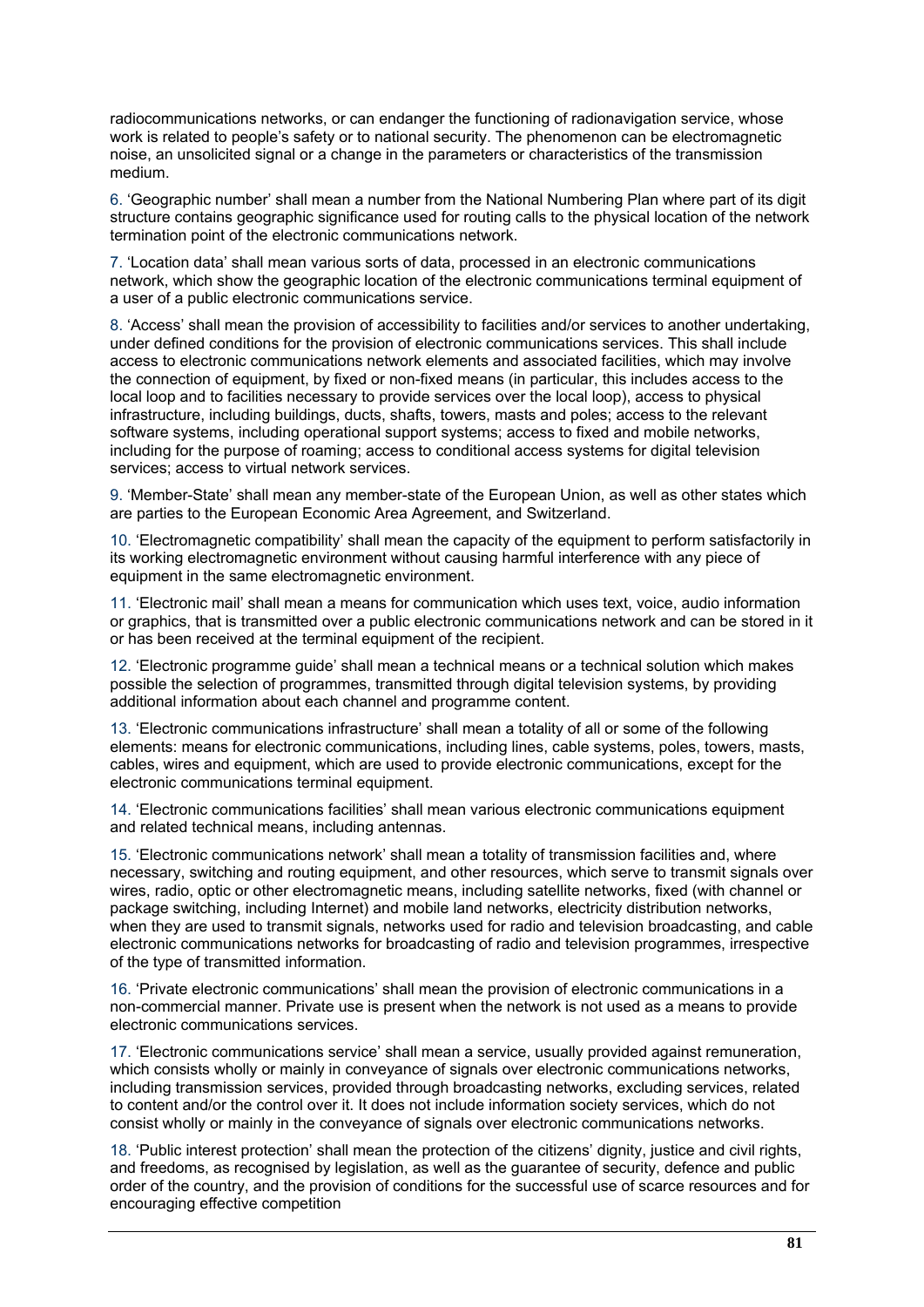19. 'Calling line identification' shall mean a function of the network where a called terminal is notified of the address from which the call has originated before exchange of information takes place.

20. 'Connected line identification' shall mean a function of the network where a calling terminal is notified of the address to which the call has been connected upon establishment of the connection.

21. 'Name' shall mean a sequence of letters, digits and/or symbols which identifies a definite element of a network and allows access to services, except for an Internet name.

22. 'Internet' shall mean a system of interconnected networks using Internet Protocol which allows them to function as an independent virtual network.

23. 'Interface' shall mean an electric, electronic, electromagnetic or optic system, including or not software and enabling interconnectivity or exchange of signals among devices, connected through it, while observing the respective technical specifications.

24. 'Application programme interface (API) shall mean the software interface between programme applications, provided by the producer and/or distributor of radio and television programmes, as well as the opportunities for the enhanced equipment to provide digital radio and television services.

25. 'Intelligent network services' shall mean services, provided through electronic communications networks of architecture which offers flexibility for the introduction of new options and services, including those managed by the user.

26. 'End-user' shall mean a user who does not provide public communications networks or public electronic communications services.

27. 'Network termination point' (NTP) shall mean the physical point at which the subscriber is provided with access to a public electronic communications network. In the case of networks involving switching or routing, NTP is identified by means of a specific network address, which may be linked to a subscriber number or name.

28. 'Electronic communications terminal equipment' shall mean products or parts thereof, used to connect to the interfaces of the public electronic communications networks.

29. 'Cryptographic key' shall mean a series of symbols that is used in an algorithm to generate cipher text (encryption) from plain text or vice versa – from cipher text into plain text (decryption).

30. 'Leased lines' shall mean electronic communications equipment through which a transparent transmission capacity between termination points of the electronic communications network is ensured, and which do not include switching on demand – commutation functions, controlled by the user as part of the provision of leased lines.

31. 'Routing' shall mean a process of determination of an alternative route or method for providing electronic communications between two points of one or more electronic communications networks.

32. 'Terrestrial analogue broadcasting' shall mean broadcasting from terrestrial radio transmitters of analogue radio and/or television signals to be received by the public.

33. 'Non-geographic number' shall mean a number from the National Numbering Plan whose digit structure does not contain geographic significance, for example numbers for mobile services, freephone, value-added services, etc.

34. 'Unbundled access to the local loop' shall mean provision of full unbundled access to the local loop and shared access to the local loop; it does not entail a change in ownership of the local loop;

35. 'Net costs' shall mean the difference between the costs of an undertaking, obligated to provide universal service, and the costs without obligation to provide universal service, plus the revenues from the provision of universal service and an account of the advantages resulting from the obligation to provide universal service.

36. 'Number' shall mean a sequence of decimal digits, which uniquely identifies a termination point in an electronic communications network. The number contains the information needed to route and/or charge a call to that termination point.

37. 'Numbering space' shall mean the full set of numbers, used in electronic communications.

38. 'Public pay telephone' shall mean a telephone available to the general public (a special apparatus), for the use of which the means of payment may include coins and/or credit/debit cards and/or pre-paid cards, including cards for use with dialling codes;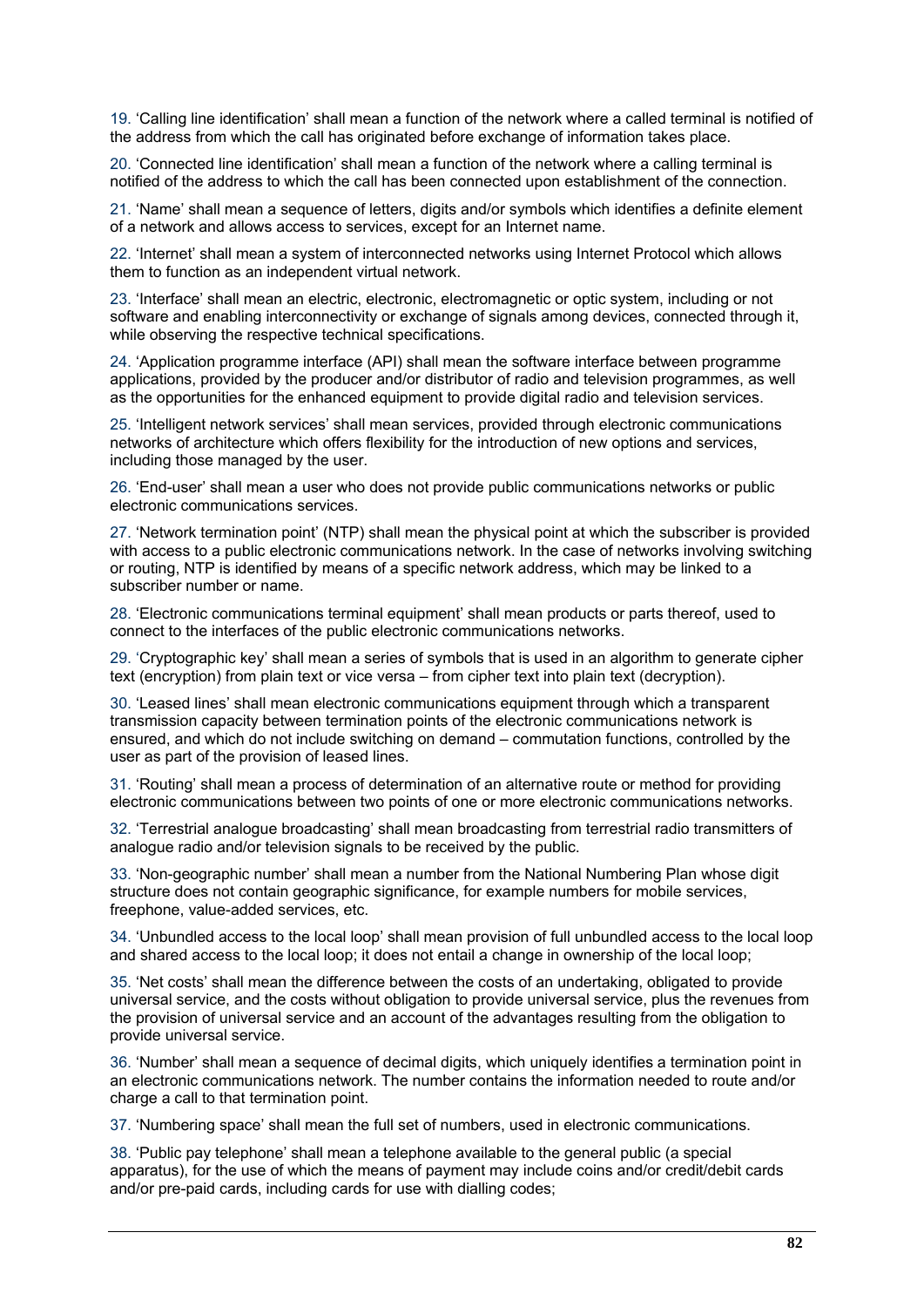39. 'Public electronic communications network' shall mean an electronic communications network, used wholly or partially for the provision of public electronic communications services and/or for the provision of electronic communications to an unlimited number of users for commercial purposes.

40. 'Public electronic communications services' shall mean electronic communications services available to the public.

41. 'Public telephone service' shall mean a public electronic communications service for real time transmission of voice and sound for originating and receiving national and international calls and access to emergency services through a number or numbers in a national or international numbering plan; in addition it may, include one or more of the following services: the provision of operator assistance, directory enquiry services, directories, provision of public pay telephones, provision of service under special terms, provision of special facilities for end-users with disabilities or with special social needs and/or the provision of non-geographic services;

42. "Interoperability of services" shall mean the capacity of electronic communications networks to interoperate effectively in order to ensure access for users to the services provided over these networks.

43. 'Scarce resource' shall mean a resource, limited due to natural phenomena or to technical reasons, such as the numbers from the National Numbering Plan, the radio-frequency spectrum in accordance with the National Frequency Spectrum Allocation Plan, and positions from the geostationary orbit, allocated to the Republic of Bulgaria by international agreements.

44. 'Provision of an electronic communications network' shall mean the construction, exploitation and provision of access to this network.

45. 'Retail market of services' shall mean a market for the provision of services to the end-users.

46. 'Wholesale market of services' shall mean a market where services are provided for third parties, which provide or intend to provide services to end-users.

47. 'Call' shall mean a connection, set up by means of a public telephone service, allowing for bidirectional communications in real time.

48. 'Repeated violation' shall mean a violation, committed within one year from entry into force of the penal decree which has imposed a sanction for the same type of violation.

49. 'User' shall mean a legal or natural person, using or having declared intent to use a public electronic communications service.

50. 'Undertaking providing public electronic communications networks and/or services' shall mean any natural person – sole trader, or any legal person, who provides electronic communications for commercial purposes in accordance with the provisions laid down in this Law.

51. 'Undertaking with significant market power' shall mean an undertaking that independently or together with other undertakings, enjoys a dominant position, i.e. a position of economic power which allows it to behave to a considerable extent independently from competitors, users, and end-users.

52. 'Interception' shall mean an activity of obtaining access to and provision of the electronic communications of a given subscriber, as well as the data related to his calls, to the competent authorities under Art. 20, paragraph 1 of the Special Surveillance Means Law, performed on the basis of legal permission.

53. 'Interception interface' shall mean an input-output software and technical means of an undertaking providing electronic communications, where access to the intercepted electronic communications or to data, related to the call, is provided. The intercepting interface can be in more than one fixed point.

54. 'Broadcasting' shall mean the emission by radiotransmitters of radio and/or television signals, intended for reception by an unlimited number of users.

55. 'Radio service' shall mean a combination of technical and organisational rules during the transmission, emission and/or reception of communications through radio waves for different specific cases of providing electronic communications.

56. 'Radio equipment' shall mean a device or part thereof for the provision of electronic communications by means of the emission or emission and reception of radio waves, using the spectrum allocated for terrestrial or satellite radiocommunications.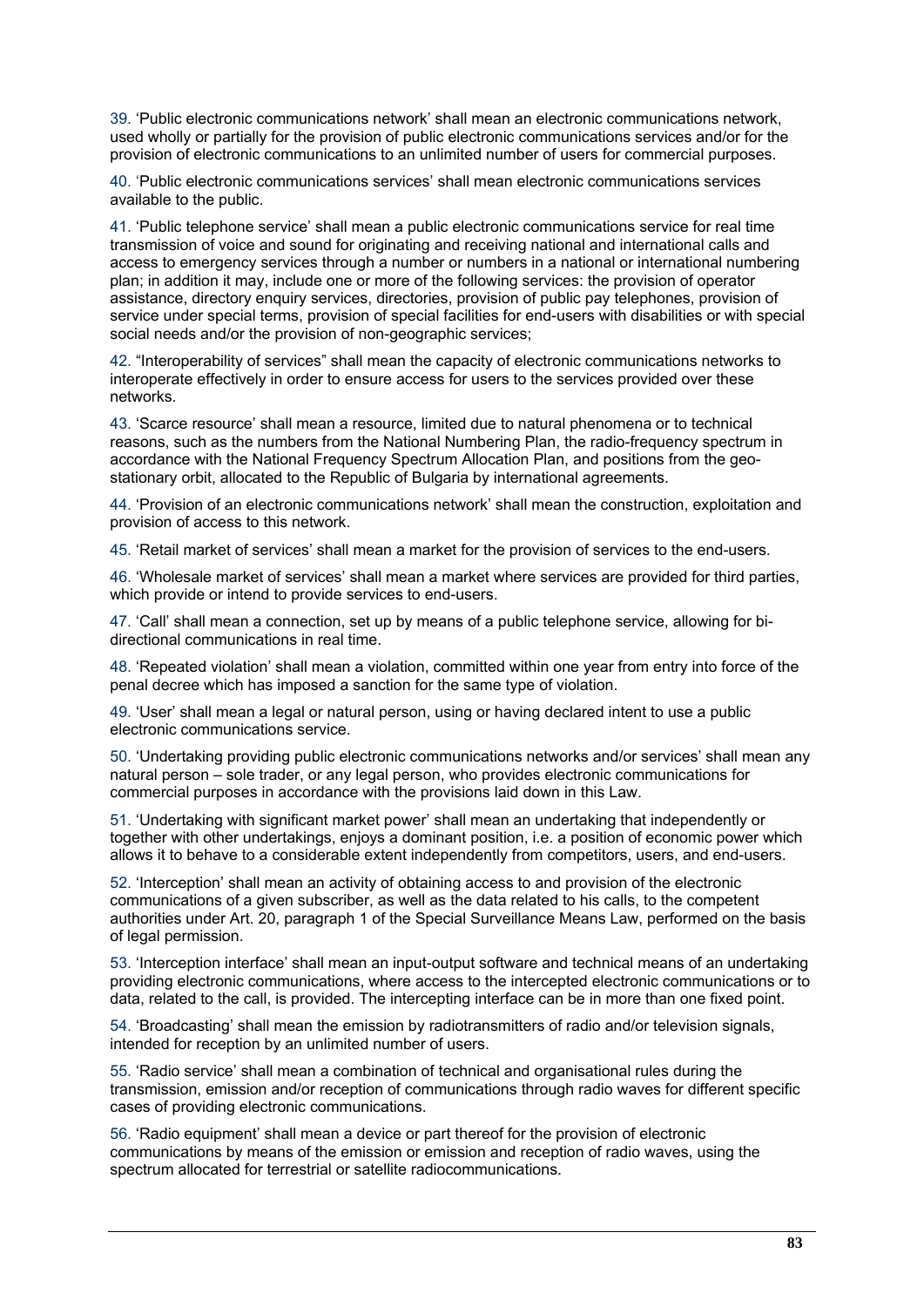57. 'Radio spectrum' shall mean a spectrum of frequencies within the radio-frequency range of 9 kHz to 3000 GHz; radio waves are electromagnetic self-propagating waves in space.

58. 'Frequency band' shall mean a part of the radio-frequency spectrum, between two frequencies.

59. 'Cost-oriented prices' shall mean service prices which include the costs incurred for their provision, taking into account investments and investment risk, as well as an acceptable level of return on the capital invested.

60. 'Region' shall mean two or more adjacent settlements.

61. 'Roaming' shall mean a service in a mobile network, which allows for a subscriber of an undertaking providing public electronic communications services, over public mobile electronic networks, to use the main services provided by the undertaking, as well as, depending on the technical capacity, all of or some of the additional services and calling regimes, in the networks of another undertaking providing public electronic services, over public mobile electronic networks, without being a subscriber of the latter.

62. 'Full unbundled access to the local loop' shall mean provision of access to the local loop or local sub-loop by an undertaking obligated to provide the service, to another undertaking, by allowing the use of the full frequency spectrum of the twisted metallic pair.

63. 'Network security' shall mean the protection of electronic communications networks from unauthorised modification, destruction, or disclosure. This protection ensures that the network performs its functions correctly and without any harmful side-effects, related to the timely and reliable transmission of communications.

64. 'Systematic violation' shall be present when, within two years, three or more administrative violations of this Law or of the secondary legislation for its implementation, are committed.

65. 'Structural barriers to entry' shall mean barriers resulting from the factors such as necessary initial capital or demand and creating inequality among undertakings with significant market power and those now entering the market, thus preventing or deterring the entry of the latter.

66. 'Shared access to the local loop' shall mean the provision of access to the local loop or local subloop, by an undertaking, obligated to provide the service, to another undertaking by allowing the use of the non-voice band frequency spectrum of the twisted metallic pair. An undertaking, obligated to provide the service, continues to use the local loop to provide the public telephone service.

67. 'Collocation' shall mean the provision of physical space and technical means required for placing and connecting the relevant equipment by an undertaking obligated to provide the service to another undertaking.

68. 'Communication' shall mean any information, exchanged or transferred among a limited number of persons, through a public electronic communications service. This does not include information transferred as a part of broadcasting for the public over an electronic communications network, except when the information is related to a recipient - subscriber or user, who can be identified.

69. 'Substantial violation' shall mean a violation which prevents the achievement of the goals set in Art. 4 of this Law, as the result of which may occur or have occurred unfavourable consequences for the normal functioning of the electronic communications market.

70. 'Directory enquiry services' shall mean electronic communications services, enabling the calling end-user to obtain information about the telephone number of a subscriber through submitted data for individualisation of the subscriber – name, and if necessary, address.

71. 'Traffic data' shall mean data, processed for the purposes of transmitting a communication over an electronic communications network or needed for its billing.

72. 'Conditional access' shall mean a technical and/or organisational measure, whereby access to a protected service in an intelligible form is provided on the condition of prior individual permission.

73. 'Value added service' shall mean any service for which the user pays an additional price to the price for using the respective electronic communications service.

74. 'Emergency call services' shall mean free of charge electronic communications services for all end-users, enabling their access to the 'Emergency Medical Assistance', 'Police' and 'Fire and Accident Safety' services, also to the single European emergency call number "112".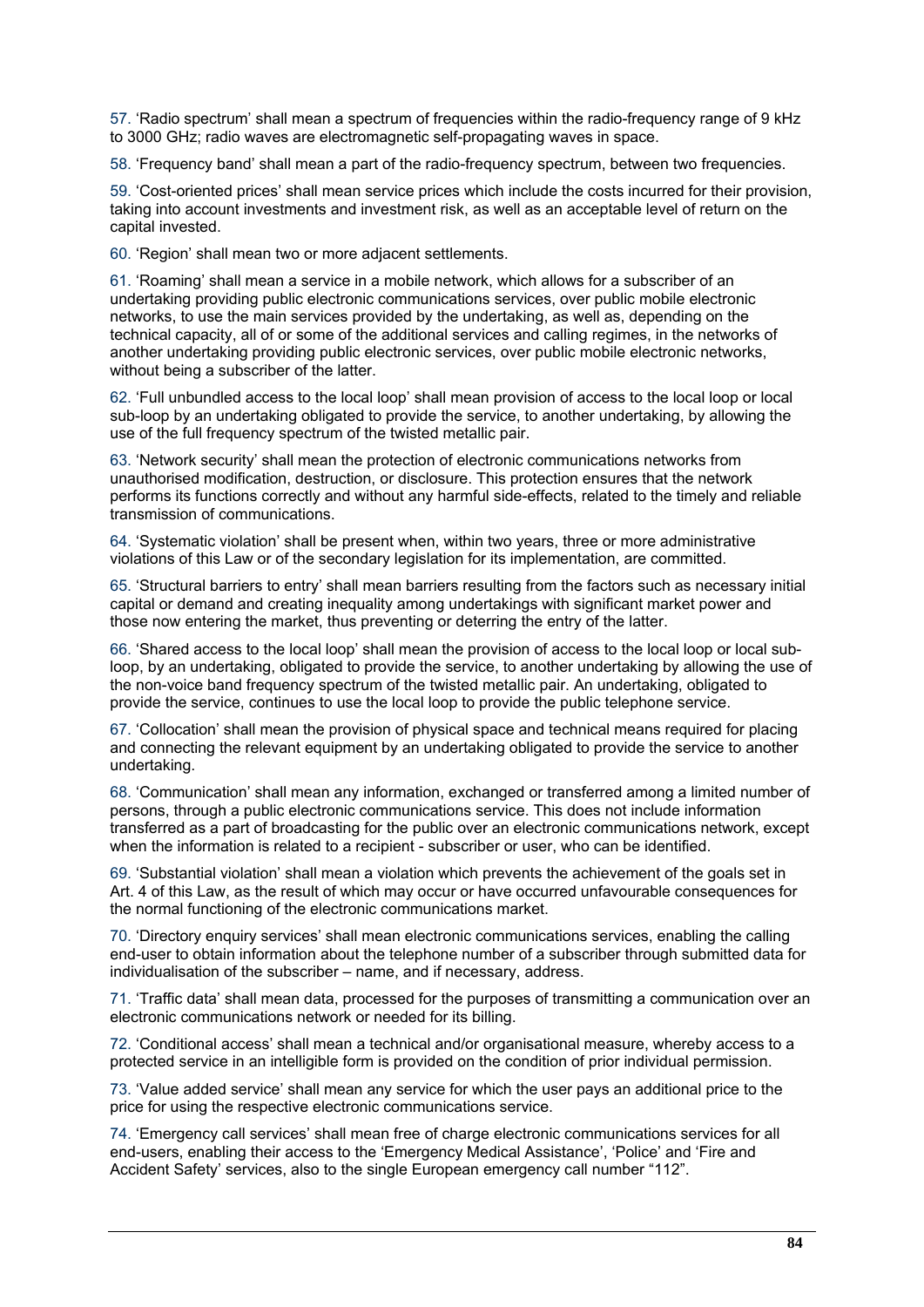75. 'Conditional access devices' and 'Information Society services' shall have the meaning applied in the European Convention on the legal protection of services, based on, or consisting of, conditional access (promulg. SG issue 62/2003).

76. 'Enhanced digital television equipment' shall mean set top boxes intended for connection to television sets or integrated digital television sets, able to receive digital interactive television services.

77. 'Fixed voice telephone service' shall mean a voice telephone service of definite quality, provided over a fixed telephone network, between fixed termination points of that network.

78. "Price squeeze" shall mean a situation of reducing competition, where a service provider cannot offer its users profitable services, which are already offered on the relevant market by the undertaking that has provided its network for this purpose at a very small margin between the wholesale and retail prices.

79. 'Price package' shall mean a package of two or more services, whose prices are different from the prices of each of the services in case they are offered outside the package.

80. 'Wide-screen television service' shall mean a television service that consists wholly or partially of programmes produced and cut to be displayed in a 16:9 format.

81. 'Legal or regulatory barriers to market entry' shall mean these barriers which are not based on economic conditions, but are the result of legislative, administrative or other state measures that partially restrict the potential competitors' access to the market or their likely future conduct.

#### **TRANSITIONAL AND FINAL PROVISIONS**

**§ 2.** The Law on Telecommunications (promulg. SG, issue 88/2003, amend. issues 19, 77, 88, 95, 99, and 105/2005, amend. issues 17, 29, 34, 51, 59, and 82/2006) is hereby superseded.

**§ 3.** (1) The undertakings which provide the service of radio and television broadcasting over cable electronic communications networks, shall distribute free of charge in real time the national and regional programmes of the Bulgarian National Television and the Bulgarian National Radio.

(2) The distribution of the programmes of the Bulgarian National Television and the Bulgarian National Radio over terrestrial digital broadcasting networks shall be carried out by the undertakings in accordance with a decision of the Electronic Media Council on the basis of a contract at prices, covering the costs related to this activity at normal profit as defined by the Corporate Income Tax Law.

(3) The Bulgarian Telecommunications Company AD shall be obligated to provide high-quality terrestrial analogue broadcasting and transmission of the programmes of the Bulgarian National Television and the Bulgarian National Radio on the basis of a contract at prices covering the costs related to this activity at normal profit as defined by the Corporate Income Tax Law.

§ 4. (1) The Law on Radio and Television shall be brought into compliance with this Law within 6 months of its entry into force.

(2) The Bulgarian Telecommunications Company shall be able to provide television programmes, licensed and/or registered under the procedures, stipulated in the Law on Radio and Television at the time of this law's adoption, as well as foreign programmes of foreign natural persons and legal persons, registered as traders in compliance with the legislation of a Member State of the European Union, or of another state – party to the European Economic Area Agreement, through its licence/permission granted for the provision of telecommunications over a telecommunications network for terrestrial digital broadcasting of television signals for a period and within a geographic area, specified in it.

(3) The Electronic Media Council shall, within 6 months of the entry into force of the amendments under paragraph 1, determine with a decision, two Bulgarian programmes, one of them being Channel One of the Bulgarian National Television, which shall be broadcasted over the network under paragraph 2 for the period and geographic area specified in the licence under paragraph 2.

§ 5. Rights of use for an individually assigned scarce resource – radio frequency spectrum for analogue terrestrial television broadcasting, shall be granted until December 31, 2008 for a maximum period of validity until December 31, 2012.

**§ 6.** (1) The obligation under Art. 134, paragraph 1, items 1 and 2 for fixed networks shall apply as of January 2009, and under Art. 134, paragraph 1, item 3 for mobile networks – as of January 1, 2007.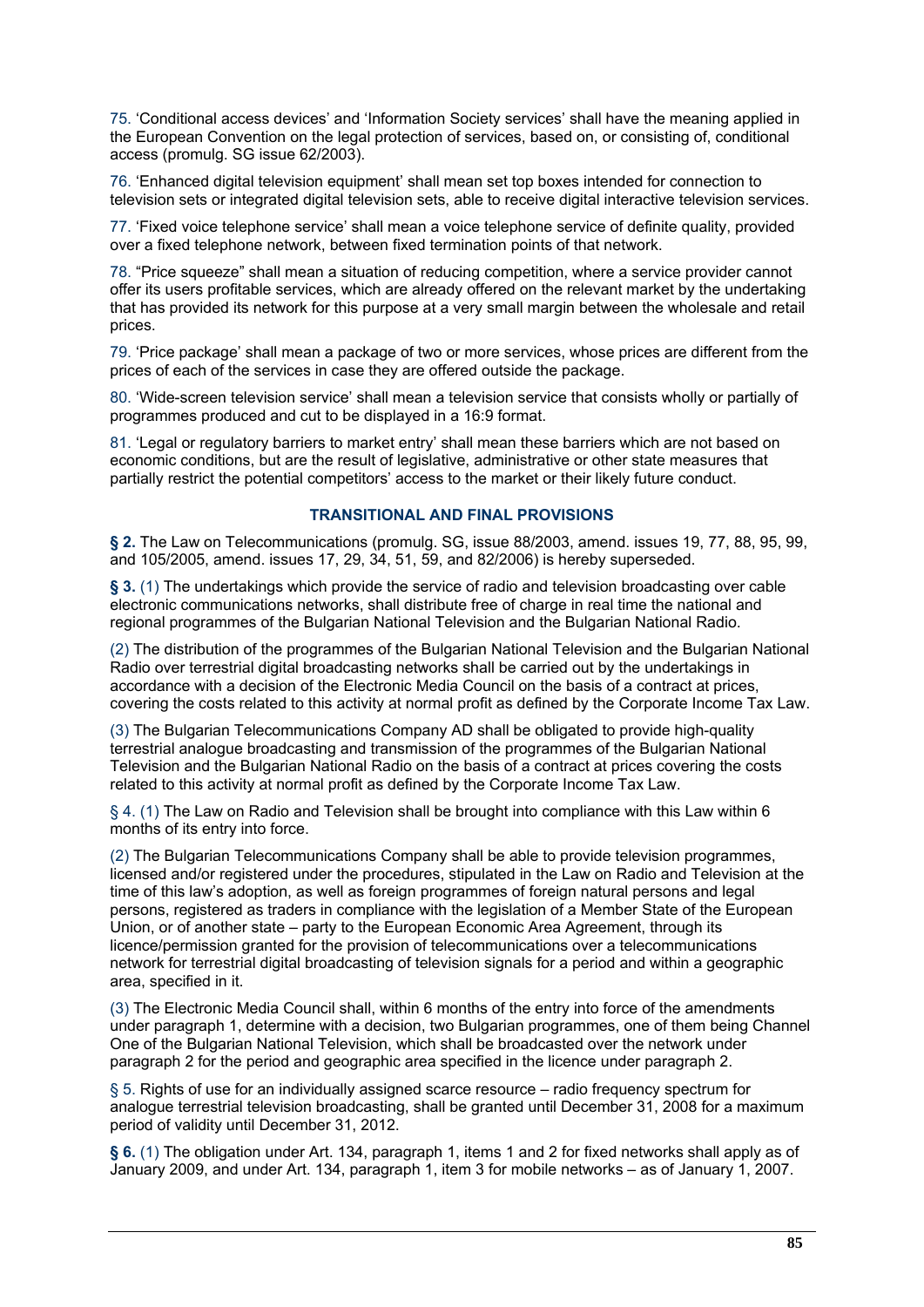(2) The provision under Art. 135, paragraph 1, item 2, shall not apply with regard to analogue telephones.

**§ 7.** The obligations of the operators with significant market power, imposed according to the Telecommunications Law, superseded by this Law, related to access and interconnection, collocation and shared use of premises and facilities, special access, access to the local loops, carrier selection, the provision of leased lines and the universal telecommunications service, shall apply until the entry into force of the Commission's decisions, imposing specific obligations on undertakings, designated as having significant power on the relevant market under this Law.

**§ 8.** The Members of the Communications Regulation Commission in office on the date of entry into force of this Law shall complete their mandates.

§ 9. (1) The operators, who on the date of this Law's entry into force, are involved in telecommunications activity on the basis of an individual licence or a registration under a general licence, and this Law stipulates that the provision of electronic communications is subject to submission of a notification, shall be registered automatically under Art. 33, paragraph 1, item 1 by the Commission, within six months of this Law's entry into force.

(2) The persons under paragraph 1 shall provide electronic communications until their entry into the register on the basis of their individual licence or in line with the conditions of the general licence, under which they have been registered.

(3) The operators who to the date of this Law's entry into force are involved in telecommunications activity on the basis of an individual licence, and this Law stipulates that the activity of providing electronic communications is related to granting of a right of use, the Commission shall grant automatically the relevant right of use within six months from this Law's entry into force. Until the granting of the right of use, the electronic communications shall be provided on the basis of the previously granted individual licences.

(4) In the case of a request submitted to the Commission within the period of six months under paragraphs 1 and 3 for the granting of supplementary scarce resource or for the amendment of the individual licence as regards the individually assigned scarce resource that has been granted, the Commission shall state its decision on the request, in compliance with the rules and within the term, stipulated in this Law, except when a competitive procedure is required.

(5) Annual licence fees owed by the operators for the individual licences under paragraphs 1 and 3 shall be paid at the amount and within the term, settled in the respective individual licences, until their expiry, in accordance with the period during which the licence-based activity has been performed.

(6) An administrative annual control fee under Art. 139, paragraph 2, item 1, shall be payable as of the entry into the register under Art. 33, paragraph 1, item 1, and the annual fee for use of an individually assigned scarce resource under Art. 140, paragraph 1 shall be payable in proportion to the term of use as stipulated in the right of use granted.

**§ 10.** The operators who freely carried out telecommunications activities under the conditions stipulated in the Telecommunications Law as superseded, and from whom this Law requires the submission of a notification, shall be obligated to submit a notification under Art. 66, to the Commission, within three months of this Law's entry into force.

**§ 11.** (1) The ongoing procedures for the granting of an individual licence, when the resource is scarce, and this Law stipulates that the provision of electronic communications requires the granting of a right of use, shall be completed in accordance with the provisions of this Law, while the applications submitted for granting of individual licences shall be considered applications as defined in Art. 83.

(2) Within 30 days of this Law's entry into force the applicants shall be obligated to bring their applications into compliance with the requirements under Art. 83.

(3) In the cases under paragraph 1, a fee under Art. 139, paragraph 2, item 4 shall not be charged.

**§ 12.** (1) The applications submitted to register under a general licence when this Law stipulates that the provision of electronic communications involves the submission of a notification, shall be considered notifications as defined in Art. 66.

(2) Within 30 days of this Law's entry into force the applicants shall be obligated to bring their notifications in compliance with the requirements under Art. 66.

**§ 13.** The provisions of Chapter Seventeen shall apply also to the electronic communications infrastructure, constructed before this Law's entry into force.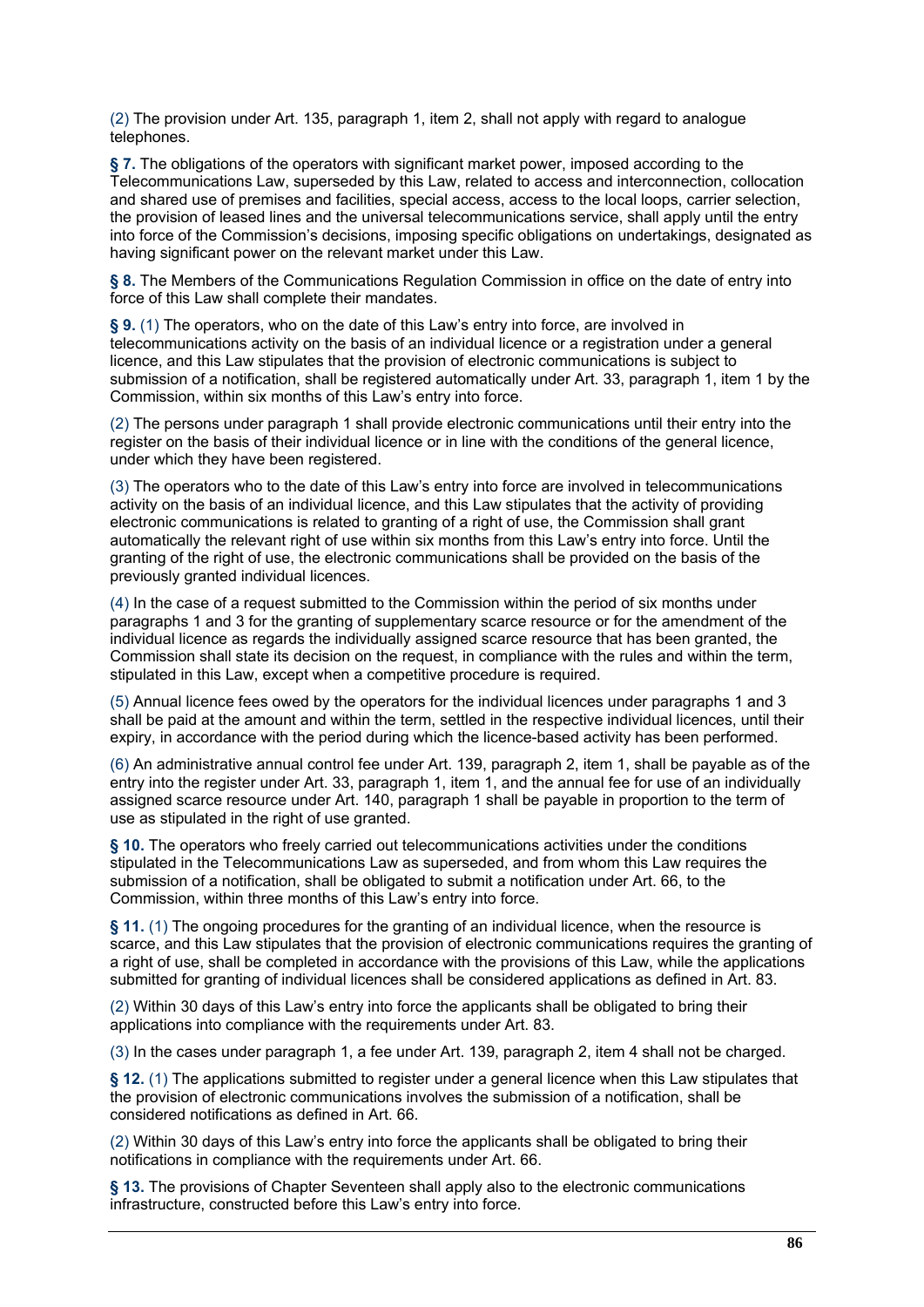**§ 14.** In the Law on the State Social Security Budget for 2007 (SG, issue 105/2006), Annex No. 1, line 59, the column, entitled "Name of economic activity", and in Annex No. 2, the word "telecommunications" shall be replaced with "electronic communications."

§ 15. In the Civil Aviation Law (promulg. SG issue 94/1972; amend. issue 30/1990; issue 16/1997;. No. 85 /1998; issue 12/2000; issues 34 and 111/2001; issues 52 and 70/2004, issues 88 and 102/2005, issues 30, 36, 37, 105 и 108/2006, issue 10/2007) Art. 16f shall be added as follows:

"**Art. 16f.** The Minister of Transport or an official authorised by him/her:

1. shall grant qualification certificates to the radio operators from the aeronautical mobile radio service and the aeronautical mobile-satellite radio service, shall grant permissions for the use of aircraft radio stations and keep public registers of the certificates and permissions granted.

2. shall carry out international coordination of radio frequencies and radio frequency bands, as well as of the technical characteristics of the radio equipment, which uses them for the radio service – aeronautical mobile, aeronautical mobile-satellite, aeronautical radionavigation and aeronautical radionavigation - satellite.

3. shall assign for use the allocated radio call signs for identification of the aircraft radio stations and shall keep a register in accordance with a procedure, laid down in an ordinance of the Minister of Transport, for the allocation of radio call signs in compliance with the requirements of the International Telecommunications Union.

**§ 16.** In the Value Added Tax Law (promulg. SG issue 63/2006, amend. issues 86, 105, and 108/2006) the following amendments shall be made:

1. In Art. 3, paragraph 5, item 1, letter "a", the word "telecommunications" shall be replaced with "electronic communications";

2. In Art. 21:

a) in paragraph 3, item 2, letter "h", the word "telecommunications" shall be replaced with "electronic communications";

b) in Art. 4 the words "provision of telecommunications" shall be replaced with "provision of electronic communications".

3. In § 1 of the additional provision item 13 shall be amended as follows:

"13. "Electronic communications services" shall be electronic communications services as defined in the Law on Electronic Communications. The electronic communications services shall also include transfer or cession of the right to use the capacity for conveyance, emission, transmission or reception or the provision of access to global information networks."

§ 17. In the Law on Access to and Disclosure of Documents, and Revealing Affiliation of Bulgarian citizens with the State Security and Intelligence Services of the Bulgarian People's Army (SG, issue 102/2006), in Art. 3, paragraph 2, item 11, the phrase "telecommunications operators" shall be replaced throughout the text with "undertakings providing electronic communications."

**§ 18.** In the Law on State Property (promulg., SG, issue 44/1996; amend. issue 104/1996, issue 55, 61, and 117/1997, issues 93 and 124/1998, issue 67/1999, issue 9, 12, 26, and 57/2000, issue 1 /2001, issue 38/2001 – Decision No. 7 of the Constitutional Court, dated 2001, amend. issue 45/2002, issue 63/2003, issues 24 and 93/2004, issue 32/2005, issue 17, 30, 36, 64, and 105/2006), in § 1of the additional provisions the word "telecommunications" shall be replaced with "electronic communications".

**§ 19.** In the Law on Electronic Commerce (promulg. SG, issue 51/2006; amend. issue 105/2006) the following amendments shall be made:

1. In Art. 1, paragraph 4, item 2, the word "telecommunications" shall be replaced with "electronic communications".

2. In Art. 13 the words "telecommunications" and "the telecommunications" shall be replaced throughout the text with "electronic communications".

3. In Art. 15 the words "telecommunications" shall be replaced with "electronic communications".

**§ 20.** In the Law on Consumer Protection (promulg. SG, issue 99/2005; amend. issue 30, 51, 53, 59, 105, and 108/2006, issue 31/2007) the following amendments shall be made: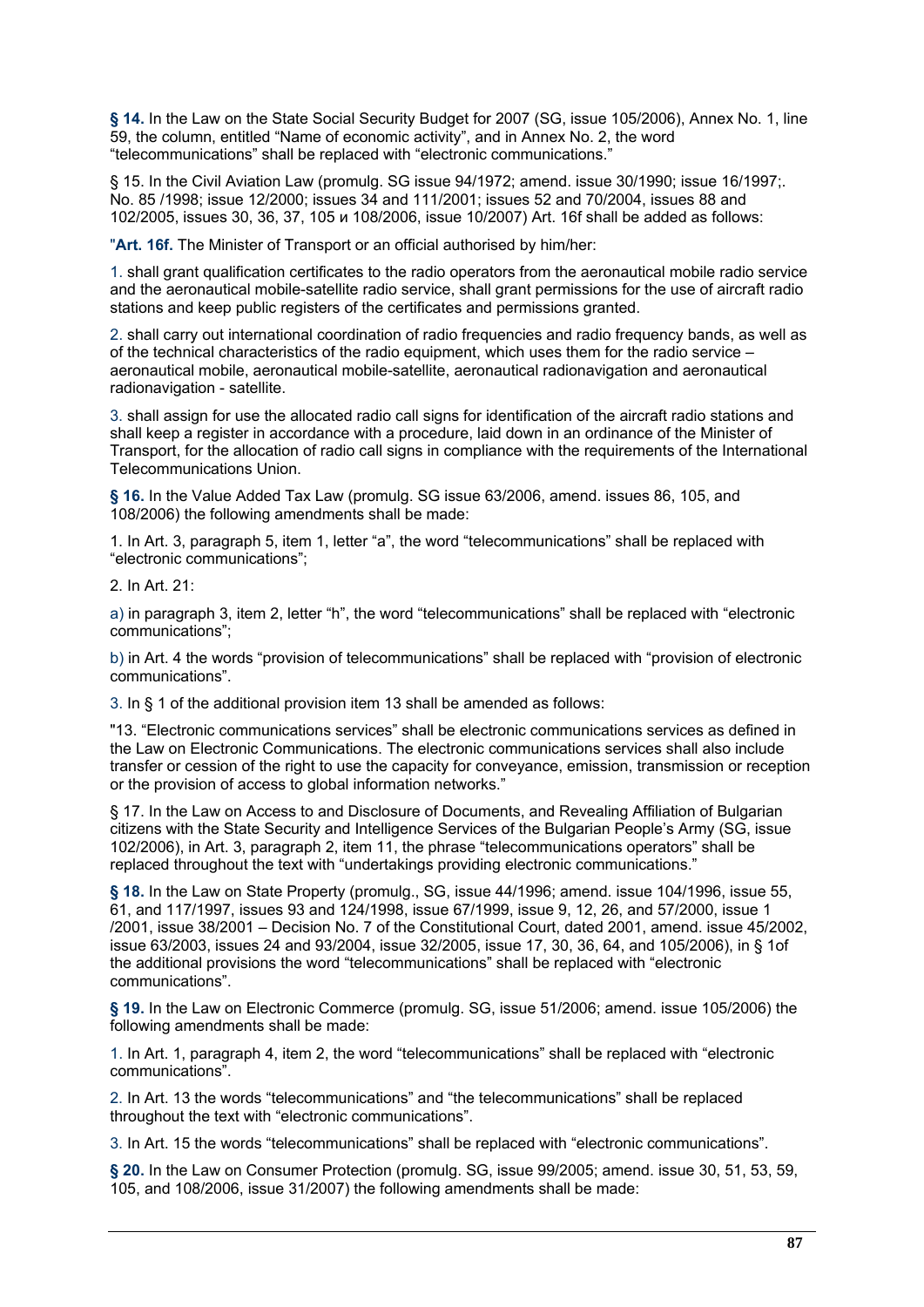1. In Art. 50, paragraph 1, item 2 shall be amended as follows:

"2. concluded with undertakings providing public electronic services over public pay telephones;".

2. In Art. 169, paragraph 1, item 3, the word "telecommunications" shall be replaced with "electronic communications".

**§ 21.** In the Law on Disaster Relief (SG, issue 102/2006), in Art. 30, paragraph 2, the words "Telecommunications operators" shall be replaced with "The undertakings providing electronic communications".

**§ 22.** In the Law on Concessions (promulg. SG, issue 36/2006; amend. issues 53, 65, and 105/2006), in § 1, item 13 of the additional provision the word "the telecommunications" shall be replaced with "the electronic communications".

**§ 23.** In the Law on the Ministry of the Interior (promulg. SG, issue 17/2006; amend., issue 30, 102, and 105/2006, issues 11 and 31/2007), in Art. 112, item 6 the words "the licensed telecommunications operators" shall be replaced with "the undertakings providing public electronic communications networks and/or services".

**§ 24.** In the Law on Maritime Space, Inland Waterways and Ports of the Republic of Bulgaria (promulg. SG, issue 12/ 2000, amend. issue 111/ 2001, amend. issues 24 and 70/2004, amend. issue 11/2005, issue 45/2005 – Decision No. 5 of the Constitutional Court, dated 2005, amend. issues 87, 88, 94, 102, 104/2005, issues 30, 36, 43, 65, 99 and 108/2006) the following amendments and supplements shall be made:

1. In Art. 15:

a) in paragraph 1 the words "authorised telecommunications operator" shall be replaced with "authorised undertaking providing electronic communications";

b) in paragraph 2 the word "telecommunications" shall be replaced with "electronic communications".

2. Art. 60b shall be added:

"**Art. 60b.** The Minister of Transport or an official authorised by him/her:

1. shall grant qualification certificates to the radio operators from the Global Maritime Distress and Safety System of the maritime mobile radio service and the maritime mobile-satellite radio service, and to operators of radio stations on ships navigating in inland waterways, shall grant permissions for the use of ship radio stations and radio location stations and shall keep public registers of the certificates and permissions granted.

2. shall carry out international coordination of radio frequencies and radio frequency bands, as well as of the technical characteristics of the radio equipment, which uses them for the radio service – maritime mobile, maritime mobile-satellite, maritime radionavigation and maritime radionavigation satellite.

3. shall assign for use the allocated radio call signs for identification of the ship radio stations and shall keep a register in accordance with a procedure, laid down in an ordinance of the Minister of Transport, for the allocation of radio call signs in compliance with the requirements of the International Telecommunications Union."

**§ 25.** In the Law on Restriction of the Administrative Regulation and Administrative Control over Economic Activity (promulg. SG, issue 55/2003; corrigendum, issue 59/2003; amend. issue 107/2003, issues 39 and 52/2004, issues 31 and 87/2005, issues 24, 38, and 59/2006, issue 11/2007), item 39 in the annex, "Telecommunications Activities", shall be deleted.

**§ 26.** In the Environment Protection Law (promulg. SG, issue 91/2002; corrigendum, issue 98/2002; amend. issue 86/2003, issue 70/2004, issues 74, 77, 88, 95, and 105/2005, issues 30, 65, 82, 99, 102, and 105/2006, issue 31/2007), in Art. 85, paragraph 1, the word "telecommunications" shall be replaced with "electronic communications".

**§ 27.** In the Law on Defence and Armed Forces of the Republic of Bulgaria (promulg. SG, issue 112/1995; amend. issue 67/1996, issue 122/1997, issues 70, 93, 152, and 153/1998, issues 12, 67, and 69/1999, issues 49 and 64/2000, issue 25/2001, issues 1, 40, 45, and 119/2002, issues 50, 86, 95, and 112/2003, issues 93 and 111/2004, issues 27, 38, 76, 88, 102, and 105/2005, issues 30, 36, 56, 82, 91, and 102/2006, issue 11/2007), in Art. 49a the following amendments and supplements shall be made: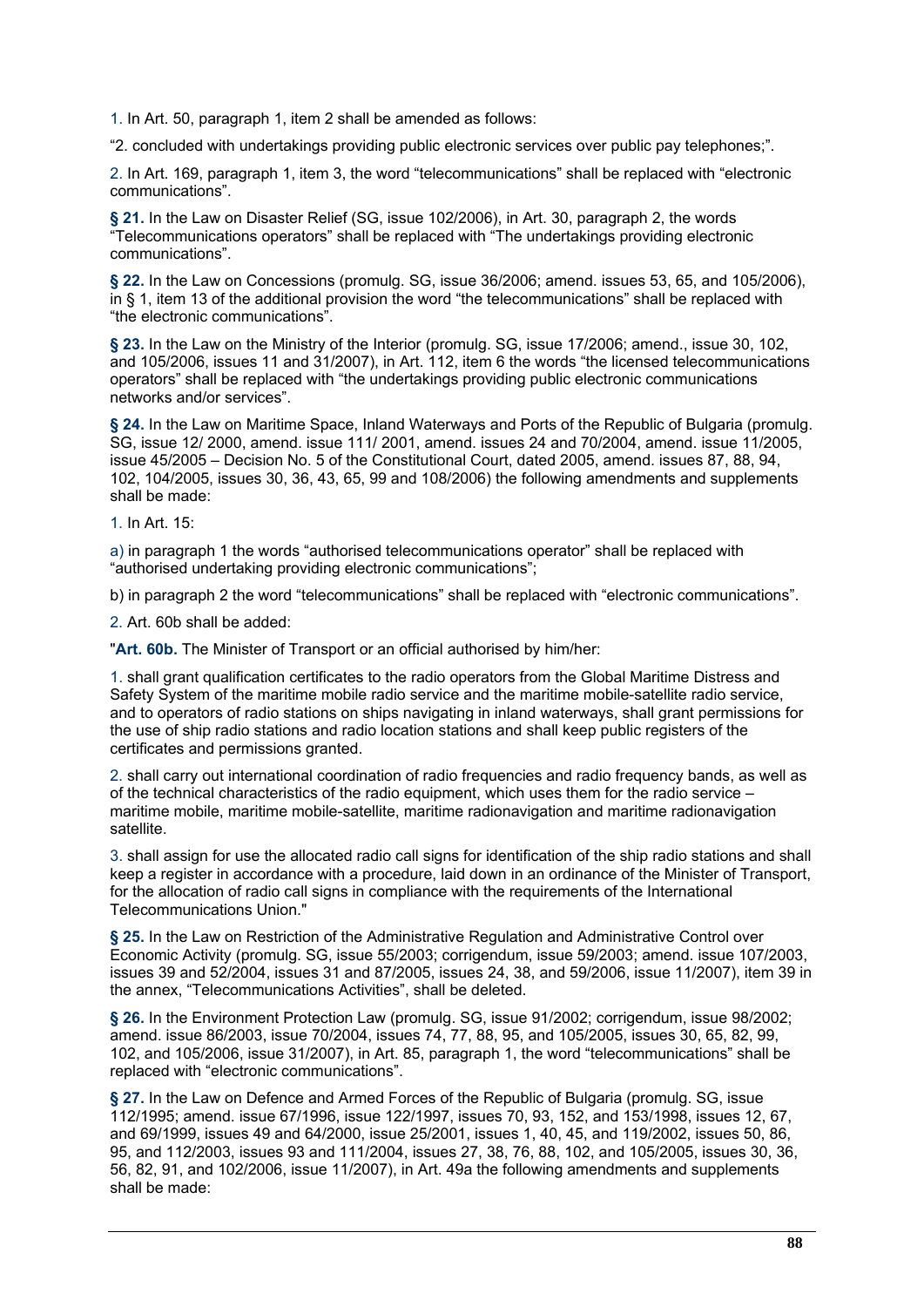1. In item 1 the words "postal and telecommunications" shall be replaced with "postal and electronic communications", while after the word "forces" an "and" shall be added.

2. In item 2 the word "telecommunications" shall be replaced with "electronic communications".

3. In item 3 the words "special sites for military use and installed wartime capacities in the National State Security and Defence Network for defence purposes" shall be added after "the maintenance of", and the text thereafter shall be deleted.

**§ 28.** In the Law on Postal Services (promulg. SG, issue 64/2000; amend. issue 112/2001, issues 45 and 76/2002, issue 26/2003, issues 19, 88, 99, and 105/2005, issues 17, 34, 37, and 86/2006) the following amendments shall be made:

1. In Art. 3, item 2, the word "telecommunications" shall be replaced with "electronic communications".

2. In Art. 64, paragraph 2 the words "exercise of its authority under Art. 15, item 4 of the Law on Telecommunications" shall be replaced with "projects under Art. 20, paragraph 1, items 1, 6, 9, and 11 of the Law on Electronic Communications".

**§ 29.** In the Law on Radio and Television (promulg. SG issue 138/1998, amend. issue 60/1999 – Decision No. 10 of the Constitutional Court, dated 1999, amend. issue 81/1999 and issue 79/2000, issue 96/2001, issue 77 and 120/2002, issues 99 and 114/2003, issues 99 and 115/2004, issues 88, 93 and 105/2005, issues 21, 34, 70, 105, and 108/2006, issue 10/2007) paragraphs 3, 4, and 5 shall be added to Art. 44:

"(3) The Bulgarian National Television and the Bulgarian National Radio shall ensure the broadcasting of their national programmes through satellite/satellites, over the coverage of the territories of Europe and other continents, where citizens of Bulgarian origin live, according to sources of the Agency for Bulgarians Abroad and the media's own surveys.

(4) The funds to cover the activities under paragraph 1 shall be provided by the state budget.

(5) The Bulgarian National Television and the Bulgarian National Radio shall provide free of charge their national and regional programmes to undertakings providing electronic communications over cable electronic communications networks for the distribution of radio and television programmes, as well as for satellite and terrestrial digital broadcasting."

**§ 30.** In the Law on Technical Requirements for Products (promulg. SG, issue 86/1999; amend. issue 63 and 93/2002, issues 18 and 107/2003, issues 45, 77, 88, 95, and 105/2005, issues 30, 62, and 76/2006), paragraph 5 shall be added to Art. 27:

"(5) The control of the market for the electronic communications terminal equipment and radio equipment shall be exercised by the Communications Regulation Commission in cooperation with the Chairperson of the State Agency for Metrological and Technical Surveillance."

**§ 31.** In the Law on Spatial Planning and Development of the Sofia Municipality (SG, issue 106/2006) the following amendments shall be made:

1. In Art. 13, paragraph 1, item 9, the word "telecommunications" shall be replaced with "electronic communications".

2. In the annex, line 28, column one, the word "telecommunications" shall be replaced with "electronic communications".

§ 32. In the Law on Spatial Planning (promulg. SG, issue 1/2001, amend. issues 41 and 111/2001, amend. issue 43/2002, amend. issue 20, issue 65 and 107/2003, issue 36 and 65/2004, issues 28, 76, 77, 88, 94, 95, 103, 105/2005, issues 29, 30, 34, 37, 65, 76, 79, 82, 106 and 108/2006) the following amendments and supplements shall be made:

1. In Art. 70, paragraph 4, the word "telecommunications" shall be replaced with "electronic communications".

2. In Part One, Chapter Four, in the name of Section VI, the word "Telecommunications" shall be replaced with "Electronic communications".

3. In Art. 93:

a) in paragraphs 1 and 2 the word "telecommunications" shall be replaced with "electronic communications";

b) in Art. 3 the word "telecommunications" shall be replaced with "electronic communications".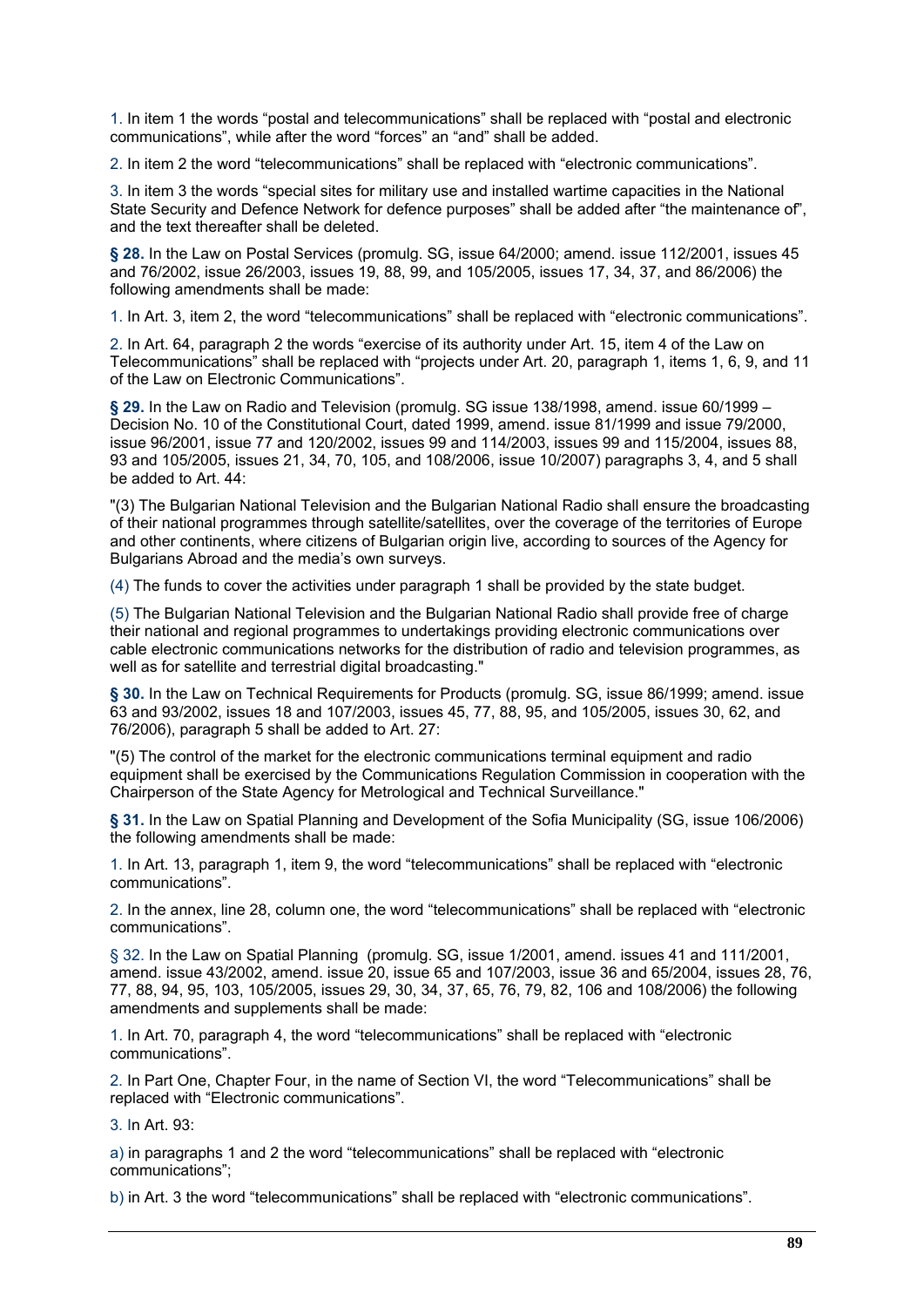4. В In Art. 94 the word "telecommunications" shall be replaced with "electronic communications".

5. In Art. 108, paragraph 2, the word "telecommunications" shall be replaced with "electronic communications".

6. In Art. 137, paragraph 1:

a) in item 1, letter "b", the word "telecommunications" shall be deleted;

b) in item 2, letter "b", the word "telecommunications" shall be deleted;

c) in item 3:

aa) in letter "b" the word "cable" shall be deleted;

bb) a letter "h" shall be added:

"h) Electronic communications networks and facilities – constructed of the highway type on a national level."

d) in item 4 a letter "g" shall be added:

"g) electronic communications networks and facilities – constructed in urban territories of high and medium built-up";

e) in item 5 a letter "e" shall be added:

"e) "electronic communications networks and facilities – constructed in urban territories of low builtup;".

7. In Art. 205, item 2, the word "telecommunications" shall be replaced with "electronic communications".

8. In Art. 5 of the additional provisions, in item 31, the word "telecommunications" shall be replaced with "electronic communications".

**§ 33.** In the Law on Crisis Management (promulg. SG, issue 19/2005; amend. issue 17, 30, and 102/2006, issue 11/2007) the following amendments shall be made:

1. In Art. 27:

a) in paragraph 2 the words "telecommunications operators" shall be replaced with "the undertakings providing electronic communications", and the words "non-public information networks" shall be replaced with "private information networks";

b) in paragraph 3 the words "The telecommunications operators" shall be replaced with "The undertakings providing electronic communications", and the words "telecommunications services" shall be replaced with "electronic communications services";

c) in paragraph 5 the word "telecommunications" shall be replaced with "electronic communications".

2. In Art. 64, paragraph 1, the words "the telecommunications networks for the provision of the necessary communication connections" shall be replaced with "the undertakings providing public electronic communications networks and/or services for action to be taken".

**§ 34.** (1) The legislative acts related to the implementation of this Law shall be adopted within six months of its entry into force.

(2) The secondary legislation, created on the grounds of the Telecommunications Law as superseded shall continue to apply as long as they do not contradict with this Law.

(3) The secondary legislation, adopted on the grounds of Art. 14, paragraph 1, item 2, Art. 27, item 15, and Art. 28, paragraph 1, item 11; Art. 140, paragraph 1 and Art. 209, paragraph 2 of the Telecommunications Law as superseded, shall be revoked by the Council of Ministers within six months of this Law's entry into force.

(4) The Methodology under Art. 150, paragraph 2, shall be adopted by the Council of Ministers within three months of the promulgation of this Law in the State Gazette.

(5) The documents and information under Art. 153 shall be provided to the Commission within one month of the adoption of the Methodology under paragraph 4.